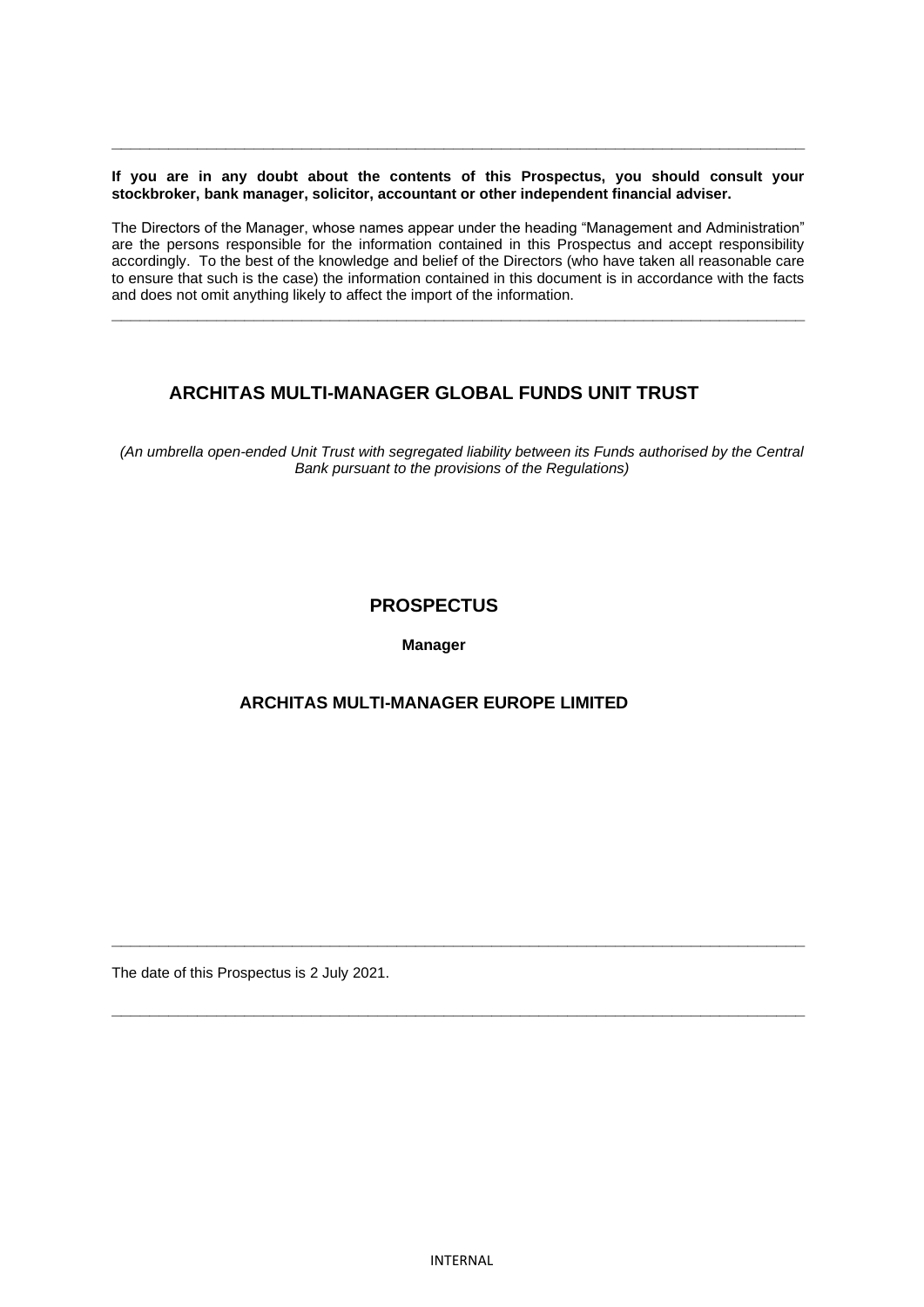## **ARCHITAS MULTI-MANAGER GLOBAL FUNDS UNIT TRUST**

### **IMPORTANT INFORMATION**

This Prospectus contains information relating to the Trust, an umbrella open-ended unit trust that is authorised in Ireland as a UCITS for the purposes of the Regulations.

**The Trust is both authorised and supervised by the Central Bank. The authorisation of the Trust is not an endorsement or guarantee of the Trust by the Central Bank and the Central Bank is not responsible for the contents of this Prospectus. The authorisation of the Trust by the Central Bank does not constitute a warranty by the Central Bank as to the performance of the Trust and the Central Bank shall not be liable for the performance or default of the Trust.**

## **Prospectus and Supplements**

This Prospectus may only be issued with one or more Supplements, each containing information relating to a separate Fund. If there are different classes of Units representing a Fund, details relating to the separate classes may be dealt with in the same Supplement or in separate Supplements for each class. The creation of further classes of Units will be effected in accordance with the Central Bank Requirements. This Prospectus and the relevant Supplement should be read and constituted as one document. To the extent that there is any inconsistency between this Prospectus and the relevant Supplement, the relevant Supplement shall prevail.

Statements made in this Prospectus are, except where otherwise stated, based on the law and practice currently in force in Ireland, which may be subject to change.

## **Stock Exchange listing**

It is not currently intended to list Units of the Funds on any stock exchange.

### **Applications for Units**

Applications for Units will only be considered on the basis of this Prospectus (and any relevant Supplement), any relevant key investor information document and the latest published annual report and audited financial statements and, if published after such report, a copy of the latest half-yearly report and unaudited financial statements. These reports will form part of this Prospectus. No person has been authorised to give any information or to make any representation in connection with the offering or placing of Units other than those contained in this Prospectus, any Supplement and the reports referred to above and, if given or made, such information or representation must not be relied upon as having been authorised by the Trust. The Manager is not responsible for the content of any marketing documents produced by parties other than the Manager in connection with the Trust. The delivery of this Prospectus (whether or not accompanied by the reports referred to above) or any issue of Units shall not, under any circumstances, create any implication that the affairs of the Trust have not changed since the date of this Prospectus or the relevant Supplement.

### **Registration of the Trust in jurisdictions outside Ireland**

Applications may be made in jurisdictions outside Ireland to enable the Units of the Funds to be marketed freely in these jurisdictions. In the event that such registrations take place, local regulations in EEA countries may require the appointment of paying agents and the maintenance of accounts by such agents through which subscription monies may be paid. Investors who choose or are obliged under local regulations to pay/receive subscription/redemption monies via an intermediary rather than directly to the Trustee bear a credit risk against that intermediate entity with respect to (a) subscription monies prior to the transmission of such monies to the Trustee for the account of the relevant Fund and (b) redemption monies payable by such intermediate entity to the relevant investor. The fees and expenses in connection with the registration and distribution of Units in such jurisdictions, which will be at normal commercial rates, may be borne by the Funds.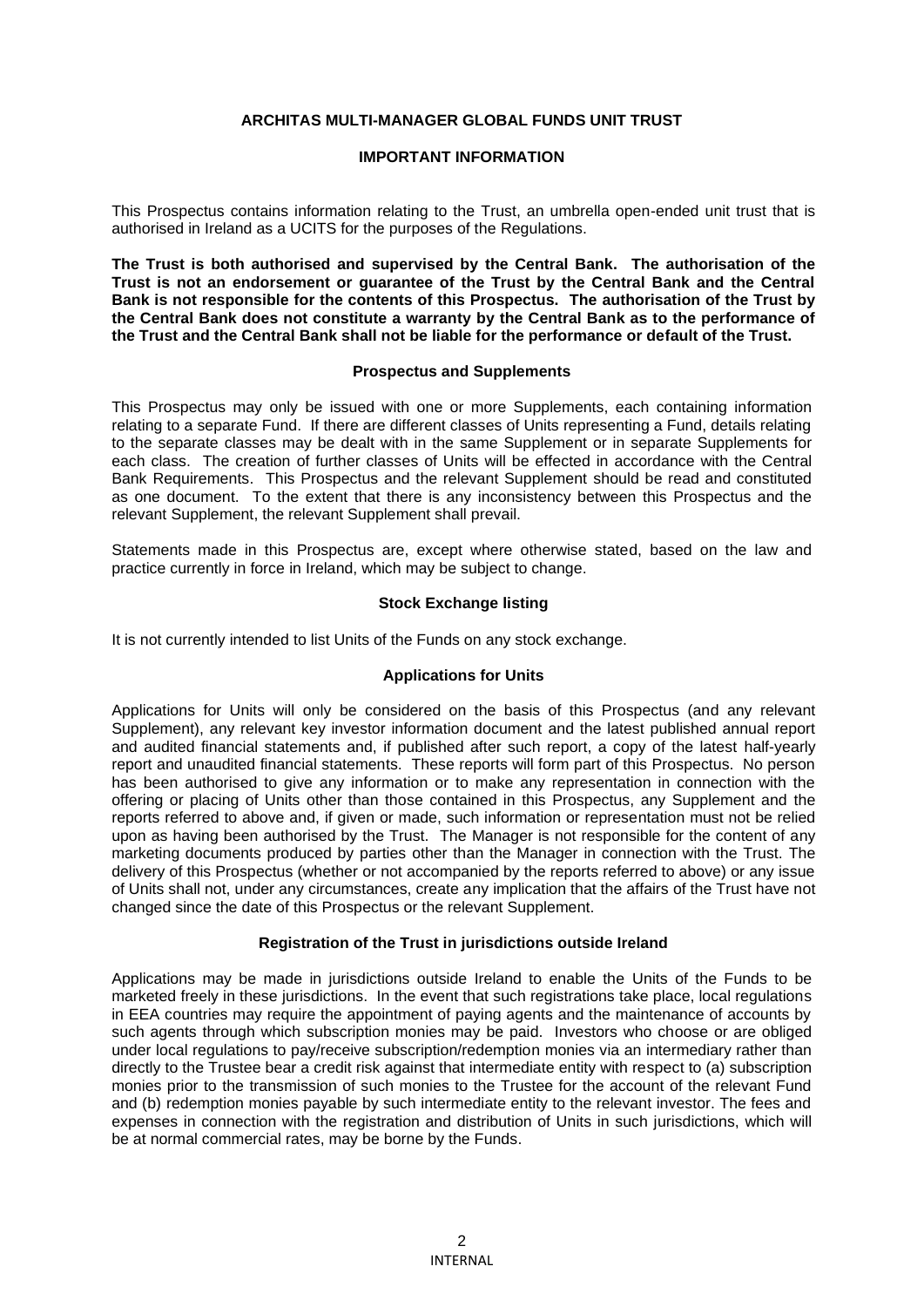THIS PROSPECTUS DOES NOT CONSTITUTE AN OFFER OR SOLICITATION TO ANYONE IN ANY JURISDICTION IN WHICH SUCH OFFER OR SOLICITATION IS NOT AUTHORISED OR TO ANY PERSON TO WHOM IT IS UNLAWFUL TO MAKE SUCH OFFER OR SOLICITATION. THE DISTRIBUTION OF THIS PROSPECTUS AND THE OFFERING AND PLACING OF UNITS IN CERTAIN JURISDICTIONS MAY BE RESTRICTED AND, ACCORDINGLY, PERSONS INTO WHOSE POSSESSION THIS PROSPECTUS COMES ARE REQUIRED BY THE TRUST TO INFORM THEMSELVES ABOUT AND TO OBSERVE SUCH RESTRICTIONS.

POTENTIAL INVESTORS SHOULD INFORM THEMSELVES AS TO THE LEGAL REQUIREMENTS WITHIN THE COUNTRIES OF THEIR NATIONALITY, RESIDENCE, ORDINARY RESIDENCE OR DOMICILE FOR THE ACQUISITION OF UNITS, ANY FOREIGN EXCHANGE RESTRICTIONS OR EXCHANGE CONTROL REQUIREMENTS WHICH THEY MIGHT ENCOUNTER ON THE ACQUISITION OR SALE OF UNITS THE INCOME TAX AND OTHER TAXATION CONSEQUENCES WHICH MIGHT BE RELEVANT TO THE ACQUISITION, HOLDING OR DISPOSAL OF UNITS.

### United States

The Units have not been and will not be registered under the 1933 Act or the securities laws of any of the states of the United States. The Units may not be offered or sold directly or indirectly in the United States or to or for the account or benefit of any US Person, except pursuant to an exemption from, or in a transaction not subject to the regulatory requirements of, the 1933 Act and any applicable state securities laws. Any re-offer or resale of any of the Units in the United States or to US Persons may constitute a violation of US law. The Trust has not been and will not be registered under the 1940 Act and investors will not be entitled to the benefit of registration.

The Units have not been approved or disapproved by the US Securities and Exchange Commission, any state securities commission or other regulatory authority, nor have any of the foregoing authorities passed upon or endorsed the merits of this offering or the accuracy or adequacy of these offering materials. Any representation to the contrary is unlawful. The Units are subject to restrictions on transferability and resale and may not be transferred or resold in the United States except as permitted under the 1933 Act and applicable state securities laws, pursuant to registration or exemption therefrom.

In order to ensure compliance with the restrictions referred to above, the Trust is, accordingly, not open for investment by any US Persons or ERISA Plans except in exceptional circumstances and then only with the prior consent of the Manager. A prospective investor may be required at the time of acquiring Units to represent that such investor is a Qualified Holder and not a US Person or acquiring Units for the account or benefit, directly or indirectly, of a US Person or with the assets of an ERISA Plan. The granting of prior consent by the Directors to an investment does not confer on the investor a right to acquire Units in respect of any future or subsequent application.

A "US Person" is a person described in any the following paragraphs:

- 1. With respect to any person, any individual or entity that would be a US Person under Regulation S of the 1933 Act, as amended. The Regulation S definition is set forth below. **Even if you are not considered a US Person under Regulation S, you can still be considered a "US Person" within the meaning of this Prospectus under Paragraph 2 below.**
- 2. With respect to any person, individual or entity that would be excluded from the definition of "Non-United States person" in U.S. Commodity Futures Trading Commission ("CFTC") Rule 4.7. The definition of "Non-United States person" is set forth below.
- 3. For purposes of these definitions, "United States" means the United States of America, its states, territories or possessions, or an enclave of the United States government, its agencies or instrumentalities.
- 4. The Manager may amend the definition of "US Person" as used in this Prospectus without notice to Unitholders as necessary in order best to reflect then-current applicable US law and regulation. Contact your sales representative for a list of persons or entities that are deemed to be "US Persons".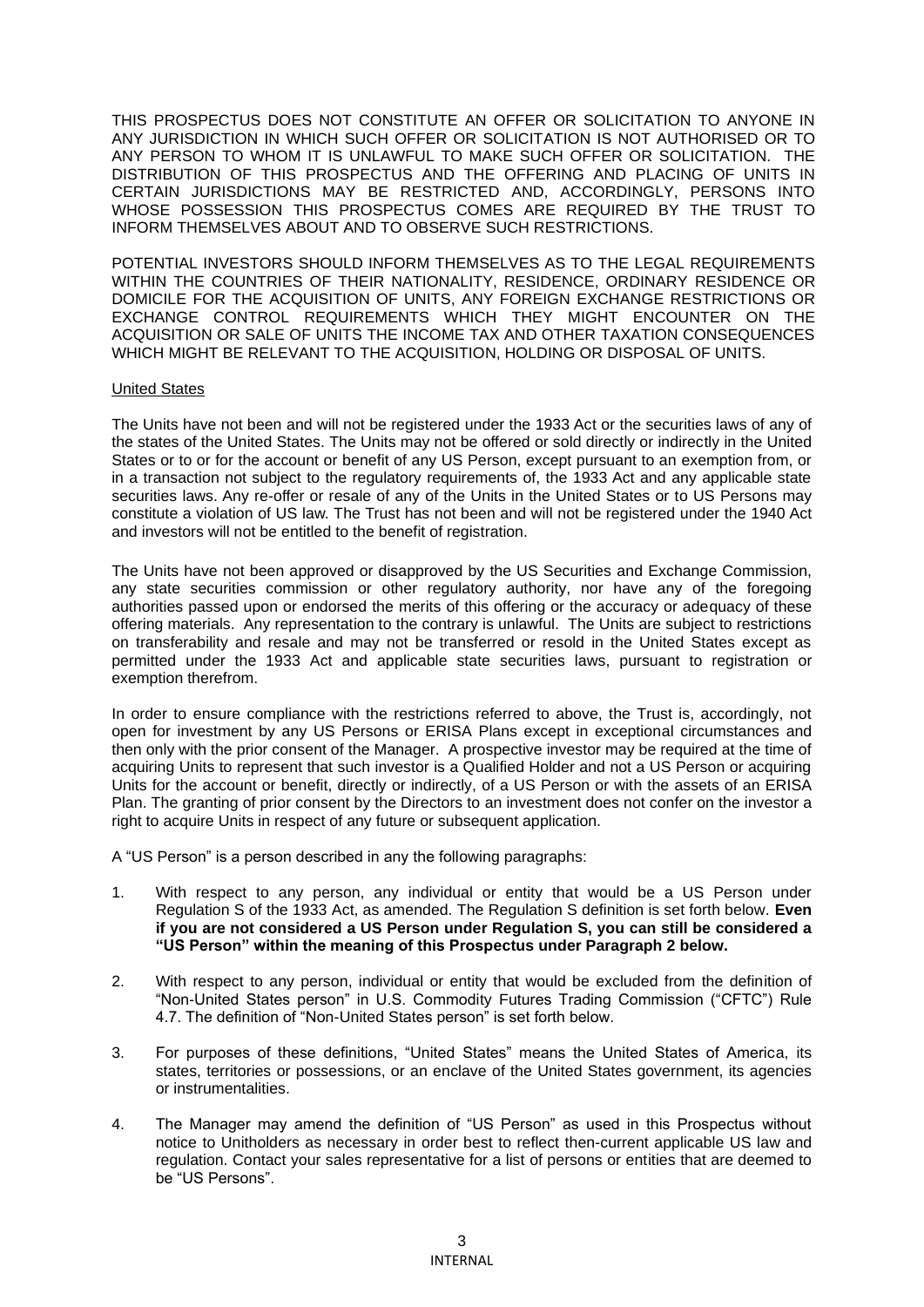# *Regulation S definition of US Person*

- 1. Pursuant to Regulation S of the 1933 Act, "U.S. Person" means:
- (a) any natural person resident in the United States;
- (b) any partnership or corporation organised or incorporated under the laws of the United States;
- (c) any estate of which any executor or administrator is a US person;
- (d) any trust of which any trustee is a US person;
- (e) any agency or branch of a foreign entity located in the United States;
- (f) any non-discretionary account or similar account (other than an estate or trust) held by a dealer or other fiduciary for the benefit or account of a US Person;
- (g) any discretionary account or similar account (other than an estate or trust) held by a dealer or other fiduciary organised, incorporated, or (if an individual) resident in the United States; or
- (h) any partnership or corporation if:
	- i. organised or incorporated under the laws of any non-US jurisdiction; and
	- ii. formed by a US Person principally for the purpose of investing in securities not registered under the 1933 Act, unless it is organised or incorporated, and owned, by accredited investors (as defined in Rule 501(A) under the 1933 Act) who are not natural persons, estates or trusts.
- 2. Notwithstanding (1) above, any discretionary account or similar account (other than an estate or trust) held for the benefit or account of a non-US Person by a dealer or other professional fiduciary organised, incorporated, or (if an individual) resident in the United States shall not be deemed a "US Person".
- 3. Notwithstanding (1) above, any estate of which any professional fiduciary acting as executor or administrator is a US Person shall not be deemed a "US Person" if:
	- (a) an executor or administrator of the estate who is not a US Person has a sole or shared investment discretion with respect to the assets of the estate; and
	- (b) the estate is governed by non-US law.
- 4. Notwithstanding (1) above, any trust of which any professional fiduciary acting as trustee is a US Person shall not be deemed a "US Person" if a trustee who is not a US Person has sole or shared investment discretion with respect to the trust assets, and no beneficiary of the trust (and no settlor if the trust is revocable) is a US Person.
- 5. Notwithstanding (1) above, an employee benefit plan established and administered in accordance with the law of a country other than the United States and customary practices and documentation of such country shall not be deemed a "US Person".
- 6. Notwithstanding (1) above, any agency or branch of a US Person located outside the United States shall not be deemed a "US Person" if:
	- (a) the agency or branch operates for valid business reasons; and
	- (b) the agency or branch is engaged in the business of insurance or banking and is subject to substantive insurance or banking regulation, respectively, in the jurisdiction where located.
- 7. The International Monetary Fund, the International Bank for Reconstruction and Development, the Inter-American Development Bank, the Asian Development Bank, the African Development Bank, the United Nations, and their agencies, affiliates and pension plans, and any other similar international organisations, their agencies, affiliates and pension plans shall not be deemed "US Persons".

The Manager may amend the definition of "US Person" without notice to Unitholders as necessary in order best to reflect then-current applicable US law and regulation. Contact your sales representative for a list of persons or entities that are deemed to be "US Persons".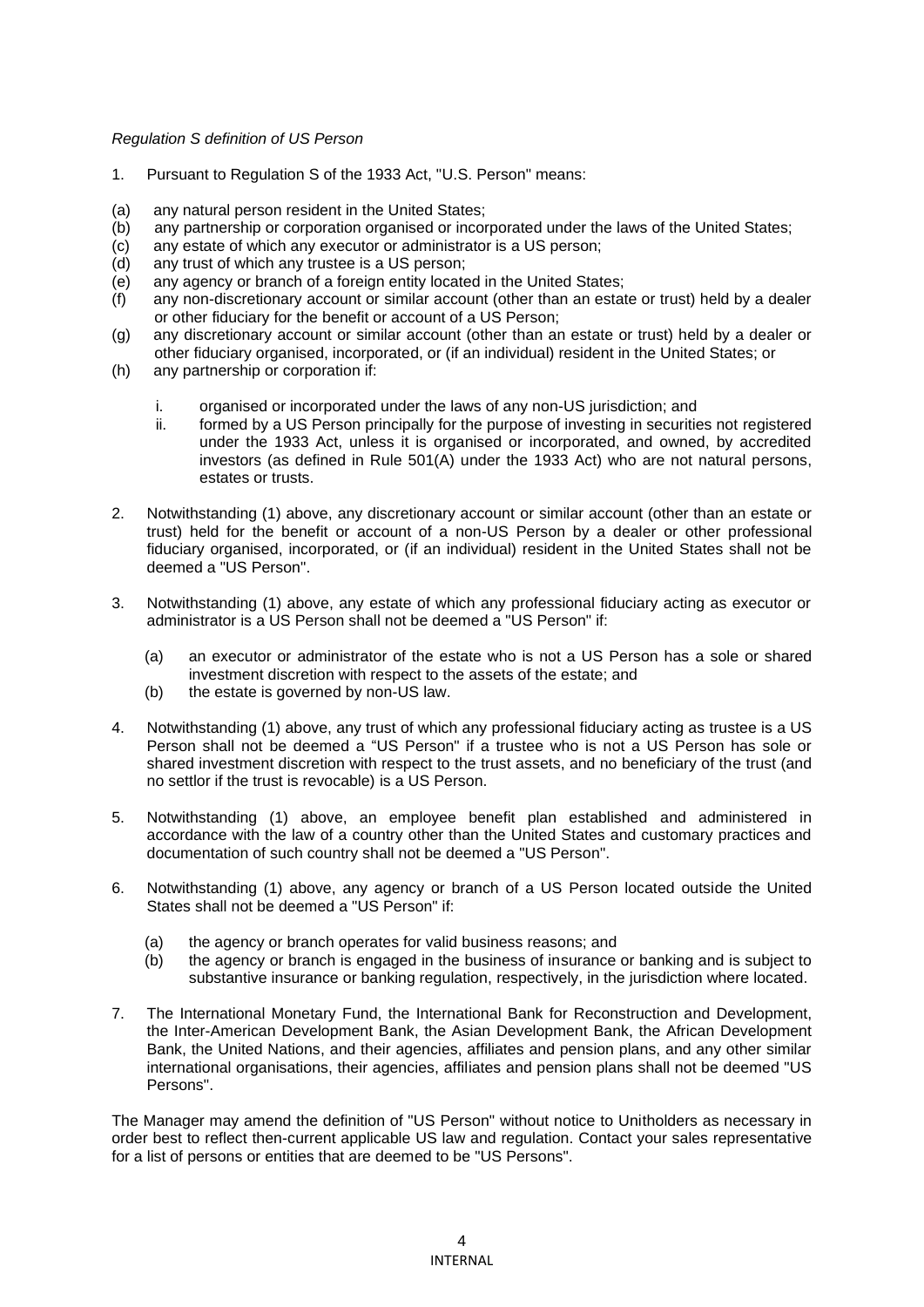### CFTC "Non-United States persons" definition

CFTC Rule 4.7 currently provides in relevant part that the following persons are considered "Non-United States persons" –

- 1. a natural person who is not a resident of the United States;
- 2. a partnership, corporation or other entity, other than an entity organised principally for passive investment, organised under the laws of a non-US jurisdiction and which has its principal place of business in a non-US jurisdiction;
- 3. an estate or trust, the income of which is not subject to US income tax regardless of source;
- 4. an entity organised principally for passive investment such as a pool, investment company or similar entity, provided, that shares/ units of participation in the entity held by persons who do not qualify as Non-United States persons or otherwise as qualified eligible persons (as defined in CFTC Rule 4.7 (a)(2) or (3)) represent in the aggregate less than ten per cent of the beneficial interest in the entity, and that such entity was not formed principally for the purpose of facilitating investment by persons who do not qualify as Non-United States persons in a pool with respect to which the operator is exempt from certain requirements of Part 4 of the CFTC's regulations by virtue of its participants being Non-United States persons; and
- 5. a pension plan for the employees, officers or principals of an entity organised and with its principal place of business outside the United States.

#### United Kingdom

Prospective UK resident investors must rely on their own examination of the legal, taxation, financial and other consequences of any investment in the Trust including the risk involved. Prospective investors should not treat the contents of this Prospectus as advice relating to legal, taxation or other matters and, if in any doubt about the Trust, its suitability, or what action should be taken, should consult a person authorised and regulated by the FCA under the FSMA and qualified to advise on investments in CIS.

The Trust is, at the date of this Prospectus, not recognised as a "collective investment scheme" in the United Kingdom as defined in the FCA Handbook Glossary. The Trust itself has not been authorised or otherwise approved by the FCA and as an unregulated scheme it cannot be marketed in the UK to the general public. This Prospectus is issued by the Directors and may be issued or distributed in the United Kingdom by an "authorised person" (as defined in FSMA) only in circumstances in which it is exempt from the general restriction imposed on authorised persons on financial promotion of unregulated CIS under section 238 FSMA.

Prospective investors should note that most of the protections under FSMA do not apply to investments in the Trust and that compensation under the UK Financial Services Compensation Scheme may not be available.

A recipient of this Prospectus may not reproduce, forward or distribute copies of it to any person except as permitted in accordance with FSMA.

### **Translations**

This Prospectus and any Supplements may also be translated into other languages. Any such translation shall only contain the same information and have the same meaning as the English language Prospectus/Supplement. To the extent that there is any inconsistency between the English language Prospectus/Supplement and the Prospectus/Supplement in another language, the English language Prospectus/Supplement will prevail, except to the extent (and only to the extent) that it is required by law of any jurisdiction where the Units are sold, that in an action based upon disclosure in a Prospectus in a language other than English, the language of the Prospectus/Supplement on which such action is based shall prevail.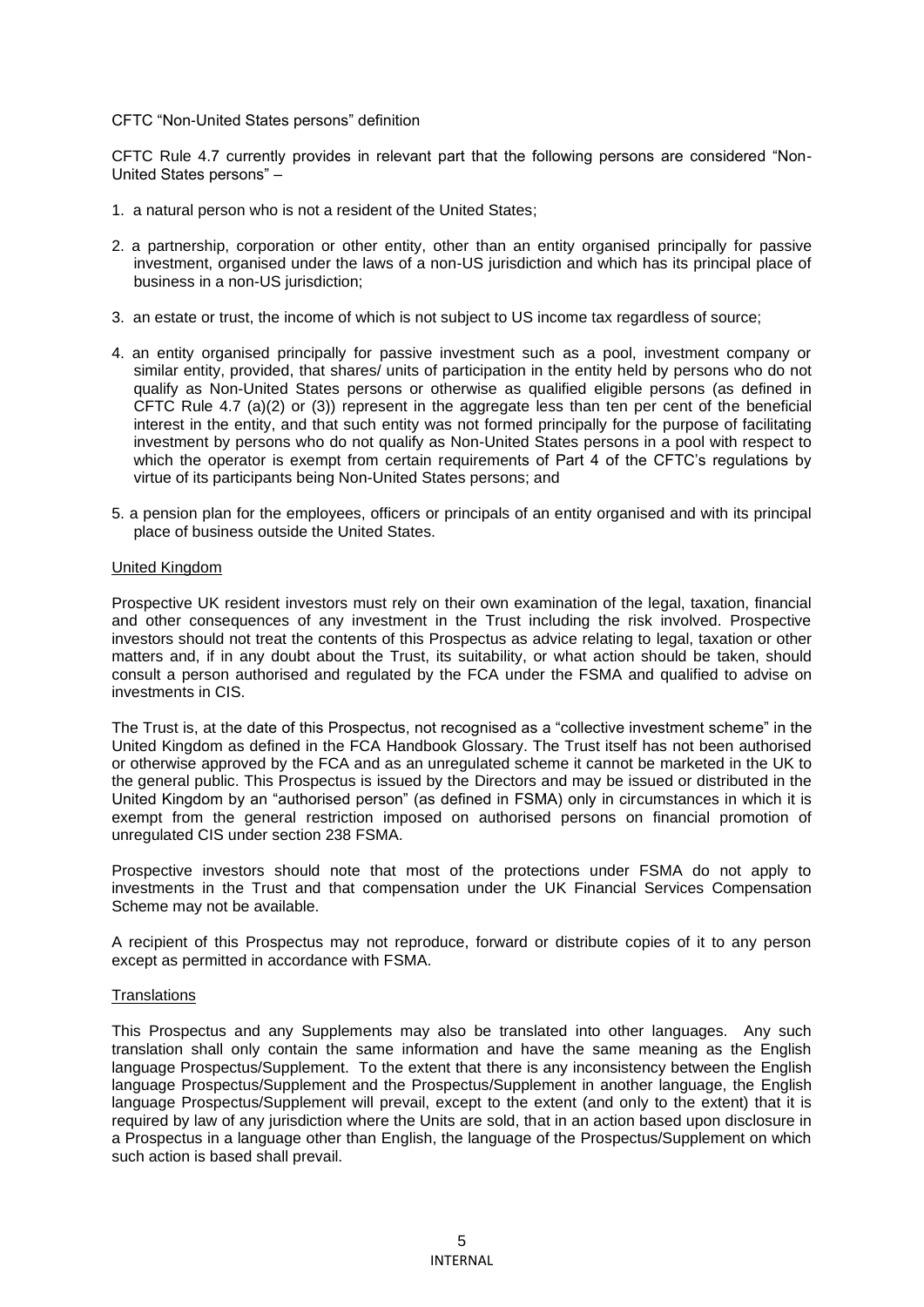### **Qualified Holders**

Unitholders are required to notify the Manager immediately in the event that they cease to be a Qualified Holder.

Where the Manager becomes aware that any Units are directly or beneficially owned by any person in breach of the above restrictions, the Manager may direct the Unitholder to transfer his Units to a person qualified to own such Units or to request the Manager to redeem Units, in default of which, the Unitholder shall, on the expiration of 30 days from the giving of such notice, be deemed to have given a request in writing for the redemption of the Units.

### **Risk Factors**

Investors should read and consider the risk discussion under "Risk Factors" and the "Risk Factors" section in the relevant Supplement before investing in a Fund.

**The maximum redemption fee chargeable by any Fund is 3% of the Net Asset Value of the Units redeemed. The value of Investments and the income derived therefrom may fall as well as rise and investors may not recoup the original amount invested in a Fund. The difference at any one time between subscription and redemption prices for Units means that any investment should be viewed as medium to long term. An investment should only be made by those persons who are able to sustain a loss on their investment.**

## **Sustainable Finance**

### The Manager's Sustainability Risks Integration Policy

The Manager has designed and implemented a sustainability risks integration policy, which is in line with the SFDR. Under the SFDR, "sustainability risk" means an environmental, social or governance ("ESG") event or condition that, if it occurs, could cause an actual or a potential material negative impact on the value of an investment. The Manager's policy therefore approaches sustainability risks from the perspective that ESG events might cause a material negative impact on the value of the Funds' Investments. Sustainability risks are integrated into investment decisions by including an ESG due diligence process as part of the Manager's investment due diligence process that is applicable to delegate manager selection for manager of manager products, and fund selection for fund-of-funds products. This process covers all new investment decisions / manager selections as of June 2020 and all prior decisions / selections on a legacy basis by the end of December 2021.

While the Manager cannot remove all sustainability risk from the portfolio of any Fund, the Manager's ESG due diligence process aims at reducing the tail risk related to sustainability across the Fund's Investments and delivering more stable returns over the long term.

For example a sustainability risk could be a burden to a particular sector such as energy or mining from regulation, with respect to climate change, that is likely to increase the cost of burning fossil fuels and have a knock on effect of reducing demand for those fuels that emit carbon dioxide. The purpose of ESG due diligence in this regard is to ensure that Investment Managers are taking these sorts of sustainability risks into account when selecting issuers to invest in. Those issuers that are more exposed to sustainability risks and are not managing those risks in an appropriate manner are likely to see financial performance negatively impacted, which could result in reduced returns for Unitholders.

The Manager as a member of the AXA Group is subject to the AXA Group Responsible Investment Policy ("the Policy") and, in certain circumstances, contractually obliges Investment Managers, acting as a delegate of the Manager, to adhere to the Policy. The Policy is not applied to Funds that are structured as fund-of-funds or Funds that track an index, due to the nature and structure of those Funds. Details of all Funds to which the Policy applies are disclosed in the relevant Supplement. The Policy has identified specific issuers in the following sectors the securities of which are excluded as potential Investments of the Funds:

• Coal mining and coal-based energy production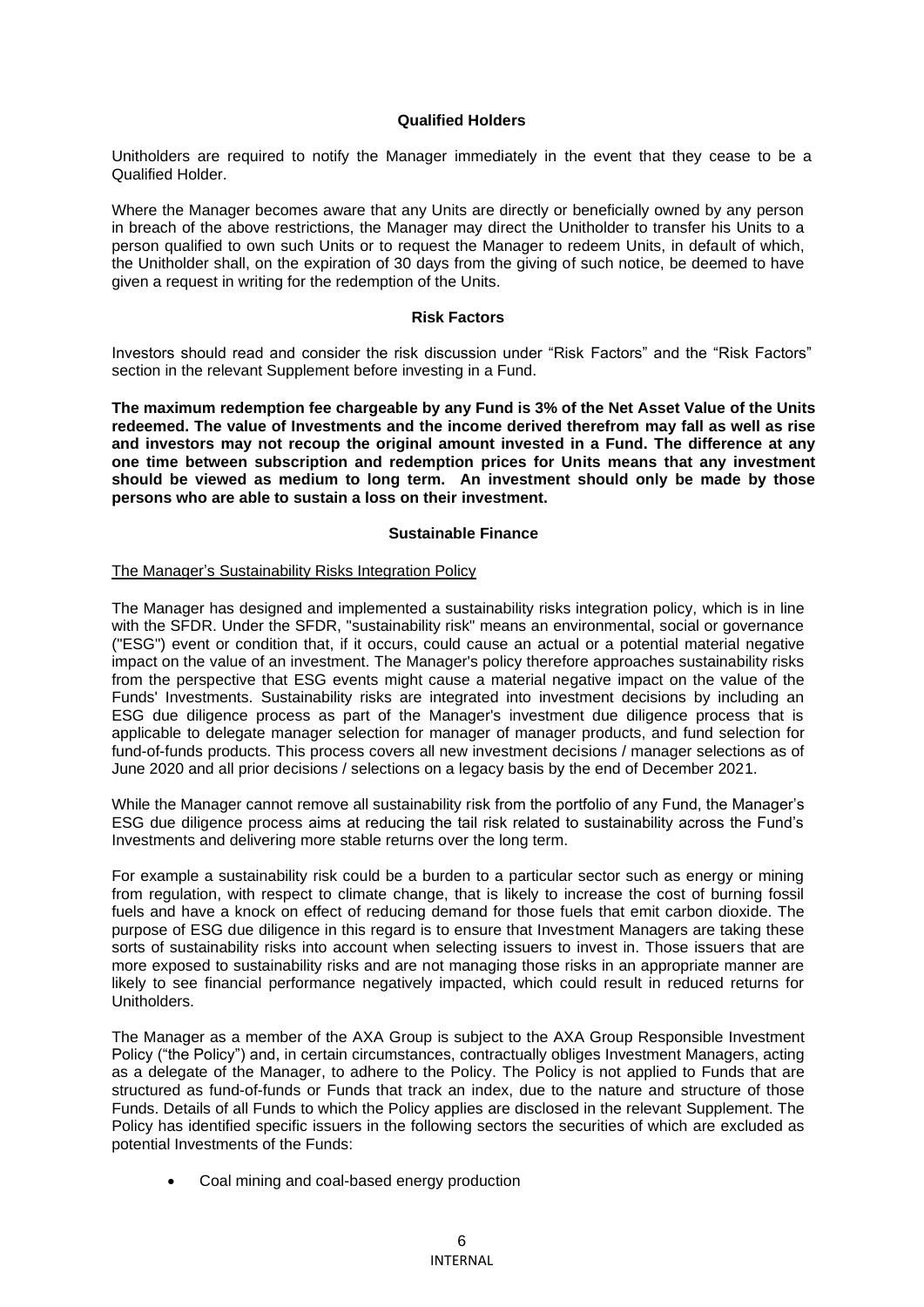- Oil sands production and oil sands-related pipelines
- Tobacco manufacturing
- Palm oil production
- Food ("soft") commodities derivatives
- Controversial weapons manufacturing

The most current sector guidelines are available on the AXA Group Responsible Investment website - <https://www.axa.com/en/page/responsible-investment> .

### The Likely Impact of Sustainability Risks

The Manager has assessed the likely impact of sustainability risks on the returns of the Funds and this section sets out a qualitative summary of those risks.

The ability of the Manager to assess the impact of sustainability risks is complex. The assessment of sustainability risks requires subjective judgements and is based on data that is difficult to obtain, incomplete, estimated, out of date or otherwise materially inaccurate. Even when identified, there can be no guarantee that the impact of sustainability risks on the Funds' Investments will be correctly assessed.

To the extent that a sustainability risk occurs, or occurs in a manner that is not anticipated, there may be a sudden, material negative impact on the value of an Investment and hence the returns of a Fund. Such negative impact may result in an entire loss of value of the relevant Investment(s) and may have an equivalent negative impact on the returns of a Fund. However due to the diversification within collective investment schemes and furthermore in fund-of-funds structures, the risk of significant loss from a single instrument is diminished in such structures.

The impacts following the occurrence of a sustainability risk may be numerous and vary depending on the specific risk and asset class. In general, where a sustainability risk occurs in respect of an asset, there will be a negative impact on, and may be an entire loss of, its value. For a corporate issuer, this may be because of damage to its reputation with a consequential fall in demand for its products or services, loss of key personnel, exclusion from potential business opportunities, increased costs of doing business and/or increased cost of capital. A corporate issuer may also suffer the impact of fines and other regulatory sanctions. The time and resources of the corporate's management team may be diverted from furthering its business and be absorbed seeking to deal with the sustainability risk, including changes to business practices and dealing with investigations and litigation. Sustainability risks may also give rise to loss of assets and/or physical loss including damage to real estate and infrastructure. The utility and value of assets held by businesses to which a Fund is exposed may also be adversely impacted by a sustainability risk.

Sustainability risks are relevant as both standalone risks, and also as cross-cutting risks which manifest through many other risk types which are relevant to the assets of a Fund. For example, the occurrence of a sustainability risk can give rise to financial and business risk, including though a negative impact on the credit worthiness of other businesses. The increasing importance given to sustainability considerations by both businesses and consumers means that the occurrence of a sustainability risk may result in significant reputational damage to affected businesses. The occurrence of a sustainability risk may also give rise to enforcement risk by governments and regulators and litigation risk.

A sustainability risk may arise and impact a specific Investment or may have a broader impact on an economic sector, geographical regions and/or jurisdictions and political regions. Many economic sectors, regions and/or jurisdictions, including those in which a Fund may invest, are currently and/or in the future may be, subject to a general transition to a greener, lower carbon and less polluting economic model. Drivers of this transition include governmental and/or regulatory intervention, evolving consumer preferences and/or the influence of non-governmental organisations and special interest groups.

Laws, regulations and industry norms play a significant role in controlling the impact on sustainability factors of many industries, particularly in respect of environmental and social factors. Any changes in such measures, such as increasingly stringent environmental or health and safety laws, can have a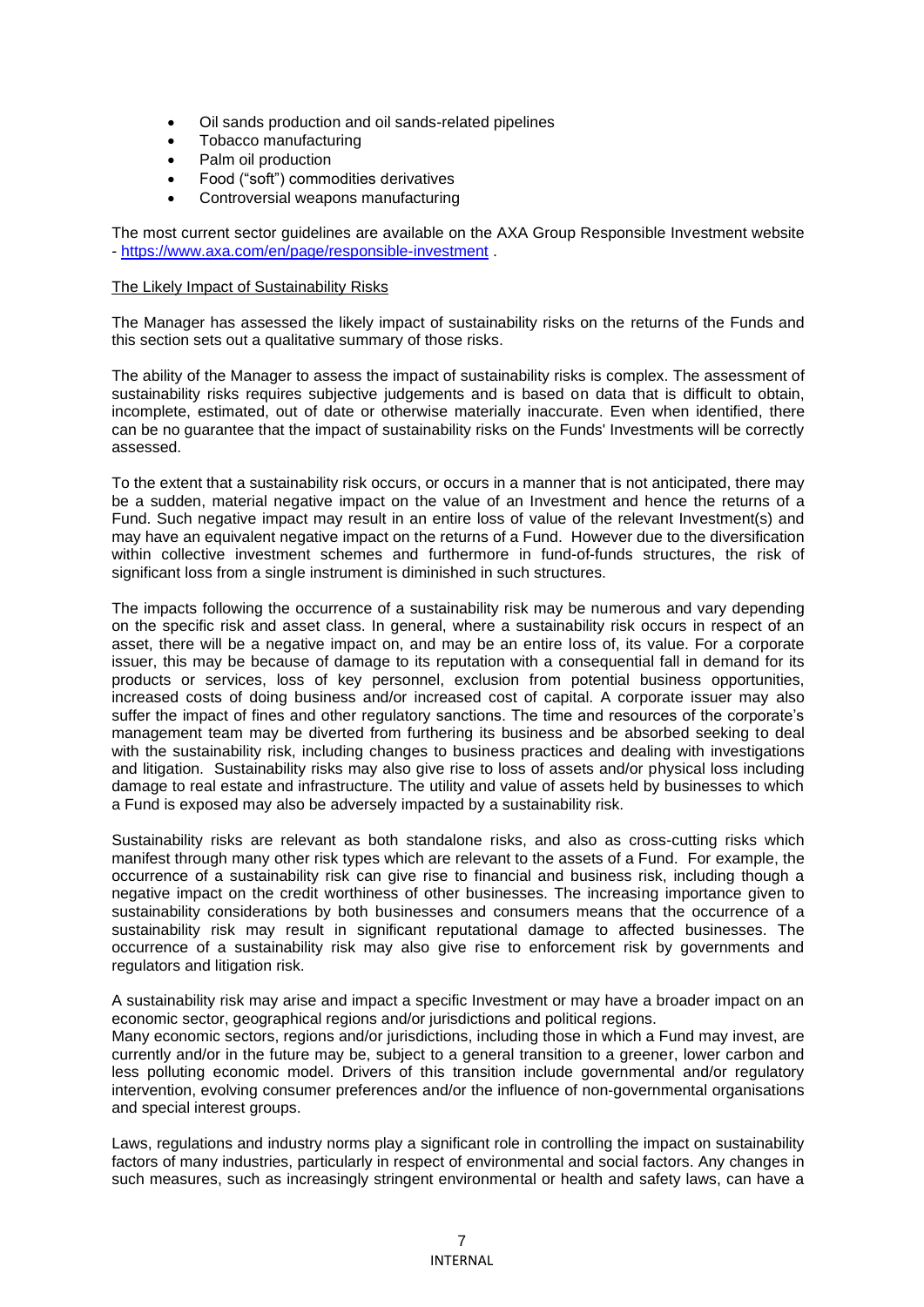material impact on the operations, costs and profitability of businesses. Furthermore, businesses which are following current measures may suffer claims, penalties and other liabilities in respect of alleged prior failings. Any of the foregoing may result in a material loss in value of an investment linked to such businesses.

Further, certain industries face considerable scrutiny from regulatory authorities, non-governmental organisations and special interest groups in respect of their impact on sustainability factors, such as compliance with minimum wage or living wage requirements and working conditions for personnel in the supply chain. The influence of such authorities, organizations and groups along with the public attention they may bring can cause affected industries to make material changes to their business practices which can increase costs and result in a material negative impact on the profitability of businesses. Such external influence can also materially impact the consumer demand for a business's products and services which may result in a material loss in value of an investment linked to such businesses.

Sectors, regions, businesses and technologies which are carbon-intensive, higher polluting or otherwise cause a material adverse impact on sustainability factors may suffer from a significant fall in demand and/or obsolescence, resulting in stranded assets the value of which is significantly reduced or entirely lost ahead of their anticipated useful life. Attempts by sectors, regions, businesses and technologies to adapt so as to reduce their impact on sustainability factors may not be successful, may result in significant costs being incurred, and future ongoing profitability may be materially reduced.

In the event that a sustainability risk arises this may cause investors to determine that a particular investment is no longer suitable and to divest of it (or not make an investment in it), further exacerbating the downward pressure on the value of the investment.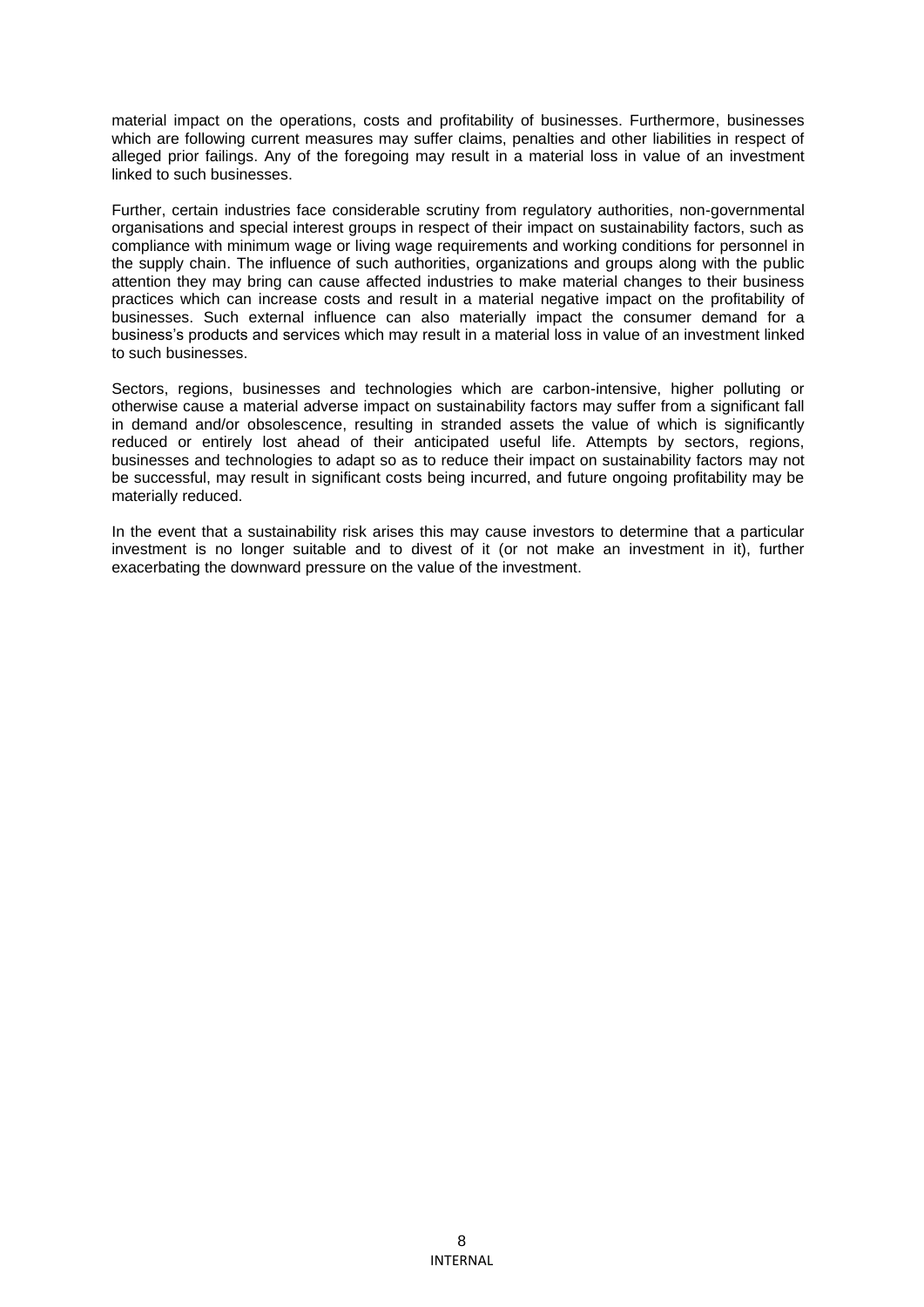# **CONTENTS**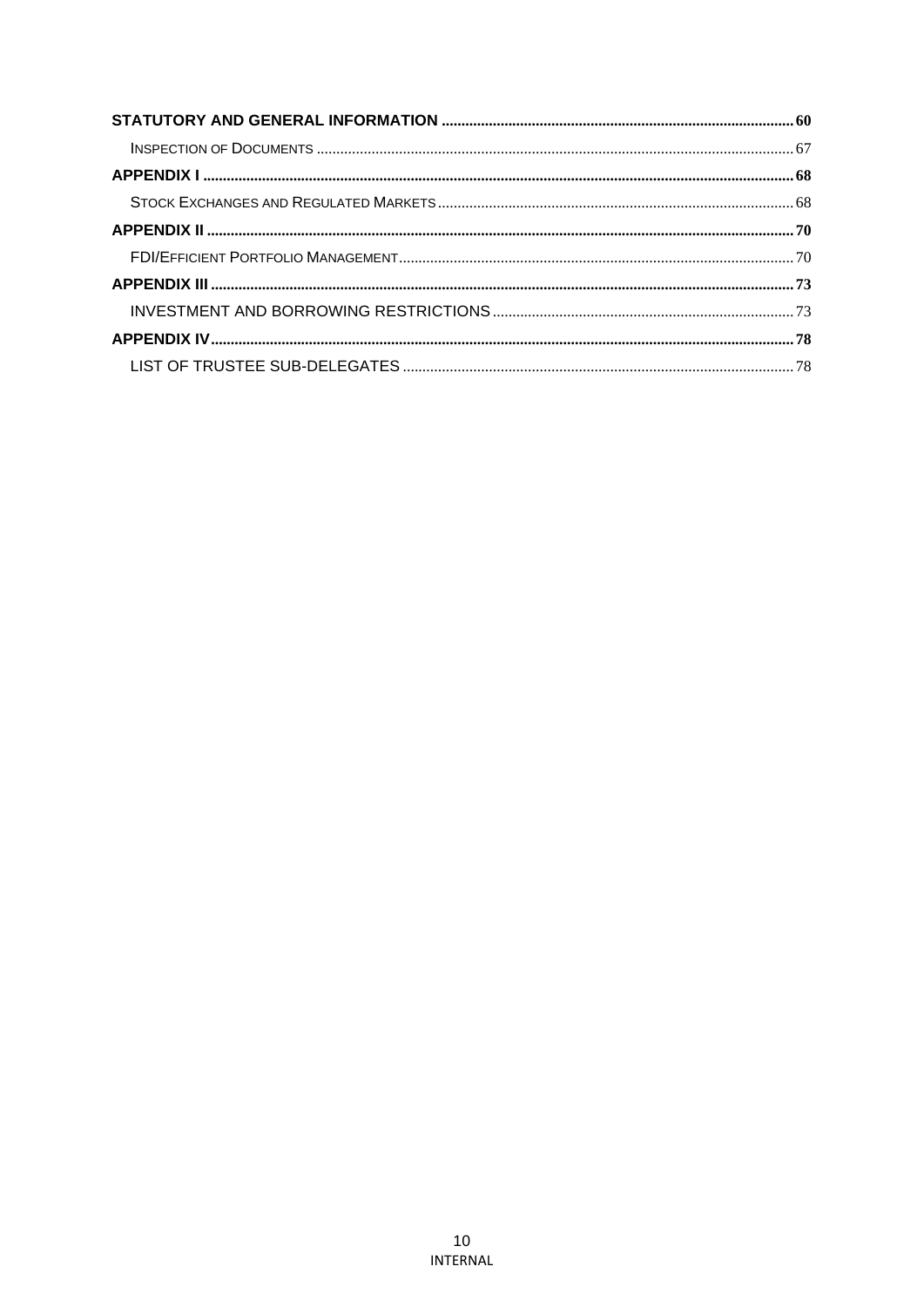### **DEFINITIONS**

*"Administration Agreement",* the agreement made between the Manager and the Administrator.

*"Administrator",* State Street Fund Services (Ireland) Limited, and/or such other person as may be appointed, in accordance with the Central Bank Requirements, to provide administration services to the Trust.

*"Application Form",* such application form as the Manager may prescribe for the purposes of opening an account in relation to the Trust and/or relevant Fund and subscribing, redeeming, transferring or switching Units in a Fund.

*"Auditors",* PricewaterhouseCoopers.

*"Base Currency",* the base currency of a Fund, being the currency in which the Net Asset Value is calculated.

*"Business Day",* shall have the meaning for any Fund as set out in the relevant Supplement.

*"Central Bank",* the Central Bank of Ireland or any successor thereof.

"*Central Bank's UCITS Regulations*", the Central Bank (Supervision and Enforcement) Act 2013 (Section 48(1)) (Undertakings for Collective Investment in Transferable Securities) Regulations 2019 as same may be amended, supplemented or re-enacted from time to time.

"*Central Bank Requirements*", the requirements of the Central Bank from time to time applicable to UCITS, including the Central Bank's UCITS Regulations and any other requirements or conditions of the Central Bank pursuant to the Regulations or otherwise and to which UCITS are subject.

*"CFTC",* the Commodity Futures Trading Commission of the United States.

*"CIS",* collective investment schemes.

*"Courts Service",* the Courts Service is responsible for the administration of moneys under the control or subject to the order of the Courts.

*"Currency Holiday"*, any Business Day(s) on which transactions cannot be settled in a relevant currency.

*"Dealing Day",* such Business Day as the Manager may from time to time determine for dealings in a Fund, provided always that there shall be at least one Dealing Day per fortnight (see relevant Supplement).

*"Dealing Deadline",* the time or times by which applications for subscriptions, redemptions, transfers or switches must be received by the Administrator to be processed for a Dealing Day, as defined in the relevant Supplement (or such earlier or later time prior to the Valuation Point as the Directors may, at their discretion, determine and notify in advance to Unitholders).

*"Directive",* Council Directive of 13 July 2009 (2009/65/EC) on the co-ordination of laws, regulations and administrative provisions relating to UCITS (as may be amended and/or supplemented from time to time).

*"Directors",* the directors of the Manager or any duly authorised committee thereof.

*"Duties and Charges",* in relation to any Fund, all stamp and other duties, taxes, governmental charges, brokerage fees, bank charges, interest, custodian or sub-custodian charges relating to sales and purchases of Investments, transfer fees, registration fees and other duties, costs, charges or spreads whether in connection with the original acquisition or increase or decrease of the assets of the relevant Fund or the creation, issue, sale, conversion or repurchase of Units or the sale, conversion or repurchase of Investments or the sale or purchase of Investments in respect of certificates or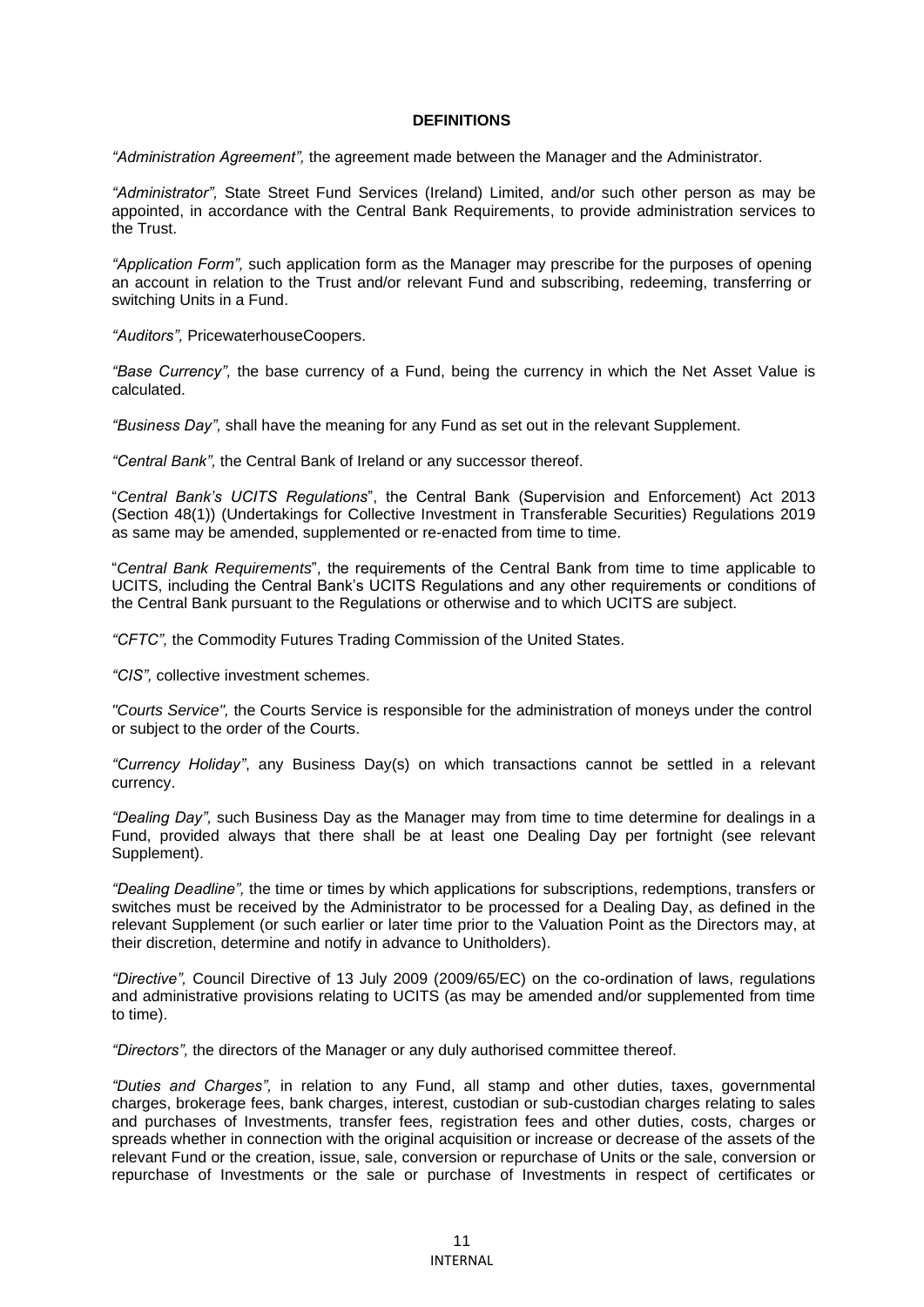otherwise which may have become or may be payable in respect of or prior to or in connection with or arising out of or upon the occasion of the transaction or dealing in respect of which such duties and charges are payable but shall not include any commission payable to agents on sales and purchases of Units or any commission, taxes, charges or costs which may have been taken into account in ascertaining the Net Asset Value of Units in the relevant Fund.

*"EEA",* the European Economic Area.

# *"Eligible Counterparty"*

- (a) a credit institution authorised:
	- (i) in the EEA;
	- (ii) within a signatory state, other than a member state of the EEA, to the Basle Capital Convergence Agreement of July 1988 (Switzerland, Canada, Japan, United States); or
	- (iii) in Jersey, Guernsey, the Isle of Man, Australia or New Zealand; or
- (b) an investment firm, authorised in accordance with the Markets in Financial Instruments Directive in an EEA member state; or
- (c) an entity subject to regulation as a consolidated supervised entity by the US Securities and Exchange Commission.

In the case of a counterparty which is not a credit institution, the counterparty must have a minimum credit rating of A-2 or equivalent, or is deemed by the Manager to have an implied rating of A-2 or equivalent. Alternatively, an unrated counterparty will be acceptable where the Fund is indemnified or guaranteed against losses suffered as a result of a failure by the counterparty by an entity which has and maintains a rating of A-2 or equivalent.

*"Equivalent Measures",* apply to an investment undertaking where the Irish Revenue have given the investment undertaking notice of approval in accordance with Section 739D (7B) of the Taxes Act and the approval has not been withdrawn.

*"ERISA Plans",* (i) any retirement plan subject to Title I of the United States Employee Retirement Income Security Act of 1974, as amended ("ERISA"); (ii) any individual retirement account or plan subject to Section 4975 of the United States Internal Revenue Code of 1986, as amended; or (iii) an entity whose assets include plan assets by reason of a plan's investment in the entity (generally because 25% or more of a class of equity interests in the entity is owned by plans).

*"EU",* the European Union.

*"Euro" or "€",* the single European currency unit referred to in Council Regulation (EC) No. 974/98 on 3 May 1998 on the introduction of the euro.

# *"Exempted Irish Investor",*

- an Intermediary within the meaning of Section 739B of the Taxes Act;
- a pension scheme which is an exempt approved scheme within the meaning of Section 774 of the Taxes Act or a retirement annuity contract or a trust scheme to which Section 784 or Section 785 of the Taxes Act applies;
- a company carrying on life business within the meaning of Section 706 of the Taxes Act;
- an investment undertaking within the meaning of Section 739B(1) of the Taxes Act.
- a special investment scheme within the meaning of Section 737 of the Taxes Act;
- a charity being a person referred to in Section  $739D(6)(f)(i)$  of the Taxes Act;
- a qualifying management company within the meaning of Section 734(1) of the Taxes Act;
- a unit trust to which Section 731(5)(a) of the Taxes Act applies;
- a specified company within the meaning of Section 734(1) of the Taxes Act;
- a person who is entitled to exemption from income tax and capital gains tax under Section 784A(2) of the Taxes Act where the Units held are assets of an approved retirement fund or an approved minimum retirement fund;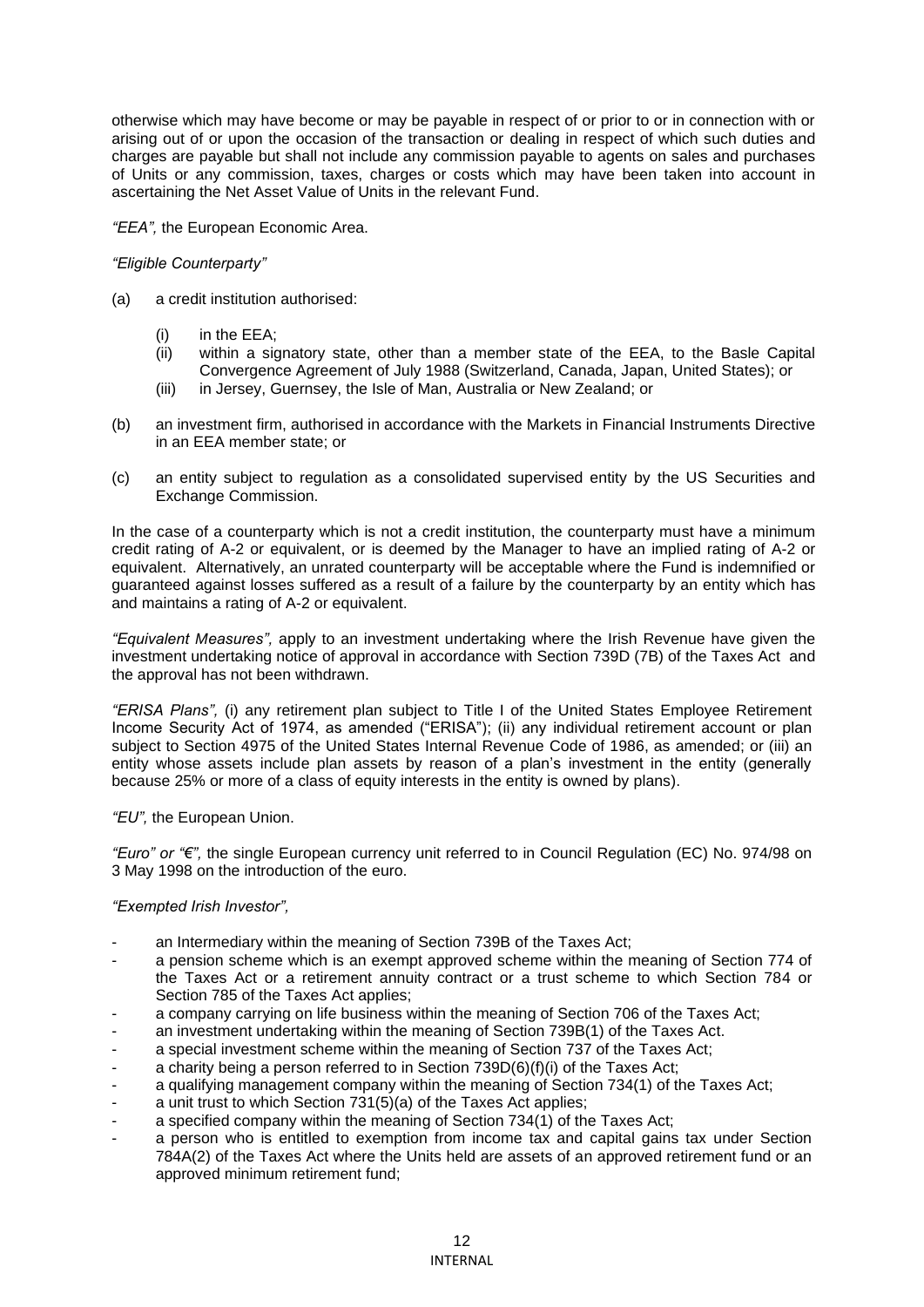- a person who is entitled to exemption from income tax and capital gains tax by virtue of Section 787I of the Taxes Act and the Units are assets of a PRSA;
- a credit union within the meaning of Section 2 of the Credit Union Act, 1997;
- the National Pensions Reserve Fund Commission or a Commission investment vehicle;
- the National Asset Management Agency being a person referred to in Section 739D(6)(ka) of the Taxes Act;
- the National Treasury Management Agency or a Fund investment vehicle (within the meaning of section 37 of the National Treasury Management Agency (Amendment) Act 2014) of which the Minister for Finance is the sole beneficial owner, or the State acting through the National Treasury Management Agency;
- an investment limited partnership within the meaning of Section 739J of the Taxes Act;
- a company that is or will be within the charge to corporation tax in accordance with Section 110(2) of the Taxes Act, in respect of payments made to it by the Company;
- an Irish Resident company investing in a money market fund being a person referred to in Section 739D(6)(k) of the Taxes Act; or
- any other Irish Resident or Irish Ordinary Resident who may be permitted to own Units under taxation legislation or by written practice or concession of the Revenue Commissioners without giving rise to a charge to tax in the Company or jeopardising tax exemptions associated with the Company giving rise to a charge to tax in the Company,

provided that they have completed the Relevant Declaration.

"*FATCA*", the US Foreign Account Tax Compliance Act, as set forth in Sections 1471 through 1474 of, and other amendments to, the US Internal Revenue Code of 1986, as amended, and the relevant regulations, notices and announcements issued thereunder.

*"FDI"*, financial derivative instruments.

*"Foreign Person",* a person who is neither an Irish Resident nor an Irish Ordinary Resident for tax purposes who has provided the Trust with the Relevant Declaration under Schedule 2B of the Taxes Act and in respect of whom the Trust is not in possession of any information that would reasonably suggest that the Relevant Declaration is incorrect or has at any time been incorrect.

*"FCA",* the United Kingdom Financial Conduct Authority.

*"FSMA",* the United Kingdom Financial Services and Markets Act 2000 (as may be amended or reenacted).

*"Fund",* a fund of assets established (with the prior approval of the Central Bank) for one or more classes of Units which is invested in accordance with the investment objective and policies applicable to such Fund.

*"In House Managers",* investment managers wholly or partially owned by the AXA Group.

*"In House Products",* collective investment schemes managed and/or operated by the Investment Managers, or In House Managers.

*"Initial Offer Period",* the period determined by the Manager in relation to any Fund or class of Units as the period during which Units in a Fund are initially on offer at the Initial Offer Price and set out in the relevant Supplement unless such period is extended or shortened in respect of such classes of Units in a Fund by the Manager and notified to the Central Bank.

*"Initial Offer Price",* the subscription price per Unit in a Fund during any Initial Offer Period as set out in the relevant Supplement.

*"Intermediary"*, a person who,

carries on a business which consists of, or includes, the receipt of payments from an investment undertaking on behalf of other persons; or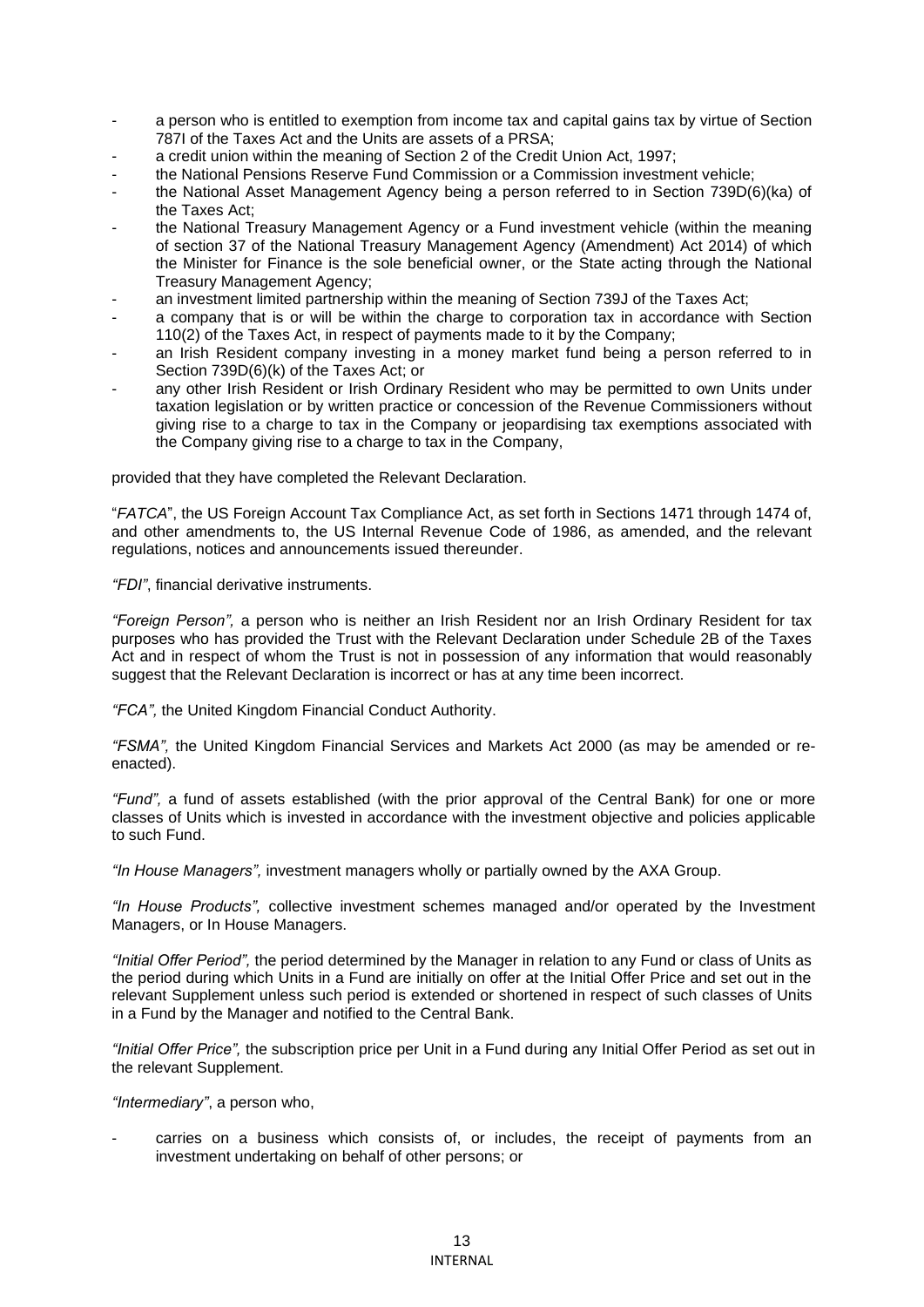holds Units in an investment undertaking on behalf of other persons.

*"Investment",* any investment which is permitted by the Regulations and is authorised by the Trust Deed.

*"Investment Manager",* Any such other person as may be appointed, in accordance with the Central Bank Requirements, to provide investment management services to the Funds, or any of them.

*"Investment Management Agreements",* the agreements between the Manager and each Investment Manager.

*"Ireland",* the "Republic of Ireland".

#### *"Irish Ordinary Resident"*

- in the case of an individual, an individual who is ordinarily resident in Ireland for tax purposes; - in the case of a trust, a trust that is ordinarily resident in Ireland for tax purposes.

An individual who has been resident in Ireland for three consecutive tax years becomes ordinarily resident with effect from the commencement of the fourth tax year.

An individual who has been ordinarily resident in Ireland ceases to be ordinarily resident at the end of the third consecutive year in which s/he is not resident.

#### *"Irish Resident"*

- in the case of a company, a company that is resident in Ireland for tax purposes;
- in the case of an individual, an individual who is resident in Ireland for tax purposes;
- in the case of a trust, a trust that is resident in Ireland for tax purposes.

#### Residence – Individual

An individual will be regarded as being resident in Ireland for a particular twelve month tax year if s/he:

- spends 183 days or more in Ireland in that twelve month tax year; or

- has a combined presence of 280 days in Ireland, taking into account the number of days spent in Ireland in that twelve month tax year together with the number of days spent in Ireland in the preceding twelve month tax year. Presence in a twelve month tax year by an individual of not more than 30 days in Ireland will not be reckoned for the purpose of applying the two year test. Presence in Ireland for a day means the personal presence of an individual at any time during that day.

#### Residence – Trust

Determining the tax residence of a trust can be complex. A trust will generally be regarded as resident in Ireland for tax purposes if a majority of its trustees are resident for tax purposes in Ireland. Where some, but not all, of the trustees are resident in Ireland, the residency of the trust will depend on where the general administration of the trust is carried on. In addition, the provisions of any relevant double tax agreement would need to be considered. As a result, each trust must be assessed on a case by case basis.

### Residence – Company

It should be noted that the determination of a company's residence for tax purposes can be complex in certain cases and declarants are referred to the specific legislative provisions that are contained in Section 23A of the Taxes Act.

### Companies incorporated on or after 1 January 2015

Finance Act 2014 introduced changes to the above residency rules. From 1 January 2015, a company incorporated in Ireland will be automatically considered resident in Ireland for tax purposes, unless it is considered resident in a jurisdiction with which Ireland has a double tax agreement. A company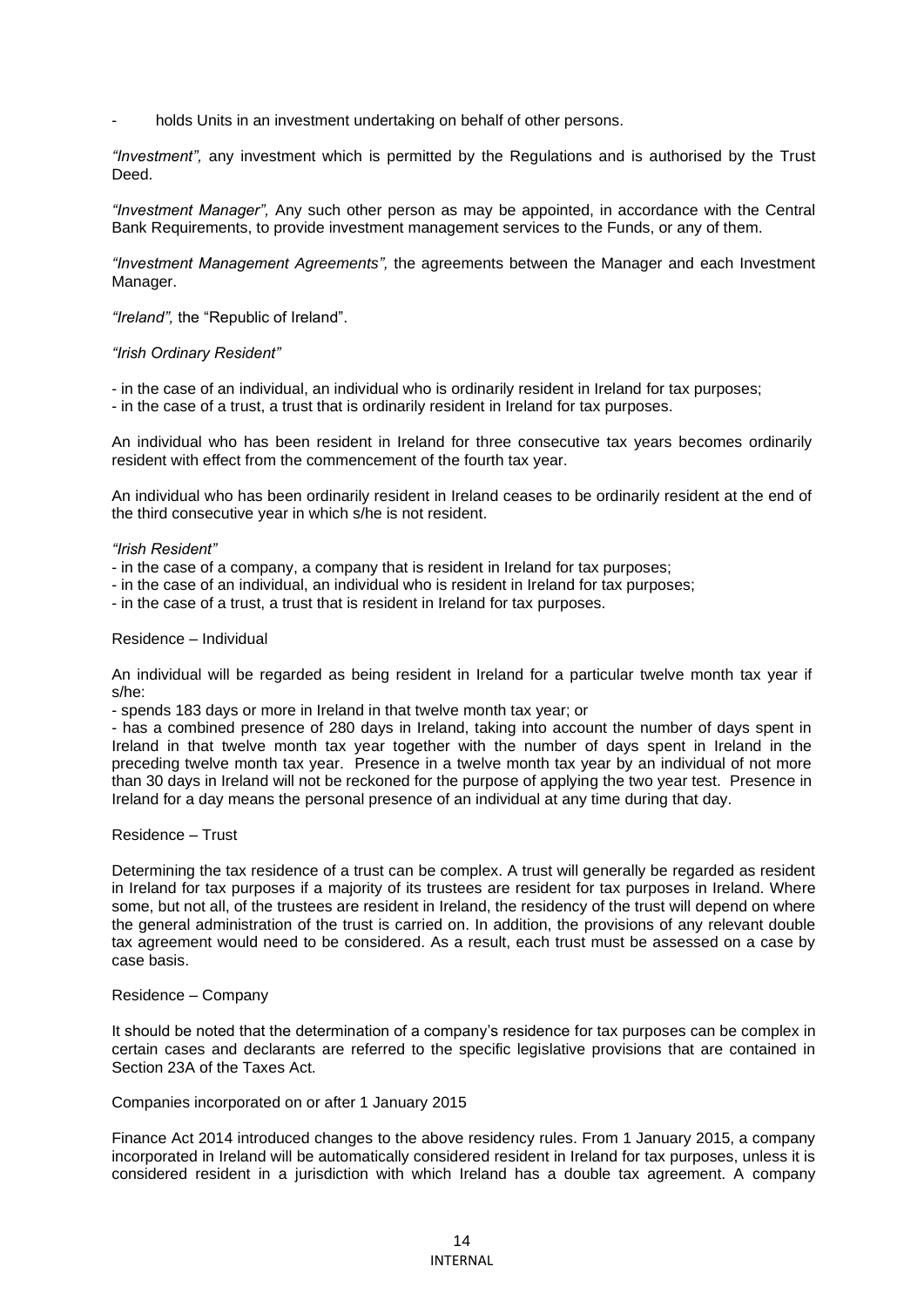incorporated in a foreign jurisdiction that is centrally managed and controlled in Ireland will continue to be treated as resident in Ireland for tax purposes, unless otherwise resident by virtue of a double tax agreement.

Companies incorporated prior to 1 January 2015 have until 1 January 2021 before the new corporate residency provisions take effect.

Companies incorporated prior to 1 January 2015

The Irish tax rules for companies incorporated prior to 1 January 2015 provides that a company incorporated in Ireland will be regarded for all tax purposes as being resident in Ireland. Irrespective of where a company is incorporated a company which has its central management and control in Ireland is resident in Ireland. A company which does not have its central management and control in Ireland but which is incorporated in Ireland is resident in Ireland except where:-

the company or a related company carried on a trade in Ireland, and either the company is ultimately controlled by persons resident in EU Member States or in countries with which Ireland has a double taxation treaty, or the company or a related company are quoted companies on a recognised Stock Exchange in the EU or in a taxation treaty country (however this exception does not apply where the company's place of central management and control is in a jurisdiction that only applies an incorporation test for determining residency and the company would thus not be regarded as tax resident in any jurisdiction);

or

the company is regarded as not resident in Ireland under a double taxation treaty between Ireland and another country.

*"Manager",* Architas Multi-Manager Europe Limited, a limited liability company incorporated in Ireland.

*"Member State",* a member state of the European Union.

*"Minimum Holding",* a minimum amount as set out in the relevant Supplement which must be held by a Unitholder in a Fund, or class of Units in a Fund at any one time, which amount may be reduced by the Manager in any case at its discretion.

*"Minimum Redemption",* a minimum amount as set out in the relevant Supplement which may be redeemed by a Unitholder in a Fund, or class of Units in a Fund at any one time, which amount may be reduced by the Manager in any case at its discretion.

*"Minimum Subscription",* a minimum amount as set out in the relevant Supplement which may be subscribed for in a Fund, or class of Units in a Fund at any one time, which amount may be reduced by the Manager in any case at its discretion.

*"Net Asset Value",* the net asset value of a Fund determined in accordance with the Trust Deed.

*"Net Asset Value per Unit",* the Net Asset Value divided by the number of Units in issue of the relevant Fund subject to such adjustment, if any, as may be required where there is more than one class of Units in the Fund.

*"OECD",* the Organisation for Economic Co-operation and Development.

*"OTC",* an over-the-counter transaction, typically in derivative contracts.

*"PPIU",* Personal Portfolio Investment Undertaking, a personal portfolio investment undertaking in respect of an investor where some or all of the property of the undertaking, may be or was, selected by, or the selection of some or all of the property may be, or was, influenced by

(i) the investor;

(ii) a person acting on behalf of the investor;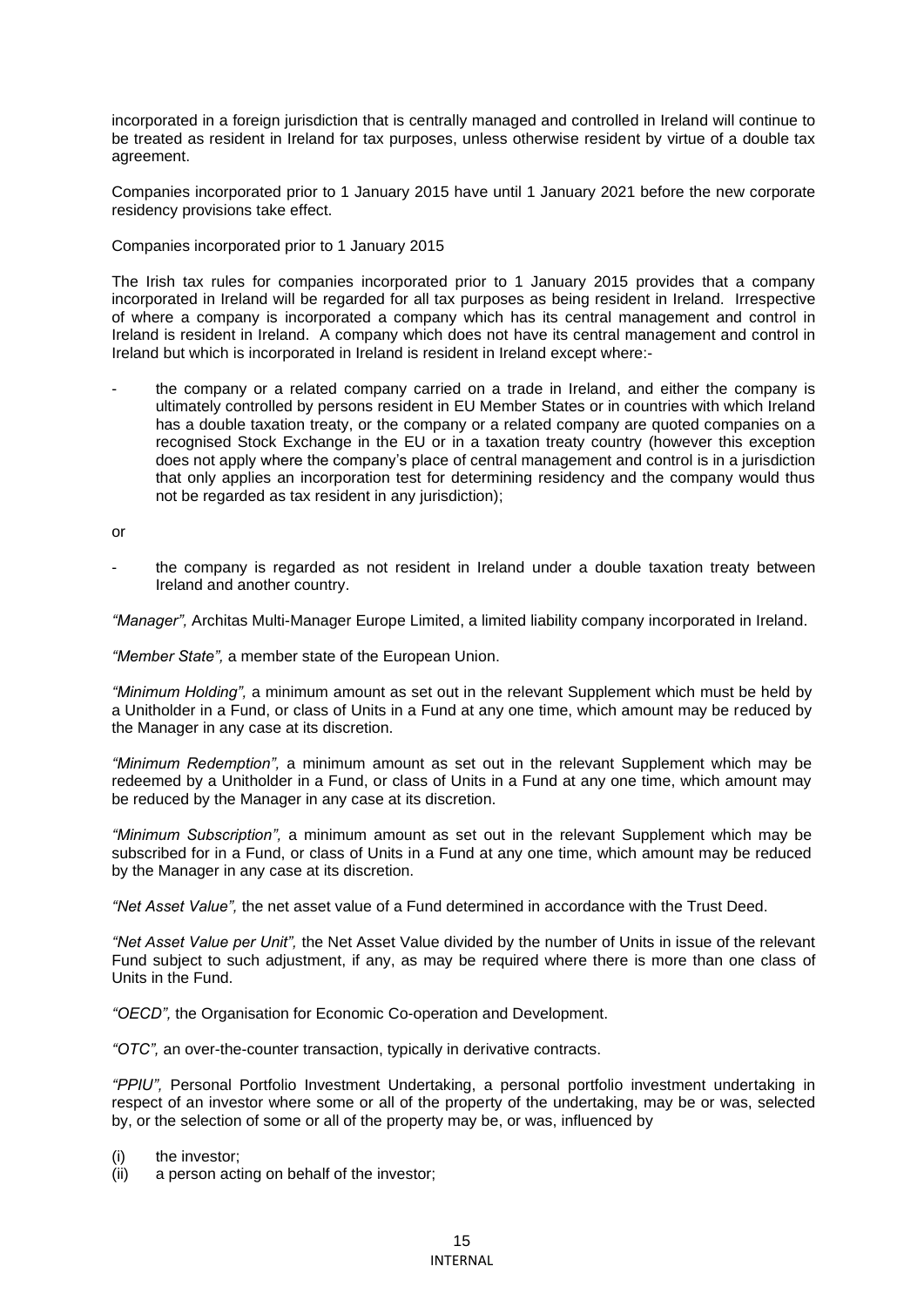- (iii) a person connected with the investor;
- (iv) a person connected with a person acting on behalf of the investor;
- (v) the investor and a person connected with the investor; or
- (vi) a person acting on behalf of both the investor and a person connected with the investor.

*"Prospectus",* this document as it may be amended from time in accordance with the Central Bank Requirements together with, where the context requires or implies, any Supplement or addendum thereto.

*"Qualified Holder",* any person, corporation or entity other than (i) a US Person; (ii) an ERISA Plan; (iii) a Canadian Resident; (iv) any other person, corporation or entity which cannot acquire or hold Units without violating laws or regulations whether applicable to it or the Trust or otherwise or whose holding might result (either individually or in conjunction with other Unitholders in the same circumstances) in the Trust incurring any liability to taxation or suffering pecuniary disadvantages which the Trust might not otherwise incur or suffer or the Trust being required to register or register any class of its securities under the laws of any jurisdiction (including without limitation, the 1933 Act or the 1940 Act); or (v) a custodian, nominee, or trustee for any person, corporation or entity described in (i) to (iv) above.

*"Redemption Form",* such redemption form as the Manager may prescribe for the purposes of redeeming Units in a Fund.

*"Regulated Markets",* the stock exchanges and/or regulated markets listed in Appendix I.

*"Regulations",* the European Communities (Undertakings for Collective Investment in Transferable Securities) Regulations 2011 (S.I. No. 352 of 2011), as same may be amended, supplemented, substituted, replaced or varied from time to time and which bring into force in Ireland the measures necessary to implement the Directive.

*"Relevant Declaration"*, the declaration relevant to the Unitholder as set out in Schedule 2B of the Taxes Act.

*"Relevant Period",* a period of 8 years beginning with the acquisition of a Unit by a Unitholder and each subsequent period of 8 years beginning immediately after the preceding relevant period.

*"Resolution",* a resolution passed by Unitholders of a Fund in accordance with the terms of the Trust Deed.

*"SFDR"*, Regulation (EU) 2019/2088 of the European Parliament and of the Council of 27 November 2019 on sustainability-related disclosures in the financial services sector, as amended and as may be further amended.

*"Sterling" or "Stg £",* the lawful currency of the United Kingdom.

*"Strategic Partner",* investment firms with whom the AXA Group has special arrangements for the purchase of their branded collective investment schemes from time to time.

*"Supplement",* any document issued by the Trust expressed to be a supplement to this Prospectus in accordance with the Central Bank Requirements.

*"Taxable Irish Person"* any person, other than a Foreign Person or an Exempted Irish Investor.

*"Taxes Act",* the Taxes Consolidation Act 1997 of Ireland (as may be amended or re-enacted).

*"Trust",* Architas Multi-Manager Global Funds Unit Trust which is the trust constituted by the Trust Deed and consists of the Investments and cash for the time being held by the Trustee under the trusts of the Trust Deed and any deed supplemental to the Trust Deed.

*"Trustee",* State Street Custodial Services (Ireland) Limited and/or such other person as may be appointed, with the prior approval of the Central Bank, to act as trustee to the Trust.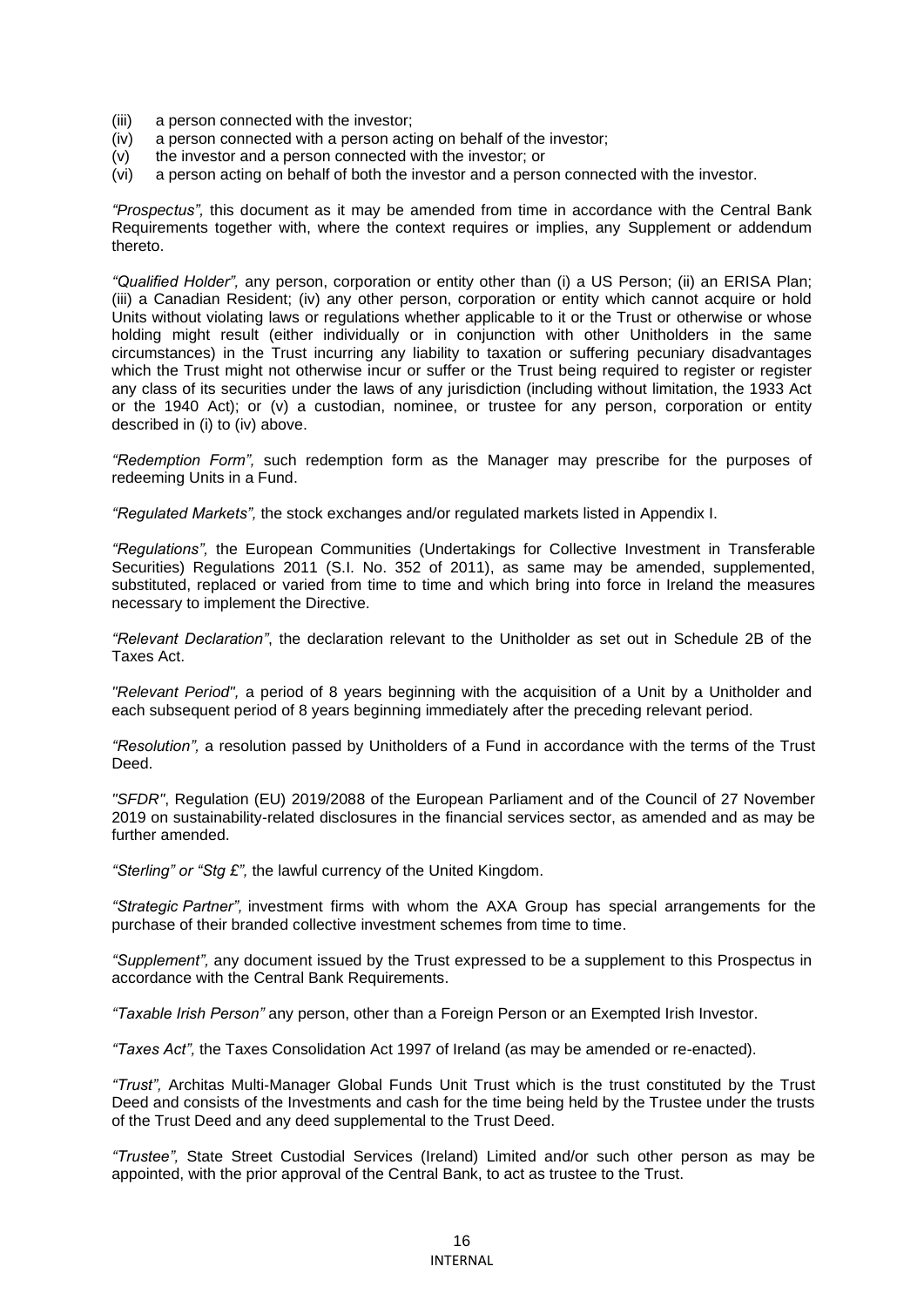*"Trust Deed",* the deed made between the Manager and the Trustee constituting the Trust.

*"UCITS",* an Undertaking for Collective Investment in Transferable Securities established pursuant to the Directive.

*"Unit",* a unit of no par value in the Trust.

*"United Kingdom"* and *"UK",* the United Kingdom of Great Britain and Northern Ireland.

*"United States" and "US",* the United States of America, its territories, possessions, any state of the United States and the District of Columbia.

*"United States Dollars", "US Dollars", and "US\$",* the lawful currency of the United States.

*"Unitholder",* the registered holder of a Unit.

*"Valuation Point",* such time and day as the Manager may from time to time determine in relation to the valuation of the assets of a Fund (see relevant Supplement).

*"1933 Act"*, the United States Securities Act of 1933 (as may be amended or re-enacted).

*"1940 Act"*, the United States Investment Company Act of 1940 (as may be amended or re-enacted).

In this Prospectus and the Supplements, words importing the singular include the plural and vice versa.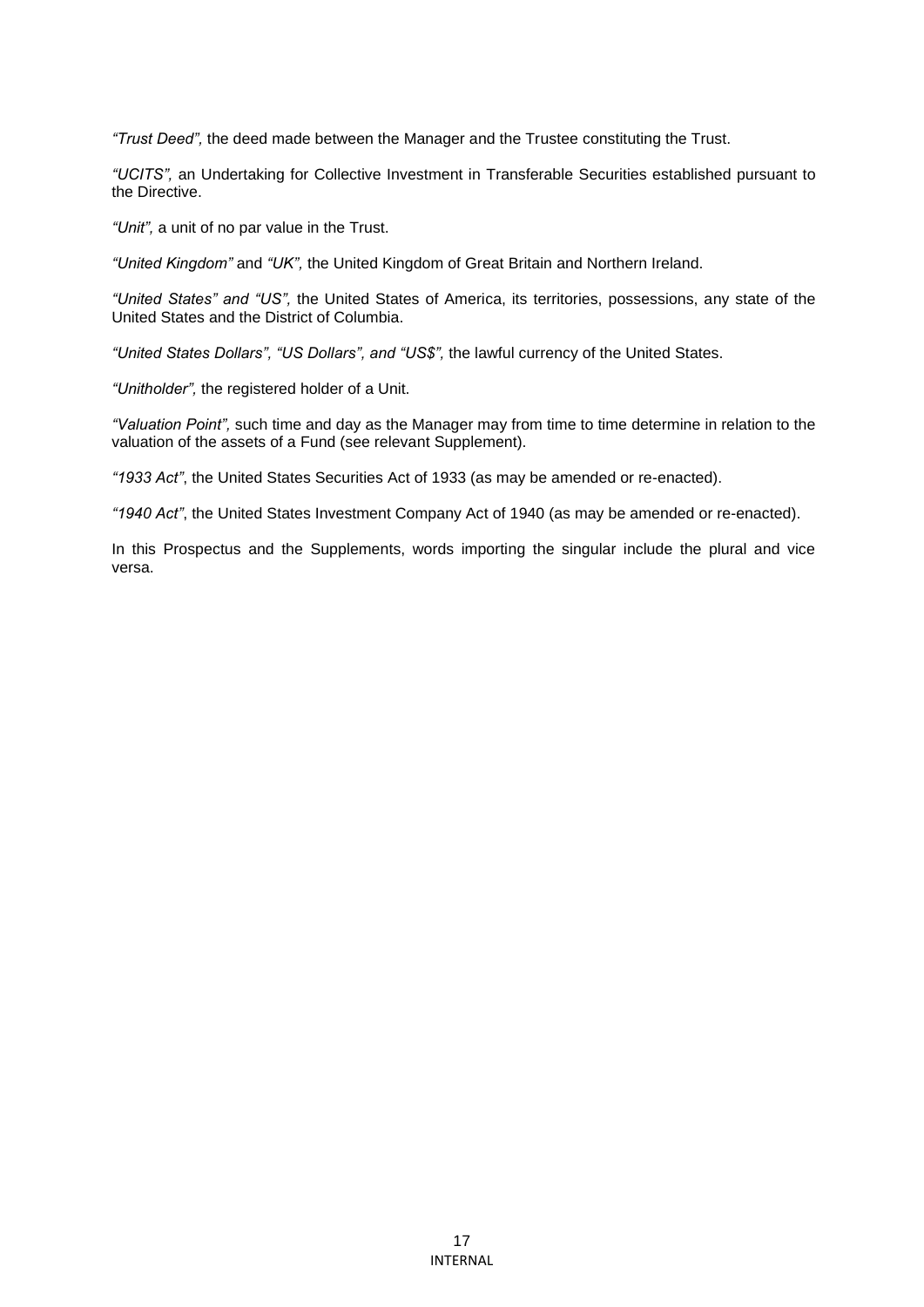### **DIRECTORY**

#### **Manager, Promoter and Lead Investment Manager**

Architas Multi-Manager Europe Limited 6<sup>th</sup> Floor 2 Grand Canal Square Dublin 2 Ireland

### **Directors of the Manager**

The Directors of the Manager, whose business address is that of the Manager as follows:

> Charles Lamb Jaime Arguello Peter Hazell Julie O'Neill Matthieu Andre

#### **Trustee**

State Street Custodial Services (Ireland) Limited 78 Sir John Rogerson's Quay Dublin 2 Ireland

## **Administrator, Registrar and Transfer Agent**

State Street Fund Services (Ireland) Limited 78 Sir John Rogerson's Quay Dublin 2 Ireland

PricewaterhouseCoopers Chartered Accountants One Spencer Dock North Wall Quay Dublin 1 Ireland

**Auditors** 

# **Legal Advisers to the Trust**

William Fry 6 th Floor 2 Grand Canal Square Dublin 2 Ireland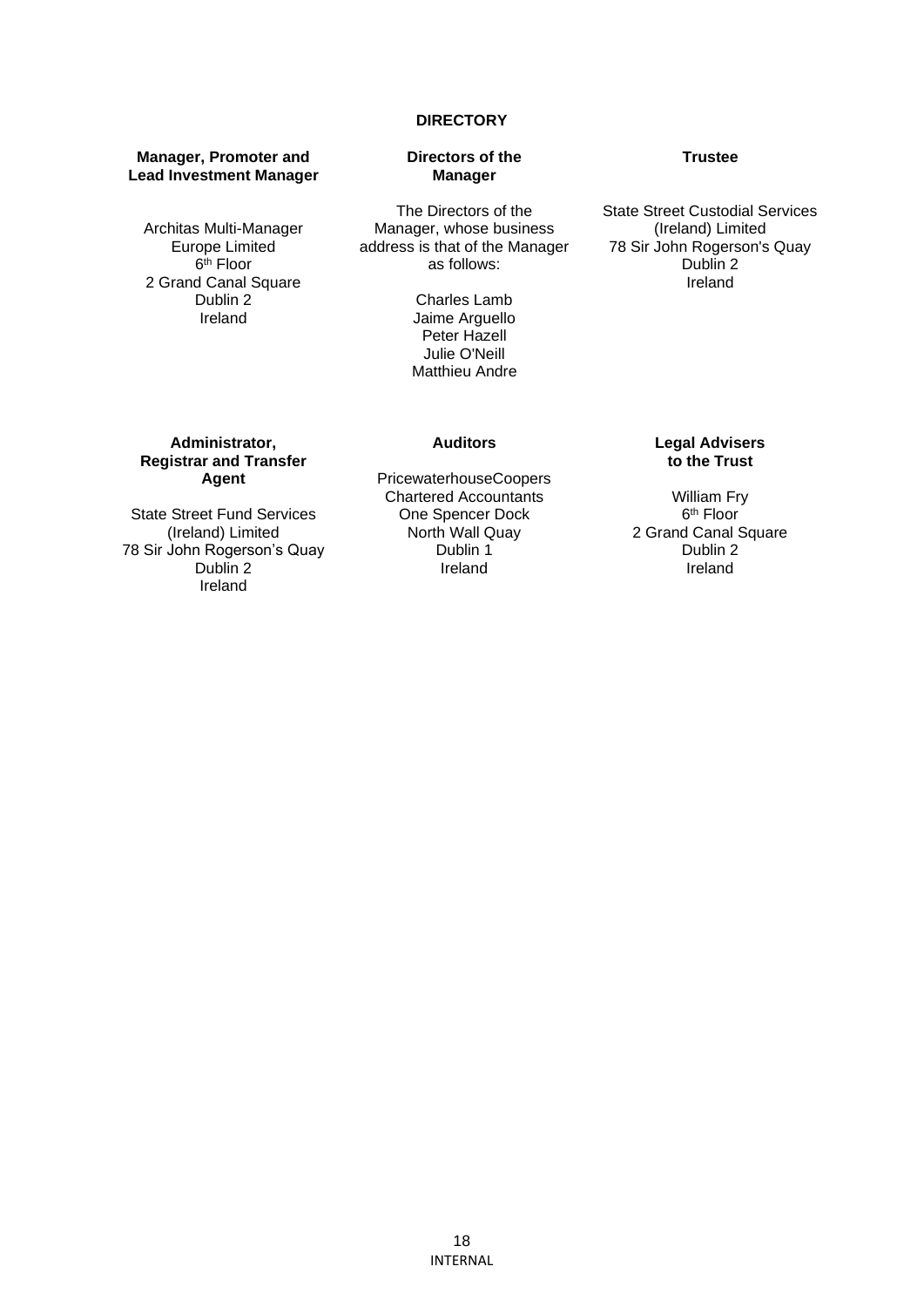# **ARCHITAS MULTI-MANAGER GLOBAL FUNDS UNIT TRUST**

#### **Introduction**

The Trust was established pursuant to the Trust Deed on 15 February 2011. It is structured as an umbrella open-ended unit trust in that different Funds of the Trust may be established with the prior approval of the Central Bank. The assets of each Fund shall belong exclusively to that Fund, shall be segregated in the records of the Trustee, from the assets of other Funds, shall not be used to discharge directly or indirectly the liabilities of or claims against any other Fund and shall not be available for any such purpose. The assets of each Fund will be invested in accordance with the investment objective and policies applicable to each such Fund. The value of the Units of each Fund shall at all times equal its Net Asset Value.

Each Fund may have more than one class of Units allocated to it. The Units of each class allocated to a Fund will rank pari passu with each other in all respects except as to all or any of the currency of denomination of the class, and / or the distribution policy of the class, and / or the level of fees and expenses to be charged to the class and / or the Minimum Subscription, Minimum Redemption and Minimum Holding limits applicable to the class, or as the Manager may otherwise determine.

The base currency of the Trust is Euro. The Base Currency of each Fund will be determined by the Manager and will be set out in the relevant Supplement.

Specific details concerning each Fund are set out in the Supplement for that Fund. On the establishment of any new Fund or the creation of a new class of Units in an existing Fund, a Supplement will be issued in respect thereof.

A list of the Funds of the Trust currently approved by the Central Bank is set out in Supplement No. 1.

### **INVESTMENT OBJECTIVES AND POLICIES**

#### **General**

The specific investment objectives and policies for each Fund will be formulated by the Manager at the time of the creation of that Fund and set out in the relevant Supplement. Any alteration to the investment objective of a Fund at any time will be subject to the prior approval in writing of all of the Unitholders of that Fund, or, if a meeting of the Unitholders of the Fund is convened, by a simple majority of the votes cast at such meeting. Any material alteration to the investment policy of a Fund at any time will be subject to the prior approval in writing of all of the Unitholders of that Fund, or, if meeting of the Unitholders of the Fund is convened, by simple majority of the votes cast at such meeting. In circumstances where a meeting of Unitholders is convened for either of the foregoing purposes, Unitholders will be given reasonable notice so as to enable them to redeem their Units prior to the implementation of any alteration to the investment objectives or any material alteration of the investment policies of a Fund.

The stock exchanges and markets in which the Funds may invest are set out in Appendix I.

A Fund may, subject to the conditions set out in Appendix III, invest in other Funds of the Trust and/or other CIS (including CIS linked by common management or control to each other or to the Trust). The Funds will not invest in a Fund of the Trust which itself holds Units in other Funds within the Trust and will not charge management fees in respect of that portion of its assets so invested. As an investor in such other CIS, the Fund will bear, along with other investors of the underlying schemes, its portion of the expenses of the underlying scheme including management, investment management and administration and other expenses. A Fund may also hold ancillary liquid assets, in each case subject to the investment restrictions set out in Appendix III.

Following a formal decision to terminate a Fund, the Investments of the Fund may be liquidated, converted to cash and managed so as to enable termination of the Fund in an orderly manner and in order to preserve the value of such cash and Unitholder equity.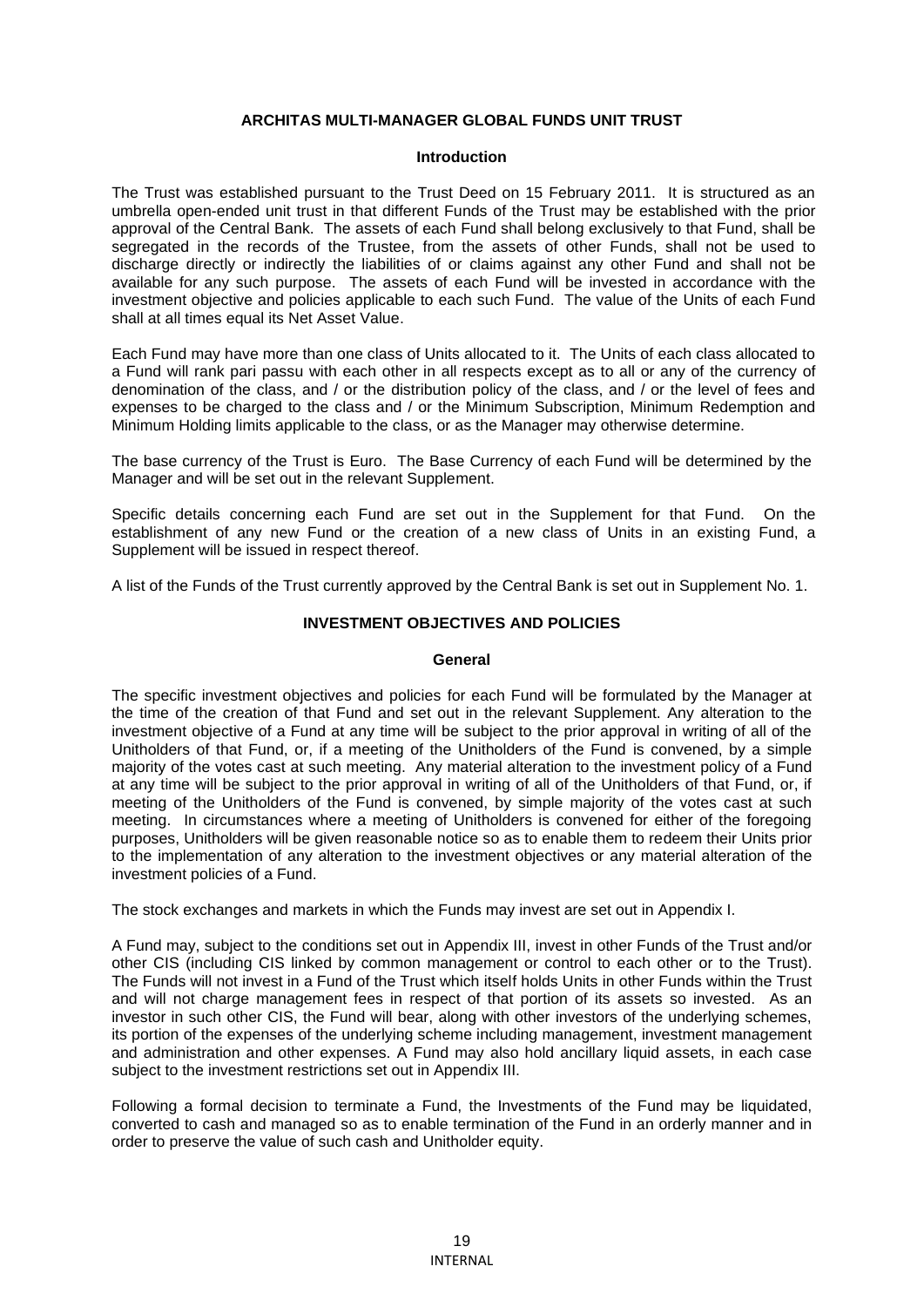### **Investment in FDI and Efficient Portfolio Management**

Each Fund may utilise FDI for investment purposes, where this intention is disclosed in a Fund's investment policies, and/or for efficient portfolio management purposes. Investments in FDI may include, but are not limited to, investments in futures (which may be used to manage interest rate risk or gain exposure to an equity index), warrants, options (both of which may be used to achieve cost efficiencies, for example where the acquisition of the option is more cost effective than purchasing of the underlying asset), swaps (including credit default swaps, total return swaps, currency swaps or interest rate swaps) and forward currency exchange contracts (both of which may be used to manage currency risk against the Base Currency and/or any functional currency of a Fund or for other purposes). Only FDI included in a risk management process that has been approved by the Central Bank will be used by a Fund.

Subject to the conditions and within the limits laid down by the Central Bank each Fund may employ techniques and instruments relating to transferable securities for efficient portfolio management purposes. Transactions for the purposes of efficient portfolio management may be undertaken with a view to achieving a reduction in risk, a reduction in costs or an increase in capital or income returns to a Fund and may not be speculative in nature. These techniques and instruments may include investments in FDI as noted above. New techniques and instruments may be developed which may be suitable for use by a Fund and the Manager (subject as aforesaid) may employ such techniques and instruments.

Each Fund may also invest in structured notes (instruments which enable a Fund to gain an economic exposure to an equity security, a combination of equity securities or an index, whilst having a primary credit risk to the issuer of the note) which are listed or traded on a Regulated Market for efficient portfolio management purposes. A Fund may enter into securities lending, repurchase and/or reverse repurchase agreements for the purposes of efficient portfolio management subject to the conditions and limits set out in the Central Bank Requirements.

Where a Fund enters into securities lending, repurchase and/or reverse repurchase agreements or total return swaps, it is intended that equities, bonds and commodities can be subject to such transactions.

### **Swap Transactions**

The Funds may enter into swaps transactions for the purposes of efficient portfolio management or direct investment where disclosed in the investment policy of any Fund. The Funds will typically enter into these transactions as part of their principal investment strategy to help pursue their investment objectives, subject to the conditions and within the limits laid down by the Central Bank. For example, these transactions may be used to preserve a return or spread on a particular investment or portion of a Fund's portfolio, to protect against currency fluctuations, as a duration management technique or to protect against any increase in the price of securities a Fund anticipates purchasing at a later date or to provide access to issuers when securities are not available due to supply constraints. Because swap agreements are not exchange-traded, but are private contracts into which a Fund and a swap counterparty enter as principals, a Fund may experience a loss or delay in recovering assets if the counterparty were to default on its obligations.

#### **Options, Warrants and Futures Transactions**

The Funds may, for efficient portfolio management purposes or for direct investment purposes where disclosed in the investment policy of any Fund, buy, sell or write options on securities, financial indices, currencies or futures contracts, may buy or sell warrants and/or may buy and sell futures contracts on securities, financial indices or currencies. The Funds may engage in these transactions to hedge against changes in the value of other assets that the Funds own or intend to acquire. Use of options or futures for other than hedging purposes may be considered a speculative activity, involving greater risks than are involved in hedging.

Options can generally be classified as either "call" or "put" options. There are two parties to a typical options transaction: the "writer" and the "buyer". A call option gives the buyer the right to buy a security or other asset (such as an amount of currency or a futures contract) from, and a put option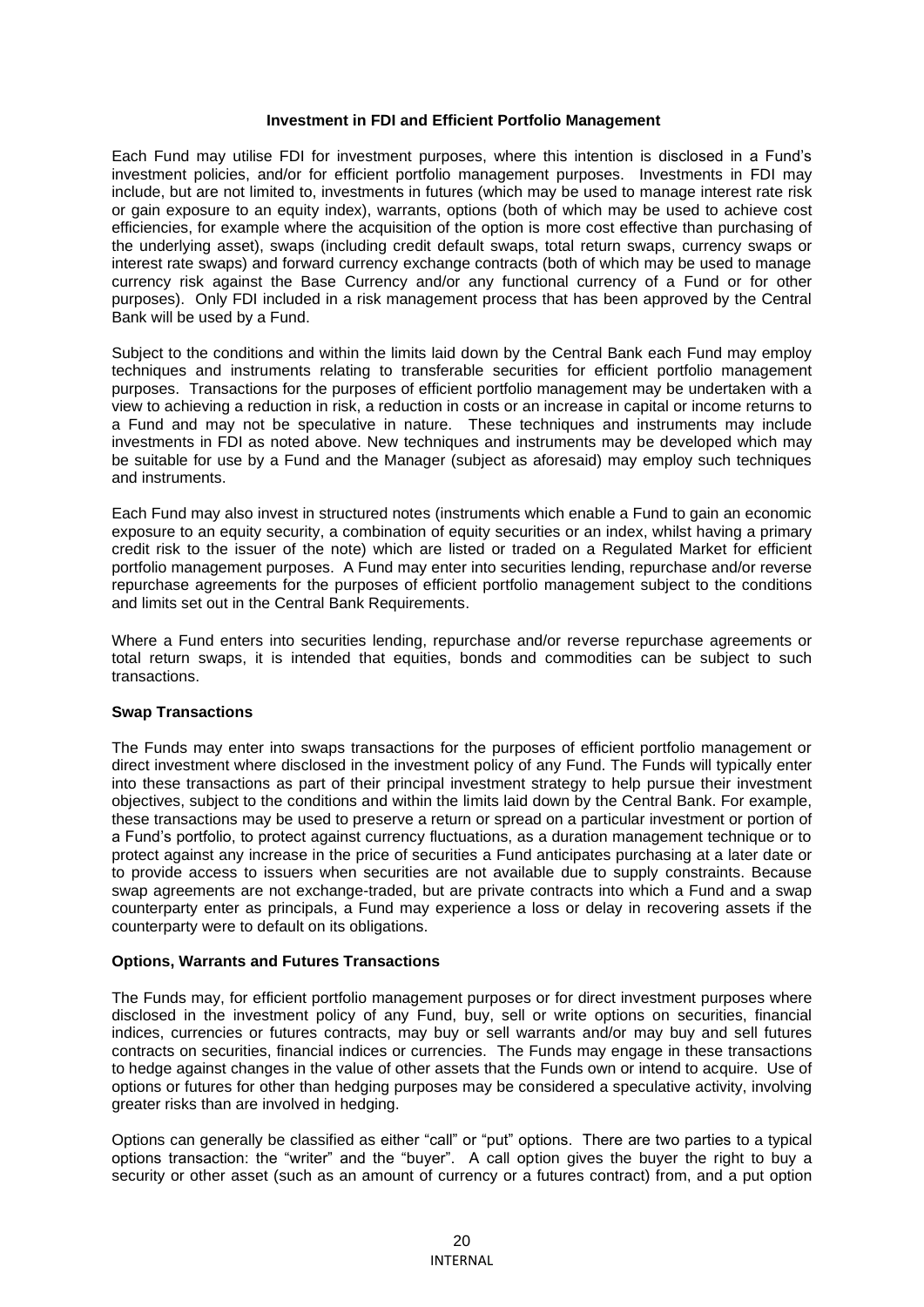gives the buyer the right to sell a security or other asset to, the option writer at a specified price, on or before a specified date. The buyer of an option pays a premium when purchasing the option, which reduces the return on the underlying security or other asset if the option is exercised, and results in a loss if the option expires unexercised. The writer of an option receives a premium from writing an option, which may increase its return if the option expires or is closed out at a profit. If a Fund as the writer of an option is unable to close out an unexpired option, it must continue to hold the underlying security or other suitable asset until the option expires, to "cover" its obligation under the option.

Warrants are long-term securities that give a holder the right to buy a stock at a set price, known as the subscription price. They are similar to long-dated call options. If the current market value of a stock is greater than the subscription price, the warrant has intrinsic value. Warrants are usually attached to a bond or preferred stock offering, and are usually detachable from the security.

A futures contract creates an obligation by the seller to deliver and the buyer to take delivery of the type of instrument or cash at the time and in the amount specified in the contract. Although many futures contracts call for the delivery (or acceptance) of the specified instrument, futures are usually closed out before the settlement date through the purchase (or sale) of a comparable contract. If the price of the sale of the futures contract by a Fund exceeds (or is less than) the price of the offsetting purchase, the Fund will realise a gain (or loss).

The value of options purchased by a Fund and futures contracts held by a Fund may fluctuate based on a variety of market and economic factors. In some cases, the fluctuations may offset (or be offset by) changes in the value of securities held in a Fund's portfolio. All transactions in options and futures involve the possible risk of loss to the Fund of all or a significant part of the value of its investment. In some cases, the risk of loss may exceed the amount of the Fund's investment. When a Fund writes a call option or sells a futures contract without holding the underlying securities, currencies or futures contracts, its potential loss is unlimited.

The successful use of options and futures will usually depend on the relevant Investment Manager's ability to forecast stock market, currency or other financial market movements correctly. A Fund's ability to hedge against adverse changes in the value of securities held in its portfolio through options and futures also depends on the degree of correlation between changes in the value of futures or options positions and changes in the values of the portfolio securities. The successful use of futures and exchange traded options also depends on the availability of a liquid secondary market to enable a Fund to close its positions on a timely basis. There can be no assurance that such a market will exist at any particular time.

In the case of options that are not traded on an exchange ("over-the-counter" options), a Fund is at risk that the other party to the transaction will default on its obligations, or will not permit a Fund to terminate the transaction before its scheduled maturity.

# **Repurchase Agreements**

Subject to the conditions and limits prescribed by the Central Bank Requirements, each Fund may enter into repurchase agreements for efficient portfolio management purposes where disclosed in its investment policy. In repurchase agreements, a Fund buys securities from a seller, usually a bank or brokerage firm, with the understanding that the seller will repurchase the securities at a higher price at a later date. Such transactions afford an opportunity for a Fund to earn a return on available cash at minimal market risk, although the Fund may be subject to various delays and risks of loss if the seller is unable to meet its obligations to repurchase.

### **Investment and Borrowing Restrictions**

Investment of the assets of each Fund must comply with the Regulations. A detailed statement of the general investment and borrowing restrictions applicable to all Funds is set out in Appendix III. The Manager may impose further restrictions in respect of any Fund. Details will be set out in the relevant Supplement.

The Manager may also from time to time impose such further investment restrictions as may be compatible with or be in the interest of the Unitholders in order to comply with the laws and regulations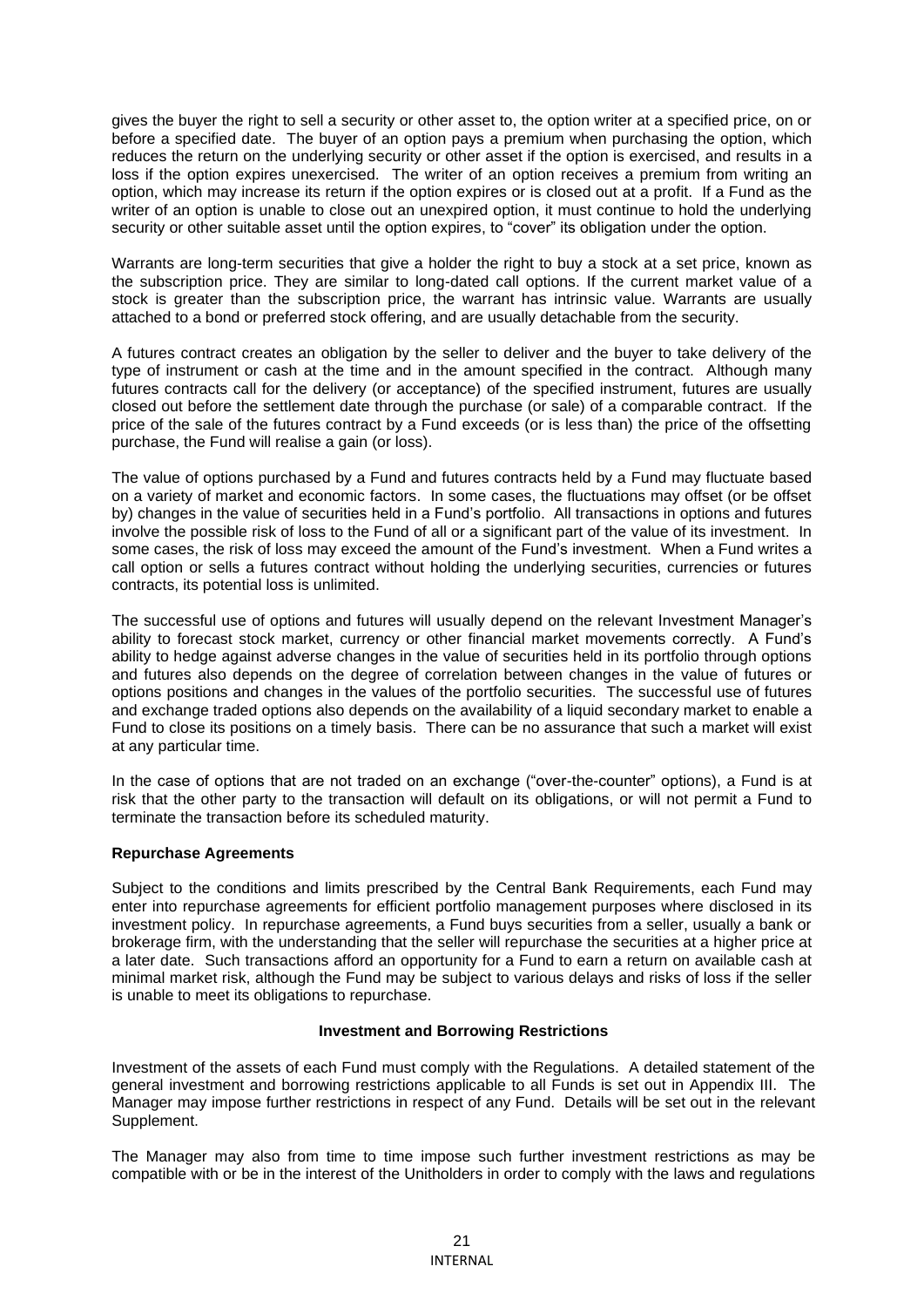of the countries where Unitholders of the Trust are located or the Units are marketed.

It is intended that the Manager shall, subject to the prior approval of the Central Bank, have power to avail itself of any change in the investment restrictions laid down in the Regulations which would permit investment by the Trust in securities or in any other forms of investment which, as at the date of this Prospectus, is restricted or prohibited under the Regulations. The Trust will give Unitholders reasonable notice of its intention to avail itself of any such change which is material in nature and the Prospectus will be updated accordingly.

## **Currency Hedging Policy**

### **Hedging at Portfolio Level**

The Funds may engage in currency exchange transactions for efficient portfolio management purposes or for direct investment purposes where disclosed in the investment policy of any Fund, to protect the value of specific portfolio positions or in anticipation of changes in relative values of currencies in which current or future Fund portfolio holdings are denominated or quoted. For example, to protect against a change in the currency classes denominated in currencies other than the Base Currency of a Fund, currency exchange rate between the date on which a Fund contracts to purchase or sell a security and the settlement date for the purchase or sale, or to "lock in" the equivalent of a distribution or interest payment in another currency, a Fund might purchase or sell a non-U.S. dollars currency on a spot (that is, cash) basis at the prevailing spot rate. If conditions warrant, the Funds may also enter into private contracts to purchase or sell currencies at a future date ("forward contracts"). The Funds might also purchase exchange-listed and over-the-counter call and put options on foreign currencies. Over-the-counter currency options are generally less liquid than exchange-listed options, and will be treated as illiquid assets. The Funds may not be able to dispose of over-the-counter options readily.

## **Hedging at Unit Class Level**

Each Fund may employ strategies aimed at hedging against currency risk at Unit class level where disclosed in the relevant Supplement. Where there are different classes of Units in a Fund, the Supplement for that Fund shall state whether or not a hedging policy is being adopted in respect of any class of Units.

A Fund may employ certain currency-related transactions in order to hedge against certain currency risks, for example, where the currency of denomination of a class of Units differs from the Base Currency of the Fund. However, there can be no assurance that such hedging transactions will be effective. To the extent that hedging is successful, the performance of the Unit class is likely to move in line with the performance of the Investments and Unitholders in a hedged Unit class will not benefit if the Unit class currency falls against the Base Currency and/or currency in which the assets of the Fund are denominated. All costs and liabilities / benefits arising from Investments in relation to such currency hedging transactions will be borne by the hedged Unit class of the relevant Fund and all gains arising in connection with such hedging transactions will be attributable to the relevant Unit class. Although any Fund may utilise currency hedging transactions in respect of Unit classes, it shall not be obliged to do so and to the extent that it does employ strategies aimed at hedging certain Unit classes, there can be no assurance that such strategies will be effective. The costs and related liabilities/benefits arising from instruments entered into for the purposes of hedging the currency exposure for the benefit of any particular Unit class of a Fund (where the currency of a particular class is different to the Base Currency of the Fund) shall be attributable exclusively to the Unit class.

Currency exposure will not exceed 105% of the Net Asset Value of the relevant Unit class. All transactions will be clearly attributable to the relevant Unit class and currency exposures of different Unit classes will not be combined or offset. The Manager does not intend to have under-hedged or over-hedged positions in respect of the Funds, however, due to market movements and factors outside the control of the Manager, under-hedged and over-hedged positions may arise from time to time. The Manager will have procedures in place to monitor hedged positions and to ensure that: (a) under-hedged positions do not fall short of 95% of the portion of the Net Asset Value of the relevant Unit class which is to be hedged against currency risk; and (b) over-hedged positions do not exceed 105% of the Net Asset Value of the relevant Unit class. As part of this procedure, the Manager will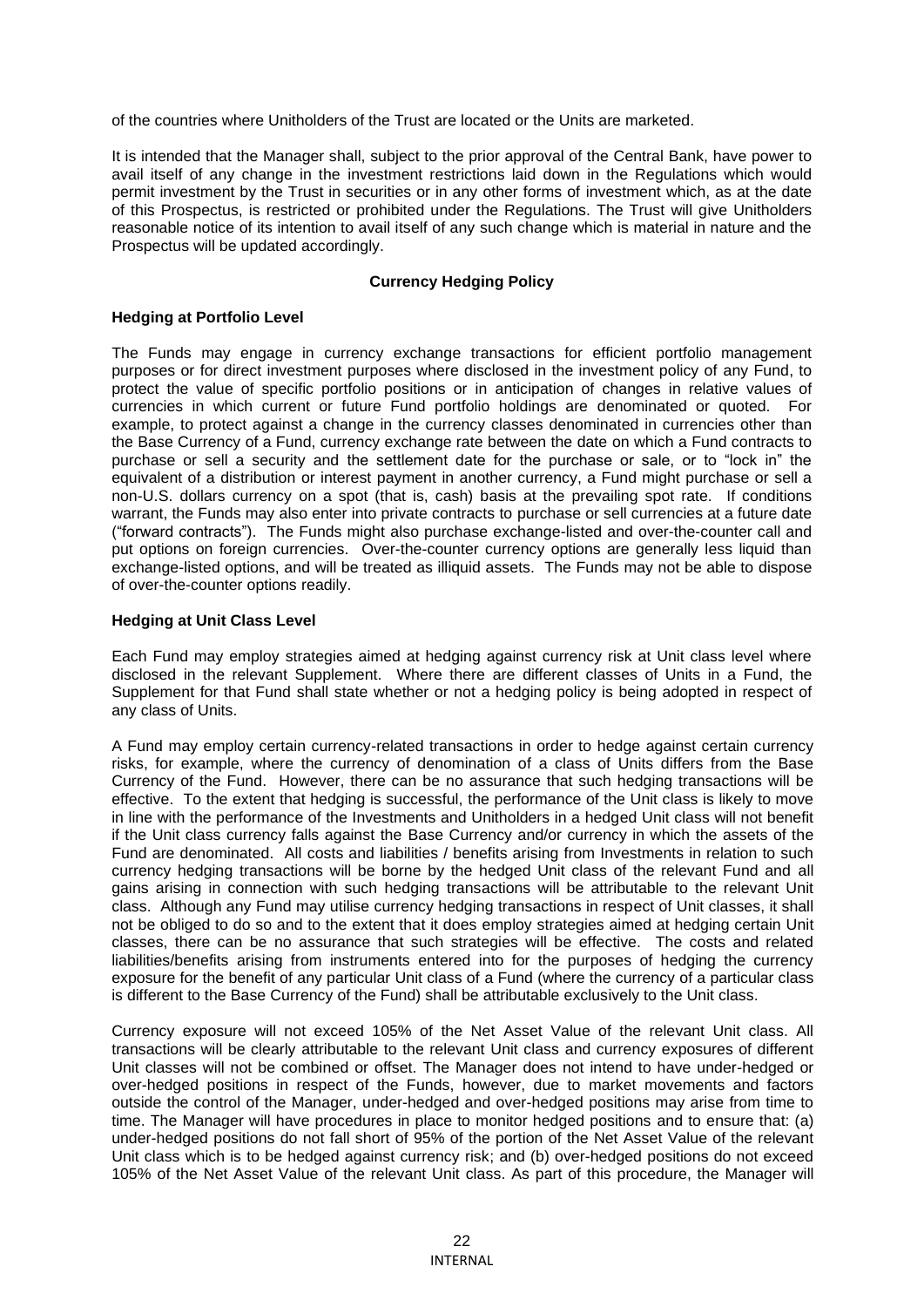review hedged positions on a daily and monthly basis to ensure that over-hedged positions or underhedged positions do not exceed or fall short of the permitted levels set out above and shall ensure that any position stays within the permitted position levels and is not carried forward from month to month. In the event that the hedging in respect of a Unit class exceeds 105% due to market movements or redemptions, the Manager shall reduce such hedging appropriately as soon as possible thereafter.

# **DISTRIBUTION POLICY**

The Manager is empowered to declare and pay a distribution on any class of Units in the Trust. For the avoidance of doubt, Unitholders have no entitlement to distributions until such time as a distribution has been declared by the Manager and the amount of any distribution shall be determined at the Manager's sole discretion.

The distribution policy in respect of each class of Units shall be set out in the relevant Supplement. The Manager may establish classes of Units with different distribution policies from time to time. In the event the Manager resolves to change the distribution policy of a class of Units, full details of the change in distribution policy will be reflected in the Supplement relating to that Fund and all relevant Unitholders will be notified in advance.

A distribution, if declared, will be declared in the Base Currency of the applicable Fund and will normally be paid by telegraphic transfer. Distributions may be paid only out of the net revenue of a Fund (i.e. all interest, dividends and other income less the Fund's accrued expenses) and/or realised and unrealised profits on the disposal/valuation of investments less realised and unrealised losses of the Fund. The particular source of distributions will be as set out in relevant Fund Supplement.

Any unclaimed distribution paid on a Unit will not earn interest and, if not claimed within six years from the date of its declaration shall be forfeited and cease to remain owing by the Manager and become the property of the relevant Fund (or in the case of a Fund which has been terminated shall be payable pro rata to the then current Funds of the Trust).

# **RISK FACTORS**

Potential investors should consider the following risk factors before investing in the Trust. Additional risk factors for the Funds may be set out in the relevant Supplements.

### **General**

Risk is the chance that an investor will lose money on an investment or that such investment will not earn as much expected by the investor. In general, the greater the risk, the more money an investment can earn and the more that can be lost. Like other investment funds, the value of each Fund's Units may be affected by the Fund's investment objective(s), principal investment strategies and particular risk factors. Consequently, each Fund may be subject to different risks. Some of the risks, including principal risks, of investing in the Funds are discussed below. However, other factors may also affect each Fund's investment results.

There is no guarantee that a Fund will achieve its investment objective(s) or that it will not lose value.

# **Risks to which each Fund is subject**

**Asset Class Risk**. This is the risk that the returns from the types of Investments in which a Fund invests will underperform the general securities markets or different asset classes. Different types of securities and asset classes tend to go through cycles of outperformance and underperformance in comparison to the general securities markets.

**Broker Risk and Sub-Custody Risk.** In certain markets, a Fund will be exposed to the credit risk of the counterparties or the brokers and dealers and exchanges through which, it deals, whether it engages in exchange or off-exchange traded transactions. A Fund may be subject to risk of loss of its assets held by a broker in the event of the broker's bankruptcy or fraud, the bankruptcy or fraud of any clearing broker through which the broker executes and clears transactions on behalf of a Fund, or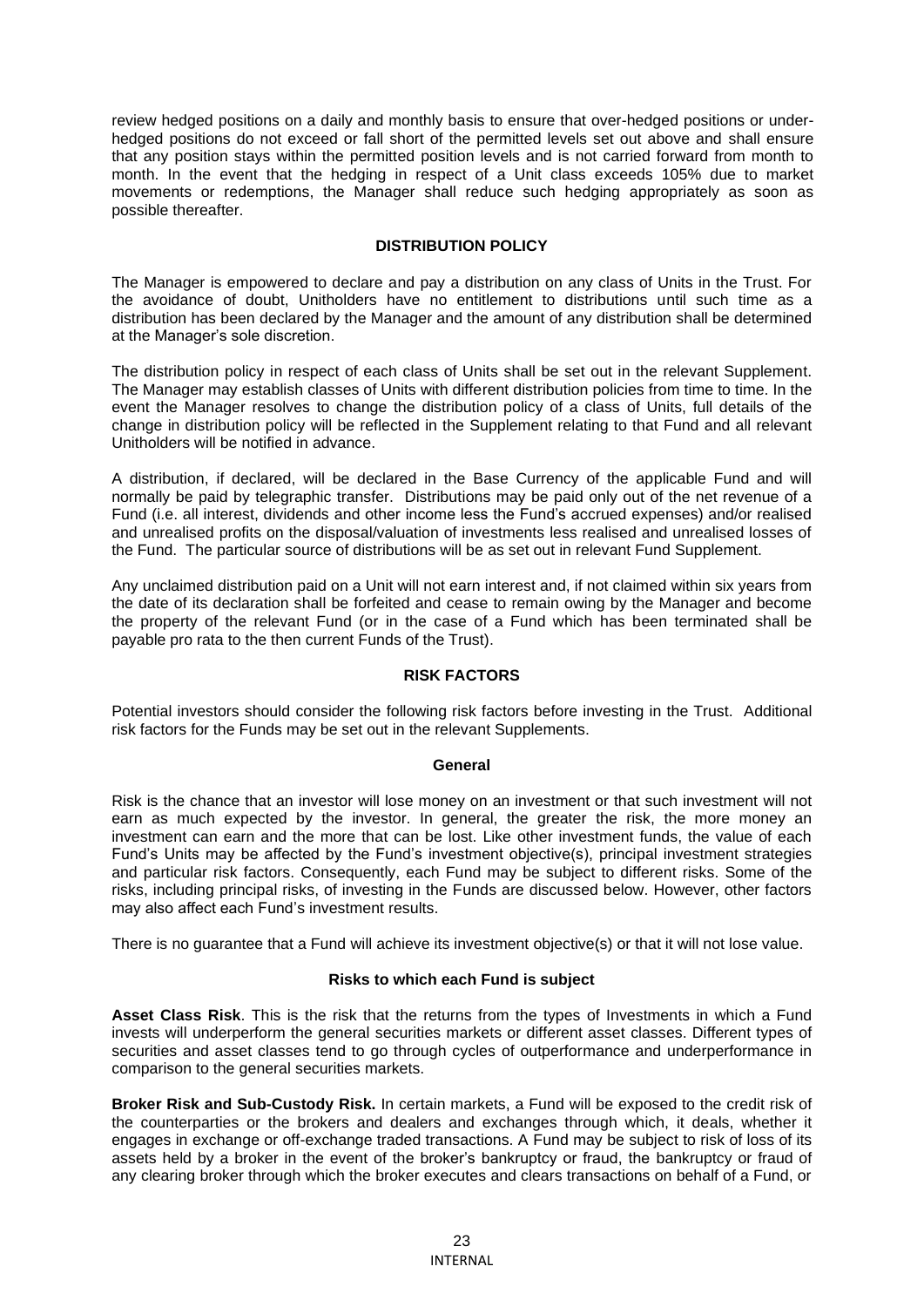the bankruptcy or fraud of an exchange clearing house. A Fund's Investments may be registered in the name of a sub-custodian or broker where, due to the nature of the law or market practice of jurisdictions, it is common market practice. Such Investments may not be segregated from the subcustodian's or the broker's own investments and in the event of default of such sub-custodian or broker may not be protected and may be irrecoverable by the Fund.

**Conflict of Interest Risk**. Where the Investment Manager of a Fund uses techniques and instruments for the purposes of efficient portfolio management, companies related to the Investment Manager may act as principal or may provide banking, brokerage or other services to the Fund, thereby deriving benefit. Related companies may be used where the Investment Manager considers that the best net results will be obtained for the Fund from these related companies. In the event of a conflict of interest arising between an Eligible Counterparty and the Investment Manager in the context of management of the Fund, the Investment Manager will adhere to the principles outlined in the section headed "Conflicts of Interest".

**Counterparty Risk to the Trustee**. The Trust will be exposed to the credit risk of the Trustee as a counterparty or any depository used by the Trustee where cash is held by the Trustee or other depositaries. In the event of the insolvency of the Trustee or other depositaries, the Trust will be treated as a general creditor of the Trustee or other depositaries in relation to cash holdings of the Funds. The Funds' securities are however maintained by the Trustee or other depositaries in segregated accounts and should be protected in the event of insolvency of the Trustee or other depositaries. When such a counterparty is in financial difficulties, even if a Fund able to recover all of its capital intact, its trading could be materially disrupted in the interim, potentially resulting in material losses.

**Dealing Procedures Risk**. Some Funds may have dealing procedures which provide for the settlement of subscription monies after the cut-off time for receipt of Application Forms. These Funds bear the risk that investors fail to pay some or all of the relevant subscription monies or that such payments are not made within the timeframe set out in the relevant Supplement. The Manager on behalf of the relevant Fund may pursue such investors to recover any losses suffered by the relevant Fund. However, the relevant Fund may suffer a loss if the Manager is unable to recover these losses from such investors.

**Eligible Counterparty Risk**. Unitholders and potential investors should note that certain risks arise in the context of trading with an Eligible Counterparty as follows: FDI positions (such as swaps or other FDIs with similar characteristics) may be entered into on an OTC basis with one or more Eligible Counterparties. Trading in such FDIs results in credit risk exposure to such Eligible Counterparties (i.e. the risk that the Eligible Counterparty to an FDI trade will fail to discharge its obligations under the terms of the trade in respect of a Fund). Where the Investment Manager, on behalf of a Fund, enters into OTC FDI trades it may seek to mitigate much of its credit risk to an Eligible Counterparty by receiving collateral from that Eligible Counterparty. To the extent that any OTC FDIs are not fully collateralised, a default by the Eligible Counterparty may result in a reduction in the value of the Fund and thereby a reduction in the value of an investment in the Fund.

**Fund Management Risk**. This is the risk that strategies used by the Manager or any Investment Manager and its securities selections fail to produce the intended results.

**Investment Manager Selection Risk**. This is the risk that the Manager's process for selecting or replacing an Investment Manager and its decision to select or replace an Investment Manager may not produce the intended results in terms of performance and/or the achievement of a Fund's investment objective.

**Investment Risk**. This is the risk that the value of a security may move up and down, sometimes rapidly and unpredictably based upon a change in a company's financial condition as well as overall market and economic conditions.

**Investment Selection Risk**. The Investment Manager will select particular Investments in seeking to achieve the Fund's objective within its overall strategy. The Investments selected for the Fund may not perform as well as other securities that were not selected for the Fund. As a result the Fund may underperform other funds with the same objective or in the same asset class.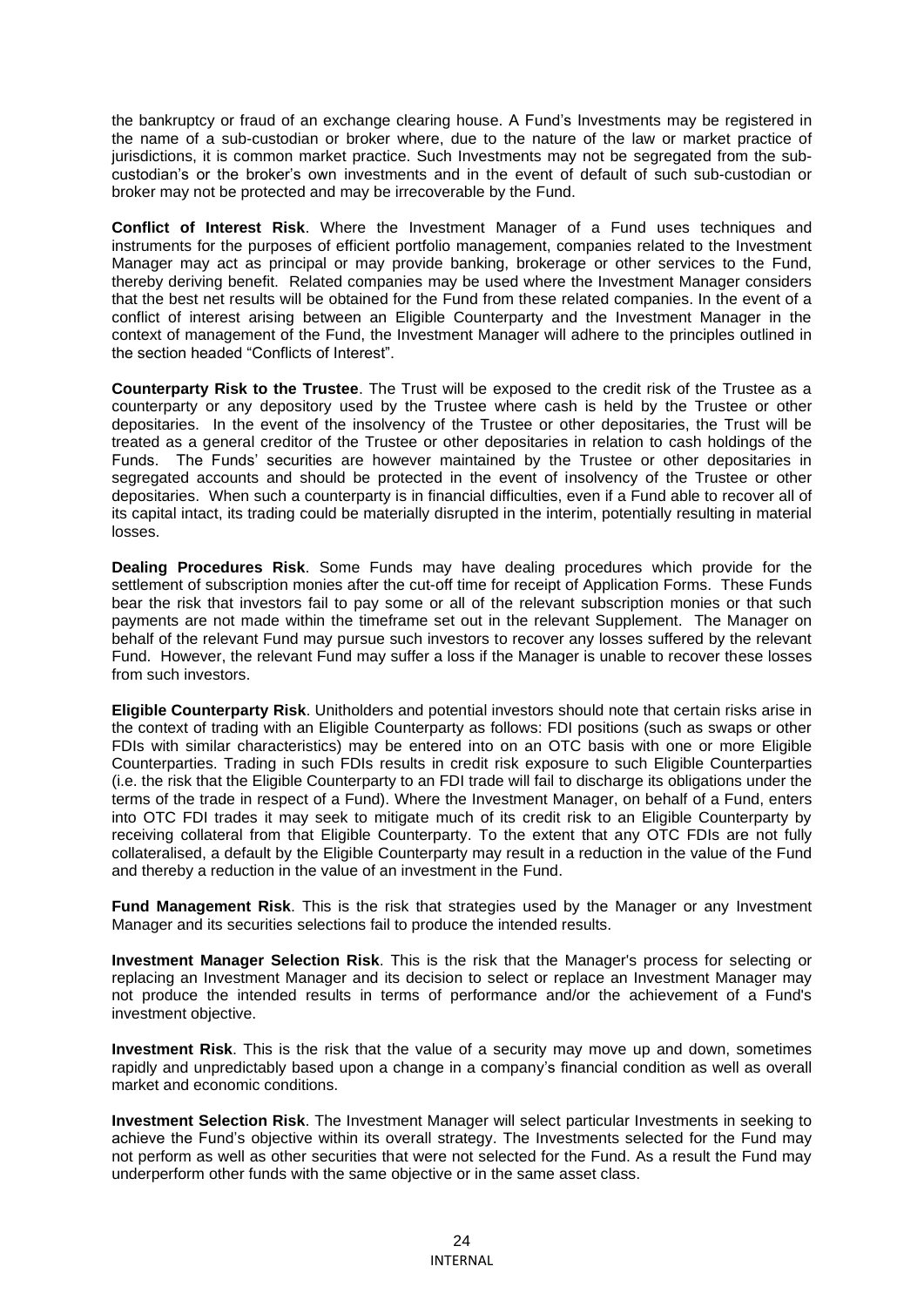**Market Risk**. This is the risk that the securities markets will move down, sometimes rapidly and unpredictably based on overall economic conditions and other factors.

**Securities Lending Risk**. For purposes of realising additional income, each Fund may lend securities. Any such loan of securities will be continuously secured by collateral in accordance with the Central Bank Requirements. The risks in lending securities, as with other extensions of secured credit, consist of possible delay in receiving additional collateral or in the recovery of the securities, possible loss of rights in the securities should the borrower fail financially or a decline in the value of the collateral held by a Fund. Loans will only be made to firms deemed by the Investment Manager to be of good standing and will not be made unless, in the judgment of the Investment Manager, as applicable, the consideration to be earned from such loans would justify the risk. In addition, engagement in securities lending transactions and associated collateral arrangements may expose a Fund to a greater degree of legal risk (being the risk associated with the unexpected application of law or regulation to a transaction or that arises where a contract underpinning a transaction is found not to be legally enforceable or documented correctly).

**Umbrella Cash Subscription and Redemption Account ("Collection Account") Risk**. The Manager operates a single subscription and redemption account at umbrella level in the name of the Trust (the "**Collection Account**"). Subscriptions and redemptions accounts will not be established at Fund level. All subscription and redemption monies and dividends or cash distributions payable to or from the Funds will be channelled and managed through the Collection Account.

Subscription monies received in respect of a Fund in advance of the issue of Units will be held in the Collection Account in the name of the Trust and will be treated as an asset of the Trust. Investors will be unsecured creditors of the Trust with respect to any cash amount subscribed and held by the Trust in the Collection Account until such time as the Units subscribed are issued, and will not benefit from any appreciation in the Net Asset Value of the relevant Fund in respect of which the subscription request was made or any other shareholder rights (including dividend entitlement) until such time as the relevant Units are issued. In the event of the insolvency of that Fund or the Trust, there is no guarantee that the Fund or Trust will have sufficient funds to pay unsecured creditors in full.

Payment by a Fund of redemption proceeds and dividends is subject to receipt by the Trust or its delegate, the Administrator of original subscription documents and compliance with all anti-money laundering procedures. Payment of redemption proceeds or dividends to the Unitholders entitled to such amounts may accordingly be blocked pending compliance with the foregoing requirements to the satisfaction of the Manager or its delegate, the Administrator. Redemption and distribution amounts, including blocked redemption or distribution amounts, will, pending payment to the relevant investor or Unitholder, be held in the Collection Account in the name of the Trust. For as long as such amounts are held in the Collection Account the investors/Unitholders entitled to such payments from a Fund will be unsecured creditors of the Trust with respect to those amounts and, with respect to and to the extent of their interest in such amounts, will not benefit from any appreciation in the Net Asset Value of the relevant Fund or any other shareholder rights (including further dividend entitlement). Redeeming Unitholders will cease to be Unitholders with regard to the redeemed Units as and from the relevant redemption date. In the event of the insolvency of that Fund or the Trust, there is no guarantee that the Fund or the Trust will have sufficient funds to pay unsecured creditors in full. Redeeming Unitholders and Unitholders entitled to distributions should therefore ensure that any outstanding documentation and/or information required in order for them to receive such payments to their own account is provided to the Manager or its delegate, the Administrator promptly. Failure to do so is at such Unitholder's own risk.

In the event of the insolvency of a Fund, recovery of any amounts to which other Funds are entitled, but which may have transferred to the insolvent Fund as a result of the operation of the Collection Account, will be subject to the principles of Irish trust law and the terms of the operational procedures for the Collection Account. There may be delays in effecting and/or disputes as to the recovery of such amounts, and the insolvent Fund may have insufficient funds to repay amounts due to other Funds.

The Manager will operate the Collection Account in accordance with the provisions of the Trust Deed.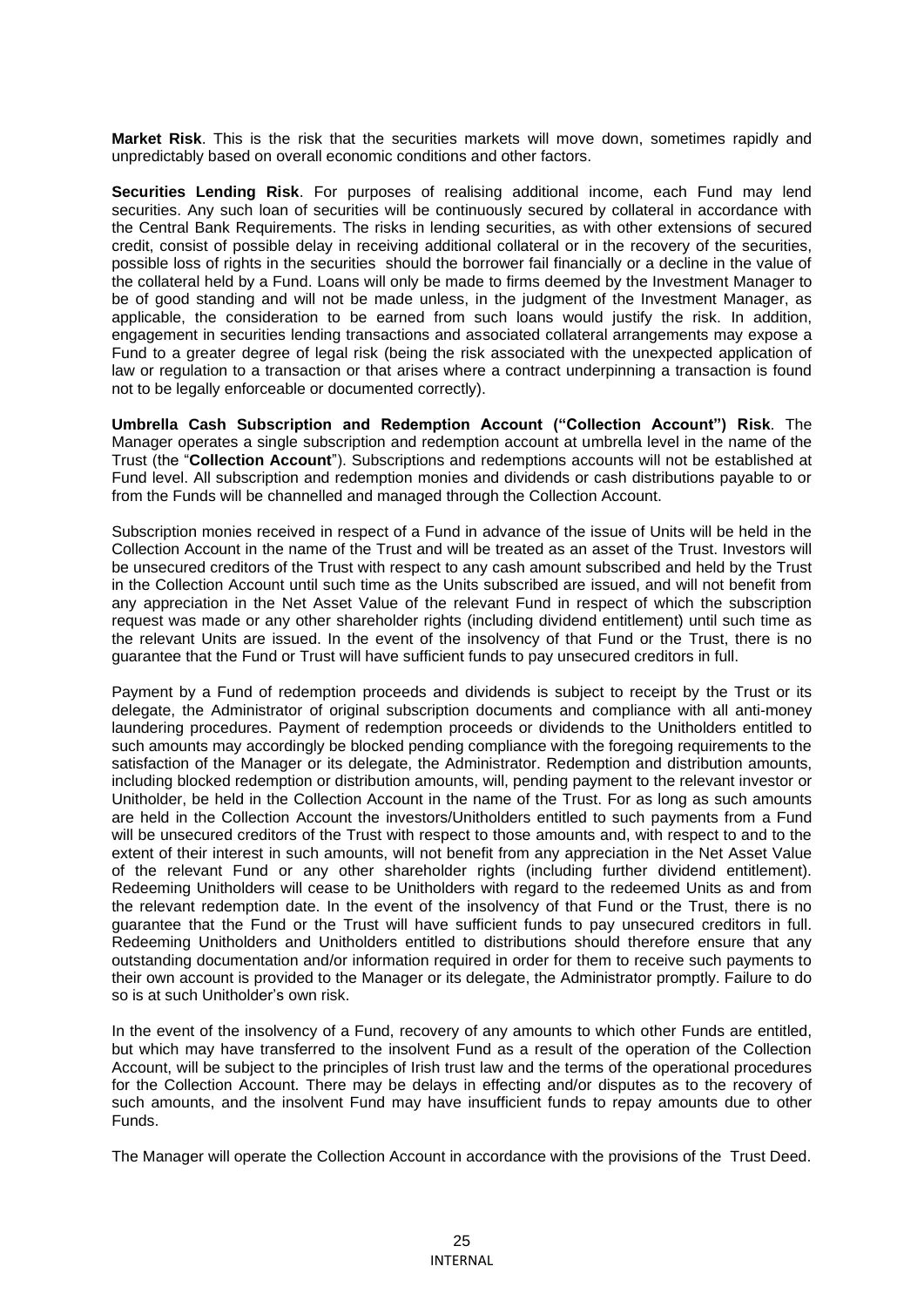#### **Risks to which each Fund may be subject**

**Banking Industry Sector Risk**. To the extent a Fund invests in the banking industry, it is exposed to the risks generally associated with such industry, including interest rate risk, credit risk and the risk that regulatory developments relating to the banking industry may affect its Investment.

**Convertible Securities Risk**. Convertible securities may include both convertible debt and convertible preferred stock. Such securities may be converted into shares of the underlying common stock at either a stated price or stated rate. Therefore, convertible securities enable the holder to benefit from increases in the market price of the underlying common stock. Convertible securities provide higher yields than the underlying common stock, but generally offer lower yields than nonconvertible securities of similar quality. The value of convertible securities fluctuates in relation to changes in interest rates and, in addition, fluctuates in relation to the underlying common stock. A convertible security may be subject to redemption at the option of the issuer at a price established in the convertible security's governing instrument. If a convertible security held by a Fund is called for redemption, the Fund will be required to permit the issuer to redeem the security, convert it into underlying common stock or sell it to a third party. Investments by certain of the Funds in convertible debt securities are not subject to any ratings restrictions, although the Investment Manager will consider such ratings, and any changes in such ratings, in its determination of whether a Fund should invest and/or continue to hold the securities.

**Distressed Companies Risk**. Debt obligations of distressed companies typically are unrated, lowerrated or close to default. Also, securities of distressed companies are generally more likely to become worthless than the securities of more financially stable companies.

**Equity Risk**. Stocks and other equity securities generally fluctuate in value more than bonds and may decline in value over short or over extended periods. The value of such securities will change based on changes in a company's financial condition and in overall market and economic conditions.

**FDI Risk**. FDI are financial contracts whose value is based on the value of an underlying asset, reference rate or index. A Fund's investment in FDI may rise or fall more rapidly than other Investments. These transactions are subject to changes in the underlying security on which such transactions are based. Even a small investment in FDI can have a significant impact on an exposure to stock market values, interest rates or currency exchange rates. FDI are subject to a number of risks such as liquidity risk, interest rate risk, market risk, credit risk and portfolio management risk depending on the type of underlying asset, reference rate or index. They also involve the risk of mispricing or improper valuation and the risk that changes in the value of a FDI may not correlate well with the underlying asset, reference rate or index. These types of transactions will be used primarily as a substitute for taking a position in the underlying asset and/or for hedging purposes. When a FDI is used as a hedge against an offsetting position that a Fund also holds, any loss generated by the FDI should be substantially offset by gains on the hedged instrument, and vice-versa. To the extent that a Fund uses FDI for purposes other than as a hedge, that Fund is directly exposed to the risks of that FDI and any loss generated by the FDI will not be offset by a gain.

FDI may be used subject to the limits and conditions set out in Appendix II. FDI positions may be executed either on exchange or over the counter. Such FDI tend to have a greater volatility than the securities to which they relate and they bear a corresponding greater degree of risk. The primary risks associated with the use of such FDI are (i) failure to predict accurately the direction of the market movements and (ii) market risks, for example, lack of liquidity or lack of correlation between the change in the value of the underlying asset and that of the value of a Fund's FDI. These techniques may not always be possible or effective in enhancing returns or mitigating risk. A Fund's investment in OTC FDI is subject to the risk of counterparty default. In addition, a Fund may have to transact with counterparties on standard terms which it may not be able to negotiate. To the extent that a Fund invests in FDI, a Fund may take a credit risk with regard to parties with whom it trades and may also bear the risk of settlement default.

The use of FDI will also expose the relevant Fund to the risk that the legal documentation of the contract may not accurately reflect the intention of the parties. Legal risk is the risk of loss due to the unexpected application of a law or regulation, or because contracts are not legally enforceable or documented correctly.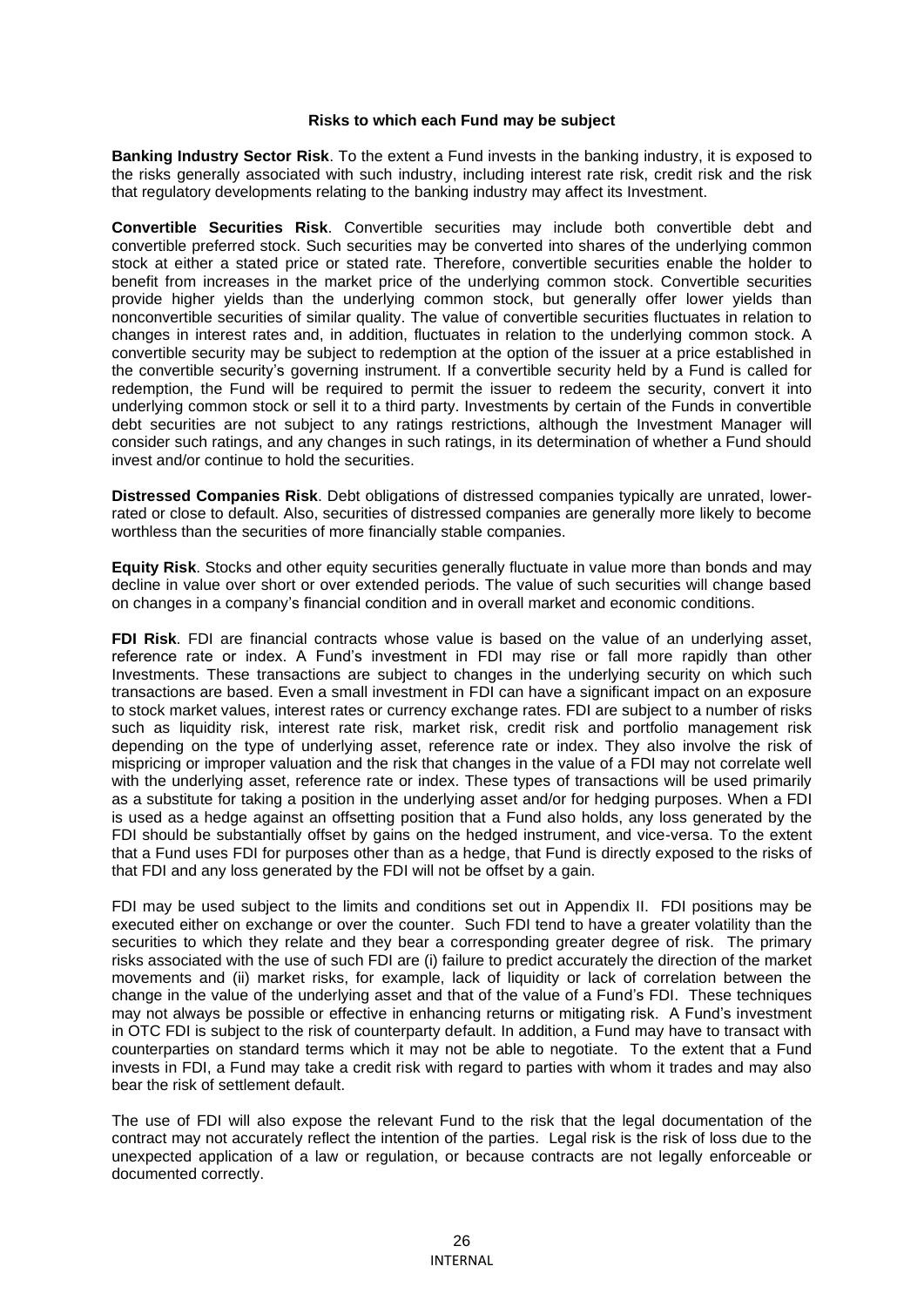A Fund may be leveraged as a result of its use of FDI. In circumstances where a Fund is leveraged, specific details of the level of leverage will be set out in the Supplement for the relevant Fund.

**Financial Services Sector Risk**. To the extent a Fund invests in the financial services sector, the value of a Fund's Units may be particularly vulnerable to factors affecting that sector, such as the availability and cost of capital funds, changes in interest rates, the rate of corporate and consumer debt defaults, extensive government regulation and price competition. The value of a Fund's Units could experience significantly greater volatility than Funds investing in a diversified portfolio of securities.

**Fixed Income Risk**. To the extent that any of the Funds invest a substantial amount of assets in fixed income securities, a Fund may be subject to the following risks:

(a) Asset-Backed Securities Risk.

Asset-backed securities represent interests in pools of consumer loans such as credit card receivables, automobile loans and leases, leases on equipment such as computers, and other financial instruments and are subject to certain additional risks. Rising interest rates tend to extend the duration of asset-backed securities, making them more sensitive to changes in interest rates. As a result, in a period of rising interest rates, the Fund may exhibit additional volatility. The risk of default by borrowers is greater during periods of rising interest rates and/or unemployment rates. In addition, the principal on asset-backed securities may be prepaid at any time, which will reduce the yield and market value. When interest rates are declining, there are usually more prepayments of loans as borrowers are motivated to pay off debt and refinance at new lower rates, which will shorten the life of these securities. The reinvestment of cash received from prepayments will, therefore, usually be at a lower interest rate than the original investment, lowering the Fund's yield. Prepayments also vary based on, among other factors, general economic conditions and other demographic conditions.

If a Fund purchases asset-backed securities that are "subordinated" to other interests in the same pool of assets, the Fund as a holder of those securities may only receive payments after the pool's obligations to other investors have been satisfied. In addition, instability in the markets for asset-backed securities may affect the liquidity of such securities, which means that a Fund may be unable to sell such securities at an advantageous time and price. As a result, the value of such securities may decrease and a Fund may incur greater losses on the sale of such securities than under more stable market conditions. Furthermore, instability and illiquidity in the market for lower-rated asset-backed securities may affect the overall market for such securities, thereby impacting the liquidity and value of higher-rated securities.

(b) Credit Risk.

The actual or perceived reduction in the creditworthiness of debt issuers generally will have adverse effects on the values of their debt securities. Credit risk is the risk that the issuer or guarantor of a debt security or counterparty to a Fund's Investments will be unable or unwilling to make timely principal and/or interest payments, or otherwise will be unable or unwilling to honour its financial obligations. Each Fund may be subject to credit risk to the extent that it invests in debt securities or engages in transactions, such as securities loans or repurchase agreements, which involve a promise by a third party to honour an obligation to the Fund. Credit risk is particularly significant in the event a Fund invests a material portion of its assets in "junk bonds" or lower-rated securities.

(c) Interest Rate Risk.

The price of a bond or a fixed income security is dependent upon interest rates. Therefore, the share price and total return of a Fund investing a significant portion of its assets in bonds or fixed income securities will vary in response to changes in interest rates. A rise in interest rates causes the value of a bond to decrease, and vice-versa. There is the possibility that the value of a Fund's Investment in bonds or fixed income securities may fall because bonds or fixed income securities generally fall in value when interest rates rise. The longer the term of a bond or fixed income instrument, the more sensitive it will be to fluctuations in value from interest rate changes. Changes in interest rates may have a significant effect on Funds holding a significant portion of their assets in fixed income securities with long-term maturities.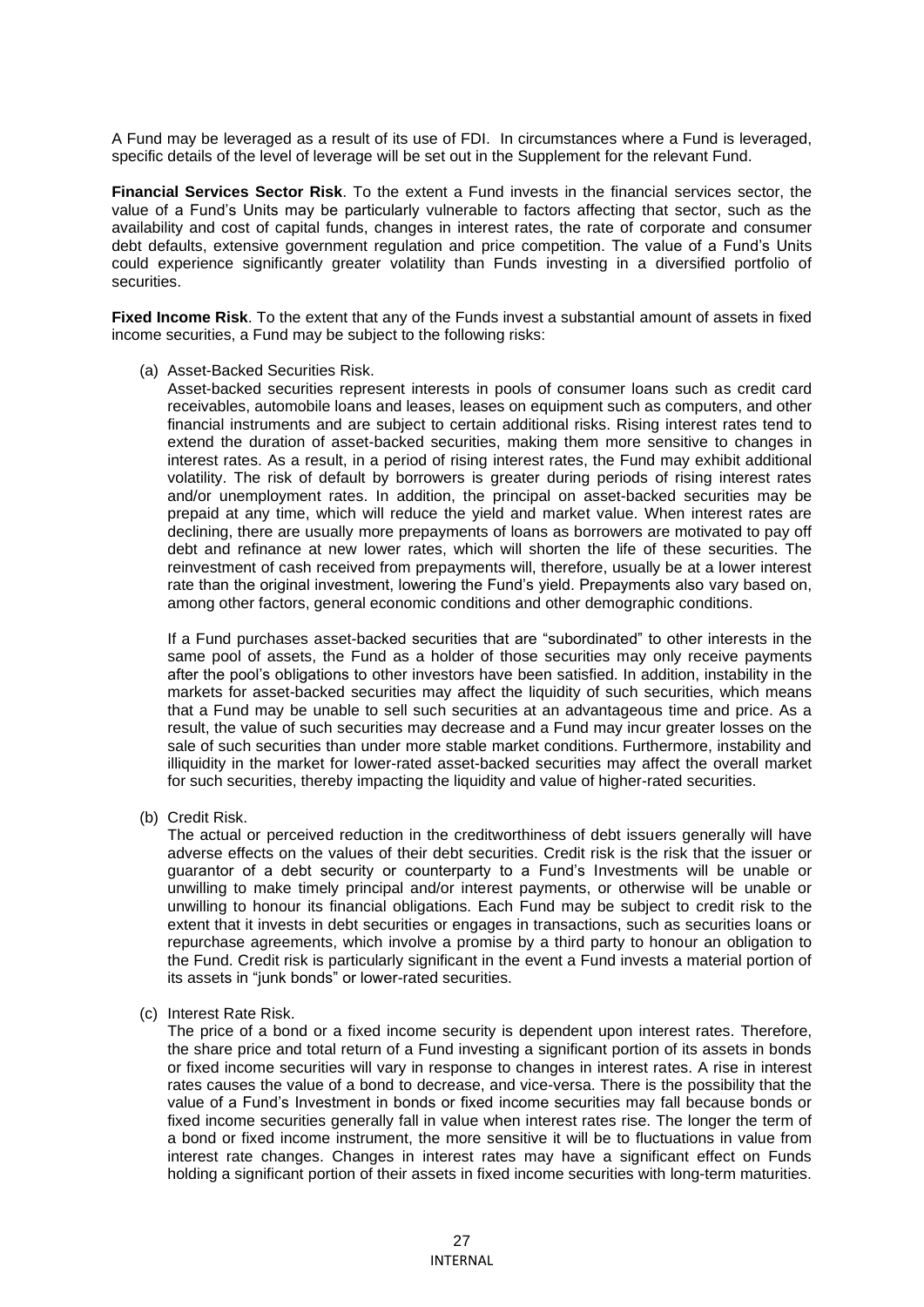### (d) Investment Grade Securities Risk.

Debt securities are rated by national bond ratings agencies. Securities rated BBB by S&P or Baa by Moody's are considered investment grade securities, but are somewhat riskier than higher rated obligations because they are regarded as having only an adequate capacity to pay principal and interest, and are considered to lack outstanding investment characteristics.

# (e) Junk Bonds or Lower Rated Securities Risk.

Bonds rated below investment grade (i.e. BB by S&P or Fitch or Ba by Moody's) are speculative in nature, involve greater risk of default by the issuing entity and may be subject to greater market fluctuations than higher rated fixed income securities. They are usually issued by companies without long track records of sales and earnings, or by those companies with questionable credit strength. The retail secondary market for these "junk bonds" may be less liquid than that of higher rated securities and adverse conditions could make it difficult at times to sell certain securities or could result in lower prices than those used in calculating the Fund's net asset value. A Fund investing in "junk bonds" may also be subject to greater credit risk because it may invest in debt securities issued in connection with corporate restructuring by highly leveraged issuers or in debt securities not current in the payment of interest or principal or in default. "Junk Bonds" may contain redemption or call provisions. If an issuer exercises these provisions in a declining interest rate market, the Fund would have to replace the security with a lower yielding security, resulting in a decreased return. Conversely, a junk bond's value will decrease in a rising interest rate market, as will the value of the Fund's assets. If the Fund experiences unexpected net redemptions, this may force it to sell its junk bonds, without regard to their investment merits, thereby decreasing the asset base upon which the Fund expenses can be spread and possibly reducing the Fund's rate of return.

(f) Mortgage-Backed Securities Risk.

The risk that the principal on mortgage-backed securities may be prepaid at any time, which will reduce the yield and market value. If interest rates fall, the rate of prepayments tends to increase as borrowers are motivated to pay off debt and refinance at new lower rates. Rising interest rates tend to extend the duration of mortgage-related securities, making them more sensitive to changes in interest rates. As a result, in a period of rising interest rates, a Fund that holds mortgage-related securities may exhibit additional volatility. This is known as extension risk. In addition, the risk of default by borrowers is greater during periods of rising interest rates and/or unemployment rates. The early retirement of particular classes or series of a collateralised mortgage obligation held by a Fund would have the same effect as the prepayment of mortgages underlying other mortgage-backed securities.

If a Fund purchases mortgage-backed securities that are "subordinated" to other interests in the same mortgage pool, the Fund as a holder of those securities may only receive payments after the pool's obligations to other investors have been satisfied. For example, an unexpectedly high rate of defaults on the mortgages held by a mortgage pool may limit substantially the pool's ability to make payments of principal or interest to the Fund as a holder of such subordinated securities, reducing the values of those securities or in some cases rendering them worthless. Certain mortgage-backed securities may include securities backed by pools of mortgage loans made to "subprime" borrowers or borrowers with blemished credit histories; the risk of defaults is generally higher in the case of mortgage pools that include such subprime mortgages. The underwriting standards for subprime loans are more flexible than the standards generally used by banks for borrowers with nonblemished credit histories with regard to the borrowers credit standing and repayment ability. Borrowers who qualify generally have impaired credit histories, which may include a record of major derogatory credit items such as outstanding judgments or prior bankruptcies. In addition, they may not have the documentation required to qualify for a standard mortgage loan. As a result, the mortgage loans in the mortgage pool are likely to experience rates of delinquency, foreclosure, and bankruptcy that are higher, and that may be substantially higher, than those experienced by mortgage loans underwritten in a more traditional manner. In addition, changes in the values of the mortgaged properties, as well as changes in interest rates, may have a greater effect on the delinquency, foreclosure, bankruptcy, and loss experience of the mortgage loans in the mortgage pool than on mortgage loans originated in a more traditional manner. Moreover, instability in the markets for mortgage-backed securities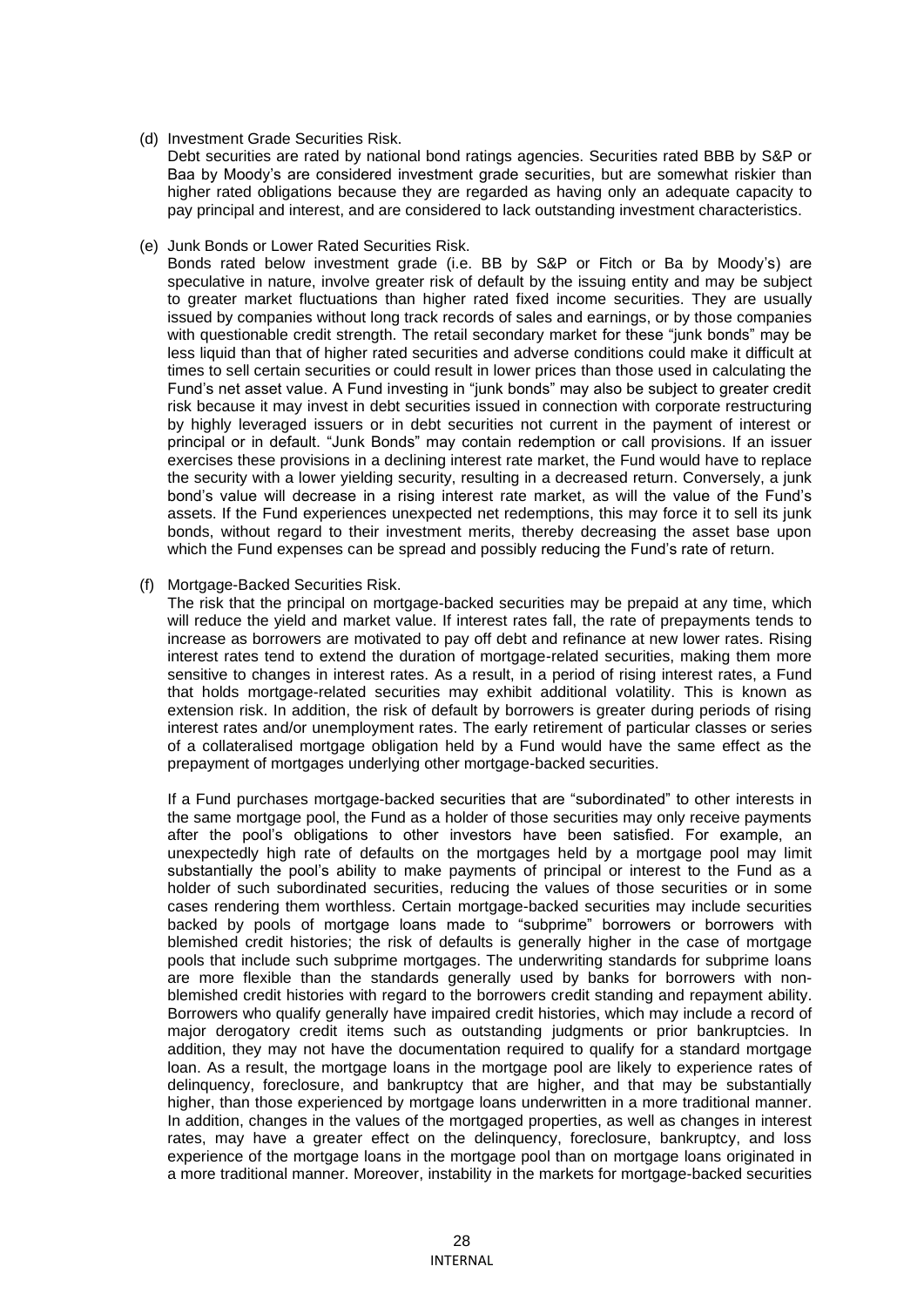may affect the liquidity of such securities, which means that a Fund may be unable to sell such securities at an advantageous time and price. As a result, the value of such securities may decrease and a Fund may incur greater losses on the sale of such securities than under more stable market conditions. Furthermore, instability and illiquidity in the market for lowerrated mortgage-backed securities may affect the overall market for such securities, thereby impacting the liquidity and value of higher-rated securities.

(g) Zero Coupon and Pay-in-Kind Securities Risk.

A zero coupon or pay-in-kind security pays no interest in cash to its holder during its life. Accordingly, zero coupon securities usually trade at a deep discount from their face or par value and, together with pay-in-kind securities, will be subject to greater fluctuations in market value in response to changing interest rates than debt obligations of comparable maturities that make current distribution of interest in cash.

**Focused Fund Risk**. Funds that invest in the securities of a limited number of companies may incur more risk because changes in the value of a single security may have a more significant effect, either positive or negative, on the Fund's Net Asset Value.

**Foreign Securities Risk**. A Fund's Investments in foreign securities can adversely affect a Fund's performance. Foreign markets, particularly emerging markets, may be less liquid, more volatile and subject to less government supervision than domestic markets. The value of a Fund's Investment may be negatively affected by changes in the exchange rates between the Base Currency and foreign currencies. There may be difficulties enforcing contractual obligations, and it may take more time for trades to clear and settle. A Fund may be subject to the following risks associated with investing in foreign securities:

(a) Currency Risk.

The risk that fluctuations in currency exchange rates will negatively affect securities denominated in, and/or receiving revenues in, currencies other than the Base Currency. Adverse changes in currency exchange rates (relative to the Base Currency) may erode or reverse any potential gains from a Fund's Investments which are denominated in a currency other than the Base Currency or may widen existing losses.

Depending on an investor's currency of reference, currency fluctuations between that currency and the Base Currency may adversely affect the value of an investment in that Fund.

A Fund may from time to time enter into currency exchange transactions such as currency exchange forward contracts. Currency exchange forward contracts do not eliminate fluctuations in the prices of a Fund's assets or in foreign exchange rates, or prevent loss if the prices of these assets should decline. Performance of a Fund may be strongly influenced by movements in foreign exchange rates because currency positions held by a Fund may not correspond with the assets held.

(b) Depositary Receipts and Notes.

A Fund may invest in securities of foreign issuers in the form of depositary receipts, depositary notes or other securities that are convertible into securities of foreign issuers. American Depositary Receipts ("ADRs") are receipts typically issued by a US bank or trust company that evidence underlying securities issued by a foreign corporation. European Depositary Receipts (issued in Europe) and Global Depositary Receipts ("GDRs") (issued throughout the world) each evidence a similar ownership arrangement. Global Depositary Notes ("GDNs") are typically debt instruments issued by a depositary bank that evidence ownership of a local currency-denominated debt security. A Fund may invest in unsponsored depositary receipts/notes. The issuers of unsponsored depositary receipts/notes are not obligated to disclose information that may be considered material. Therefore, there may be less information available regarding these issuers and there may not be a correlation between such information and the market value of the depositary receipts/notes. Depositary receipts/notes are generally subject to the same risks as the foreign securities that they evidence or into which they may be converted.

(c) Emerging Markets Risk.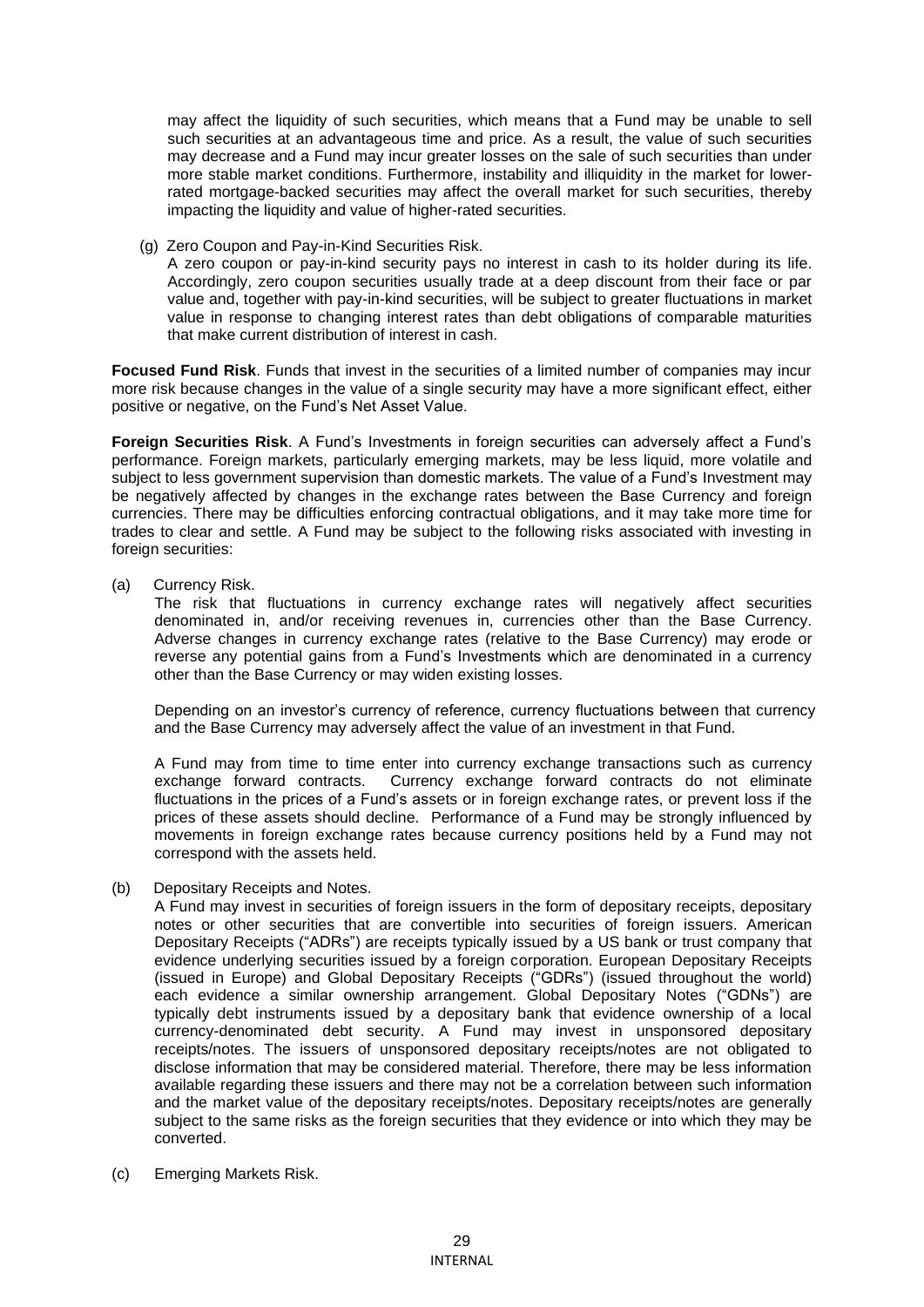There are greater risks involved in investing in emerging market countries and/or their securities markets. Generally, economic structures in these countries are less diverse and mature than those in developed countries, and their political systems are less stable. Investments in emerging market countries may be affected by national policies that restrict foreign investment in certain issuers or industries. The small size of their securities markets and low trading volumes can make investments illiquid and more volatile than investments in developed countries and such securities may be subject to abrupt and severe price declines. As a result, a Fund investing in emerging market countries may be required to establish special custody or other arrangements which will be in accordance with Central Bank Requirements before investing.

#### Geographic Risk.

The economies and financial markets of certain regions, such as Latin America and Asia, can be highly interdependent and may decline all at the same time.

#### Political/Economic Risk.

Changes in economic and tax policies, government instability, war or other political or economic actions or factors may have an adverse effect on a Fund's foreign Investments.

#### Regulatory Risk.

Less information may be available about foreign companies. In general, foreign companies are not subject to uniform accounting, auditing and financial reporting standards or to other regulatory practices and requirements. Accounting practices are in many respects less rigorous than those applicable in more developed markets. Similarly, the amount and quality of information required for reporting by companies in emerging market countries is generally of a relatively lower degree than in more developed markets.

### Reporting and Valuation Factors Risk.

There can be no guarantee of the accuracy of information available in emerging market countries in relation to investments which may adversely affect the accuracy of the value of Units in the Fund. Accounting practices are in many respects less rigorous than those applicable in more developed markets. Similarly, the amount and quality of information required for reporting by companies in emerging market countries is generally of a relatively lower degree than in more developed markets.

#### Custody Factors

Local custody services remain underdeveloped in many emerging market countries and there is a transaction and custody risk involved in dealing in such markets. In certain circumstances the Fund may not be able to recover some of its assets. Such circumstances may include any acts or omissions or the liquidation, bankruptcy or insolvency of a sub-custodian, retroactive application of legislation and fraud or improper registration of title. The costs borne by a Fund in investing and holding investments in such markets will generally be higher than in organised securities markets.

#### Settlement Risk.

Settlement and clearance procedures and trade regulations also may involve certain risks (such as delays in payment for or delivery of securities).

At times, settlements in certain foreign countries have not kept pace with the number of securities transactions. These problems may make it difficult for a Fund to carry out transactions. If a Fund cannot settle or is delayed in settling a purchase of securities, it may miss attractive investment opportunities and certain of its assets may be uninvested with no return earned thereon for some period. If a Fund cannot settle or is delayed in settling a sale of securities, it may lose money if the value of the security then declines or, if it has contracted to sell the security to another party, the Fund could be liable for any losses incurred.

### Transaction Costs Risk.

The costs of buying and selling foreign securities, including tax, brokerage and custody costs, generally are higher than those involving domestic transactions.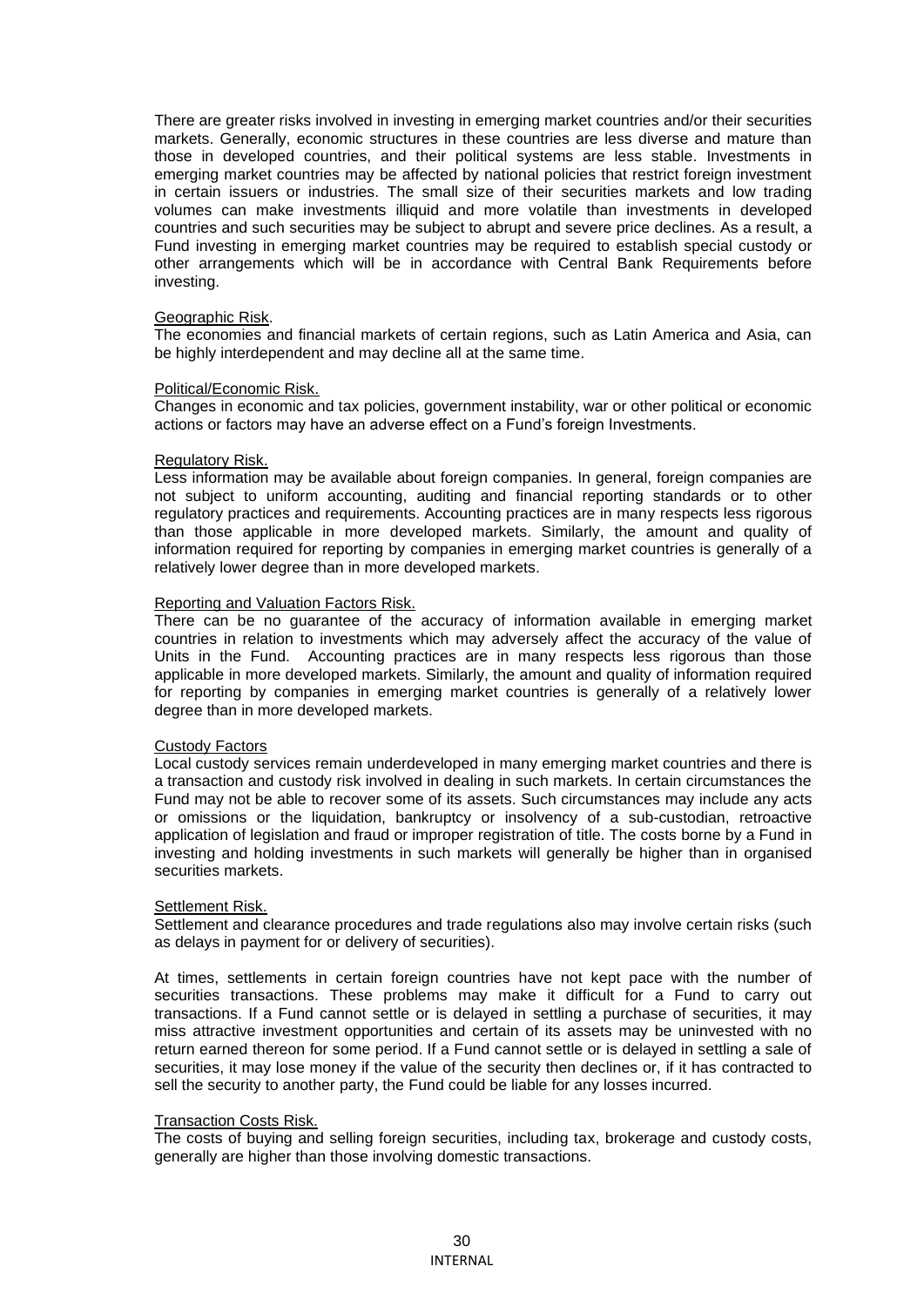**Growth Investing Risk**. Growth investing generally focuses on companies that, due to their strong earnings and revenue potential, offer above-average prospects for capital growth, with less emphasis on dividend income. Earnings predictability and confidence in earnings forecasts are an important part of the selection process. As a result, the price of growth stocks may be more sensitive to changes in current or expected earnings than the prices of other stocks. Where an Investment Manager uses this approach it will generally seek out companies experiencing some or all of the following: high sales growth, high unit growth, high or improving returns on assets and equity, and a strong balance sheet. The Investment Manager may prefer companies with a competitive advantage such as unique management, marketing or research and development. Growth investing is also subject to the risk that the stock price of one or more companies will fall or will fail to appreciate as anticipated by the Investment Manager, regardless of movements in the securities market. Growth stocks tend to be more volatile than value stocks, so in a declining market, their prices may decrease more than value stocks in general.

**Index Fund Risk.** An investment in a Fund which seeks to track or replicate an index exposes an investor to the market risks associated with fluctuations in the securities comprising the index and the value of securities comprised in the Fund. The value of the Fund can increase as well as decrease and the value of an investment in such a Fund will fluctuate accordingly. There is no guarantee that the Fund's investment objective will be achieved and automatic and continuous tracking of the relevant index tracked or replicated by a Fund cannot be guaranteed.

Where a Fund invests directly in the constituents of an index, Unitholders should note that it may not be possible or practicable for a Fund to purchase all of the securities comprising such index in their proportionate weightings or to purchase them at all due to various factors, including the costs and expenses involved and the concentration limits described in Appendix III to this Prospectus. In addition, where securities in an index are subject to corporate actions, share issues of index components may affect the market value of the index as would share price adjustments where index components are subject to restructuring or other actions.

Index providers periodically publish new constituents, reflecting changes in the securities that are included or excluded in an index depending on the relevant index rules – which process is called "rebalancing". Details of the rebalancing frequency for each index are set out in the relevant Fund supplement.

When the constituents of an index change, any Fund which seeks to physically track/replicate such index will typically, to the extent that it is possible and practicable and to do so, seek to realign its exposure to more closely reflect that of the index. To realign the exposures in such Fund, securities must be bought and sold. This rebalancing will incur costs that are not reflected in the theoretical calculation of the index return and may impact on such a Fund's ability to provide returns consistent with those of the index. Such costs can be direct or indirect and include, but are not limited to, transaction costs (such as brokerage fees), custody fees, exchange costs and commissions (including foreign exchange spreads) and stamp duty. Re-weighting of the index may result in tracking error in the Fund and the availability of components of the relevant index cannot be guaranteed.

A Fund which seeks to track or replicate an index can accumulate cash which will, in turn, increase tracking error. In general, a Fund which tracks or replicates an index will remain substantially fully invested in index components even when the prices of such index components are generally falling. The adverse performance of an index component will ordinarily not result in its disposal as an Investment of the relevant Fund

**Initial Public Offering ("IPO") Risk**. A Fund that purchases securities issued in an IPO is subject to the risk that the value of the securities may rise or fall more rapidly than other Investments. Prior to an IPO, there is generally no public market for an issuer's common stock. There can be no assurance that an active trading market will develop or be sustained following the IPO, therefore, the market price for the securities may be subject to significant fluctuations and a Fund may be affected by such fluctuations. In addition, securities issued in an IPO are often issued by a company that may be in the early stages of development with a history of little or no revenues and such company may operate at a loss following the offering. A Fund's ability to obtain shares of an IPO security may be substantially limited in the event of high demand for the securities and there is no guarantee that the Fund will receive an allocation of shares. To the extent a Fund invests in IPOs, a significant portion of its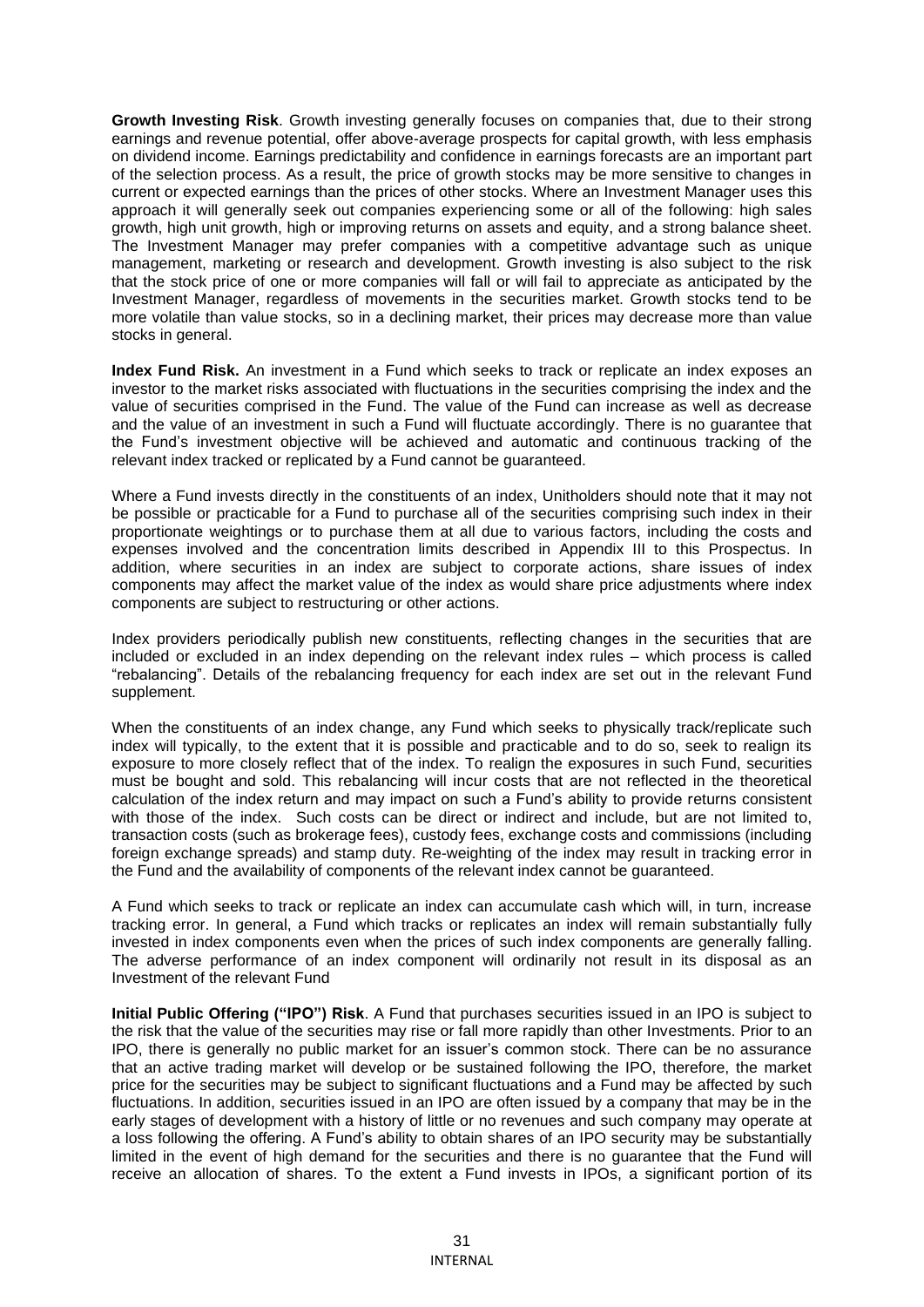returns may be attributable to its investments in IPOs, which have a magnified impact on Funds with small asset bases. There is no guarantee that as those Funds' assets grow they will continue to experience substantially similar performance by investing in IPOs.

**Investment Company Securities Risk**. A Fund may invest in shares of CIS in accordance with its investment policy. Shares of CIS are securities of other open-end or closed-end investment companies. Investing in other investment companies involves substantially the same risks as investing directly in the underlying instruments, but the total return on such investments at the Fund level may be reduced by the operating expenses and fees of such other investment companies, including advisory fees.

Notwithstanding the due diligence carried out on a CIS in which the Fund invests, investors should be aware that managers of a CIS and companies in which the Fund has invested may take undesirable tax positions (which may include investing in entities that are not compliant with FATCA which may result in withholding of US tax under the provisions of FATCA which may in turn affect the value of the investment), employ excessive leverage, or otherwise manage the CIS or company in a manner that is not anticipated.

**Investment in Russia Risk**. Where a Fund invests in Russia, investors should be aware that the laws relating to securities investment and regulation in Russia have been created on an ad-hoc basis and do not tend to keep pace with market developments. This may lead to ambiguities in interpretation and inconsistent and arbitrary application of such regulation. In addition, investors should note that the process of monitoring and enforcement of applicable regulations is rudimentary. Equity securities in Russia are dematerialised and the only legal evidence of ownership is entry of the shareholder's name on the share register of the issuer. The concept of fiduciary duty is not well established and so shareholders may suffer dilution or loss of investment due to the actions of management without satisfactory legal remedy. Rules regulating corporate governance either do not exist or are undeveloped and offer little protection to minority shareholders.

**Large-Cap Company Risk**. Larger more established companies may be unable to respond quickly to new competitive challenges such as changes in technology and consumer tastes. Many larger companies also may not be able to attain the high growth rate of successful smaller companies, especially during extended periods of economic expansion.

**Leveraging Risk**. When a Fund borrows money or otherwise leverages its holdings, for example, where it utilises FDI, the value of an investment in that Fund will be more volatile and all other risks will tend to be compounded. All of the Funds may take on leveraging risk by investing in collateral from securities loans and by borrowing money to meet redemption requests.

**Liquidity Risk**. Certain securities held by a Fund may be difficult (or impossible) to sell at the time and at the price the seller would like. A Fund may have to hold these securities longer than it would like and may forego other investment opportunities. There is the possibility that a Fund may lose money or be prevented from earning capital gains if it cannot sell a security at the time and price that is most beneficial to the Fund. Funds that invest in privately-placed securities, certain small company securities, high-yield bonds, mortgage-backed securities or foreign or emerging market securities, which have all experienced periods of illiquidity, are subject to liquidity risks. A particular Fund may be more susceptible to some of these risks than others, as noted in the description of each Fund.

**Loan Participation and Assignments Risk**. A Fund's Investments in loan participations and assignments are subject to the risk that the financial institution acting as agent for all interests in a loan might fail financially. It is also possible that a Fund could be held liable as a co-lender.

**Money Market Risk**. Although a money market fund is designed to be a relatively low risk investment, it is not entirely free of risk. Despite the short maturities and high credit quality of Investments in Funds established as money market funds increases in interest rates and deteriorations in the credit quality of the Fund's Investments may reduce the Fund's yield. In addition, the Fund is still subject to the risk that the value of an Investment may be eroded over time by inflation.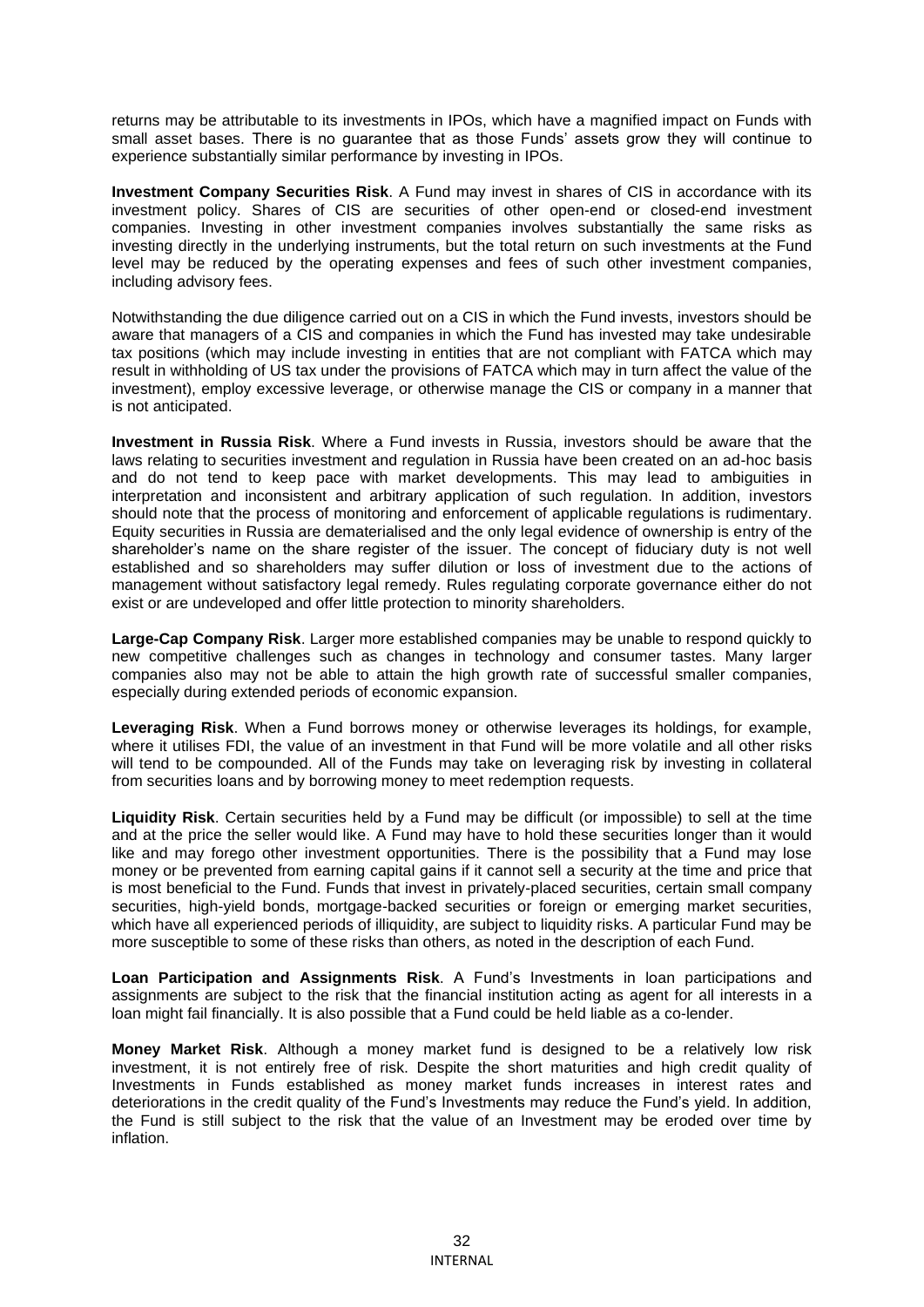**Money Market Instrument Risk.** A Fund which invests a significant amount of its Net Asset Value in money market instruments may be considered by investors as an alternative to investing in a regular deposit account. Investors should note, however, that a holding in such a Fund is subject to the risks associated with investing in a collective investment undertaking, in particular the fact that the principal sum invested is capable of fluctuation as the Net Asset Value of the Fund fluctuates.

**Multiple Adviser Risk**. Where there are a number of Investment Managers appointed for individual Funds, each Investment Manager will independently choose and maintain a portfolio of securities for the Fund and will each be responsible for investing a specific allocated portion of the Fund's assets. Because each Investment Manager manages its allocated portion of the Fund independently from another Investment Manager, the same security may be held in different portions of the Fund, or may be acquired for one portion of the Fund at a time when an Investment Manager to another portion deems it appropriate to dispose of the security from that other portion. Similarly, under some market conditions, one Investment Manager may believe that temporary, defensive investments in short-term instruments or cash are appropriate when another Investment Manager believes continued exposure to the equity or debt markets is appropriate for its allocated portion of the Fund. Because each Investment Manager directs the trading for its own portion of the Fund, and does not aggregate its transactions with those of the other Investment Manager, the Fund may incur higher brokerage costs than would be the case if a single Investment Manager were managing the entire Fund.

**Portfolio Turnover Risk**. The Funds do not restrict the frequency of trading to limit expenses. The Funds may engage in active and frequent trading of portfolio securities to achieve their principal investment strategies. Frequent trading can result in a portfolio turnover in excess of 100% in any given fiscal year (high portfolio turnover). High portfolio turnover may result in increased transaction costs to a Fund and its Unitholders, which would reduce investment returns.

**Reinvested Cash Collateral Risk**. Where a Fund reinvests cash collateral this will generate market exposure in the expectation of generating capital gain. Where the reinvestment does not achieve this aim, and instead the reinvestment generates a loss, the Fund will bear this loss and will be obliged to return to the counterparty the full value of the cash collateral originally invested (rather than the then current value market value of the cash collateral post reinvestment).

**Small-Cap and/or Mid-Cap Company Risk**. A Fund's Investments in small-cap and mid-cap companies may involve greater risks than Investments in larger, more established issuers. Smaller companies generally have narrower product lines, more limited financial resources and more limited trading markets for their stock, as compared with larger companies. Their securities may be less wellknown and trade less frequently and in more limited volume than the securities of larger, more established companies. In addition, small-cap and mid-cap companies are typically subject to greater changes in earnings and business prospects than larger companies. Consequently, the prices of small company stocks tend to rise and fall in value more frequently than the stocks of larger companies. Although investing in small-cap and mid-cap companies offers potential for aboveaverage returns, the companies may not succeed and the value of their stock could decline significantly. In general, these risks are greater for small-capitalisation companies than for midcapitalisation.

**Special Situations Risk**. A Fund may use aggressive investment techniques, including seeking to benefit from "special situations," such as mergers, consolidations, liquidations, reorganisations, restructurings, tender or exchange offers or other unusual events expected to affect a particular issuer. In general, securities of companies which are the subject of a tender or exchange offer or a merger, consolidation, liquidation, restructuring or reorganisation proposal sell at a premium to their historic market price immediately prior to the announcement of an offer for the company. However, it is possible that the value of securities of a company involved in such a transaction will not rise and in fact may fall, in which case a Fund would lose money. It is also possible that an Investment Manager's assessment that a particular company is likely to be acquired or acquired during a specific time frame may be incorrect, in which case a Fund may not realise any premium on its Investment and could lose money if the value of the security declines during the Fund's holding period. A Fund's return also could be adversely impacted to the extent that the Investment Manager's strategies fail to identify companies for investment by the Fund that become the subject of a merger or similar transaction that results in an increase in the value of the securities of those companies. Moreover, publicly announced mergers and similar types of transactions may be renegotiated or terminated, in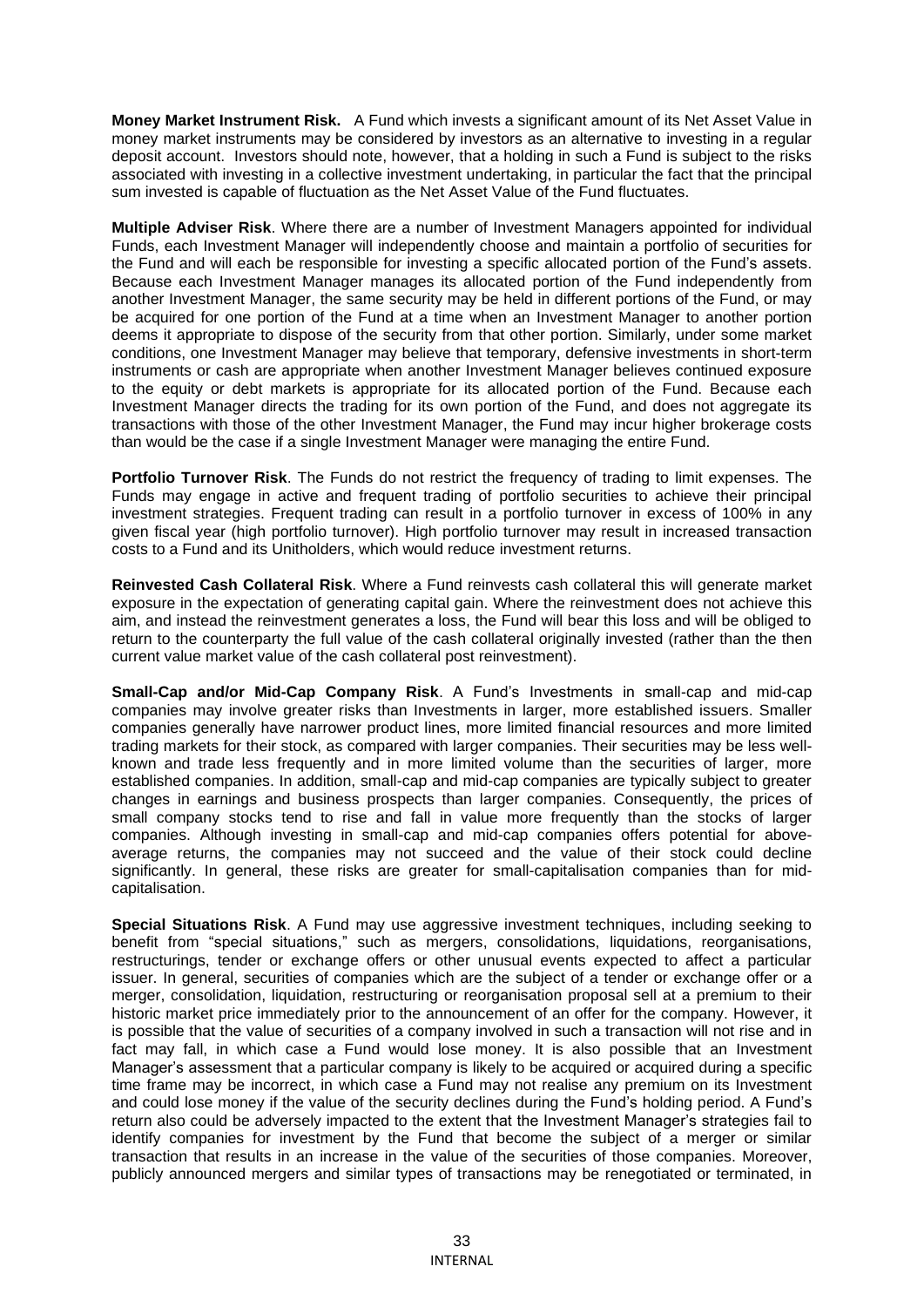which case a Fund may lose money. In addition, if a transaction takes longer time to close than an adviser originally anticipated, a Fund may realise a lower-than-expected rate of return.

**Taxation Risk.** The attention of potential investors is drawn to the taxation risks associated with investing in any Fund. Please see the heading "Taxation" below.

**Unseasoned Companies Risk**. These are companies that have been in operation less than three years, including operations of any predecessors. These securities may have limited liquidity and their prices may be very volatile.

**Value Investing Risk**. Value investing attempts to identify strong companies selling at a discount from their perceived true worth. Where an Investment Manager uses this approach it will generally select stocks at prices that, in their view, are temporarily low relative to the company's earnings, assets, cash flow and dividends. Value investing is subject to the risk that the stocks' intrinsic value may never be fully recognised or realised by the market, or their prices may go down. In addition, there is the risk that a stock judged to be undervalued may actually be appropriately priced. Value investing generally emphasises companies that, considering their assets and earnings history, are attractively priced and may provide dividend income.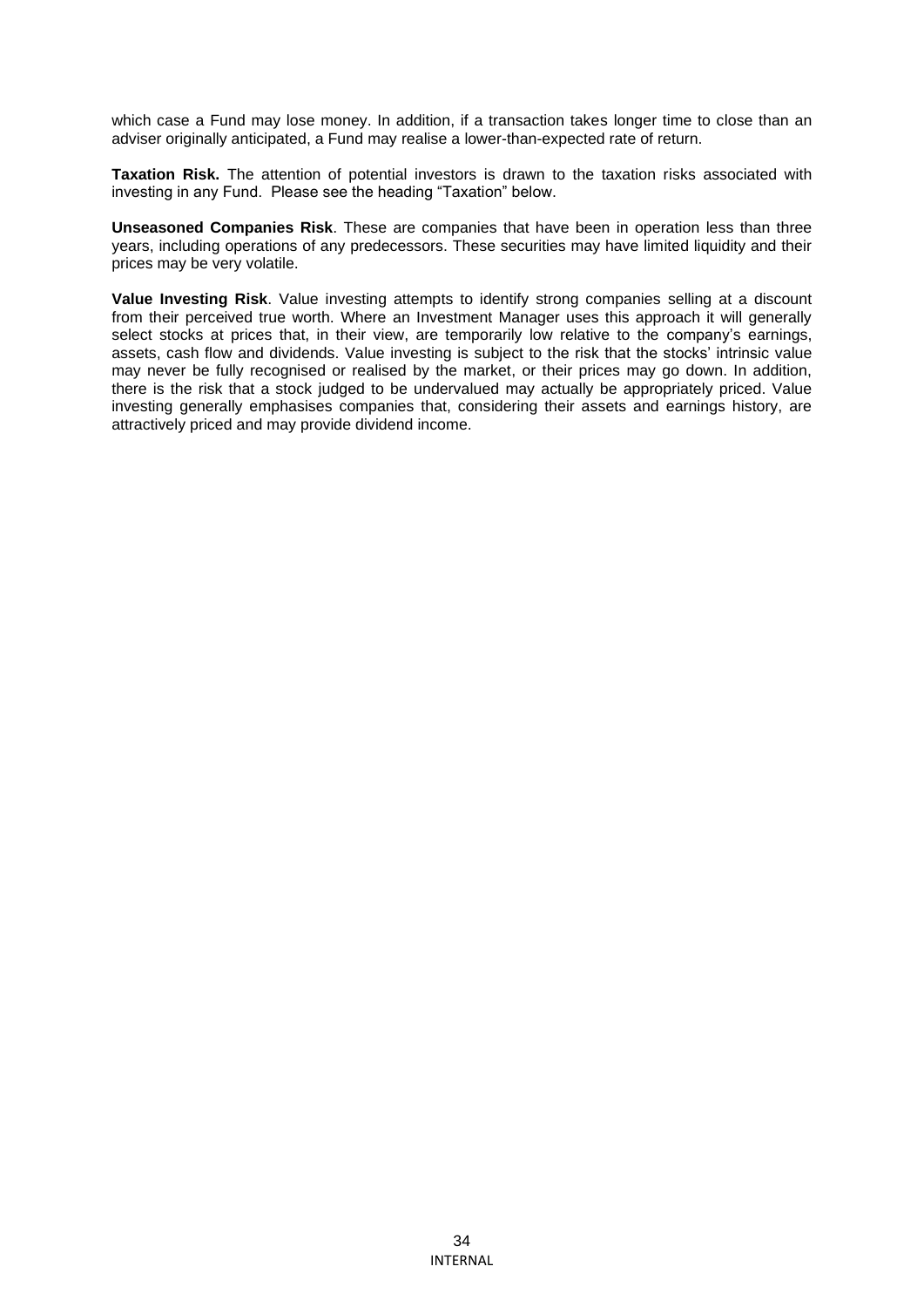### **MANAGEMENT AND ADMINISTRATION**

### **The Manager, Promoter and Lead Investment Manager**

The Manager of the Fund is Architas Multi-Manager Europe Limited. The Manager was incorporated as a limited liability company on 8 September 2008 and is a wholly owned subsidiary of Architas Limited which itself is a wholly owned subsidiary of AXA S.A. and has an authorised share capital of €25,000,000 of which €4,000,000 was issued and fully paid up as at the date of this Prospectus. The Manager's main business is the provision of fund management and administration services to CIS such as the Trust. The Manager currently provides fund management and administration services to two other unit trusts authorised by the Central Bank.

The Manager (in its capacity as Lead Investment Manager) will be responsible for the management of the investment of the assets of each Fund of the Trust in accordance with the investment objectives and policies described in this Prospectus and relevant Supplements. The Lead Investment Manager may, in accordance with the Central Bank Requirements, appoint one or more Investment Managers to whom it may delegate all or part of the day-to-day conduct of its investment management responsibilities in respect of any Fund. Details of any Investment Managers will be provided to Unitholders on request and disclosed in the Trust's periodic reports. The Lead Investment Manager will discharge the fees and expenses of any Investment Manager out of the fees received by it from the assets of the Funds. If more than one Investment Manager is appointed to a Fund, the Lead Investment Manager shall allocate the assets of the Fund between the Investment Managers in such proportions as it shall, at its discretion, determine.

The secretary of the Manager is Wilton Secretarial Limited and the Directors of the Manager are as follows:

**Charles Lamb (Irish, Irish Resident).** Charles Lamb joined Architas Multi-Manager Europe Limited as Chief Executive Officer designate in June 2019 from New Ireland Assurance Company plc, where he held the roles of Head of Investment Oversight and Head of Investment. Before joining New Ireland, Charles was a Director of State Street Global Advisors Ireland Limited ("SSGA") where he held a number of roles over an 18 year period, spanning investment, middle office and risk management activities. Prior to SSGA, Charles was at JP Morgan Investment Management and Old Mutual. Charles qualified as a Chartered Accountant in 1993 with KPMG and is a member of the Association of Corporate Treasurers. Charles holds a BA in Accounting and Finance from Dublin City University.

**Jaime Arguello (French, UK Resident).** Mr Arguello has been a Director of Architas Multi-Manager Europe Limited since May 2019 and has held the title of Chief Investment Officer at Architas Multi-Manager Limited since October 2016, where he is responsible for directing all aspects of the company's investment activity, including responsibility for the structure and control of the investment function. Jaime's role also includes the recommendation of appropriate investment strategies to other areas of the AXA business. Mr Arguello joined Architas from Barclays, where he was Managing Director and Chief Investment Officer for their multi-manager and alternatives business, a role he held for seven years. Prior to Barclays, he spent 10 years at Pictet as Director of third party manager selection and Head of Fixed Income. Mr Arguello holds an engineering degree from Ecole Nationale des Ponts et Chaussées, Paris.

**Peter Hazell (British, UK Resident).** Mr Hazell has been a Non-Executive Director and Chairman of Architas Multi-Manager Europe Limited since September 2019. Mr Hazell currently holds nonexecutive directorships with AXA Insurance UK plc (where he is Chair of the Audit Committee), AXA PPP Healthcare Limited (where he is Chair of the Board and the Audit Committee), Architas Multi-Manager Limited and Architas Advisory Services Limited (where he is Chair of the Board and the Remuneration and Nomination Committee), Canopius Managing Agents Limited (where he is Chair of the Audit, Remuneration and Nomination Committees) and the Ireland-based AXA Insurance dac. Mr Hazell has previously held the position of UK Managing Partner of PricewaterhouseCoopers, and several non-executive roles including Chairman of Argent (a property developer), non-executive director and Chairman of the Audit Committees of Brit Insurance Holdings BV, Smith & Williamson Holdings Ltd, the National Environment Research Council (NERC) and UK Coal plc. Mr Hazell has an MA in Politics, Philosophy and Economics and an MPhil in Economics from Herford College, Oxford.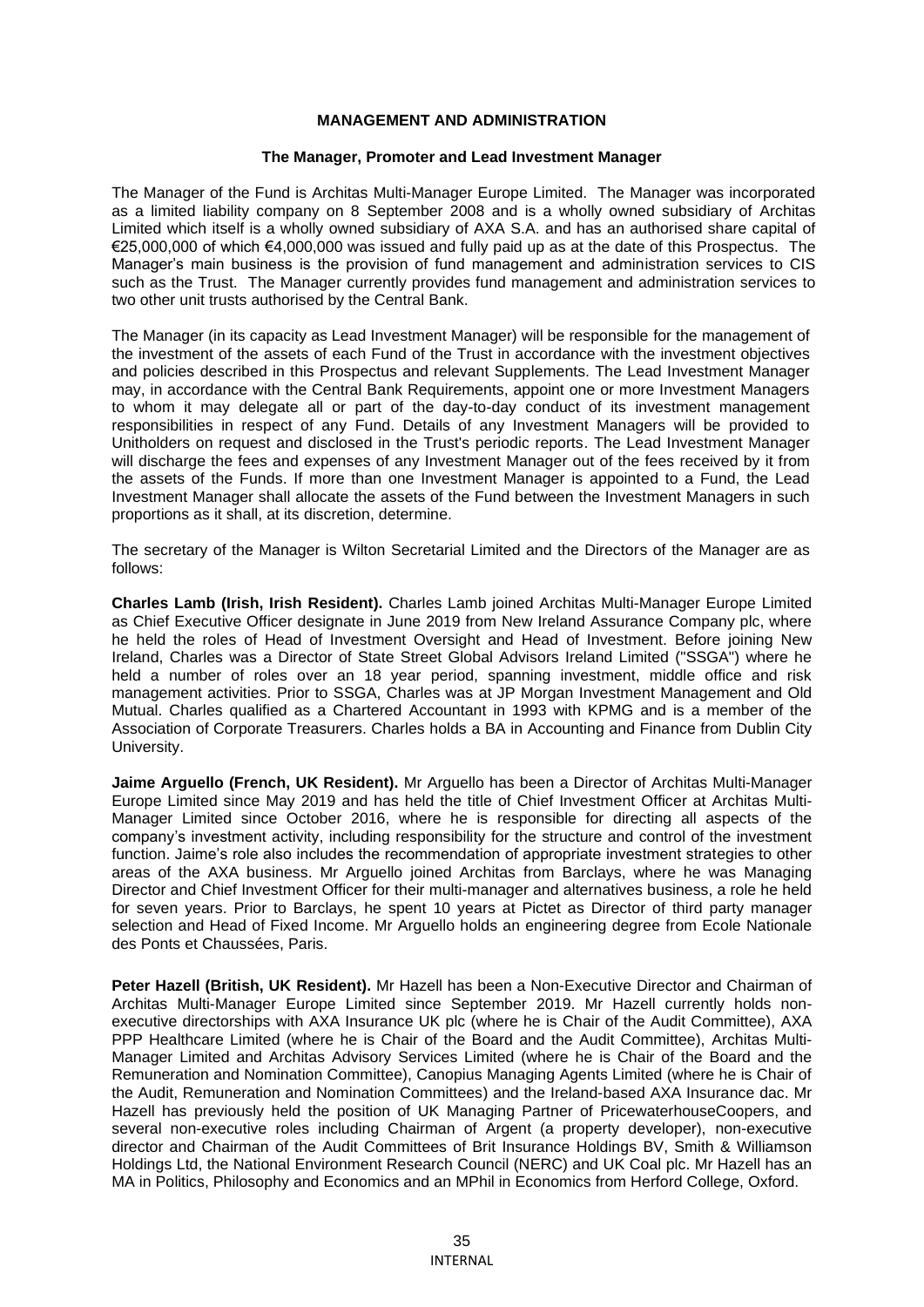**Julie O'Neill (Irish, Irish Resident)** Julie O'Neill joined the Board of Architas Multi-Manager Europe Ltd in March 2021. She is Chair of The Convention Centre Dublin and an independent non-executive director at Ryanair Plc., AXA Life Europe and XL Insurance Company SE. She is a senior advisor to the Irish Infrastructure Fund at AMP Capital Investors UK Ltd and an Associate Director at Murray Consultants. In 2020 she completed a six year term as non-executive director at Permanent tsb Plc and a five year term as Chair of the Sustainable Energy Authority of Ireland. In a career that spanned 37 years in the Irish public service, Julie worked in strategic policy development and implementation in 8 Irish Government Departments culminating in a 7 year term as Secretary General of the Department of Transport from 2002 to 2009. She holds an MSc in Policy Analysis from Trinity College Dublin and a B. Comm from University College Dublin and is a Certified Bank Director.

**Matthieu Andre (French, French Resident)** Matthieu André has been a Director of Architas Multi-Manager Europe Limited since January 2021 and has held the position of Chief Executive Officer for Architas since January 2020. During his 26 year tenure with the AXA Group, Matthieu has held a number of Executive level positions, including Deputy CEO of AXA Europe, Chief Strategic Development Officer for AXA Europe, CEO of AXA Global Life and CEO of AXA Global Distributors. He also previously held the position of Chief Financial Officer and Representative Director of AXA Japan. Prior to joining AXA in 1995, Matthieu worked as a consultant at Ernst & Young. Matthieu holds a BA and Masters in Finance from ESLSCA Business School Paris.

The Manager is responsible for managing the investment and re-investment of the Investments of each of the Funds in order to achieve the investment objectives and policies of such Funds and to carry out the duties of a manager of a unit trust in accordance with the Directive and the Regulations. The Manager is also responsible for carrying on the general administration of the Trust.

The Manager has delegated the performance of the investment management functions in respect of the Trust to one or more Investment Managers and the administrative functions to the Administrator.

The Manager may appoint sales agents and/or intermediaries and may also appoint distributor(s) to whom it may delegate distribution responsibilities in respect of particular jurisdictions or territories.

### *Remuneration Policies and Practices*

The Manager is subject to remuneration policies, procedures and practices (together, the "**Remuneration Policy**") which comply with the UCITS V Directive (2014/91/EU). The Remuneration Policy is consistent with and promotes sound and effective risk management. It is designed not to encourage risk-taking which is inconsistent with the risk profile of the Funds. The Remuneration Policy is in line with the business strategy, objectives, values and interests of the Manager, the Company and the Funds, and includes measures to avoid conflicts of interest. The Remuneration Policy applies to staff whose professional activities have a material impact on the risk profile of the Manager, the Company or the Funds, and ensures that no individual will be involved in determining or approving their own remuneration. The Remuneration Policy will be reviewed annually. Details of the up-to-date Remuneration Policy are available via http://architas.com/ie/home/. The Remuneration Policy summary will be made available for inspection and may be obtained, free of charge, at the registered office of the Manager.

### **The Administrator, Registrar and Transfer Agent**

The Manager has delegated responsibility for administration of the Trust's affairs, including calculation of the Net Asset Value and preparation of the financial statements to State Street Fund Services (Ireland) Limited pursuant to the Administration Agreement. The Administrator will act as administrator, registrar and transfer agent for the Trust, subject to the overall supervision of the Manager.

The Administrator is a limited liability company incorporated in Ireland on 23 March 1992 and is ultimately owned by State Street Corporation. State Street Corporation is headquartered in Boston, Massachusetts, USA, and a leading worldwide specialist in providing sophisticated global investors with investment servicing and investment management, which trades on the New York Stock Exchange under the symbol "STT".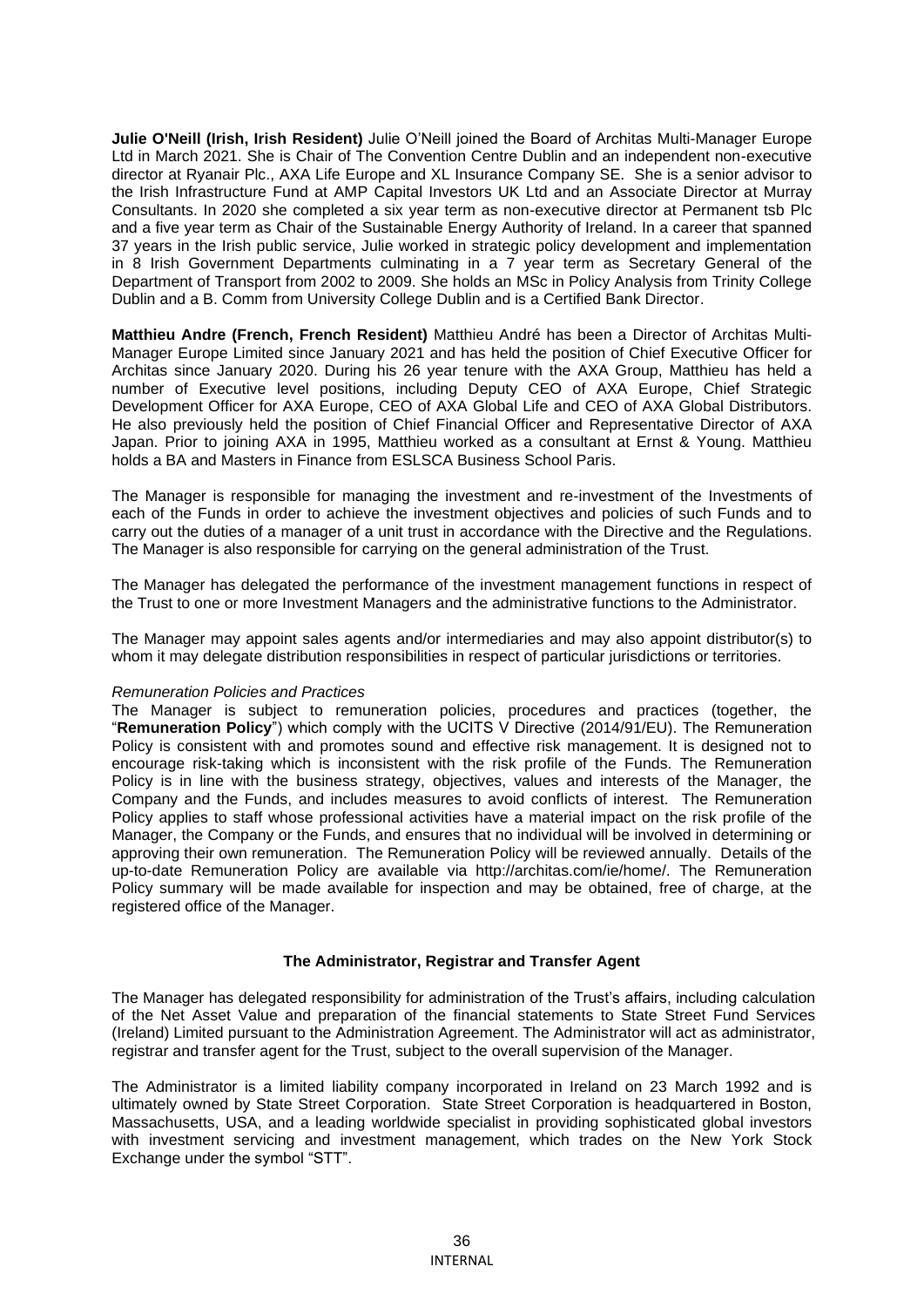# **The Trustee**

State Street Custodial Services (Ireland) Limited has been appointed to act as trustee of the Trust pursuant to the Trust Deed.

The principal activity of the Trustee is to act as trustee/depositary of the assets of collective investment schemes. The Trustee is regulated by the Central Bank.

The Trustee is a private limited company incorporated in Ireland on 22 May 1991. The Trustee is ultimately owned by State Street Corporation. Its authorised share capital is GBP 5,000,000 and its issued and paid up capital is GBP 200,000.

#### Trustee's Duties

The Trustee has been entrusted with the following main duties:

- oversight of the Trust including the valuation policies and procedures;
- oversight of the subscriptions and redemptions procedures;
- ensure that the Funds' cash flows are properly monitored in accordance with the Regulations;
- safe-keeping of the Trust's assets; and
- oversight of certain transactions and operations relating to the Trust.

The duties referred to in the foregoing paragraph as well as any additional duties which the Trustee has been entrusted with, are more fully described in the Trust Deed, a copy of which is available at the registered office of the Manager.

State Street Corporation is a leading world-wide specialist in providing sophisticated global investors with investment servicing and investment management. State Street is headquartered in Boston, Massachusetts, USA, and trades on the New York Stock Exchange under the symbol "STT".

The Trustee is liable for any loss suffered by the Trust or the Unitholders as a result of the Trustee's negligent or intentional failure to properly fulfil its obligations under the Regulations In the event of the loss of a financial instrument held in custody, the Trustee must immediately return a financial instrument of identical type or the corresponding amount to the Trust. In the case of such a loss, the liability is strict: the Trustee may avoid liability only in the case of an external event beyond the reasonable control of the Trustee, the consequences of which are unavoidable despite all reasonable efforts to the contrary. The cumulative fulfilment of these conditions should be proven by the Trustee in order for it to be discharged of liability.

## **Delegation**

In accordance with the Trust Deed, the Trustee has been charged with safekeeping the assets of the Fund. The Trustee may delegate its safekeeping duties only in accordance with the Regulations and, amongst other matters, it must exercise all due, skill, care and diligence in the selection and appointment of any third party to whom it proposes to delegate its safekeeping duties, either wholly or in part, and must continue to exercise all due skill, care and diligence in the periodic review and ongoing monitoring of any such third party delegate and of the arrangements of such third party in respect of the matters delegated to it. Any third party to whom the Trustee delegates its safekeeping functions in accordance with the Regulations may, in turn, sub-delegate those functions subject to the same requirements as apply to any delegation effected directly by the Trustee. The liability of the Trustee under the Regulations will not be affected by any delegation of its safekeeping functions.

Up-to-date information in relation to the Trustee, its duties, the safe-keeping functions delegated by the Trustee, the list of delegates and sub-delegates to whom safe-keeping functions have been delegated and any relevant conflicts of interest that may arise will be made available to Unitholders upon request to the Manager.

In accordance with the Regulations, the Trustee must not carry out activities with regard to the Trust or with regard to the Manager (acting on behalf of the Trust or any Fund) that may create conflicts of interest between itself and (i) the Fund, (ii) the Unitholders and/or (iii) the Manager unless it has separated the performance of its depositary tasks from its other potentially conflicting tasks in accordance with the Regulations and the potential conflicts are identified, managed, monitored and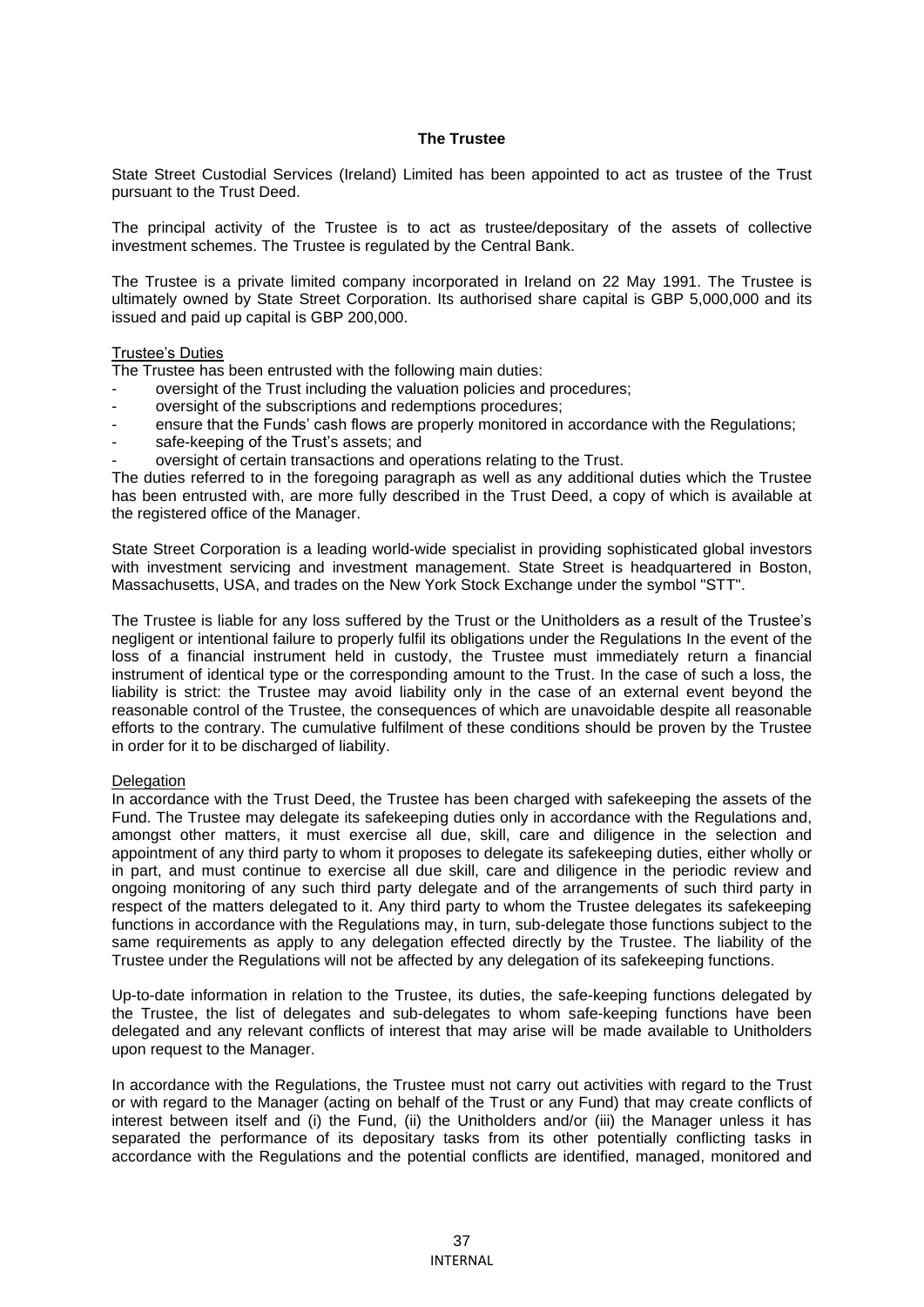disclosed to Unitholders. Please refer to the Section of the Prospectus entitled "**Conflicts of Interest**" for details of potential conflicts that may arise involving the Trustee.

Information about the safe-keeping functions which have been delegated and the identification of the relevant delegates (as at the date of this Prospectus) are set out at Appendix IV.

# **Legal Advisers**

The Manager has appointed William Fry as legal advisers for the Trust.

#### **Auditors**

The Manager has appointed PricewaterhouseCoopers as auditors for the Trust.

# **Conflicts of Interest**

# A.General

Due to the widespread operations undertaken or which in the future may be undertaken by the Manager, the Investment Managers, the Administrator and the Trustee, and their respective holding companies, subsidiaries, affiliates, employees, officers, directors and Unitholders (each an "Interested Party") conflicts of interest may arise.

Without prejudice to the generality of the foregoing, the following conflicts of interest may arise:

- (i) an Interested Party may acquire or dispose of any Investment notwithstanding that the same or similar Investments may be owned by or for the account of or otherwise connected with a Fund;
- (ii) an Interested Party may acquire, hold or dispose of Investments notwithstanding that such Investments had been acquired or disposed of by or on behalf of a Fund by virtue of a transaction effected by a Fund in which the Interested Party was concerned provided that the acquisition by an Interested Party of such Investments is effected on normal commercial terms negotiated on an arm's length basis and such Investments held by the Fund are acquired on the best terms having regard to the interests of the Fund;
- (iii) a Fund may invest in other CIS which may be operated and/or managed by an Interested Party. Where commission is received by an Investment Manager by virtue of an investment by a Fund in the units/shares of any CIS, such commission will be paid into the property of the relevant Fund;
- (iv) a Fund may purchase or hold an Investment the issuer of which is an Interested Party or where an Interested Party is its adviser or banker.

An Interested Party may provide similar services to others provided that the services they provide to the Funds are not impaired thereby. Furthermore, an Interested Party may acquire, hold or dispose of Investments as if effected on normal commercial terms negotiated on an arm's length basis and the Investments held by a Fund are acquired on the best terms reasonably obtainable having regard to the interests of the Fund. An Interested Party may deal with the Fund as principal or as agent, provided that any such dealings are in the best interests of Unitholders and are carried out as if effected on normal commercial terms negotiated on an arm's length basis i.e. if:

- (a) a certified valuation of a transaction by a person approved by the Trustee (or the Manager in the case of a transaction with the Trustee) as independent and competent; or
- (b) the transaction is executed on best terms on an organised investment exchange in accordance with the rules of such exchange; or
- (c) where (a) and (b) are not practical, execution on terms which the Trustee (or the Manager in the case of a transaction with the Trustee) is satisfied are carried out as if effected on normal commercial terms negotiated at arm's length in the best interests of Unitholders.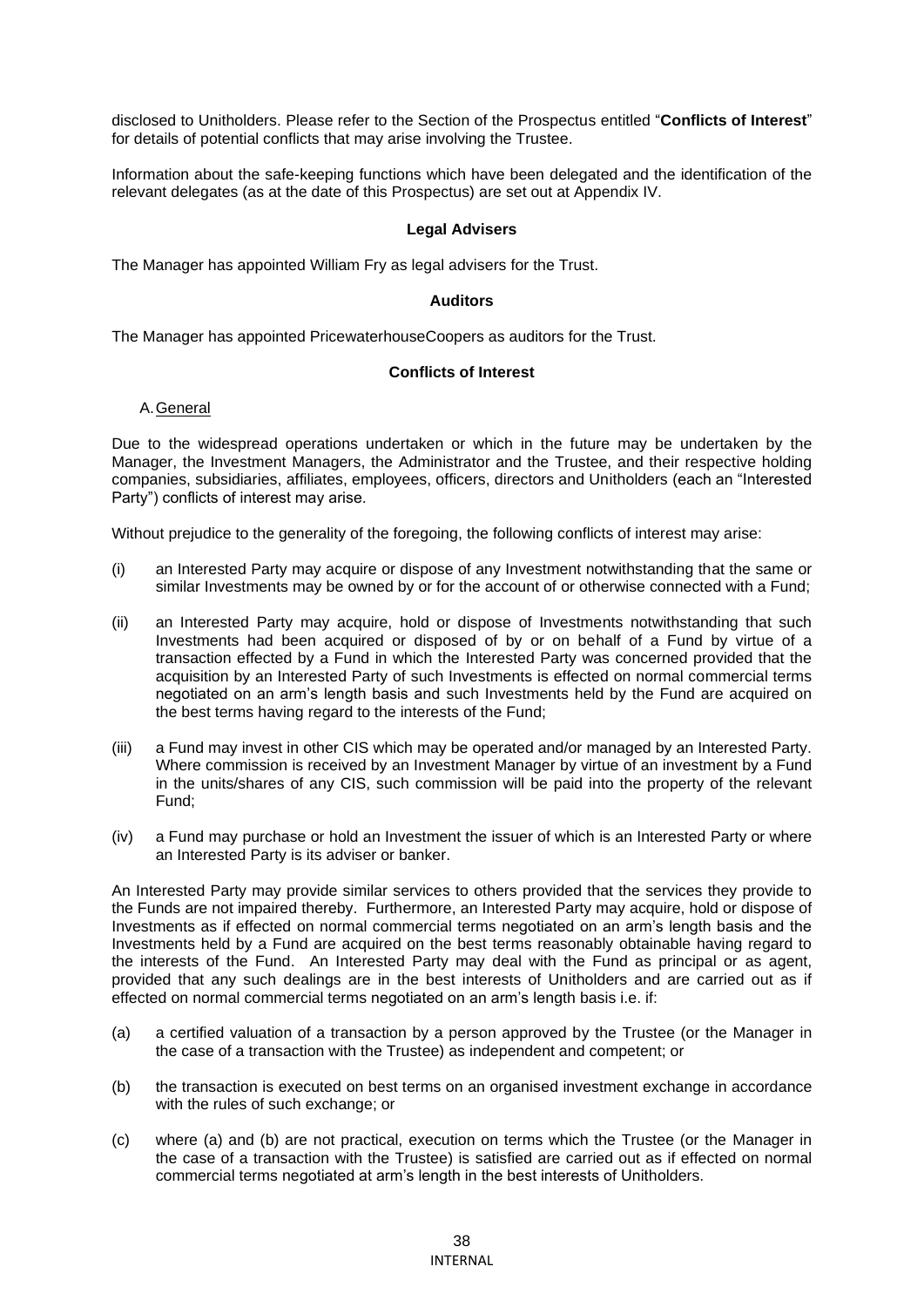The Trustee, (or the Manager in the case of transactions involving the Trustee), must document how it complies with (a) to (c) above. Where transactions are conducted in accordance with (c), the Trustee, (or the Manager in the case of transactions involving the Trustee), must document its rationale for being satisfied that the transaction conformed to the principles outlined in (c).

Any transactions between a Fund and an Interested Party as principal may only be made with the prior written consent of the Trustee (or the Manager, in the event of a transaction with the Trustee).

In the event that a conflict of interest does arise, the Manager will endeavour, so far as it is reasonably able, to ensure that it is resolved fairly and that investment opportunities are allocated on a fair and equitable basis.

# B.The Trustee

Conflicts of interest may arise for the Trustee or its delegates where the Trustee or its delegates:

- is likely to make a financial gain, or avoid a financial loss at the expense of the Trust or its investors;
- has an interest in the outcome of a service or an activity provided to the Trust or of a transaction carried out on behalf of the Trust which is distinct from the Trust's interest;
- has a financial or other incentive to favour the interest of another client or group of clients over the interests of the Trust;
- carries on the same activities for the Trust and for other clients that adversely affect the Trust; or
- is in receipt of inducement in the form of monies, good or services other than the standard commission or fee for that service.

Up-to-date information on the Trustee, its duties, any conflicts that may arise, the safe-keeping functions delegated by the Trustee, the list of delegates and sub-delegates and any conflicts of interest that may arise from such a delegation will be made available to investors on request.

# C.The Investment Managers

In addition to the potential conflicts of interest which may arise in respect of the Investment Managers disclosed at A above, it is possible that the Investment Managers may in the course of their business have potential conflicts of interest with the Trust or a particular Fund and/or other funds managed by the Investment Manager. Each Investment Manager will, however, have regard in such event to its obligations under the relevant Investment Management Agreement and, in particular, to its obligation to act in the best interests of the Trust so far as practicable, having regard to its obligations to other clients when undertaking any investment business where potential conflicts of interest may arise. Where a conflict of interest cannot be avoided, the Investment Manager will ensure that the Trust and the other funds it manages are fairly treated.

The Investment Managers may, from time to time, act as manager and/or investment adviser to other funds which follow similar investment objectives to those of the Funds provided the services they provide are not impaired thereby. Subject to the Investment Manager's fund selection policy, the Investment Manager may, from time to time, purchase In House Products and units in collective investment schemes managed by Strategic Partners up to 100% of each relevant Fund. The purchase of In House Products and units in collective investment schemes managed by Strategic Partners will remain subject to the Investment Managers overriding obligation to perform their duties as set out in this Prospectus, including, but not limited to, the duty to mitigate potential conflicts of interest.

The Investment Managers fee may be based on a percentage of the Net Asset Value of a Fund. The Investment Managers may provide valuation services to the Administrator (to assist in calculating the Net Asset Value of a Fund) in relation to Investments which are not listed or traded on a Regulated Market. This may result in a potential conflict of interest as the Investment Manager's fee will increase as the Net Asset Value of a Fund increases.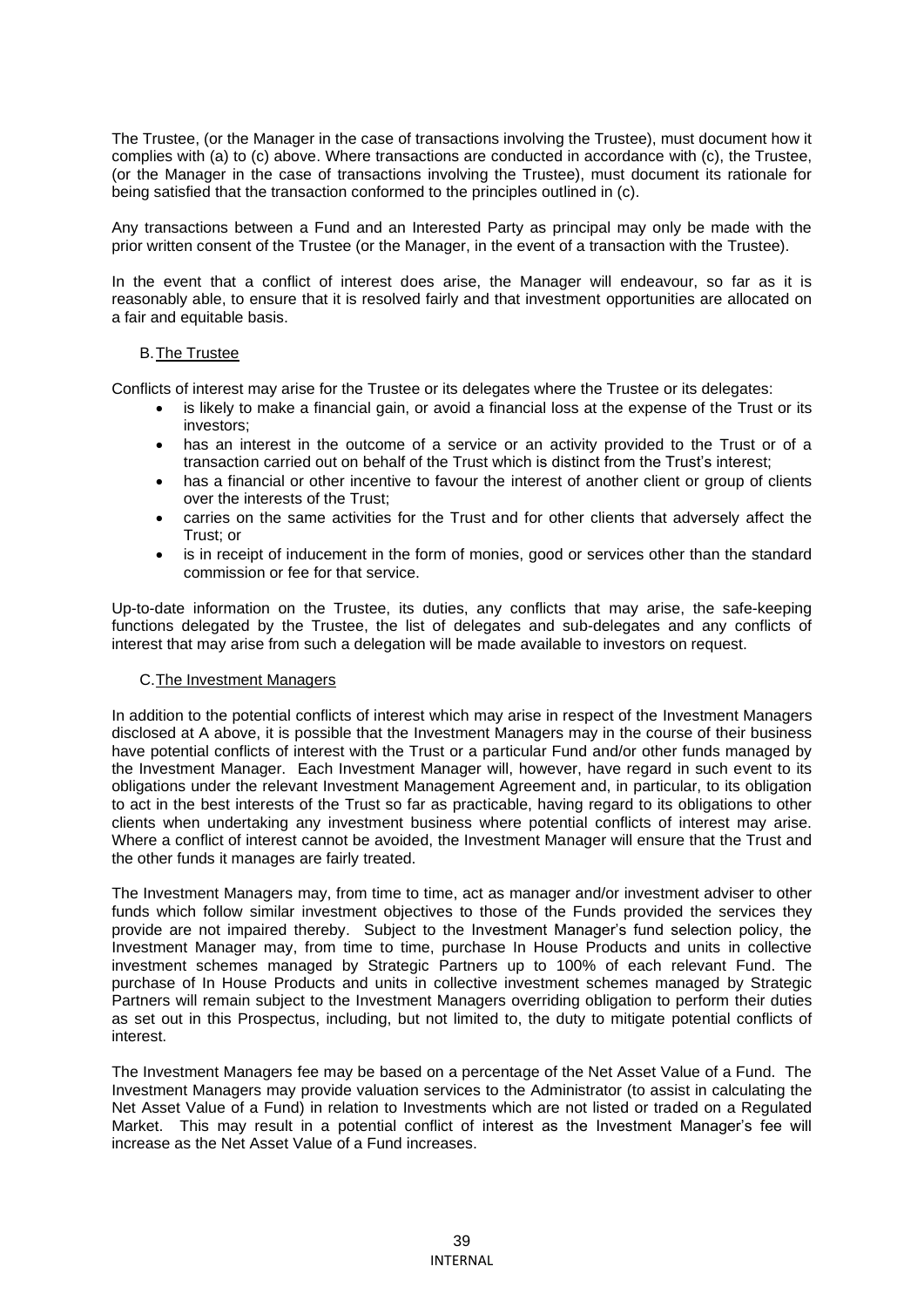The Manager will conduct periodic reviews of the Investment Managers compliance with its fund selection policy and its conflicts of interest policy to ensure that the Investment Managers continues to act in the best interests of the Trust and its Unitholders. Further information is available from the Manager on request.

The Investment Managers acknowledge that there may be some situations where the organisational or administrative arrangements in place for the management of conflicts of interest are not sufficient to ensure, with reasonable confidence, that risks of damage to the interests of the Trust or its Unitholders will be prevented. Should any such situations arise, the relevant Investment Manager(s) will disclose these to the Manager who will in turn disclose to the Unitholders.

#### **Accounts and Information**

The Trust's accounting period ends on 30 September in each year and half-yearly reports will be prepared to 31 March in each year.

The Manager prepares an annual report and audited financial statements for the Trust within four months of the end of the financial period to which they relate i.e. by 31 January of each year. Copies of the half-yearly report and unaudited financial statements (made up to 31 March) are also prepared within two months of the end of the half year period to which they relate i.e. by 30 May of each year.

Copies of the annual report and audited financial statements and half-yearly report and unaudited financial statements will be sent, on request, to Unitholders and will be available to download at [www.architas.com.](http://www.architas.com/) Copies of the Prospectus. Supplements and key investor information documents of the Trust may be obtained from the Manager at its registered office at the address given under "Directory" and will be available to download at [www.architas.com.](http://www.architas.com/)

# **VALUATION, SUBSCRIPTIONS AND REDEMPTIONS**

# **Calculation of Net Asset Value**

The Net Asset Value of each Fund is expressed in its Base Currency. The calculation of the Net Asset Value of each Fund and the Net Asset Value attributable to each class thereof will be carried out by the Administrator in accordance with the requirements of the Trust Deed, and details are set out under the heading "Statutory and General Information" below. All dealings in a Fund will be dealt on a forward pricing basis, i.e. by reference to the Net Asset Value for Units calculated as at the Valuation Point on the relevant Dealing Day. Except when the determination of the Net Asset Value of any Fund has been suspended in the circumstances set out under the heading "Temporary Suspensions" below, the calculation of the Net Asset Value of each Fund, the Net Asset Value per Unit (and, where there is more than one class in a Fund, the Net Asset Value attributable to each class and the Net Asset Value per Unit per class) will be prepared as at each Valuation Point and will be available to Unitholders on request. The Net Asset Value per Unit per class may differ between each class within a Fund. The Net Asset Value attributable to any class of Units within a Fund will be determined by deducting the share of liabilities of that class from its share of the assets of the Fund. The Net Asset Value of each Unit of each class will be determined by dividing the Net Asset Value attributable to the class by the number of Units of that class and rounding the result to two decimal places or such number of decimal places of a Unit as the Manager may determine from time to time.

The Net Asset Value shall also be made public at the offices of the Administrator during normal business hours and will be published daily on the Manager's website at www.architas.com and will be kept up to date. The Net Asset Value per Unit may also be published in such newspapers and/or other publications as may be necessary where the Trust is registered in jurisdictions outside Ireland and if required Unitholders in the relevant jurisdictions will be notified where such publication takes place.

#### **Subscriptions**

A Unit is a beneficial interest in a Fund under the Trust Deed. The Manager may issue Units of any class of any Fund and on such terms as it may from time to time determine. Units shall be issued at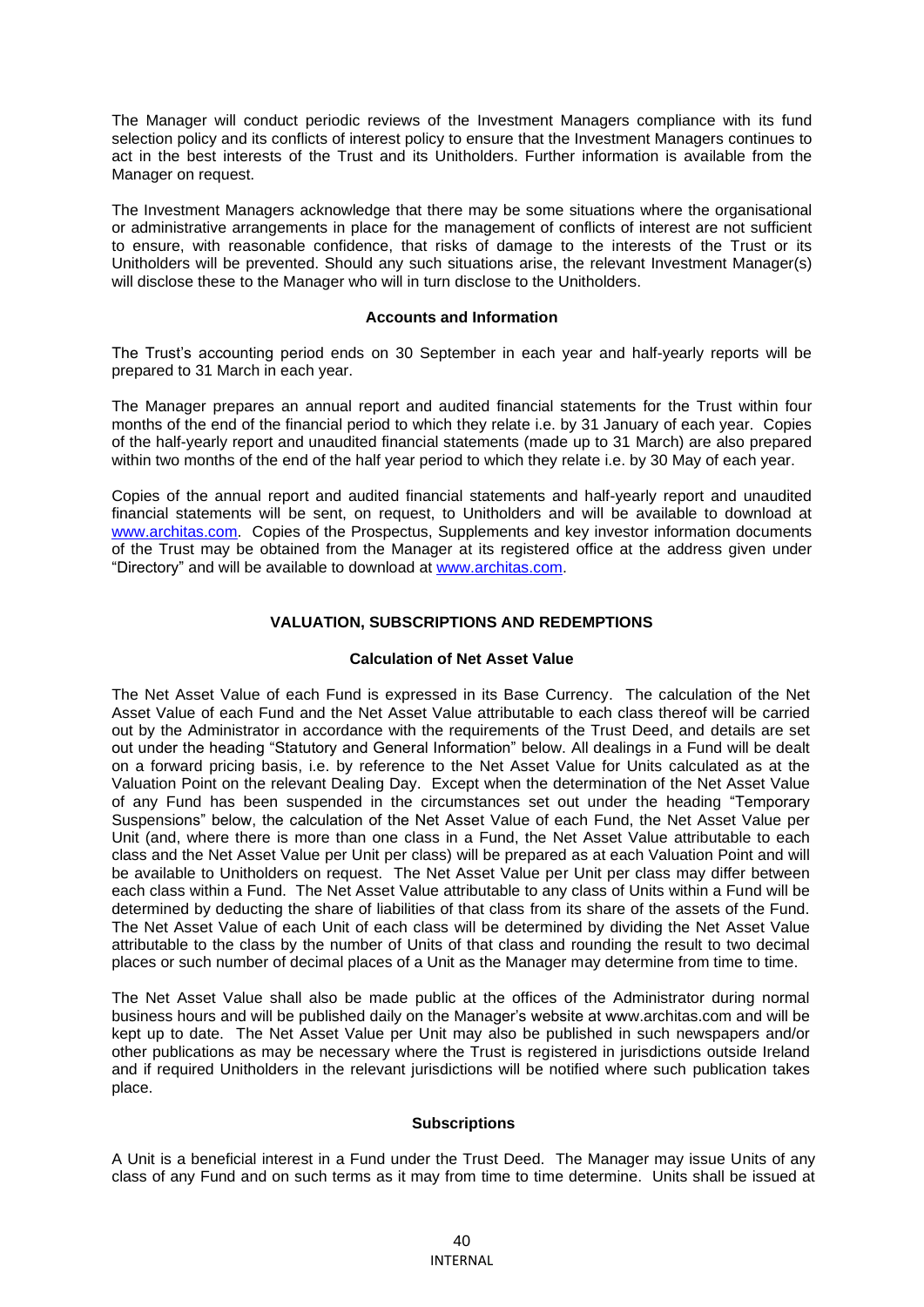the Net Asset Value per Unit plus any charges as specified in the relevant Supplement. All Units will be in registered form and evidenced by entry on the Trust's register of Unitholders and confirmations of ownership in writing will be issued to Unitholders. No certificates of ownership will be issued. The terms and conditions applicable to the issue of Units of any class together with subscription and settlement details and procedures will be set out in the relevant Supplement.

Under the Trust Deed, the Manager is given authority to effect the issue of Units and has absolute discretion to accept or reject in whole or in part any application for Units without assigning any reason therefor. The Manager has power to impose such restrictions as it thinks necessary to ensure that no Units are acquired by any person which might result in the legal and beneficial ownership of Units by persons who are not Qualified Holders or expose the Trust to adverse tax or regulatory consequences. If an application is rejected, any monies received will be returned to the applicant (minus any handling charge incurred in any such return) as soon as possible by telegraphic transfer (but without interest, costs or compensation).

Measures aimed at the prevention of money laundering may require an investor who is subscribing for Units to provide verification of identity to the Administrator. The Administrator will notify applicants if proof of identity is required and the forms of proof that are acceptable. The Administrator shall not pay repurchase proceeds or dividend payments where the requisite documentation and/or information for verification purposes has not been produced by the entitled Unitholder. Any such blocked payments may be held in a Collection Account pending receipt, to the satisfaction of the Administrator, of the requisite documentation and/or information. Unitholders should refer to the risk statement '**Umbrella Cash Subscription and Redemption Account ("Collection Account") Risk**' in the Section of this Prospectus entitled '**Risk Factors'** for an understanding of their position vis-a-vis monies held in a Collection Account.

No Units of any Fund will be issued or allotted during a period when the determination of Net Asset Value of that Fund is suspended.

# **Application Forms**

All applicants applying for the first time for Units in the Trust must complete and sign the Application Form. Subsequent applications by existing Unitholders may be made by fax without the requirement to submit original documents or otherwise in writing as may be prescribed by the Manager (in accordance with the Central Bank Requirements) from time to time provided that there has been no change in the relevant details of the Unitholder. Application Forms may be obtained from the Administrator. Application Forms shall (save as determined by the Manager) be irrevocable and must be received by the Administrator by the relevant Dealing Deadline. Application Forms may be sent by facsimile at the risk of the applicant. Initial applications can be made by fax provided the original of the Application Form (and supporting documentation in relation to money laundering prevention checks) is sent to arrive promptly. Amendments to an investor's registration details will only be made on receipt of an original written request by the Administrator in relation to the same.

Failure to provide the original Application Form by the Dealing Deadline may, at the discretion of the Manager, result in the compulsory redemption of the relevant Units, less any associated costs and charges arising to the Fund as a result of the compulsory redemption. However, applicants will not receive the proceeds of any redemption of Units or distribution payments until the original Application Form has been received and anti-money laundering procedures have been completed.

Subscriptions may also be effected by electronic and such other means (e.g. SWIFT) as the Manager, with the consent of the Administrator, may prescribe from time to time when such means are in accordance with the Central Bank Requirements.

#### **Subscriptions during an Initial Offer Period**

During an Initial Offer Period, Units will be issued in the manner set out in the relevant Supplement. An application for subscription must be received by the Administrator during the Initial Offer Period after which time it will be irrevocable by the applicant (unless otherwise agreed by the Manager) and, following acceptance of such application by the Manager, will be binding on both the applicant and the Manager.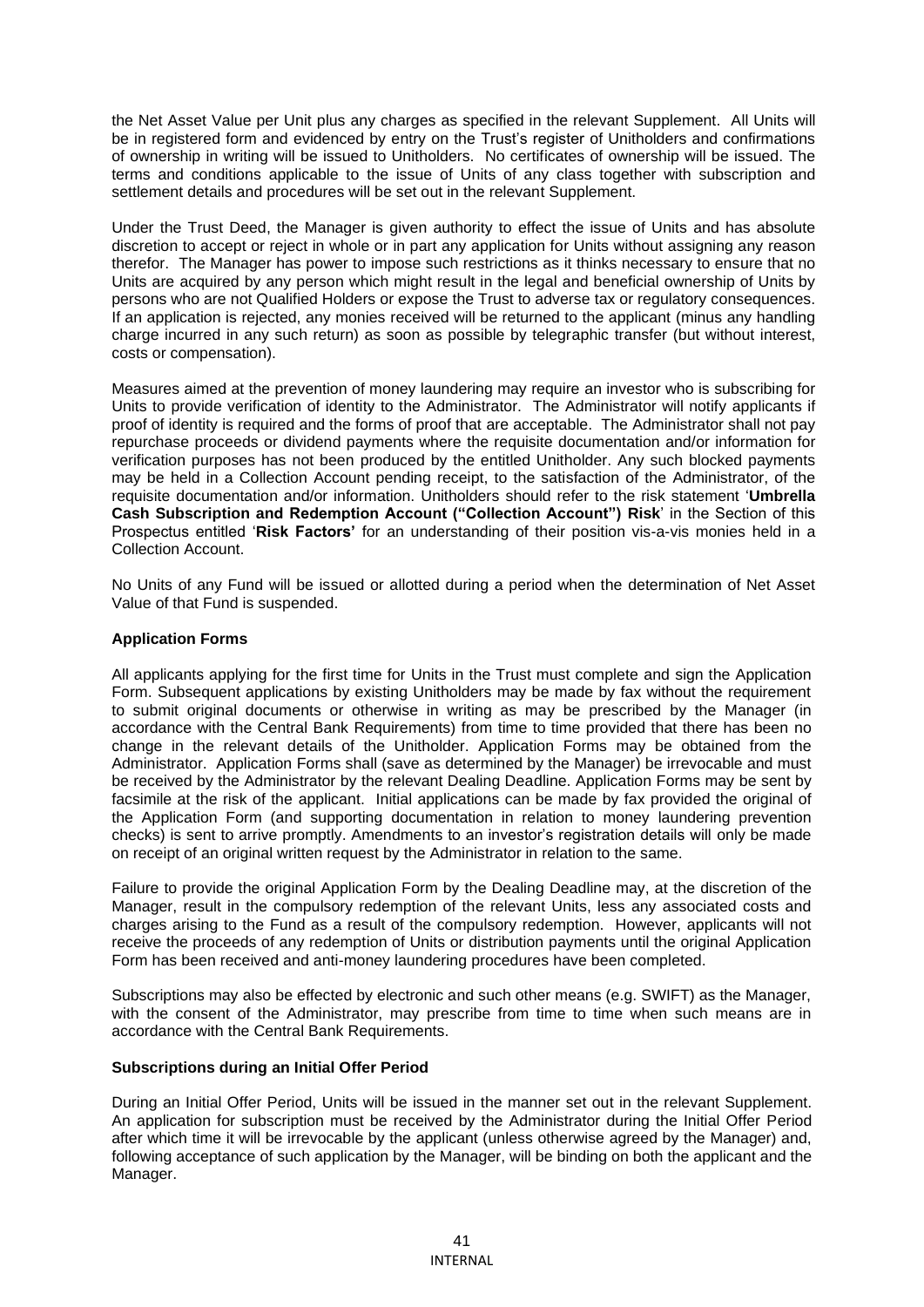The subscription price of Units subscribed for during an Initial Offer Period shall be the Initial Offer Price. Applications for Units during an Initial Offer Period must be received (together with all antimoney laundering documentation) during the Initial Offer Period. While the Manager currently requires cleared funds to be received during an Initial Offer Period, it retains discretion to permit cleared funds to be received after the Initial Offer Period has closed but no later than provided for in the relevant Supplement.

An application for subscription during an Initial Offer Period must be for the Minimum Subscription.

Notwithstanding the foregoing, subscription monies received during the Initial Offer Period may be returned to investors and the launch of the relevant Fund or class of Units postponed in the event that, in the Manager's opinion, insufficient monies are received during the Initial Offer Period to launch the relevant Fund or the class of Units as viable concerns.

# **Subscriptions following an Initial Offer Period**

Application Forms for subscriptions for Units following the Initial Offer Period must be received by the Administrator by the Dealing Deadline at which time it shall become irrevocable by the Unitholder (unless otherwise agreed by the Manager). Following acceptance of such application by the Manager, the application will be binding on both the applicant and the Manager. Any applications received after the Dealing Deadline will normally be held over until the next Dealing Day but may be accepted for dealing on the relevant Dealing Day, at the discretion of the Manager (provided the application is received by the Administrator before the relevant Valuation Point as defined in the relevant Supplement).

The subscription price of Units following an Initial Offer Period will be the aggregate of (a) the Net Asset Value per Unit as at the Valuation Point for the relevant Dealing Day as defined in the relevant Supplement and (b) if applicable, any Duties and Charges, which must be received by the Trustee by the time set out in the relevant Supplement.

An application for subscription following an Initial Offer Period must be for the Minimum Subscription.

# **Fractions of Units**

Fractions of Units will be issued where any part of the subscription monies for Units represents less than the subscription price for one Unit, provided however that fractions of Units shall not be less than three decimal places or such number of decimal places of a Unit as the Manager may determine from time to time. Subscription monies, representing less than the relevant fraction of a Unit will not be returned to the applicant but will be retained by the relevant Fund in order to defray administration costs.

#### **Method of payment of subscription monies**

Subscription payments net of all bank charges should be paid to the Administrator by CHAPS, SWIFT or telegraphic transfer to the bank account specified at the time of dealing. Other methods of payment are subject to the prior approval of the Manager in consultation with the Administrator. No interest will be paid in respect of payments received in circumstances where the application is held until a subsequent Dealing Day.

#### **Currency of payment of subscription monies**

Subscriptions may be accepted in a currency other than the designated currency of the relevant class of Units at the discretion of the Administrator in the manner set out in the section headed "Currency of Payment and Foreign Exchange Transactions".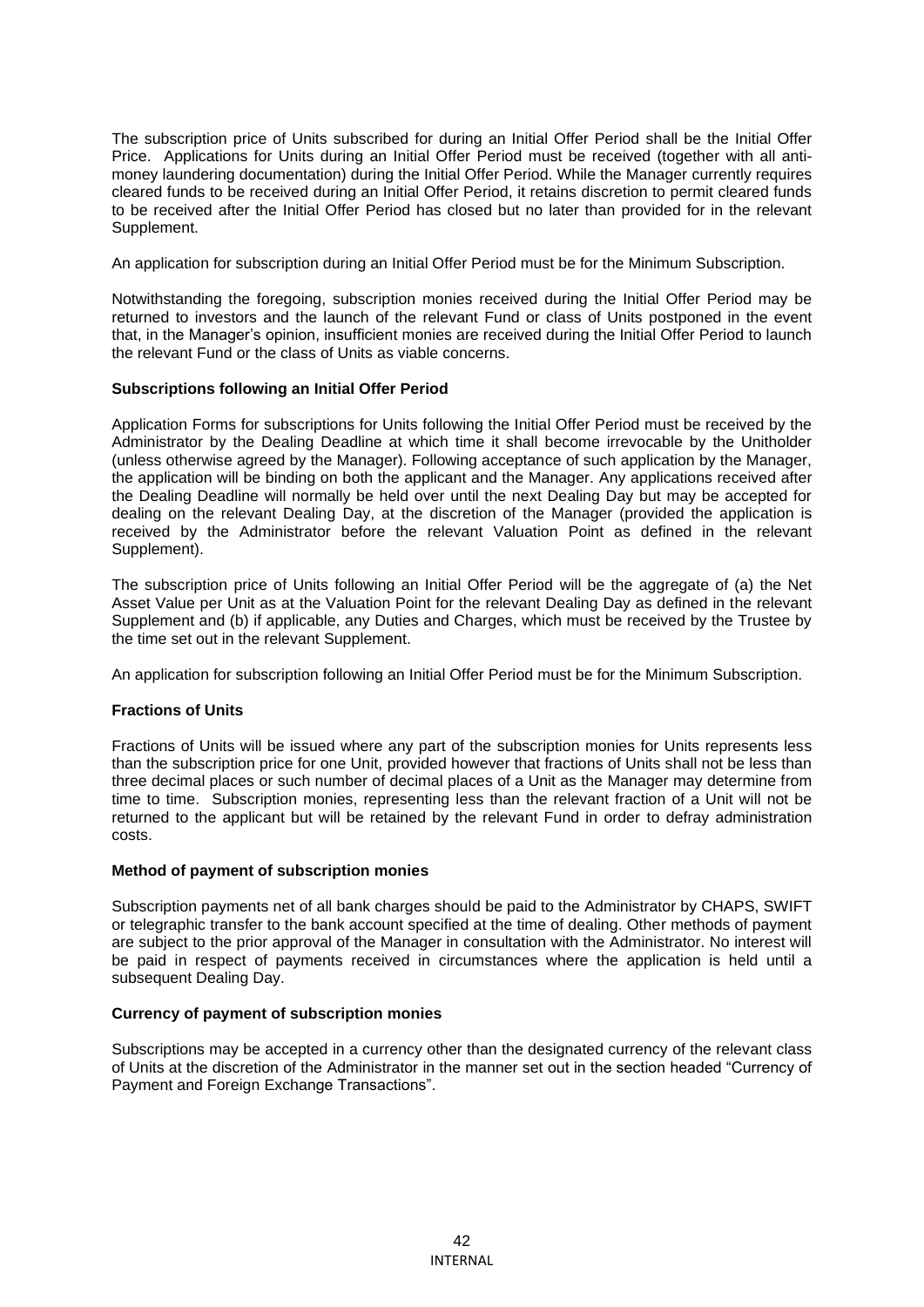# **Timing of payment of subscription monies**

Payment in respect of subscriptions for applications received before the cut-off time on the relevant Dealing Day must be received by the Administrator by the time set out in the relevant Supplement.

If payment in full in cleared funds in respect of a subscription has not been received by the relevant time, the Manager may cancel the allotment and the Unitholder shall indemnify the Trust for any loss suffered by the Trust as a result of a failure by the Unitholder to pay the subscription monies by the relevant time. In addition, the Manager will have the right to sell all or part of the applicant's holding of Units in the relevant Fund or in any other Fund of the Trust in order to meet these charges.

In anticipation of the receipt of the proceeds of a subscription the Manager on behalf of the Trust may temporarily borrow an amount equal to the proceeds of the subscription (subject to a limit of 10% of the Net Asset Value of a Fund) and invest the amount borrowed in accordance with the investment objective and policies of the relevant Fund. Once the subscription proceeds have been received, the Manager will use this to repay relevant borrowings. The Manager reserves the right to charge the relevant Unitholder for any interest or other costs incurred by the Trust as a result of this borrowing. If the Unitholder fails to reimburse the Manager for such costs the Manager will have the right to sell all or part of the applicant's holdings of Units in the relevant Fund or in any other Fund in order to meet those charges and/or to pursue that Unitholder for such charges.

In the event that a Currency Holiday for a Fund falls on a Business Day, any payments in respect of subscriptions which are due to be paid in that currency on that Business Day, must be paid on the next Business Day which is not a Currency Holiday.

#### **Minimum Subscription / Minimum Holding**

Where a holding of any Unitholder falls below the Minimum Holding in a Fund or its foreign currency equivalent (for reasons other than as a result of market movements) the Manager reserves the right to redeem the remaining holding of any Unitholder.

#### **Collection Account**

Subscription monies received in respect of a Fund in advance of the issue of Units may be held in a Collection Account in the name of the Trust. Unitholders should refer to the risk statement '**Umbrella Cash Subscription and Redemption Account ("Collection Account") Risk**' in the Section of this Prospectus entitled '**Risk Factors**' for an understanding of their position vis-a-vis monies held in a Collection Account.

#### **Redemptions**

Units may be redeemed on every Dealing Day (save during any period when the calculation of the Net Asset Value is suspended) at the Net Asset Value per Unit less any charges as specified in the relevant Supplement calculated as at the Valuation Point on the relevant Dealing Day. Redemption Forms must be received by the Dealing Deadline. Any Redemption Forms received after that time will normally be held over until the next Dealing Day but may be accepted for dealing on the relevant Dealing Day, at the discretion of the Manager or its delegates, provided they are received prior to the Valuation Point.

The Administrator will not make redemption payments to third parties and will not pay redemption proceeds until an original Application Form has been received from the redeeming Unitholder and all anti-money laundering procedures have been completed.

If total requests for redemption for a particular Fund on any Dealing Day represent 5% or more of the Net Asset Value of a Fund, the Fund may elect to satisfy that redemption request *in specie* and will, if requested by the redeeming Unitholder(s) (and at the risk and cost of that Unitholder, sell assets at the redeeming Unitholders' request). If total redemption requests for a particular Fund on any Dealing Day represent 10% or more of the Net Asset Value of a Fund, each redemption request in respect of Units in such Fund may, at the discretion of the Manager, be reduced rateably so that the total number of Units of each Fund for redemption on that Dealing Day shall not exceed 10% of the Net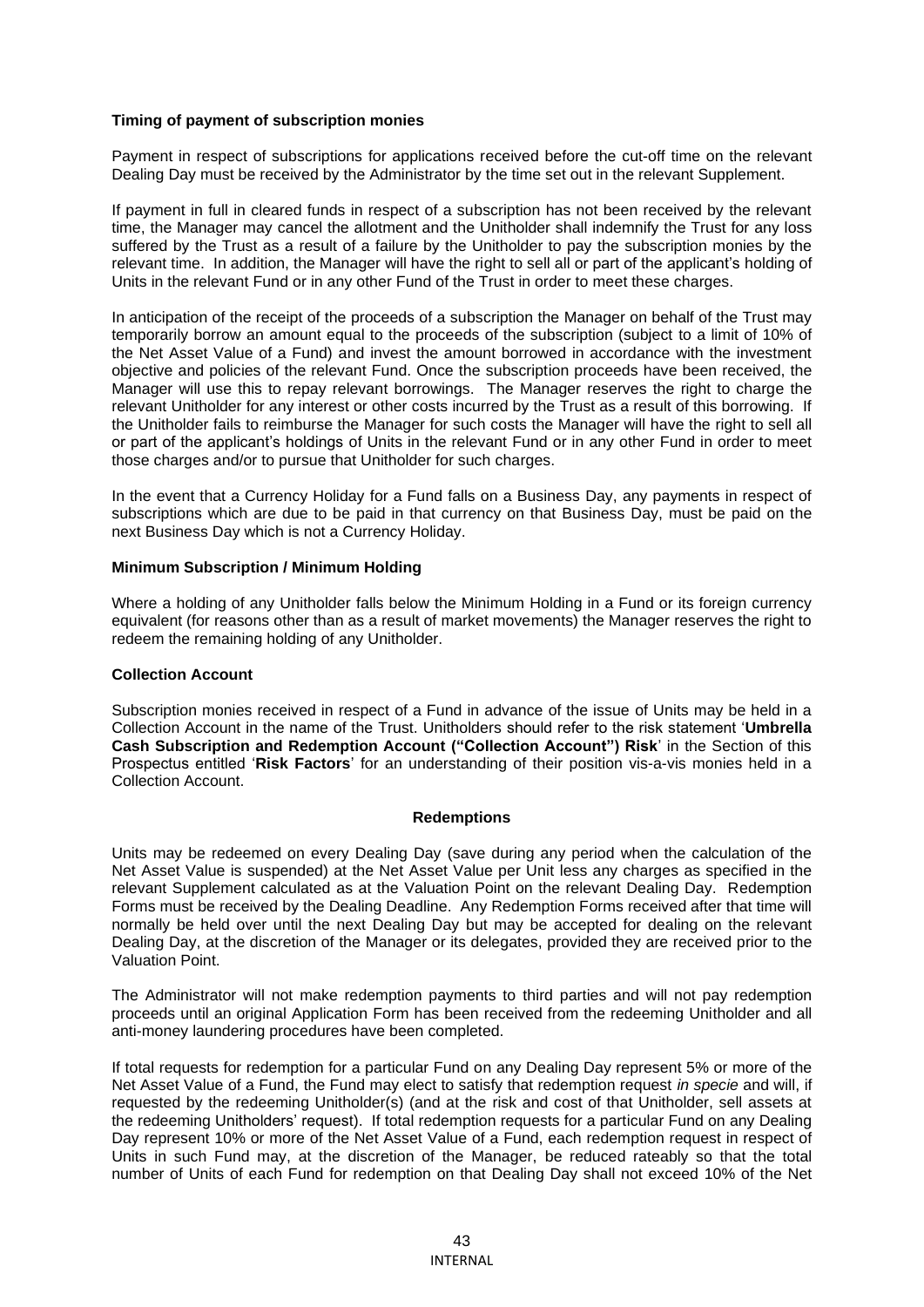Asset Value of such Fund. Any part of a redemption request to which effect is not given by reason of the exercise of this power by the Manager shall be treated as if a request had been made in respect of the next Dealing Day and each succeeding Dealing Day (in relation to which the Manager shall have the same power) until the original requests have been satisfied in full.

No Units of any Fund will be redeemed during a period when the determination of Net Asset Value of that Fund is suspended and any Unitholder with a pending redemption request will remain a Unitholder of the Fund until the suspension is lifted.

#### **Redemption Forms**

Every Unitholder will have the right to require the Manager to redeem his Units in a Fund on any Dealing Day (save during any period when the calculation of the Net Asset Value is suspended in the circumstances set out in the Prospectus) on furnishing to the Administrator a Redemption Form. Redemption Forms shall (save as determined by the Manager) be irrevocable and must be received by the Administrator by the relevant Dealing Deadline. Redemption Forms may be sent by facsimile at the risk of the redeeming Unitholder.

Redemptions may also be effected by electronic and such other means (e.g. SWIFT) as the Manager, with the consent of the Administrator, may prescribe from time to time when such means are in accordance with the Central Bank Requirements.

Redemption Forms for Units must be received by the Administrator by the relevant Dealing Deadline at which time it shall become irrevocable by the Unitholder (unless otherwise agreed by the Manager). Any Redemption Form received after the Dealing Deadline will normally be held over until the next Dealing Day but may be accepted for dealing on the relevant Dealing Day, at the discretion of the Manager (provided the application is received by the Administrator before the relevant Valuation Point).

# **Redemption price**

The redemption price of Units will be the aggregate of (a) the Net Asset Value per Unit on the Valuation Point for the relevant Dealing Day, as defined in the relevant Supplement, less (b) if applicable, any Duties and Charges, which will be deducted from the Net Asset Value of the total number of Units redeemed.

A request for redemption must be for the Minimum Redemption.

# **Method of payment of redemption proceeds**

Redemption payments (net of all bank charges) will be made to the bank account detailed on the Application Form or as subsequently notified to the Administrator in writing.

Should the Unitholder wish for redemption proceeds to be made into an account other than that specified in the original Application Form, then the Unitholder must submit an original request in writing to the Administrator prior to, or at the time of, the redemption request. The proceeds of a redemption request received by fax by the Administrator will only be paid to the account of record of the redeeming Unitholder.

#### **Currency of payment of redemption proceeds**

Redemptions may be paid in a currency other than the designated currency of the relevant class of Units at the discretion of the Administrator in the manner set out in the section headed "Currency of Payment and Foreign Exchange Transactions".

#### **Timing of payment of redemption proceeds**

Redemption proceeds will be paid by 5.00pm (Irish time) on the fourth Business Day following the relevant Dealing Day or as set out in the relevant Supplement provided that all required documentation has been furnished to and received by the Administrator.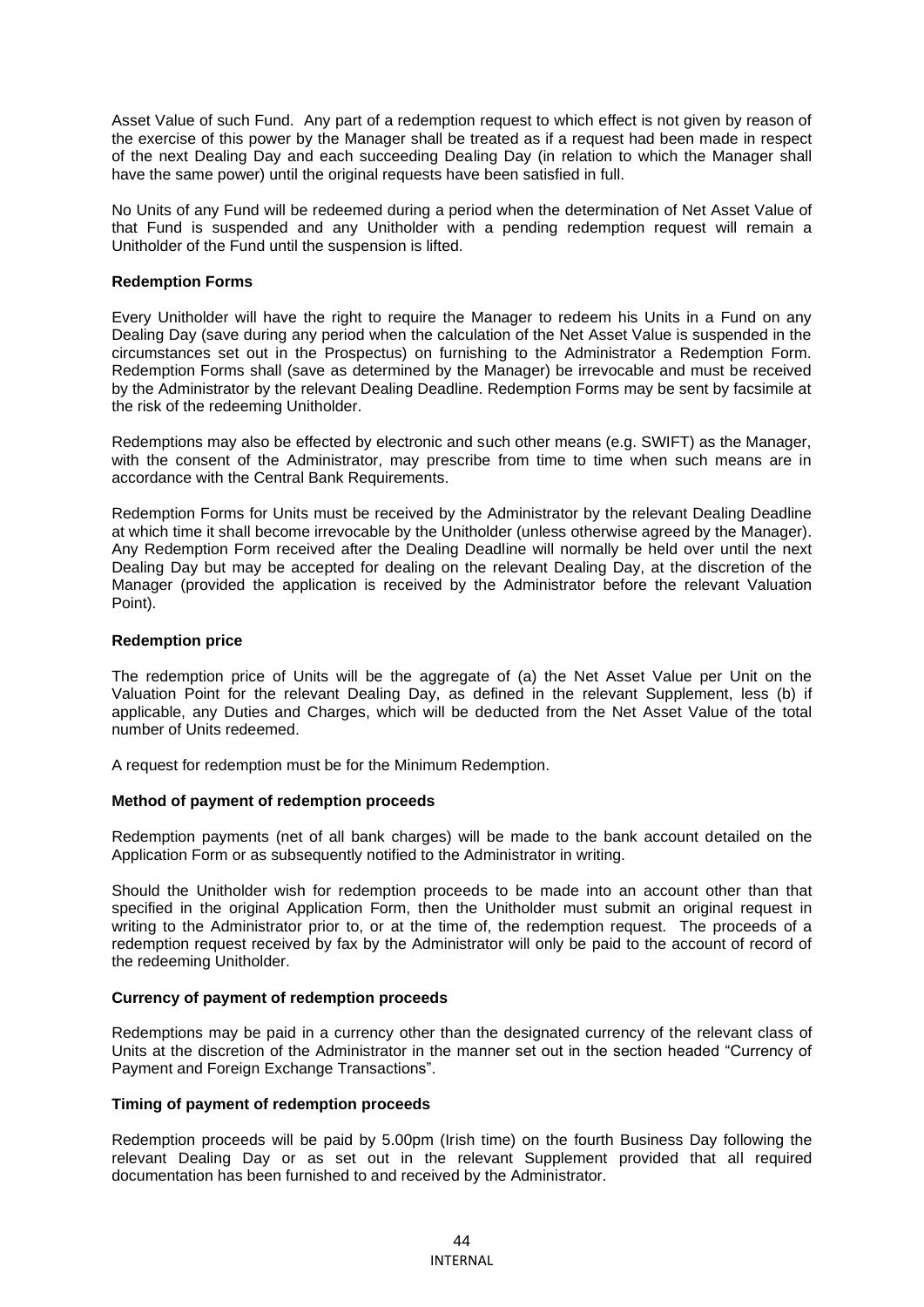In the event that a Currency Holiday for a Fund falls on a Business Day, any redemption proceeds which are due to be paid in that currency on that Business Day, will be paid on the next Business Day that is not a Currency Holiday.

### **Minimum Redemption / Minimum Holding**

Unitholders must redeem Units in the Minimum Redemption. Where, as a result of a redemption request a holding of any Unitholder falls below the Minimum Holding in a Fund or its foreign currency equivalent the Manager reserves the right to redeem the remaining holding of any Unitholder.

# **Compulsory Redemption or Merger**

All the Units of a Fund may be redeemed at the discretion of the Manager if, after the first anniversary of the first issue of Units of the relevant Fund, its Net Asset Value falls below €840,000 for any period of time or if for a period of thirty (30) consecutive days for any reason the value of the respective Net Asset Value of all outstanding Units shall be less than €840,000 or the Net Asset Value of any assets relating to any Fund is lower that €840,000 or in the case of a Fund denominated in a currency other than Euro, the equivalent in that currency of such amount, or in case the Manager deems it appropriate because of changes in economic or political circumstances affecting the Trust or relevant Fund, the Manager may, after giving prior notice to the Unitholders concerned, redeem all (but not some of) the Units of the Trust or of the relevant Fund (as the case may be) on the next Valuation Day following the expiry of such notice at the Net Asset Value reflecting the anticipated realisation and liquidation costs, but with no other redemption charge.

The Manager shall have the right to redeem compulsorily any Unit at the redemption price or to require the transfer of any Unit to a Qualified Holder if in its opinion (i) such Unit is held by a person other than a Qualified Holder; (ii) the redemption or transfer (as the case may be) would eliminate or reduce the exposure of the Trust or the Unitholders to adverse tax, legal, reputational, fiscal or regulatory consequences; (iii) the holding of Units by that Unitholder would be a material administrative disadvantage to the Trust or its Unitholders as a whole; (iv) the holders of 75% in value of the relevant class approve the redemption at a meeting of the Unitholders thereof of which not less than 21 days notice has been given; (v) a Unitholder's holding falls below the relevant Minimum Holding amount; (vi) the Unitholder has not completed the anti-money laundering procedures to the satisfaction of the Manager and/or the Administrator; (vii) the holding of such Units would be a material administrative disadvantage to the Trust or its Unitholders as a whole or in circumstances in which the Manager believes that it is in the best interests of the Trust or otherwise contrary to the provisions of the Prospectus or the Trust Deed for a particular Unitholder to continue to hold Units; or (viii) the Manager has given Unitholders 30 days' notice of its intention to compulsorily redeem such Units.

As an alternative, but subject to the prior approval of the Central Bank and of the Unitholders of the Fund or Unit affected, the Manager may arrange for a Fund or class to be merged with another Fund or class of the Trust or with another UCITS regulated by the Central Bank. Any merger determined on by these provisions will be binding on all the holders of Units of the relevant Fund or class.

# **Collection Account**

Cash redemption proceeds may, pending payment to the relevant Unitholder, be held in a Collection Account in the name of the Trust. Unitholders should refer to the risk statement '**Umbrella Cash Subscription and Redemption Account ("Collection Account") Risk'** in the Section of this Prospectus entitled **'Risk Factors**' for an understanding of their position vis-a-vis monies held in any such account.

#### **Transfers**

Units are (save as hereinafter specified) freely transferable and may be transferred in writing in a form approved by the Manager. No transfer may be made unless the proposed transferee has completed an Application Form and provided such other information (e.g. as to identity) as the Manager may reasonably require. The Manager may decline to register any transfer of a Unit where it appears that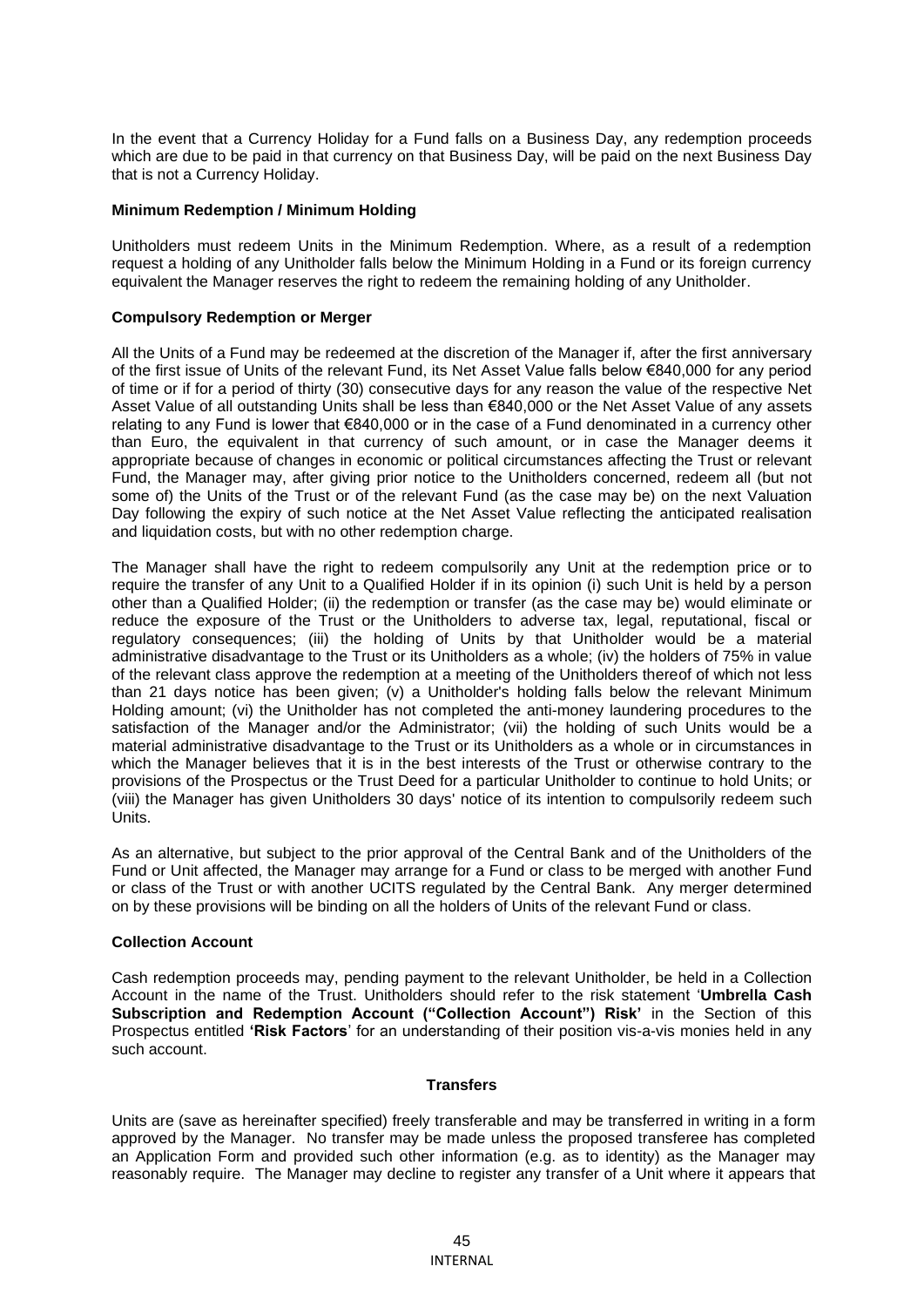such transfer would be likely to result in the legal or beneficial ownership of such Units by a person who is not a Qualified Holder or expose the Trust to adverse tax or regulatory consequences.

# **Switching**

Unitholders of any class of Units within a Fund may switch free of charge to another class of Units within the same Fund or to the same or another class of Units of another Fund as the Manager may permit where set out in the relevant Supplement. On the establishment of any new Fund (or class thereof) the Manager shall specify the switching rights relating to such Fund (or class thereof).

The general provisions on procedures for redemptions (including provisions relating to the cut-off time for receipt of Application Forms) will apply equally to switching.

No switches will be made during any period in which the rights of Unitholders to require the redemption of their Units are suspended.

# **Switching request**

Switching may be effected by submission of a request to the Administrator or by such other means, such as by means of written instructions, as the Administrator may prescribe from time to time where such means are in accordance with the Central Bank Requirements.

# **Calculation of switching request**

The number of Units to be issued in the new class and/or Fund will be calculated in accordance with the following formula:

$$
A = \frac{BxCxD}{E}
$$

**Where** 

- $A =$  number of Units of the new class and/or Fund to be allocated
- $B =$  number of Units of the original class or Fund to be converted
- $C =$  redemption price per Unit on the relevant Dealing Day for the original class or Fund
- $D =$  the currency conversion factor determined by the Administrator as representing the prevailing rate of exchange of settlement on the relevant Dealing Day applicable to the transfer of assets between the relevant Funds (where the base currencies of the relevant Funds are different) or where the base currencies of the relevant classes or Funds are the same  $D = 1$
- E = subscription price per Unit on the relevant Dealing Day for the new class and/or Fund

#### **Minimum Subscription / Minimum Holding / Minimum Redemption**

If the switch would result in the Unitholder holding a number of Units in the original class or Fund with a value of less than the Minimum Holding, the Administrator may, at its discretion, convert the whole of the applicant's holding of Units in the class or Fund or refuse to effect any switch.

#### **Subscriptions/Redemptions in Specie**

### **Subscription** *in specie*

Investors may subscribe *in specie* in a Fund (i.e. by the transfer of Investments or predominantly Investments to the Fund) when agreed in advance with the Manager.

The Minimum Subscription for *in specie* subscriptions is the cash equivalent of the Minimum Subscription (net of Duties and Charges), which minimum may be reduced in any case by the Manager in its discretion.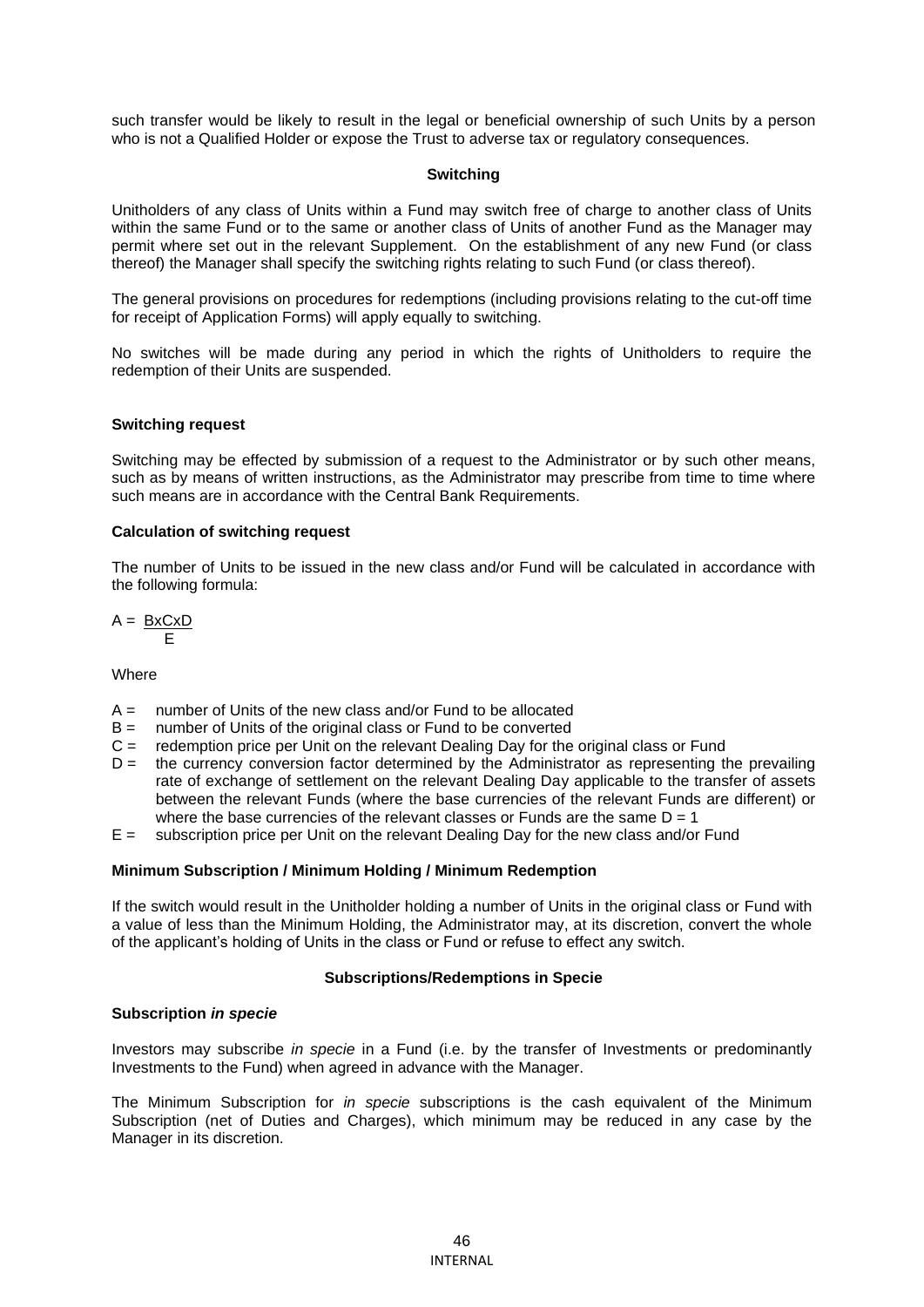Investments delivered in connection with *in specie* subscription requests will be valued in accordance with the provisions of this Prospectus. Units shall not be issued until relevant securities and, if applicable, Duties and Charges have been received by the Trustee. All securities received by the Trustee must comply with the investment objective, investment policy and restrictions of the relevant Fund.

The Manager may issue Units of any class of Fund by way of exchange for Investments provided that:

- (a) in the case of a person who is not an existing Unitholder no Units shall be issued until the person concerned has completed and delivered to the Administrator an Application Form as required under this Prospectus (or otherwise) and satisfied all the requirements of the Manager and the Administrator as to such person's application;
- (b) the nature of the Investments transferred into the Fund are such as would qualify as Investments of such Fund in accordance with the investment objectives, policies and restrictions of such Fund;
- (c) no Units shall be issued until the Investments shall have been vested in the Trustee or any subcustodian to the Trustee's satisfaction and the Trustee and the Manager shall be satisfied that the terms of such settlement will not be such as are likely to result in any prejudice to the existing Unitholders of the Fund;
- (d) the Trustee and the Manager are satisfied that the terms of any exchange would not be such as would be likely to result in any prejudice to remaining Unitholders and provided that any such exchange shall be effected upon the terms (including provision for paying any expenses of exchange and any preliminary charge as would have been payable for Units issued for cash) that the number of Units issued shall correspond to the number which would have been issued for cash against payment of a sum equal to the value of the Investments concerned calculated in accordance with the procedures for the valuation of the assets of the Trust. Such sum may be increased by such amount as the Manager may consider represents an appropriate provision for a dilution adjustment or Duties and Charges which would have been incurred by the Fund in the acquisition of the Investments by purchase for cash or decreased by such amount as the Manager may consider represents any dilution adjustment or Duties and Charges and spreads to be paid to the Fund as a result of the direct acquisition by the Fund of the Investments; and
- (e) in the case of a subscription in specie by an investor residing in Japan, in addition to paragraphs (a) to (d) above, the Investments transferred into the Fund solely consist of "Listed Securities, Etc.", as defined in the Enforcement Order of Investment Trust and Investment Corporation Law of Japan, at the time of such subscription in specie.

# **Redemption in Specie**

The Manager may, at its discretion, redeem Units of any class of a Fund by way of exchange for Investments provided that:

- (a) an Application Form is completed and delivered to the Administrator as required by this Prospectus and the redemption request otherwise satisfies all the requirements of the Manager and the Administrator as to such request and the Unitholder seeking redemption of Units agrees to such course of action;
- (b) the Trustee and the Manager are satisfied that the terms of any exchange would not be such as would be likely to result in any prejudice to the remaining Unitholders, and elects that instead of the Units being redeemed in cash, the redemption shall be satisfied in specie by the transfer to the Unitholder of Investments provided that the value thereof shall not exceed the amount which otherwise would have been payable on a cash redemption and provided that the transfer of Investments is approved by the Trustee. Such value may be reduced by such amount as the Manager may consider represents any Duties and Charges to be paid to the Fund as a result of the direct transfer by the Fund of the Investments or increased by such amount as the Manager may consider represents any appropriate provision for dilution adjustment or Duties and Charges which would have been incurred by the Fund in the disposition of the Investments to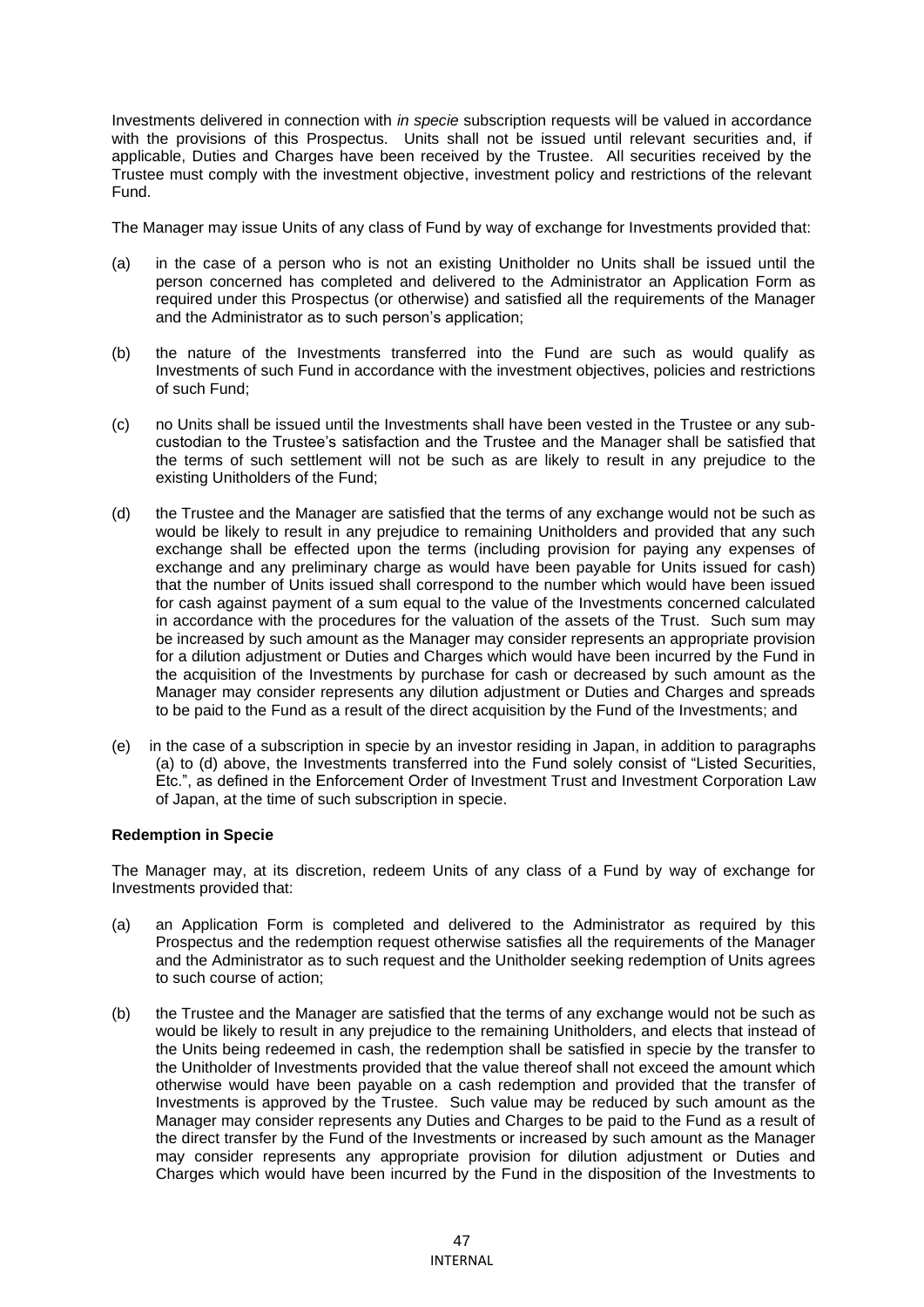be transferred. The shortfall (if any) between the value of the Investments transferred on a redemption in specie and the redemption proceeds which would have been payable on a cash redemption shall be satisfied in cash. Any decline in the value of the Investments to be transferred in settlement of a redemption between the relevant Dealing Day and the day on which Investments are delivered to the redeeming Unitholder shall be borne by the redeeming Unitholders; and

(c) if a redeeming Unitholder requests redemption of a number of Units that represents 5% or more of the Net Asset Value of a Fund, the Manager may in its sole discretion redeem the Units by way of exchange for Investments and in such circumstances the Manager will, if requested by the redeeming Unitholder, sell the Investments on behalf of the Unitholder. The cost of the sale can be charged to the Unitholder.

If the discretion conferred upon the Manager above is exercised, the Manager shall notify the Trustee and shall supply to the Trustee particulars of the Investments to be transferred and any amount of cash to be paid to the Unitholder. All Duties and Charges in respect of such transfers shall be payable by the Unitholder. Any allocation of Investments pursuant to an in specie redemption is subject to the approval of the Trustee.

# **Data Protection**

Prospective investors are referred to the Application Form for details of the data protection laws and regulations applicable to the Trust.

# **Temporary Suspensions**

The Manager may at any time temporarily suspend the determination of the Net Asset Value of any Fund and the issue and/or redemption of Units of any class of any Fund during the whole or any part of any period:

- (a) when any of the principal markets on which any significant portion of the Investments of the relevant Fund from time to time are quoted, listed, traded or dealt in is closed (otherwise than for customary weekend or ordinary holidays) or during which dealings therein are restricted or suspended or trading on any relevant futures exchange or market is restricted or suspended;
- (b) when, as a result of political, economic, military or monetary events or any other circumstances outside the control, responsibility and power of the Manager, any disposal or valuation of Investments of the relevant Fund is not, in the opinion of the Manager, reasonably practicable without this being seriously detrimental to the interests of owners of Units in general or the owners of Units of the relevant Fund or if, in the opinion of the Manager, the redemption price cannot fairly be calculated or such disposal would be materially prejudicial to the owners of Units in general or the owners of Units of the relevant Fund;
- (c) during which any breakdown occurs in the means of communication normally employed in determining the value of any of the Investments of the Trust or when for any other reason the value of any of the Investments or other assets of the relevant Fund cannot reasonably or fairly be ascertained;
- (d) when the Manager is unable to repatriate funds or liquidate Investments required for the purpose of making redemption payments or when such payments cannot, in the opinion of the Manager, be effected at normal prices or normal rates of exchange or during which any transfer of funds involved in the realisation or acquisition of Investments or when payments due or redemption cannot, in the opinion of the Manager, be effected at normal prices or normal rates of exchange;
- (e) when proceeds of the sale or redemption of Units cannot be transmitted to or from the Trust or the Fund's account;
- (f) upon the publication of a notice convening a meeting of Unitholders for the purposes of resolving to wind up the Trust; or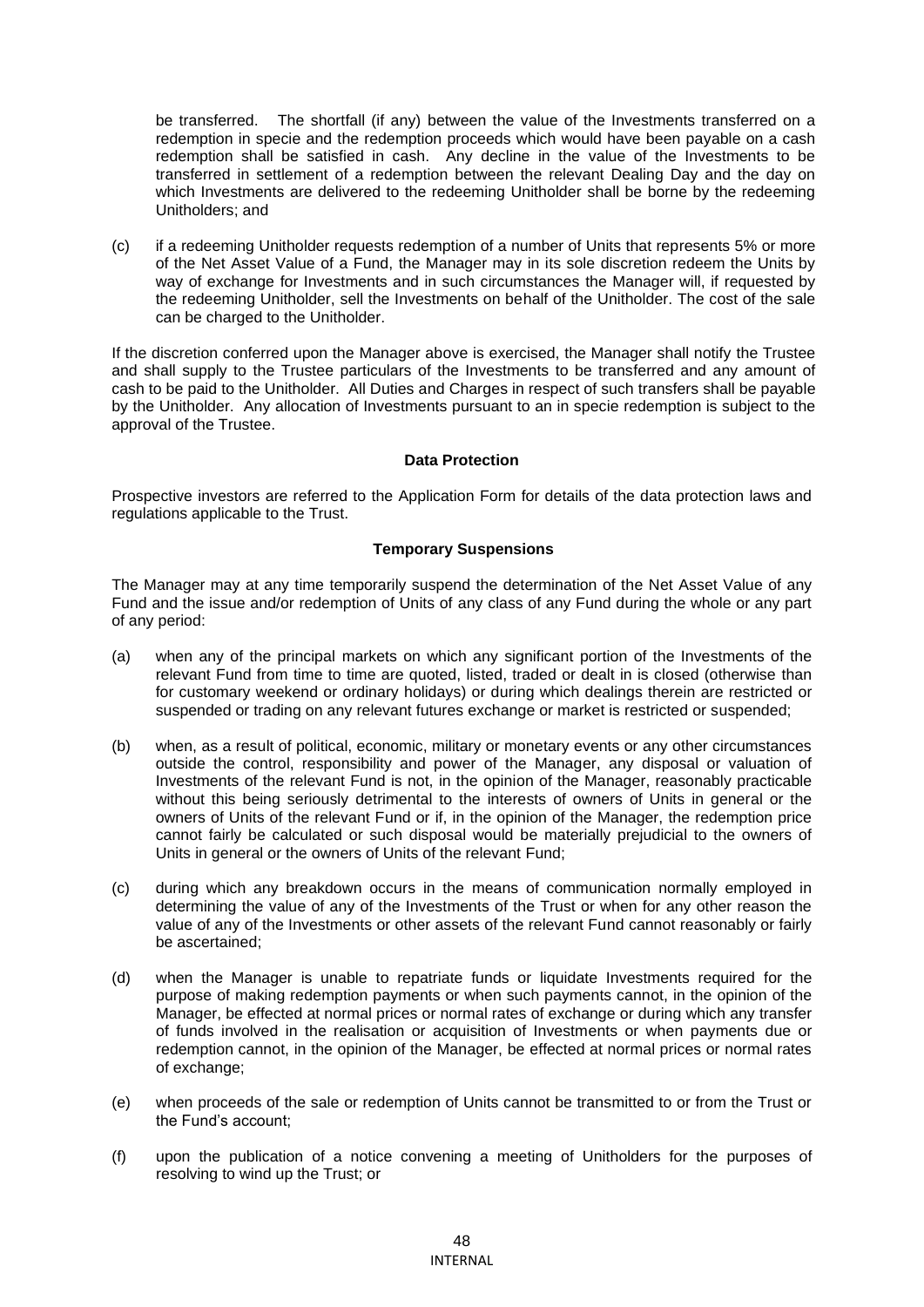(g) where necessary, in the opinion of the Manager.

The Manager, where possible, will take all necessary steps to bring any period of suspension to an end as soon as possible.

In the event of any suspension as set out above, the Manager will immediately publish such fact on the Manager's website www.architas.com and will immediately (and in any event during the Business Day on which the suspension occurred), notify the Central Bank and any other competent authority in a Member State or other country in which Units are marketed.

#### **Market Timing**

The Trust is intended to be a long-term investment vehicle and is not designed to be used by investors for speculating on short-term market or currency movements. The Manager reserves the right, as it deems appropriate, to take any necessary or desirable measures in order to limit or prevent abusive trading practices, including "market timing" or "portfolio churning". Such actions may include (but are not limited to) the Manager rejecting any application for subscriptions or conversions of Units from any investor which the Manager believes is engaged in or suspected to be engaged in such abusive practices. Although there can be no assurance that the Manager will be able to detect and prevent all such occurrences, the goal of this policy is to minimise any negative impact of such abusive short-term trading practices on the other Unitholders while recognising the benefits that accrue to all Unitholders from sharing fund expenses across a large asset base.

# **Currency of Payment and Foreign Exchange Transactions**

Subscription monies must be paid in the currency of denomination of the relevant Unit class.

Where a Unitholder is switching between Unit classes, subscription monies may be paid in a currency other that the currency of denomination of the Unit class into which the Unitholder is investing. In these circumstances, any necessary foreign exchange transactions may be arranged by the Administrator (at its discretion) for the account of, and at the risk and expense of, the applicant at the time the request for the switch is received and accepted. The exchange rate applicable to any such transactions will be the prevailing exchange rate quoted by the Administrator's bankers.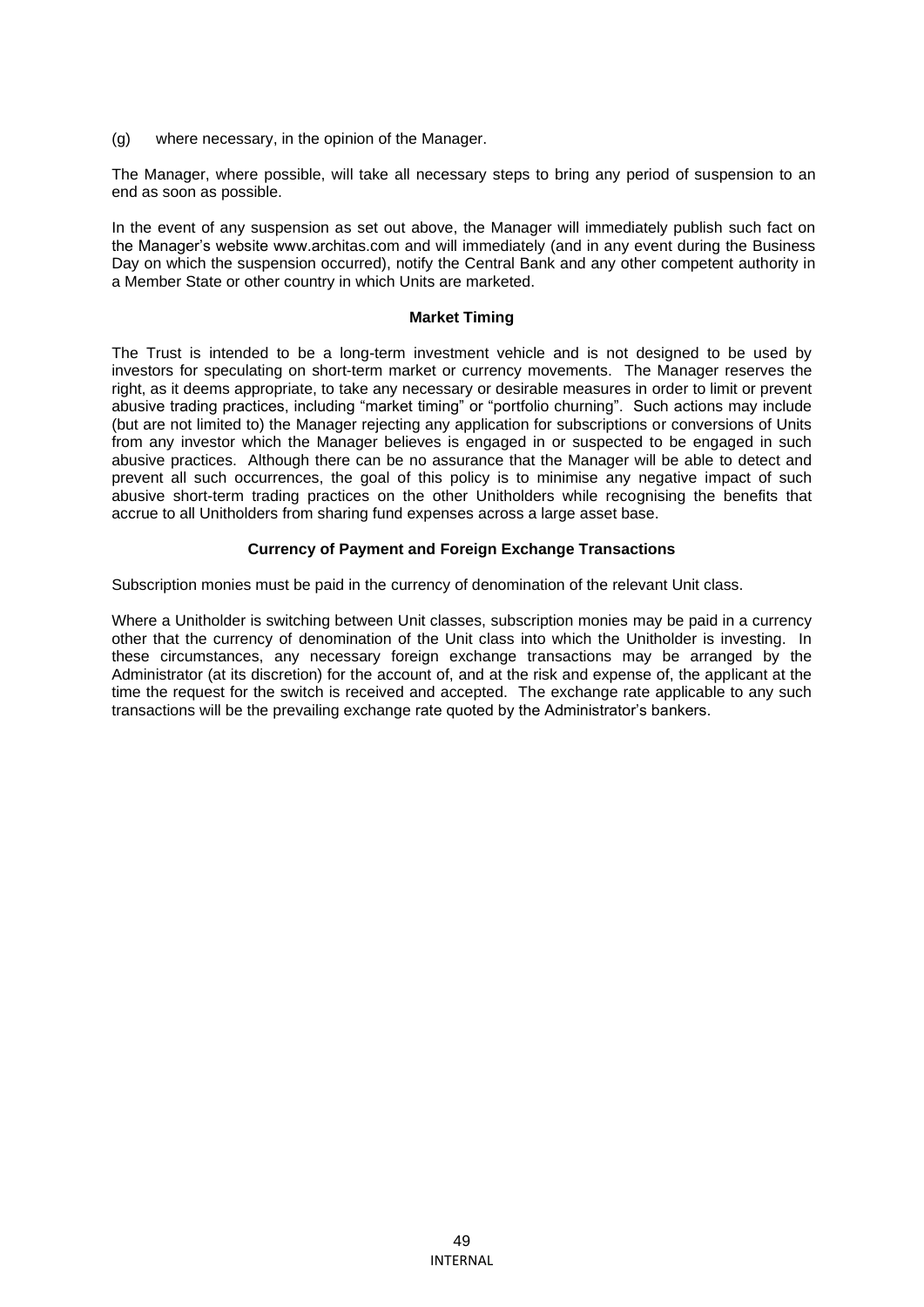# **FEES AND EXPENSES**

#### **General**

### **Establishment Expenses**

All fees and expenses relating to the establishment of the Trust, and the initial Funds of the Trust will be borne by the Funds. Such fees and expenses will be amortised over five financial years of the Trust or such other period as the Directors may determine provided however that such amortised expenses will form part of the aggregate annual expenses of the Trust referred to below. To the extent that any further Funds or any additional classes are established within the amortisation period, the Directors may charge back the proportion of establishment expenses (borne by it) attributable to such class or Fund in such manner as the Directors deem fair and equitable.

Value Added Tax (if any) on fees payable by the Trust will be borne by the Trust.

# **Service Providers' Fees**

The fees of service providers to the Funds shall be as set out in the relevant Supplement. Service providers to the Funds are also entitled to be reimbursed for all agreed charges, fees and expenses charged at normal commercial rates and out of pocket expenses properly incurred in the performance of their duties and responsibilities to the relevant Fund. All such fees and expenses will be borne by the relevant Fund.

#### **Subscription Related Fees**

The Manager may, at its discretion, charge a preliminary fee on the issue of Units of classes up to a maximum of 5% of the Net Asset Value per Unit. Subject to the Central Bank Requirements, the Manager may on any Dealing Day differentiate between applicants as to the amount of such charge required to be paid and as to the amount of charge to be levied on Units.

#### **Redemption Fee**

The Manager may, at its discretion, charge a fee on the redemption of Units of classes up to a maximum of 3% of the Net Asset Value per Unit. Subject to the Central Bank Requirements, the Manager may, on any Dealing Day, differentiate between Unitholders as to the amount of the redemption fee (subject to the maximum aforesaid).

#### **Operational Expenses**

The Trust will also pay out of the assets of each Fund:

- (a) any fees in respect of circulating details of the Net Asset Value (including publishing prices) and Net Asset Value per Unit;
- (b) stamp duties;
- (c) taxes (other than taxes taken into account as Duties and Charges) and contingent liabilities as determined from time to time by the Manager;
- (d) rating fees (if any);
- (e) brokerage or other expenses of acquiring and disposing of Investments;
- (f) fees and expenses of the auditors, tax, legal and other professional advisers of the Trust;
- (g) fees and expenses of any portfolio monitoring and/or proxy voting agents;
- (h) fees connected with listing of Units on any stock exchange;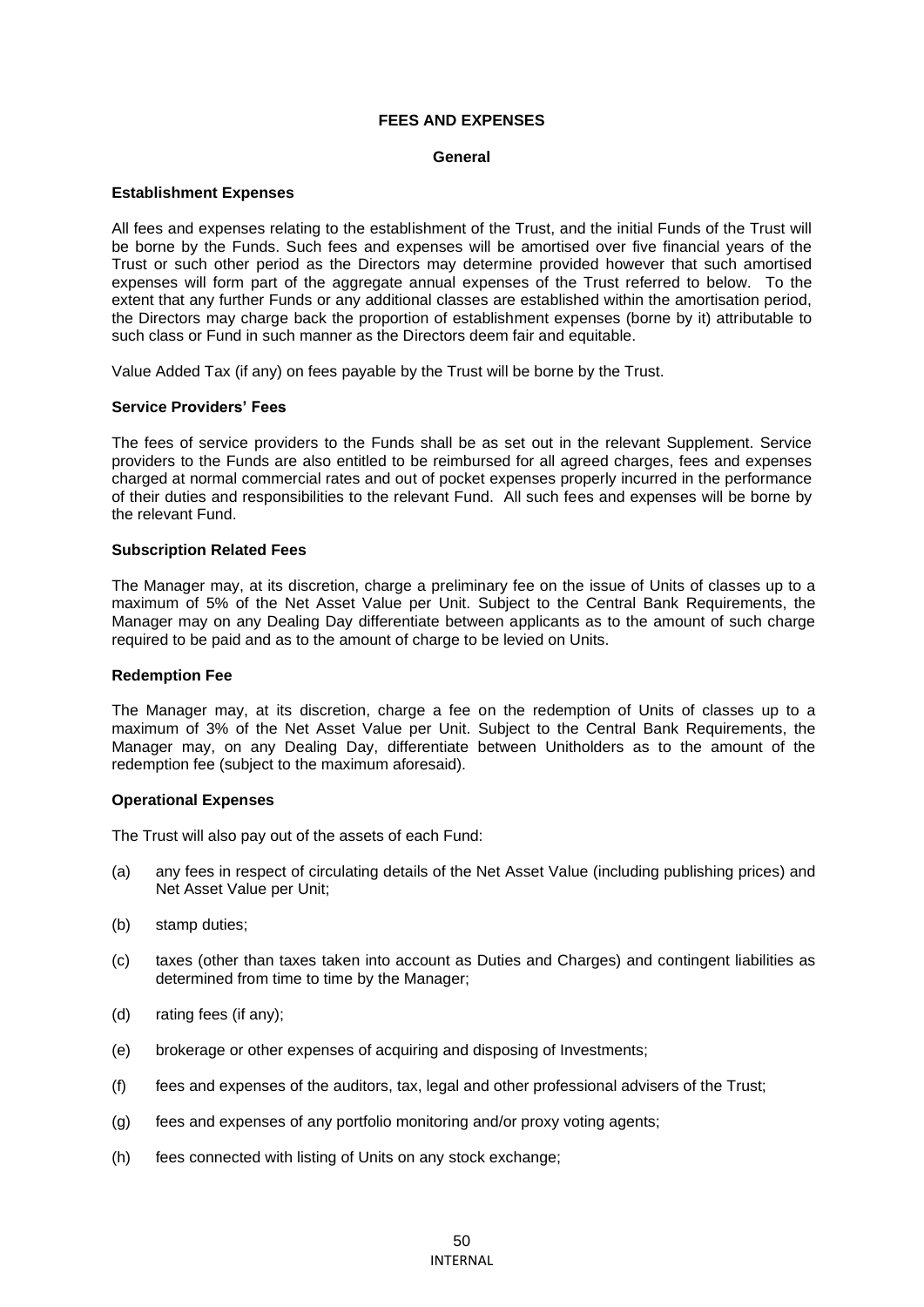- (i) fees and expenses in connection with the distribution of Units and costs of registration and listing of the Trust in jurisdictions outside Ireland;
- (j) costs of preparing, printing and distributing the Prospectus and Supplements, any key investor information documents issued in accordance with the Regulations, reports, financial statements and any explanatory memoranda;
- (k) any necessary translation fees;
- (l) any costs incurred as a result of periodic updates of the Prospectus of the Trust, any Supplements and/or key investor information documents, or of a change in law or the introduction of any new law (including any costs incurred as a result of compliance with any applicable code, whether or not having the force of law);
- (m) the Central Bank's industry funding levy;
- (n) fees connected with the termination of the Trust and/or any Fund;
- (o) any other fees and expenses relating to the management and administration of the Trust or attributable to the Investments;
- (p) in respect of each financial year of the Trust in which expenses are being determined, such proportion (if any) of the establishment expenses and reconstruction expenses (if any) as are being amortised in that year;
- (q) all other liabilities of the Trust of whatsoever kind and nature except liabilities represented by Units in the Trust and reserves (other than reserves authorised or approved by the Manager for Duties and Charges or contingencies).

The above expenses shall be charged as between each Fund and class thereof on such terms and in such manner as the Manager (with the consent of the Trustee) deems fair and equitable.

All fees and expenses, Duties and Charges will be charged to the Fund (and class thereof, if appropriate) in respect of which they were incurred or, where an expense is not considered by the Manager to be attributable to any one Fund (or class thereof), the expense will normally be allocated to classes of all Funds pro rata to the Net Asset Value of the relevant Funds. Expenses of the Trust which are directly attributable to a specific class of Units are charged against the income available for distribution to the holders of such Units. In the case of any fees or expenses of a regular or recurring nature, such as audit fees, the Manager may calculate such fees and expenses on an estimated figure for yearly or other periods in advance and accrue the same in equal proportions over any period.

# **Commission Sharing**

The Investment Managers or any affiliate may enter into transactions for the provision to the Investment Manager or any affiliate for goods and services which assist in the provision of investment services to the Trust. The execution of all such transactions shall be on a best execution basis and the Trust will pay brokerage which is not in excess of customary institutional full brokerage rates for the service provided.

Details of any commission sharing arrangements entered into will be set out in the periodic reports of the Trust.

#### **Costs/Fees arising from Efficient Portfolio Management**

Save to the extent provided otherwise in the Supplement of a Fund, to the extent the Manager (in its capacity as Lead Investment Manager), an Investment Manager engages in efficient portfolio management techniques on behalf of a Fund, the Fund will bear the associated operational costs and will not participate in revenue sharing arrangements.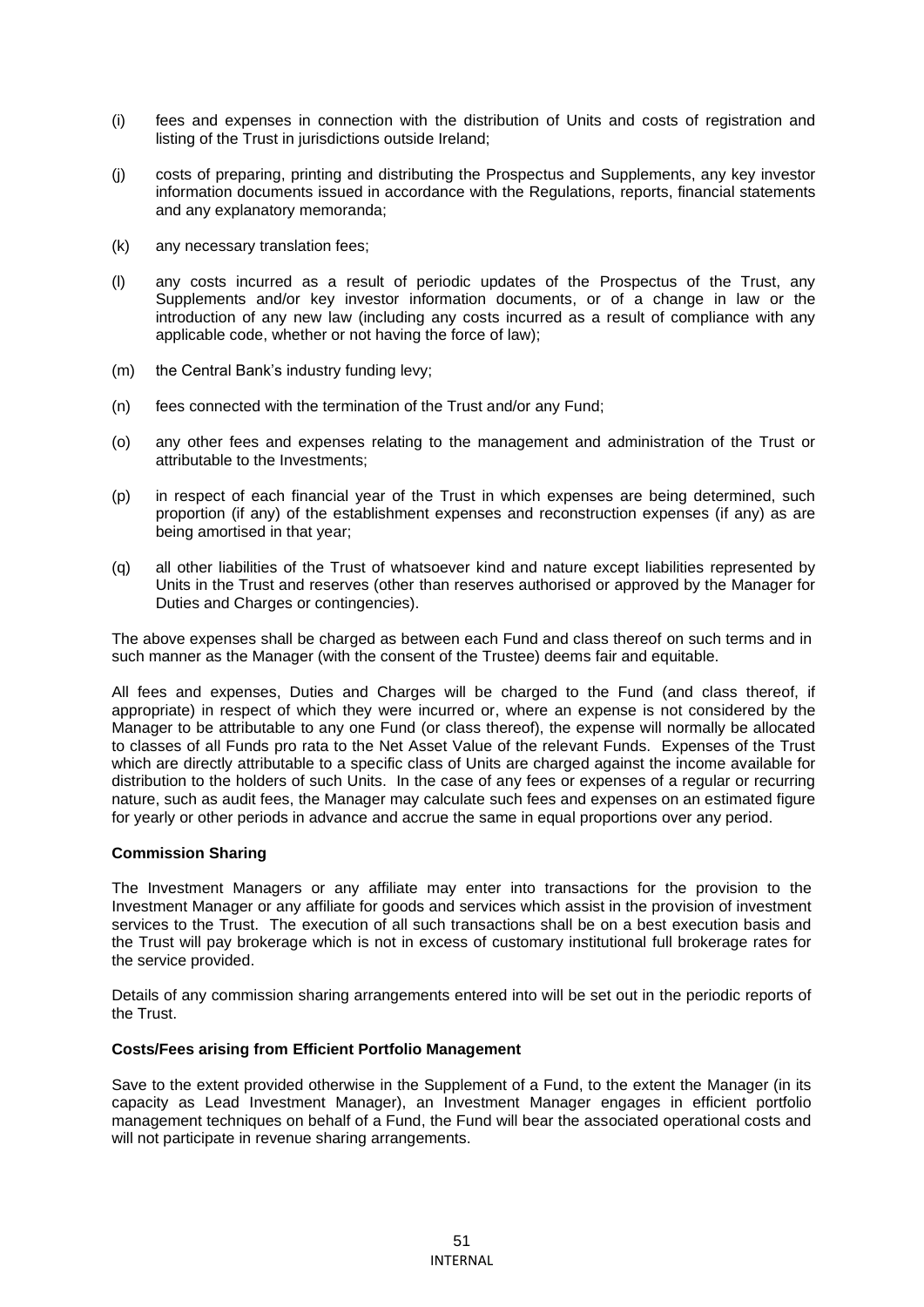# **ALLOCATION OF ASSETS AND LIABILITIES**

The Trust Deed requires the establishment of a separate Fund for different classes of Units in the following manner:

- (a) the records and accounts of each Fund shall be maintained separately in the Base Currency of the relevant Fund;
- (b) the liabilities of each Fund shall be attributable exclusively to that Fund;
- (c) the assets of each Fund shall belong exclusively to that Fund, shall be segregated in the records of the Trustee, from the assets of other Funds, shall not be used to discharge directly or indirectly the liabilities of or claims against any other Fund and shall not be available for any such purpose;
- (d) the proceeds from the issue of each class of Unit shall be applied to the relevant Fund established for that class of Unit, and the assets and liabilities and income and expenditure attributable thereto shall be applied to such Fund subject to the provisions of the Trust Deed;
- (e) where any asset is derived from another asset, the derived asset shall be applied to the same Fund as the assets from which it was derived and on each revaluation of an asset the increase or diminution in value shall be applied to the relevant Fund;
- (f) in the case where an asset or a liability of the Trust cannot be considered as being attributable to a particular Fund, the Manager shall have the discretion, to determine the basis upon which such asset or liability shall be allocated between the Funds and the Manager shall have power at any time and from time to time subject to the approval of the Auditors to vary such basis, provided that the approval of the Auditors shall not be required in any case where the asset or liability is allocated between all Funds pro rata to their Net Asset Values or such other basis as the Manager determines.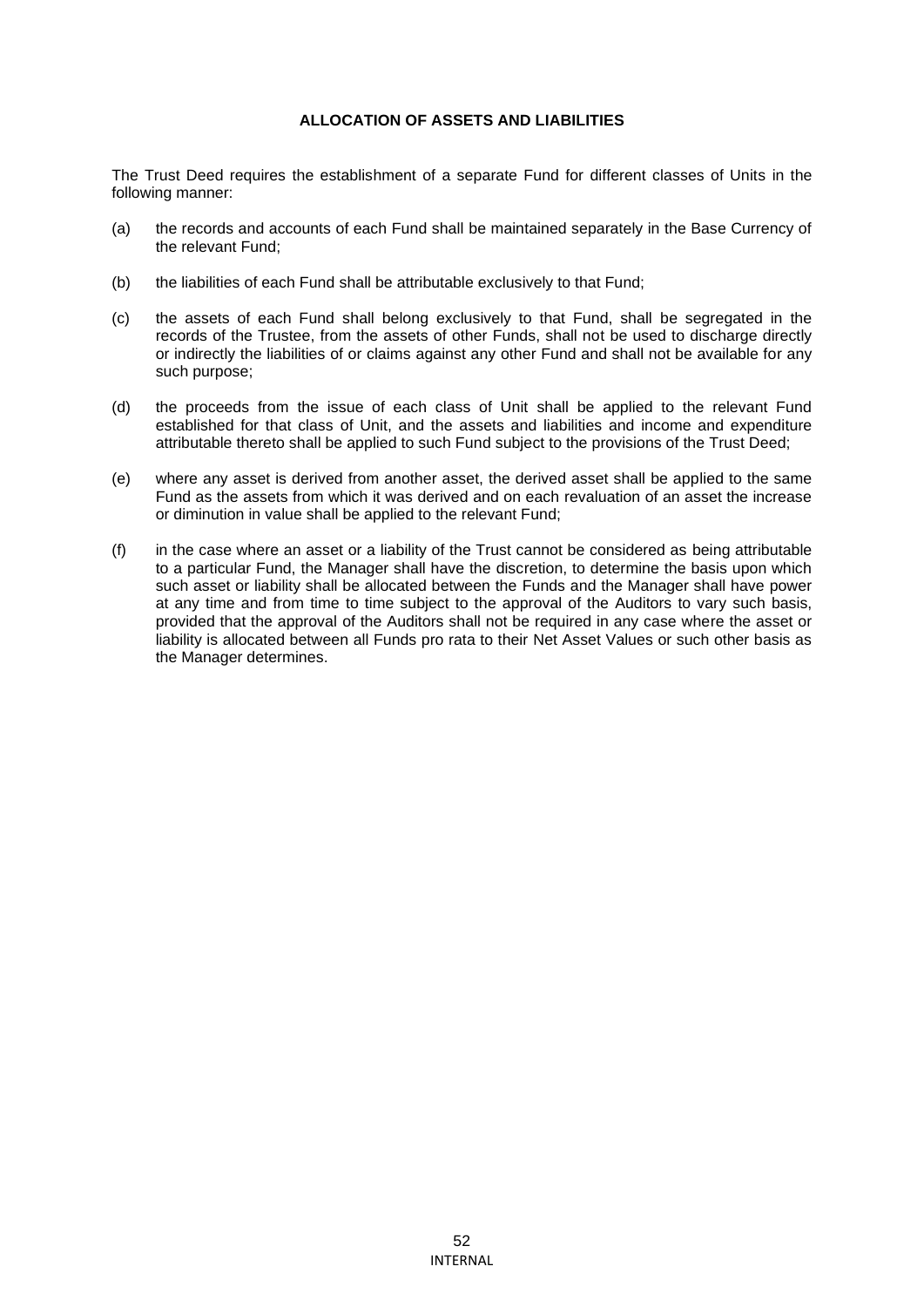# **TAXATION**

#### **General**

*The information given is not exhaustive and does not constitute legal or tax advice. Prospective investors should consult their own professional advisers as to the implications of their subscribing for, purchasing, holding, switching or disposing of Units under the laws of the jurisdictions in which they may be subject to tax.*

The following is a brief summary of certain aspects of Irish and United Kingdom tax law and practice relevant to the transactions contemplated in this Prospectus. It is based on the law and practice and official interpretation currently in effect, all of which are subject to change.

Dividends, interest and capital gains (if any) which any of the Funds receive with respect to their Investments (other than securities of Irish issuers) may be subject to taxes, including withholding taxes, in the countries in which the issuers of Investments are located. It is anticipated that the Trust may not be able to benefit from reduced rates of withholding tax in double taxation agreements between Ireland and such countries.

If this position changes in the future and the application of a lower rate results in a repayment to the Trust, the Net Asset Value will not be re-stated and the benefit will be allocated to the existing Unitholders rateably at the time of the repayment.

Unitholders who are not Irish Residents may be taxed in accordance with the laws of other jurisdictions. This Prospectus does not make any statement regarding those jurisdictions. Before investing in the Trust, investors should discuss with their tax advisors the implications of acquiring, holding, transferring and redeeming Units.

#### **FATCA and other cross-border reporting systems**

The Hiring Incentives to Restore Employment Act was signed into US law on 18 March 2010 and includes foreign account tax compliance provisions generally known as "FATCA". The thrust of these provisions is that details of US investors holding assets outside the US will be reported by financial institutions to the US Internal Revenue Services ("IRS") as a safeguard against US tax evasion. To discourage non-US financial institutions from staying outside this regime, FATCA provides that US securities held by a financial institution that does not enter and comply with the regime will be subject to a US tax withholding of 30% on gross sales proceeds as well as income. This regime is effective from 1 July 2014.

The basic terms of FATCA appear to include the Trust as a 'Financial Institution', such that, in order to comply, the Manager may require all Unitholders to provide mandatory documentary evidence of their tax residence.

The US has developed an intergovernmental approach to the implementation of FATCA. In this regard the Irish and US Governments signed an intergovernmental agreement ("Irish IGA") on 21 December 2012.

The Irish IGA is intended to reduce the burden for Irish financial institutions of complying with FATCA by simplifying the compliance process and minimising the risk of withholding tax. Under the Irish IGA, information about relevant US investors will be provided on an annual basis by each Irish financial institution (unless the financial institution is exempted from the FATCA requirements) directly to the Irish Revenue Commissioners, who will then provide such information to the IRS.

Accordingly, in order to comply with its FATCA obligations, the Manager may require investors to provide information and documentation prescribed by applicable law and such additional documentation as reasonably requested by the Trust. Each prospective investor should consult their own tax advisor regarding the requirements under FATCA with respect to their particular circumstances.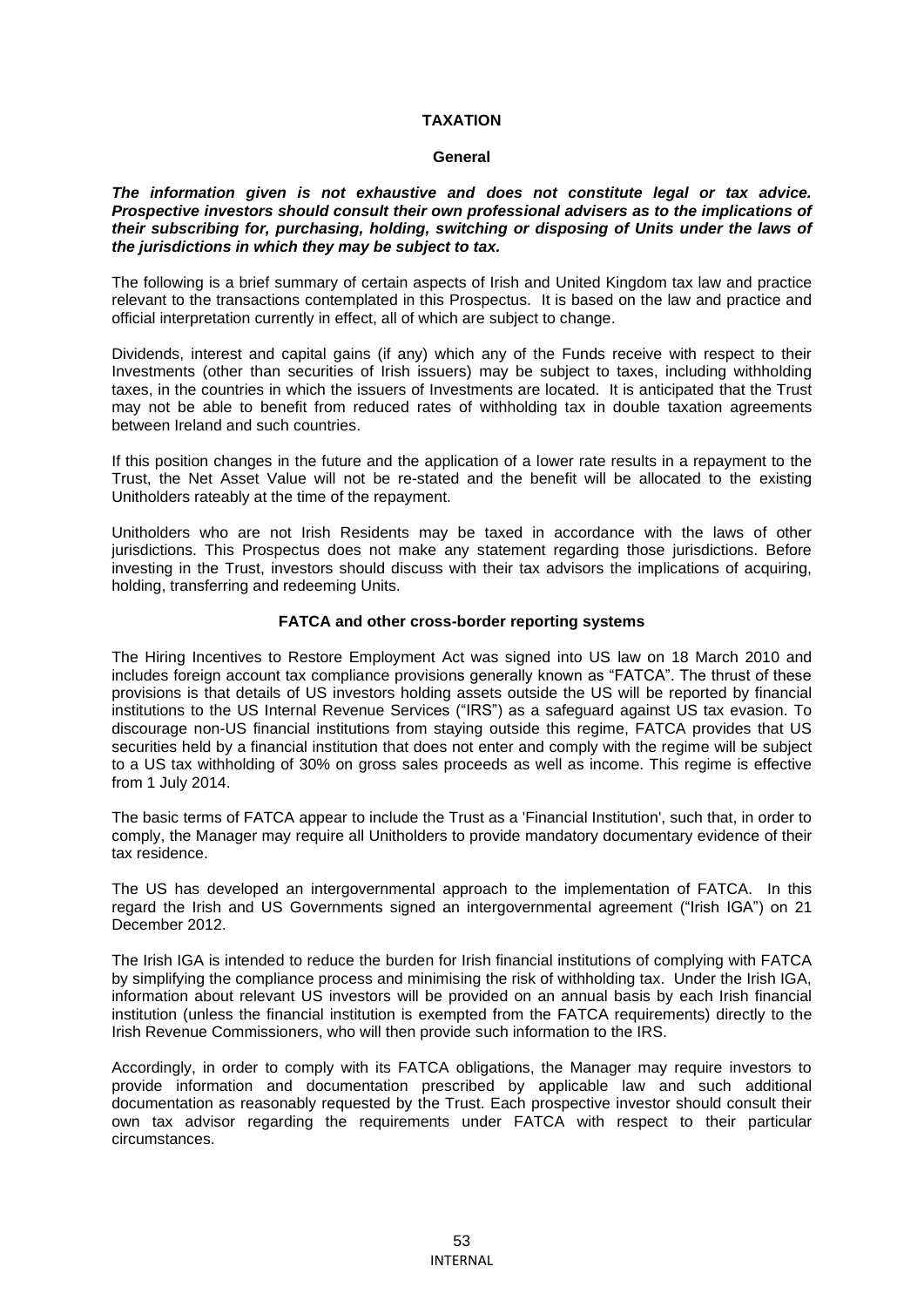Although the Manager will use commercially reasonable efforts to comply with any requirements that are necessary to avoid the imposition of withholding taxes on payments to the Trust pursuant to FATCA, no assurance can be given that the Trust will be able to satisfy these obligations. If the Trust becomes subject to a withholding tax as a result of FATCA, the return of all investors may be materially affected.

Prospective investors should consult with their tax advisers regarding the possible implications of FATCA on their investment in the Trust.

The Common Reporting Standard ("**CRS**") is a new, single global standard on Automatic Exchange Of Information ("**AEOI**"). It was approved by the Organisation for Economic Co-operation and Development ("**OECD**") in February 2014 and draws on earlier work of the OECD and the EU, global anti-money laundering standards and, in particular, the Model FATCA Intergovernmental Agreement. Under the CRS, participating jurisdictions will be required to exchange certain information held by financial institutions regarding their non resident investors. The CRS was effective in Ireland from 1 January 2016. The Manager will be required to provide certain information to the Irish Revenue Commissioners about non-Irish tax resident Unitholders (which information will in turn be provided to the relevant tax authorities). It should also be noted the CRS replaces the EU Taxation on Savings Directive.

Each investor agrees to provide the Manager with information and documentation prescribed by applicable law and such additional documentation reasonably requested by the Manager as may be necessary for the Trust to comply with its obligations under FATCA and the CRS.

#### **Irish Taxation**

The Directors have been advised that on the basis that the Manager is resident in Ireland for taxation purposes the taxation position of the Manager and the Unitholders of the Trust is as set out below.

#### **The Trust**

The Trust will be regarded as resident in Ireland for tax purposes if the central management and control of its business is exercised in Ireland and the Manager is not regarded as resident elsewhere. It is the intention of the Directors that the business of the Manager will be conducted in such a manner as to ensure that it is Irish Resident for tax purposes.

The Directors have been advised that the Trust qualifies as an investment undertaking as defined in Section 739B of the Taxes Act. Under current Irish law and practice, on that basis, it is not chargeable to Irish tax on its income and gains.

However, tax can arise on the happening of a "chargeable event" in the Trust. A chargeable event includes any distribution payments to Unitholders or any encashment, redemption, cancellation or transfer of Units. The appropriation or cancellation of Units of a Unitholder by the Manager for the purposes of meeting the amount of appropriate tax payable on any gain is also a chargeable event. A chargeable event also includes the ending of a Relevant Period.

No tax will arise on the Trust in respect of chargeable events in respect of a Unitholder who is neither Irish Resident nor Irish Ordinary Resident at the time of the chargeable event provided that the necessary signed Relevant Declaration is in place and the Manager is not in possession of any information which would reasonably suggest that the information contained therein is not or, is no longer materially correct.

A chargeable event will not be deemed to arise if at the time of the chargeable event Equivalent Measures have been formally agreed with the Revenue Commissioners and the approval has not been withdrawn. In the absence of a Relevant Declaration or Equivalent Measures there is a presumption that the investor is Irish Resident or Irish Ordinary Resident.

A chargeable event does not include: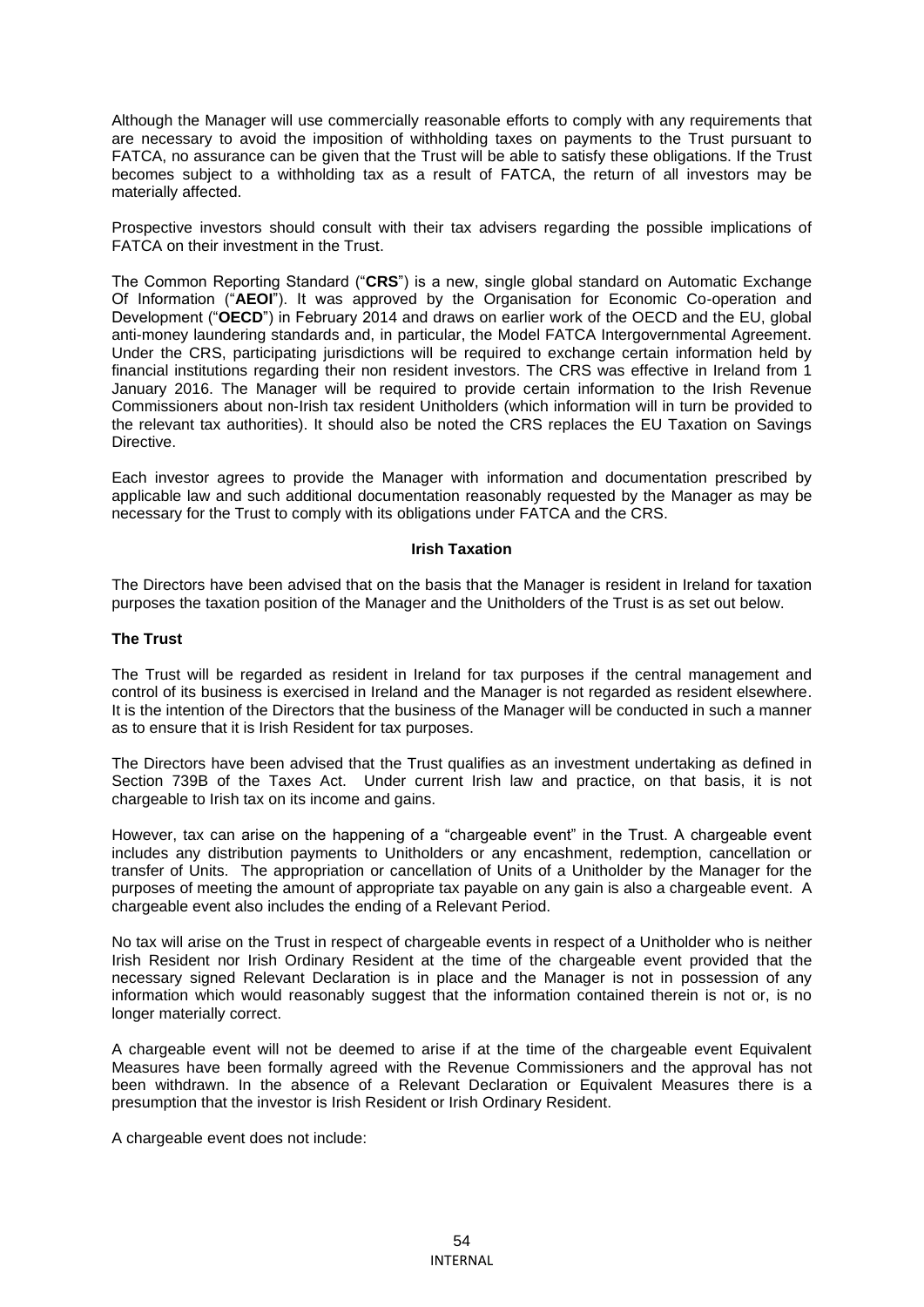- an exchange by a Unitholder, effected by way of an arms length bargain of Units in the Trust for other Units in the Trust;
- any transaction (which might otherwise be a chargeable event) in relation to Units held in a recognised clearing system (such as CREST) as designated by order of the Irish Revenue Commissioners;
- a transfer by a Unitholder of the entitlement to a Unit where the transfer is between spouses, former spouses, civil partners and former civil partners subject to certain conditions;
- an exchange of Units arising on a qualifying amalgamation or reconstruction of the Trust with another investment undertaking (within the meaning of Section 739H of the Taxes Act);
- any transaction in relation to, or in respect of, relevant Units in an investment undertaking which transaction only arises by virtue of a change in the manager of funds administered by the Courts Service.

If the Trust becomes liable to account for tax if a chargeable event occurs, the Manager shall be entitled to deduct from the payment arising on a chargeable event an amount equal to the appropriate tax and/or where applicable, to appropriate or cancel such number of Units held by the Unitholder or such beneficial owner as are required to meet the amount of tax. The relevant Unitholder shall indemnify and keep the Manager indemnified against loss arising to the Manager in respect of the Trust by reason of the Trust becoming liable to account for tax on the happening of a chargeable event if no such deduction, appropriation or cancellation has been made.

The holding of Units at the end of the Relevant Period will also constitute a chargeable event. To the extent that any tax arises on such chargeable event, such tax will be allowed as a credit against any tax payable on the subsequent encashment, redemption, cancellation or transfer of the relevant Units. Should an excess payment of appropriate tax arise on the redemption of Units as a result of tax paid on an earlier deemed chargeable event, the Directors may elect not to process the refund arising on behalf of a relevant Unitholder provided the value of the Units does not exceed 15% of the total value of the Units in the Trust. Instead the Unitholder should seek such a repayment directly from the Revenue Commissioners.

Where the value of the Units held by Taxable Irish Persons is less than 10% of the value of the total Units of the Trust, the Manager will not be obliged to deduct tax on the happening of a chargeable event on the ending of a Relevant Period, provided an election has been made to report certain information to the Revenue Commissioners and the Unitholder. In such circumstances, the Unitholder will have to account for the appropriate tax arising on the happening of the chargeable event on a self-assessment basis.

Where the chargeable event is the ending of a Relevant Period, the Manager has the option of electing to value the Units at certain dates other than at the date of the deemed eight year disposal itself.

Please see the "Unitholders" section below dealing with the tax consequences for the Trust and the Unitholders of chargeable events in respect of:-

- Unitholders who are neither Irish Residents nor Irish Ordinary Residents; and
- Unitholders who are either Irish Residents or Irish Ordinary Residents.

Dividends received by the Trust from investment in Irish equities may be subject to Irish dividend withholding tax at the standard rate of income tax (currently 20%). However, the Manager can make a declaration to the payer that the Trust is a collective investment undertaking beneficially entitled to the dividends which will entitle the Trust to receive such dividends without deduction of Irish dividend withholding tax.

There is an obligation on the Trust to provide an annual report to the Irish Revenue Commissioners in relation to certain Unitholders and the value of their investments in the Trust. The obligation arises only in relation to Unitholders who are either Irish Resident or Irish Ordinary Resident.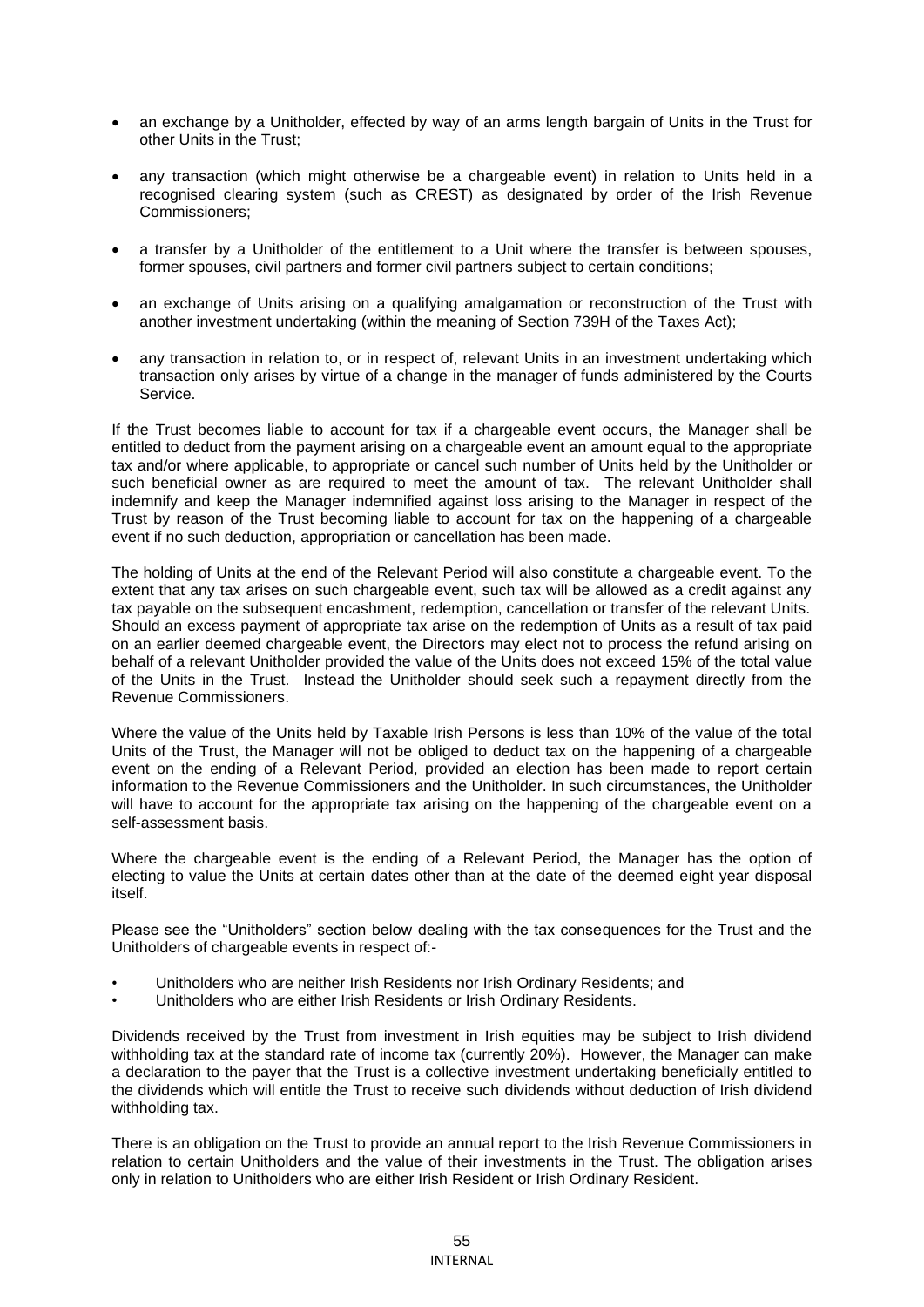Anti avoidance provisions apply where an investment undertaking is regarded as a PPIU in respect of Irish tax resident individual Unitholders. In such circumstances any payment to a Unitholder will be taxed at a rate of 60%. It is a matter of fact whether or not the Unitholder or a connected person has a right of selection as envisaged in the anti avoidance measures. Individual Unitholders should seek independent legal advice to ascertain whether the investment undertaking, as a result of their personal circumstances, could be regarded as a PPIU.

# **Unitholders**

(i) Unitholders who are neither Irish Resident nor Irish Ordinary Resident

The Manager will not have to deduct tax on the occasion of a chargeable event in respect of a Unitholder if (a) the Unitholder is neither Irish Resident nor Irish Ordinary Resident, (b) the Unitholder has made a Relevant Declaration and (c) the Manager is not in possession of any information which would reasonably suggest that the information contained therein is not, or is no longer materially correct. In the absence of a Relevant Declaration or approval from Revenue to operate Equivalent Measures, tax will arise on the happening of a chargeable event in the Trust regardless of the fact that a Unitholder is neither Irish Resident nor Irish Ordinary Resident. The appropriate tax that will be deducted is as described in paragraph (ii) below.

To the extent that a Unitholder is acting as an Intermediary on behalf of persons who are neither Irish Resident nor Irish Ordinary Resident no tax will have to be deducted by the Manager on the occasion of a chargeable event provided that the Intermediary has made a Relevant Declaration that they are acting on behalf of such person and the Manager is not in possession of any information that would reasonably suggest that the information contained therein is not, or is no longer materially correct or if the Directors have received approval from the Revenue Commissioners that Equivalent Measures are in place

A gain shall not be treated as arising to the Trust on the happening of a chargeable event in respect of Unitholders who are neither Irish Residents nor Irish Ordinary Residents and who have made Relevant Declarations in respect of which the Manager is not in possession of any information which would reasonably suggest that the information contained therein is not, or is no longer materially correct. However, any corporate Unitholder which is not Irish Resident and which holds Units directly or indirectly by or for a trading branch or agency in Ireland will be liable to Irish tax on income from the Units or gains made on disposal of the Units.

Where taxes are withheld by the Manager on the basis that no Relevant Declaration has been filed with the Manager by the Unitholder, Irish legislation does not provide for a refund of tax except in the following circumstances;

The appropriate tax has been correctly returned by the Manager and within one year of making of the return the Manager can prove to the satisfaction of the Revenue Commissioners that it is just and reasonable for such tax which has been paid to be repaid to the Manager.

Where a claim is made for a refund of Irish tax under Section 189, 189A and 192 of the Taxes Act (relieving provisions relating to incapacitated persons, trusts in relation thereto and persons incapacitated as a result of drugs containing thalidomide) the income received will be treated as net income chargeable to tax under Case III of Schedule D from which tax has been deducted.

(ii) Unitholders who are Irish Resident or Irish Ordinary Resident

Unless a Unitholder is an Exempted Irish Investor and provides a Relevant Declaration to that effect or unless the Units are purchased by the Courts Service or the Unitholder is a corporate which has provided a declaration of its corporate status, tax at the rate of 41% will have to be deducted by the Manager on distributions and gains arising to the Unitholder on an encashment, redemption, cancellation or transfer of Units by a Unitholder. Tax at a rate of 41% will also be required to be deducted by the Manager on the ending of a Relevant Period at which time there is a deemed disposal of Units by the Unitholder. Tax at a rate of 25% will have to be deducted by the Manager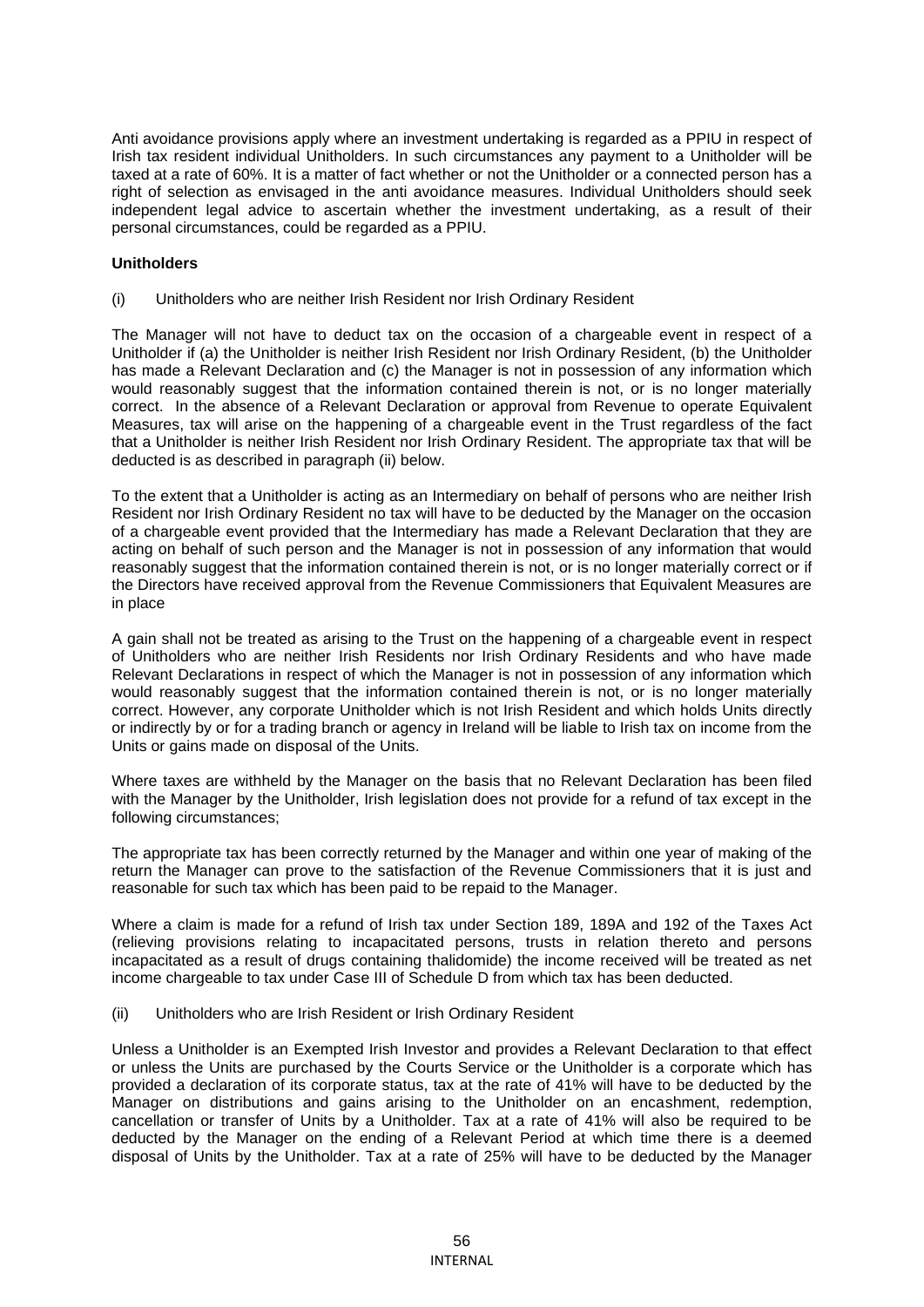where the Unitholder is a company regardless of the nature of the distribution and the Unitholder has provided a formal declaration of its corporate status.

In general, non-corporate Unitholders who are Irish Resident or Irish Ordinary Resident will not be subject to further Irish tax on income from their Units or gains made on disposal of the Units where tax has been deducted by the Manager on payments received. Where a currency gain is made by a Unitholder on the disposal of his or her Units, such a Unitholder may be liable to capital gains tax in the year assessment in which the Units are disposed of. Irish Resident corporate Unitholders who receive distributions from which tax has been deducted will be treated as having received an annual payment chargeable to tax under Case IV of Schedule D of the Taxes Act from which tax at the 25% rate has been deducted. An Irish Resident corporate Unitholder whose Units are held in connection with a trade will be taxable on any income or gains as part of that trade with a set-off against corporation tax payable for any tax deducted by the Manager. Any Unitholder who is Irish Resident or Irish Ordinary Resident and receives a distribution or a gain on any encashment, redemption, cancellation or transfer of Units from which tax has not been deducted may be liable to income tax or corporation tax on the amount of such distribution or gain.

(iii) Irish Courts Service

Where Units are held by the Courts Service no tax is deducted by the Manager on payments made to the Courts Service. Where money under the control or subject to the order of the Court Service is applied to acquire Units in the Trust, the Courts Service assumes, in respect of those Units acquired, the responsibilities of the Manager with regard to, inter alia, deduction of tax in respect of chargeable events, filing returns and collection of the tax.

In addition, the Courts Service must make, in respect of each year of assessment, on or before 28 February in the year following the year of assessment, a return to the Revenue Commissioners which:

- (a) specifies the total amount of gains arising to the investment undertaking in respect of the Units acquired; and
- (b) specifies in respect of each person who is or was beneficially entitled to those Units:

where available, the name and address of the person,

the amount of total gains to which the person has beneficial entitlement, and such other information as the Revenue Commissioners may require.

#### **Stamp Duty**

Generally, no stamp duty is payable in Ireland on the issue, transfer, repurchase or redemption of Units in the Trust. Where any subscription for or redemption of Units is satisfied by the in specie transfer of Irish securities or other Irish property, Irish stamp duty might arise on the transfer of such securities or property.

No Irish stamp duty will be payable by the Manager on the conveyance or transfer of stock or marketable securities provided that the stock or marketable securities in question have not been issued by a company registered in Ireland and provided that the conveyance or transfer does not relate to any immovable property situated in Ireland or any right over or interest in such property or to any stock or marketable securities of a company (other than a company which is an investment undertaking within the meaning of Section 739B of the Taxes Act) which is registered in Ireland.

No Stamp Duty will arise on reconstructions or amalgamations of investment undertakings under Section 739H of the Taxes Act, provided the reconstructions or amalgamations are undertaken for bona fide commercial purposes and not for the avoidance of tax.

# **Capital Acquisitions Tax**

The disposal of Units will not be subject to Irish gift or inheritance tax (Capital Acquisitions Tax), provided that the Trust falls within the definition of an investment undertaking (within the meaning of Section 739B of the Taxes Act) and that: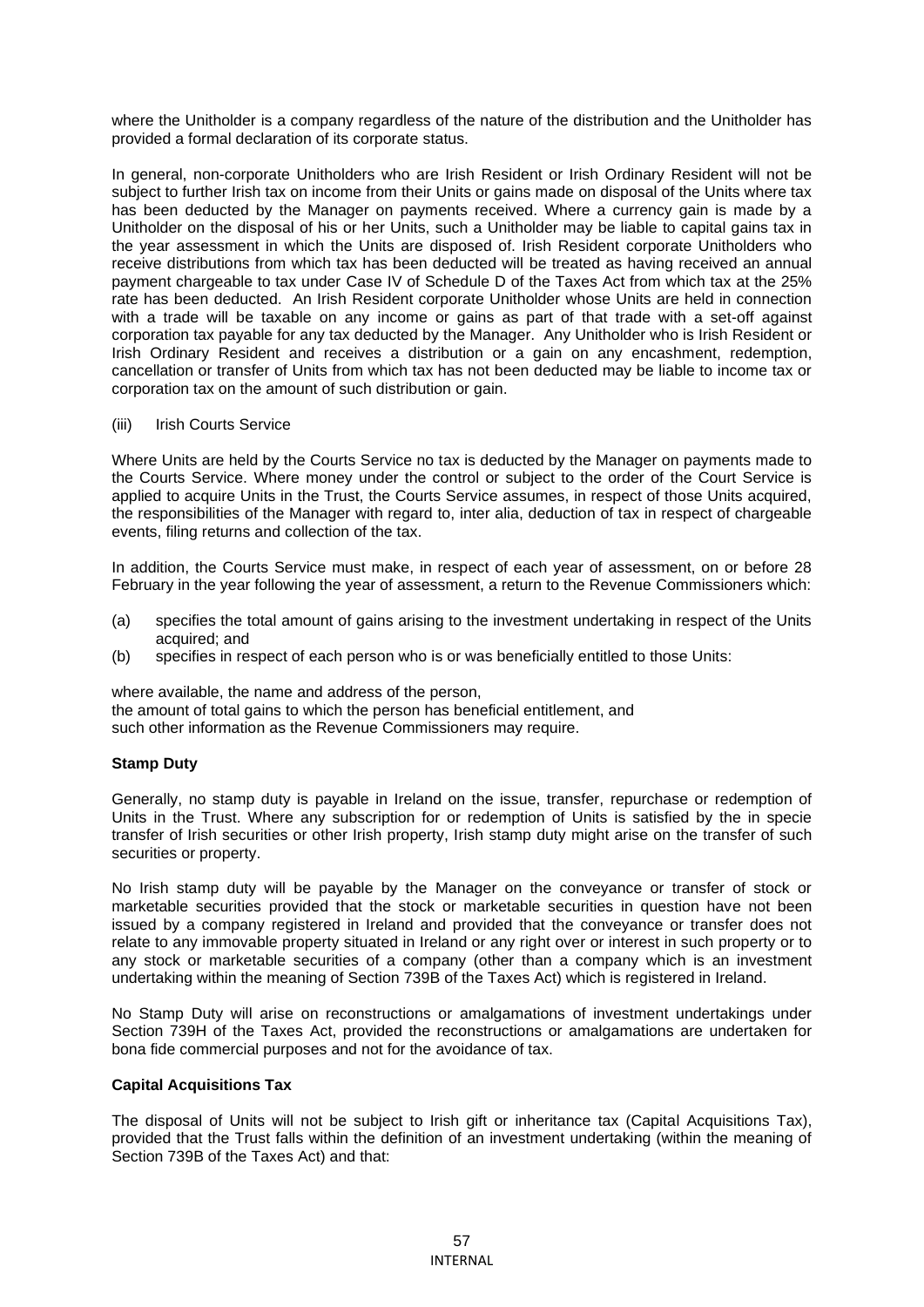- (i) at the date of the gift or inheritance, the donee or successor is neither domiciled nor Ordinary Resident in Ireland;
- (ii) at the date of the disposition, the Unitholder disposing of the Units is neither domiciled nor Ordinarily Resident in Ireland; and
- (iii) the Units are comprised in the gift or inheritance at the date of the gift or inheritance and at the valuation date.

### **United Kingdom Taxation**

# **Taxation of the Trust in the United Kingdom ("UK")**

The Board of Directors of the Manager intend that the affairs of the Trust should be managed and conducted so that it does not become resident in the UK for UK taxation purposes. Accordingly, and provided that the Trust is not trading in the UK through a fixed place of business or agent situated therein that constitutes a "permanent establishment" for UK taxation purposes and that all its trading transactions in the UK are carried out through a broker or investment manager acting as an agent of independent status in the ordinary course of its business, the Trust will not be subject to UK corporation tax or income tax on its profits. The Board of Directors and the Investment Manager each intend that the respective affairs of the Trust and the Investment Manager are conducted so that these requirements are met insofar as this is within their respective control. However, it cannot be guaranteed that the necessary conditions will at all times be satisfied.

Certain interest and other income received by the Trust which has a UK source may be subject to withholding taxes in the UK.

# **Taxation of Unitholders in the United Kingdom**

Subject to their personal circumstances, Unitholders resident in the UK for taxation purposes will generally be liable to UK income tax or corporation tax in respect of any dividends or other distributions of an income nature made by the Company, whether or not such dividends or distributions are reinvested.

The taxation of investments in offshore funds operates by reference to whether a fund opts into the reporting funds regime and gains reporting fund status if it does not do so, it will have non-reporting fund status. Under the framework, investors in funds that have reporting fund status are subject to tax on the reporting fund's income ("the reportable income") attributable to their holding in the fund, whether or not distributed, but any gains on disposal of their holding will be subject to tax as capital gains.

HMRC will approve a Fund (or class of Units in a Fund) in advance as a reporting fund. Investors in non reporting funds would not be subject to tax on income retained by the non reporting fund but any gains on disposal of their holding would be subject to tax as offshore income gains.

Each Unit Class is treated as an offshore fund for the purposes of UK taxation. Provided that HMRC approve that the reporting fund regulations apply to a Unit Class throughout the Unitholder's period of ownership of Units in that Unit Class then any gains realised on his disposal of Units will be subject to tax as capital gains.

Individuals are liable to capital gains tax only if their total chargeable gains (net of allowable losses) in the year exceed their annual exemption. Any gains in excess of this exemption are currently taxable at 10% for basic rate tax payers and 20% in excess of this. Disposals for this purpose can include redemptions and sales of Units, and also switching Units from those that have reporting fund status into a class of Units that does not. If reporting fund status is not granted for a Unit Class throughout the period of ownership then for individuals gains (including any foreign exchange gains arising from the conversion of Euro or US Dollar amounts in respect of Units into Sterling) arising on the disposal of Units would constitute income for the purposes of UK taxation, and be taxed at income tax rates.

Where a Unit class is an offshore fund for the purposes of UK taxation, but reporting fund status has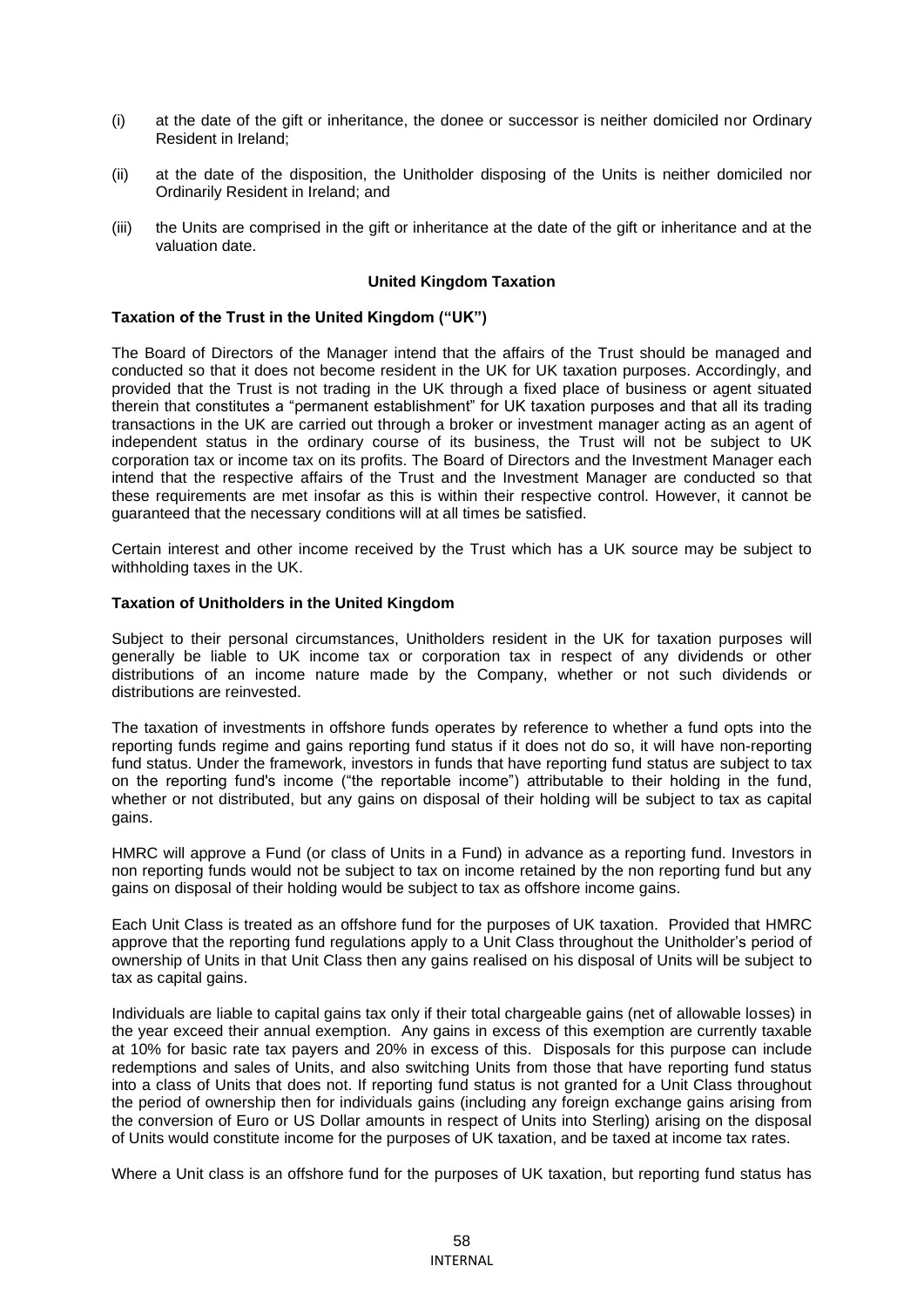not been applied for, or applied for and not granted, the Unit class will have non reporting fund status. If during the period of ownership the Unit class has non reporting fund status any gain accruing to the investor upon the sale, redemption or other disposal of that Unit class will be taxed at that time as income and not as a capital gain.

Persons within the charge to UK corporation tax should note that the regime for the taxation of most corporate debt contained in the Corporation Tax Act 2009 (the "loan relationships regime") provides that, if at any time in an accounting period such a person holds a material interest in an offshore fund within the meaning of the relevant provisions of the legislation, and there is a time in that period when that fund fails to satisfy the "non-qualifying investments" test, the material interest held by such a person will be treated for that accounting period as if it were rights under a creditor relationship for the purposes of the loan relationships regime. An offshore fund fails to satisfy the "non-qualifying investments" test at any time when more than 60% of the assets of the fund by market value comprise government and corporate debt securities or cash on deposit or certain derivative contracts or holdings in other collective investment schemes which at any time in the relevant accounting period do not themselves satisfy the "non-qualifying investments" test. The relevant Units will constitute material interests in an offshore fund and on the basis of the investment policies of the Company, the Company could invest more than 60% of its assets in government and corporate debt securities or as cash on deposit or in certain derivative contracts or in other non-qualifying collective investment schemes and hence could fail to satisfy the "non-qualifying investments" test. In that eventuality, the Units will be treated for corporation tax purposes as within the loan relationships regime with the result that all returns on the Units in respect of such a person's accounting period (including gains, profits and losses) will be taxed or relieved as an income receipt or expense on a "fair value accounting" basis. Accordingly, such a person who acquires Units in the Trust may, depending on its own circumstances, incur a charge to corporation tax on an unrealised increase in the value of its holding of Units (and, likewise, obtain relief against corporation tax for an unrealised reduction in the value of its holding of Units).

Dividends and other income distributions paid to individuals by offshore funds will be taxed as interest where the fund fails to satisfy the "non-qualifying investments" test. Therefore, if the Company fails to satisfy the "non-qualifying investments" test, dividends and other income distributions paid to individuals by the Company will be treated for income tax purposes as interest. If so, no tax credit would be available in respect of the dividend and the applicable rates of tax would be 20% for basic rate tax payers and 40% for higher rate taxpayers and 45% for additional rate taxpayers. Individuals who are exempt from UK tax will not be liable to tax on the dividends.

The attention of individuals ordinarily resident in the UK for taxation purposes is drawn to Chapter 2 of Part 13 of the Income Tax Act 2007 (as amended by FA 2013) which contains anti-avoidance provisions dealing with the transfer of assets to overseas persons in circumstances which may render such individuals liable to taxation in the UK in respect of undistributed income profits of the Company.

The attention of companies resident in the UK for taxation purposes is drawn to the fact that the "controlled foreign companies" legislation contained in Part 9A of the Taxation (International and other provisions) Act 2010. The effect of these provisions could be to render such companies liable to UK corporation tax in respect of the undistributed income of the Trust.

#### **German Taxation**

# **German Tax Reform – Equity Funds**

The Manager aims to manage the Funds listed below in accordance with the so-called partial exemption regime for equity funds under Section 20 paragraph 1 of the German Investment Tax Act (effective from 1 January 2018) (the "Act"). Accordingly, as of the date of this Prospectus and notwithstanding any other provision in this Prospectus, each of the following Funds invests at least 51% of its Net Asset Value on a continuous basis directly into equities as defined under Section 2 paragraph 8 of the Act:

- AXA Selection Fidelity European Equity
- Selection European Equity
- Selection US Equity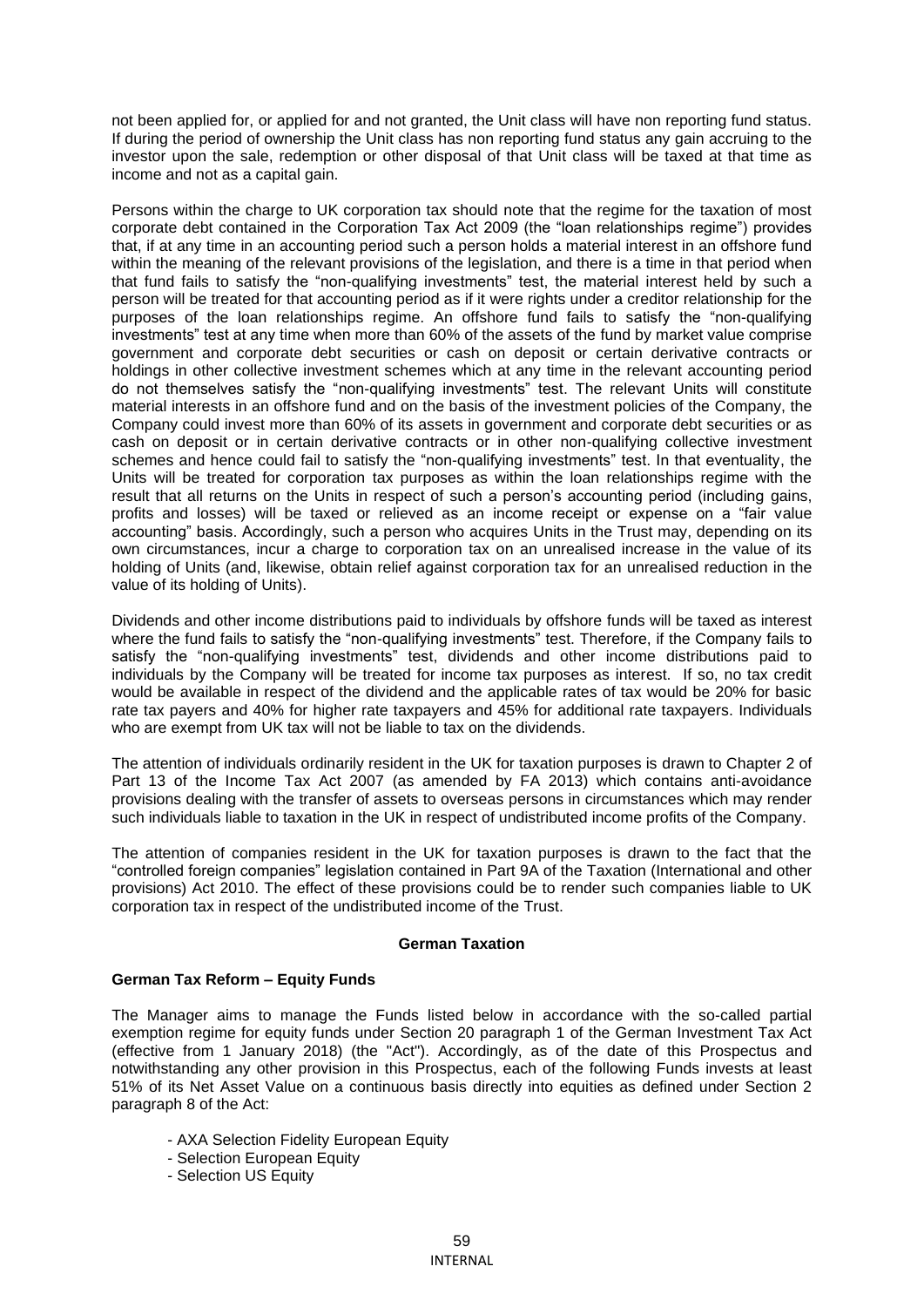# **STATUTORY AND GENERAL INFORMATION**

#### **1. Trust Deed**

All Unitholders are entitled to the benefit of, and are bound by and are deemed to have notice of, the provisions of the Trust Deed, copies of which are available as mentioned below. The provisions of the Trust Deed are binding on the Trustee, the Manager and the Unitholders and all persons claiming through them respectively as if all such Unitholders and persons had been party to the Trust Deed.

Copies of the Trust Deed may be obtained by Unitholders from the Administrator free of charge or may be inspected by Unitholders only at the offices of the Administrator during normal business hours on a Business Day.

The Trustee and the Manager shall, subject to the prior approval of the Central Bank, be entitled at any time, and from time to time, to modify, alter or add provisions to the Trust Deed provided that the Trustee shall certify in writing that in its opinion, the modification, alteration or addition:

- (a) does not materially prejudice the interests of Unitholders or operate to release to any material extent the Trustee or the Manager from any responsibility to the Unitholders; and/or
- (b) is required in order to comply with any provision of the Regulations or any regulation made pursuant thereto or any other applicable statutory or fiscal enactment or requirement or any practice or requirement of any government or fiscal or revenue authority (whether or not having the force of law) including without limitation any requirement imposed by the Central Bank.

No other modification, alteration or addition, may be made without the sanction of a Resolution of Unitholders. No such modification, alteration or addition may impose any obligation on any Unitholder to make any further payment or accept any liability in respect of his Units.

#### **2. Meetings**

The Trustee or the Manager only may convene a meeting of Unitholders at any time of the Trust or any Fund.

All business transacted at a meeting of Unitholders duly convened and held shall be by way of a Resolution.

Not less than fourteen days' notice of every meeting of the Trust or any Fund must be given to relevant Unitholders. The notice shall specify the place, day and hour of the meeting and terms of the Resolution to be proposed. A copy of the notice shall be sent by post to the Trustee unless the meeting shall be convened by the Trustee. A copy of the notice shall be sent by post to the Manager unless the meeting shall have been convened by the Manager. The accidental omission to give notice to or the non-receipt of notice by any of the Unitholders shall not invalidate the proceedings at any meeting.

A quorum at any meeting of the Trust, any Fund or any class within a Fund shall be two Unitholders present in person or by proxy (unless the Trust or relevant Fund or relevant class has only one Unitholder in which case only one Unitholder is required). No business shall be transacted at any meeting unless the requisite quorum is present at the commencement of business.

#### At any meeting:

(a) all Units in the Trust shall carry equal voting rights, except that in matters affecting only a particular Fund, only Units of that Fund shall be entitled to vote; and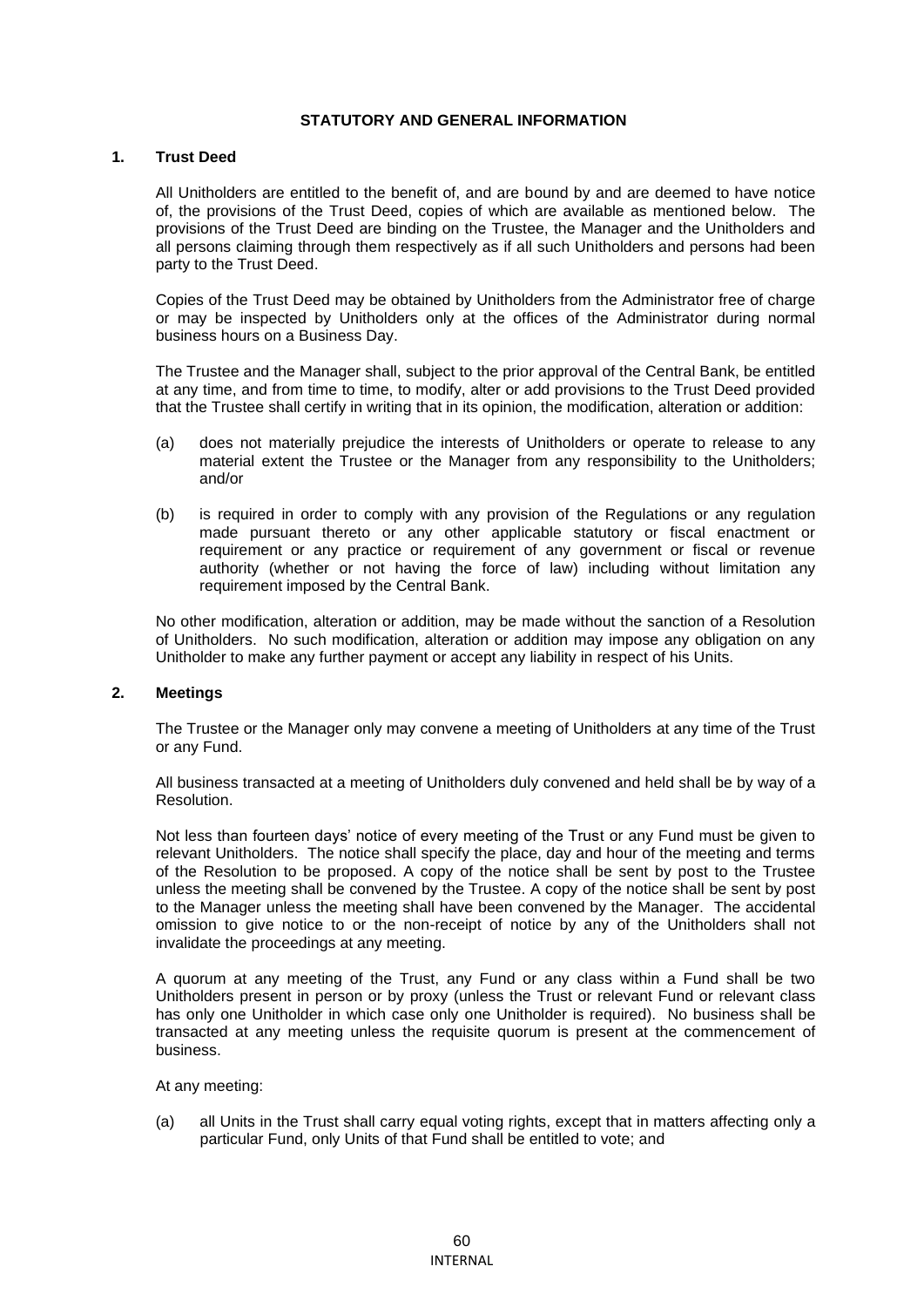(b) every Unitholder that is present in person or by proxy shall, on a vote taken on a show of hands, be entitled to one vote for every Unit of which he is a Unitholder and, on a poll (which is duly demanded in accordance with the Trust Deed) be entitled to one vote per Unit of which he is a Unitholder.

# **3. Calculation of Net Asset Value**

- (a) The calculation of the Net Asset Value of each Fund is the responsibility of the Administrator. The Net Asset Value of each Fund will be determined by the Administrator in accordance with the Trust Deed and will be equal to all its assets less all of its liabilities as at the Valuation Point on each Business Day plus any interest accrued on underlying assets between the Valuation Point and the time of calculation of the Net Asset Value on the Dealing Day.
- (b) The assets of the Trust and each of the Funds shall be deemed to include:
	- (i) subscription monies receivable for Units allocated, all cash in hand, on deposit or on call including any interest accrued thereon and all accounts receivable;
	- (ii) all bills, demand notes, certificates of deposit and promissory notes;
	- (iii) all bonds, forward currency transactions, time notes, shares, stock, convertibles, units of or participation in CIS/mutual funds, debentures, debenture stock, subscription rights, warrants, futures contracts, options contracts, swap contracts, contracts for differences, fixed rate securities, floating rate securities, securities in respect of which the return and/or repurchase amount is calculated by reference to any index, price or rate, financial instruments and other investments and securities owned or contracted for in respect of the Trust, other than rights and securities issued by it;
	- (iv) all stock and cash dividends and cash distributions to be received in respect of a Fund and not yet received by it but declared to stockholders on record on a date on or before the day as of which the Net Asset Value is being determined;
	- (v) all interest accrued on any interest-bearing securities owned by a Fund except to the extent that the same is included or reflected in, the principal value of such security;
	- (vi) all other Investments of a Fund;
	- (vii) the establishment costs attributable to the Trust and any Funds and the cost of issuing and distributing Units of the Trust in so far as the same have not been written off and; and
	- (viii) all other assets of a Fund of every kind and nature including prepaid expenses as valued and defined from time to time by the Manager.
- (c) The liabilities of each Fund shall be deemed to include:
	- (i) all bills, notes and accounts payable;
	- (ii) all expenses payable and/or accrued (the latter on a day to day basis);
	- (iii) all known liabilities including the amount of any unpaid interest distribution declared upon the Units in the Fund, contractual obligations for the acquisition of Investments or other property or for the payment of money and outstanding payments on any Units previously redeemed;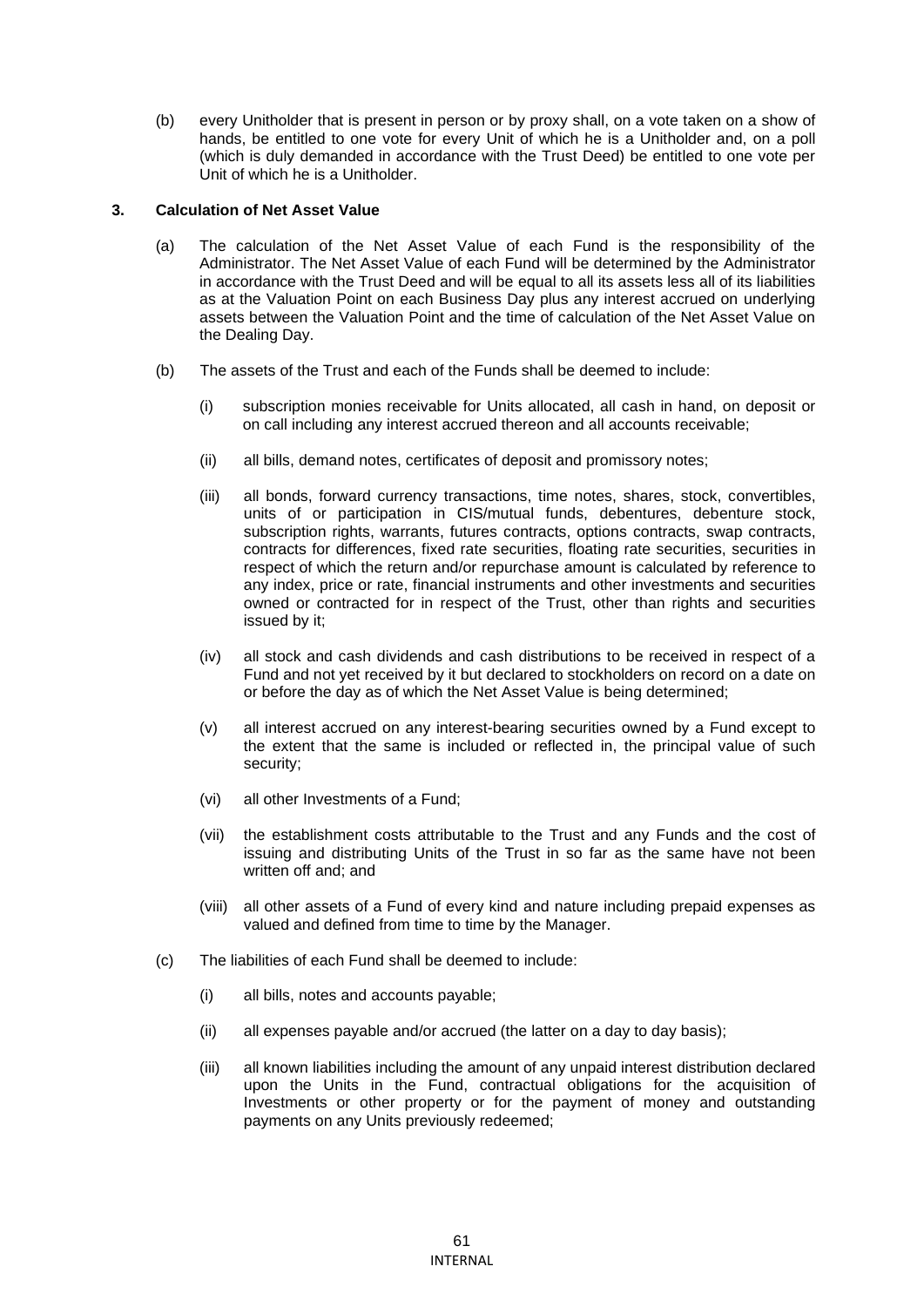- (iv) an appropriate provision for taxes (other than taxes taken into account as Duties and Charges) and contingent liabilities as determined from time to time by the Manager;
- (v) all other liabilities of the Fund of whatsoever kind and nature except liabilities represented by Units in the Trust.

In determining the amount of such liabilities the Manager may calculate administrative and other expenses of a regular or recurring nature on an estimated figure for yearly or other periods in advance and accrue the same in equal proportions over any such period.

- (d) The assets of each Fund will be valued as follows:
	- (i) the Manager shall be entitled to value the units of any Fund using the amortised cost method of valuation. Where an amortised cost valuation method is utilised, an Investment is valued at its cost of acquisition adjusted for amortisation of premium or accretions of discount rather than at current market value:
		- A. the amortised cost method of valuation may only be used in relation to Funds which comply with the Central Bank's requirements for money market funds and where a review of the amortised cost valuation vis-à-vis market valuation will be carried out in accordance with the Central Bank's guidelines;
		- B. money market instruments in a non-money market fund may be valued on an amortised basis in accordance with the Central Bank's requirements;
	- (ii) the value of an Investment which is quoted, listed or normally dealt in on a Regulated Market shall (save in the specific cases set out in the relevant paragraphs below) be the last traded price on such Regulated Market as at the Valuation Point or the closing mid-market price when no last traded price is available, provided that:
		- A. if an Investment is quoted, listed or normally dealt in on more than one Regulated Market, the Manager may, in its absolute discretion, select any one of such markets for the foregoing purposes (provided that the Manager has determined that such market constitutes the main market for such Investment or provides the fairest criteria for valuing such securities) and once selected a market shall be used for future calculations of the Net Asset Value with respect to that Investment unless the Manager otherwise determines; and
		- B. in the case of any Investment which is quoted, listed or normally dealt in on Regulated Market but in respect of which for any reason, prices on that market may not be available at any relevant time, or, in the opinion of the Manager, may not be representative, the value therefor shall be the probable realisation value thereof estimated with care and in good faith by a competent person, firm or association making a market in such Investment (approved for the purpose by the Trustee) and/or any other competent person appointed by the Manager (and approved for the purpose by the Trustee);
		- C. in the case of any Investment which is quoted, listed or normally dealt in on a Regulated Market but which was acquired at a premium or at a discount outside or off the relevant market, the level of premium or discount at the date of valuation may be taken into account when valuing such Investment provided the Trustee ensures that the adoption of such procedure is justifiable in the context of establishing the probable realisation value thereof;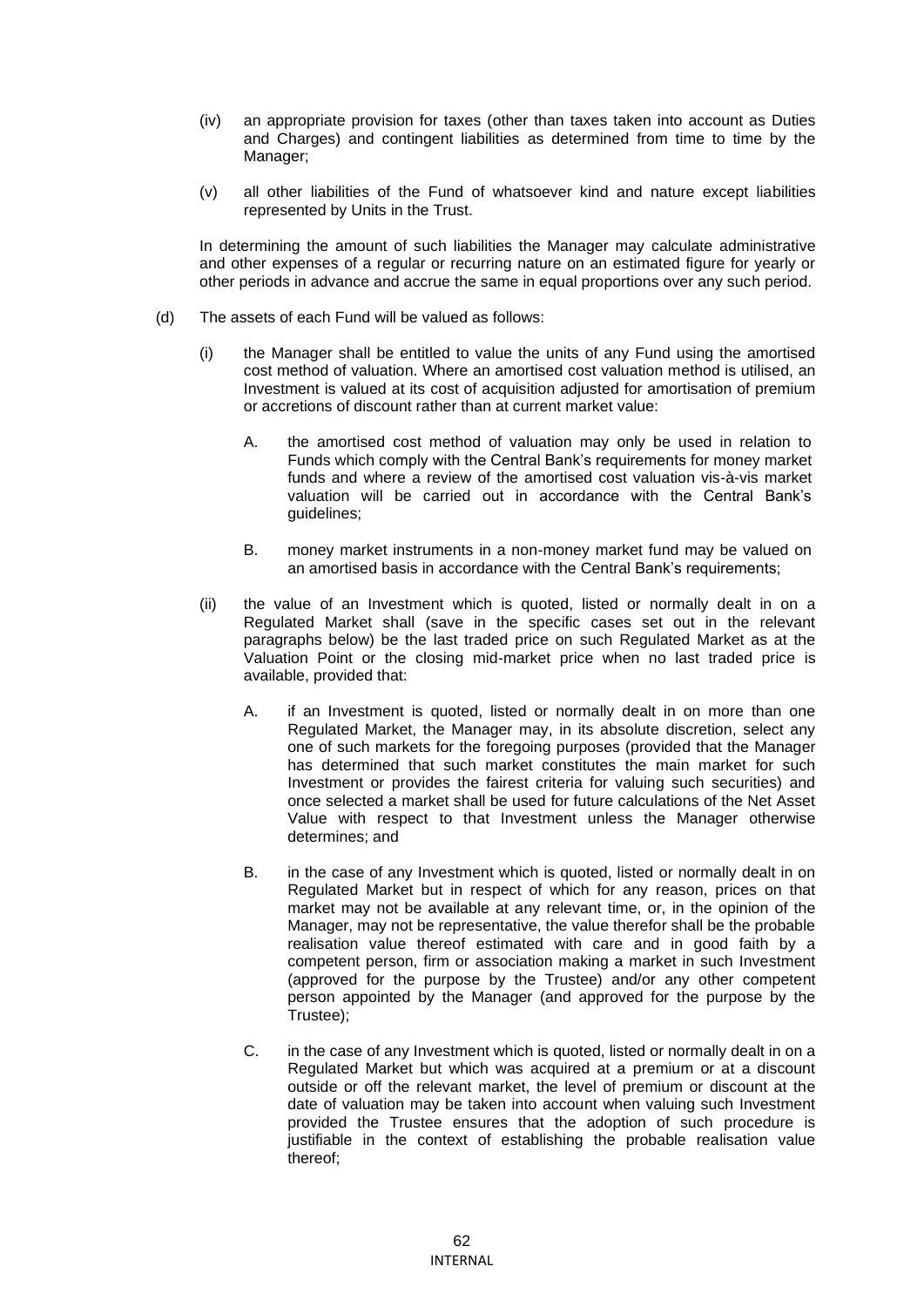- (iii) the value of any Investment which is not quoted, listed or normally dealt in on a Regulated Market shall be the probable realisable value estimated with care and in good faith by a competent person, firm or association making a market in such Investment (approved for the purpose by the Trustee) and/or any other competent person appointed by the Manager (and approved for the purpose by the Trustee) to provide such estimated value;
- (iv) the value of any Investment which is a unit of or participation in an open-ended CIS/mutual fund shall be the latest available net asset value of such unit/participation as published by the CIS;
- (v) the value of any prepaid expenses, cash dividends and interest declared or accrued as aforesaid and not yet received shall be deemed to be the full amount thereof unless in any case the Manager is of the opinion that the same is unlikely to be paid or received in full in which case the value thereof shall be arrived at after making such discount as the Manager (with the approval of the Trustee) may consider appropriate in such case to reflect the true value thereof;
- (vi) cash in hand and cash deposits shall be valued at their nominal value plus accrued interest from the date on which the same were acquired or made;
- (vii) treasury bills shall be valued at the closing mid market price on the market on which same are traded or admitted to trading as at the Valuation Point, provided that where such price is not available, same shall be valued at the probable realisation value estimated with care and good faith by a competent person (appointed by the Manager and approved for the purpose by the Trustee);
- (viii) bonds, notes, debenture stocks, certificates of deposit, bank acceptances, trade bills and similar assets shall be valued at the closing mid market price on the market on which these assets are traded or admitted for trading (being the market which is the sole market or in the opinion of the Manager the principal market on which the assets in question are quoted or dealt in) plus any interest accrued thereon from the date on which same were acquired;
- (ix) the value of any exchange traded futures contracts and options (including index futures) which are dealt in on a Regulated Market shall be the settlement price as determined by the market in question, provided that if such settlement price is not available for any reason or is unrepresentative, same shall be valued at the probable realisation value estimated with care and good faith by a competent person (appointed by the Manager and approved for the purpose by the Trustee);
- (x) the value of any OTC derivatives contracts shall be valued at least daily at a price obtained from the counterparty or by an alternative valuation provided by a competent person (which may be the Investment Managers) appointed by the Manager and approved by the Trustee for such purpose, or by any other means provided the value is approved by the Trustee. If a derivative instrument is valued at a price obtained from the counterparty, such price shall be verified at least weekly by a party independent of the counterparty (which may be the Investment Managers) approved for such purpose by the Trustee. If a derivative instrument is valued in any other way, the Manager will follow international best practice and adhere to the principles on valuation of OTC instruments established by bodies such as IOSCO and AIMA and such alternative valuation shall be reconciled on at least a monthly basis to a valuation provided by the counterparty and any significant difference shall be promptly investigated and explained.
- (xi) Forward foreign exchange and interest rate swaps contracts for which market quotations are freely available will be valued by reference to market quotations (in which case there is no requirement to have such prices independently verified or reconciled to the counterparty valuation). If no such market quotations are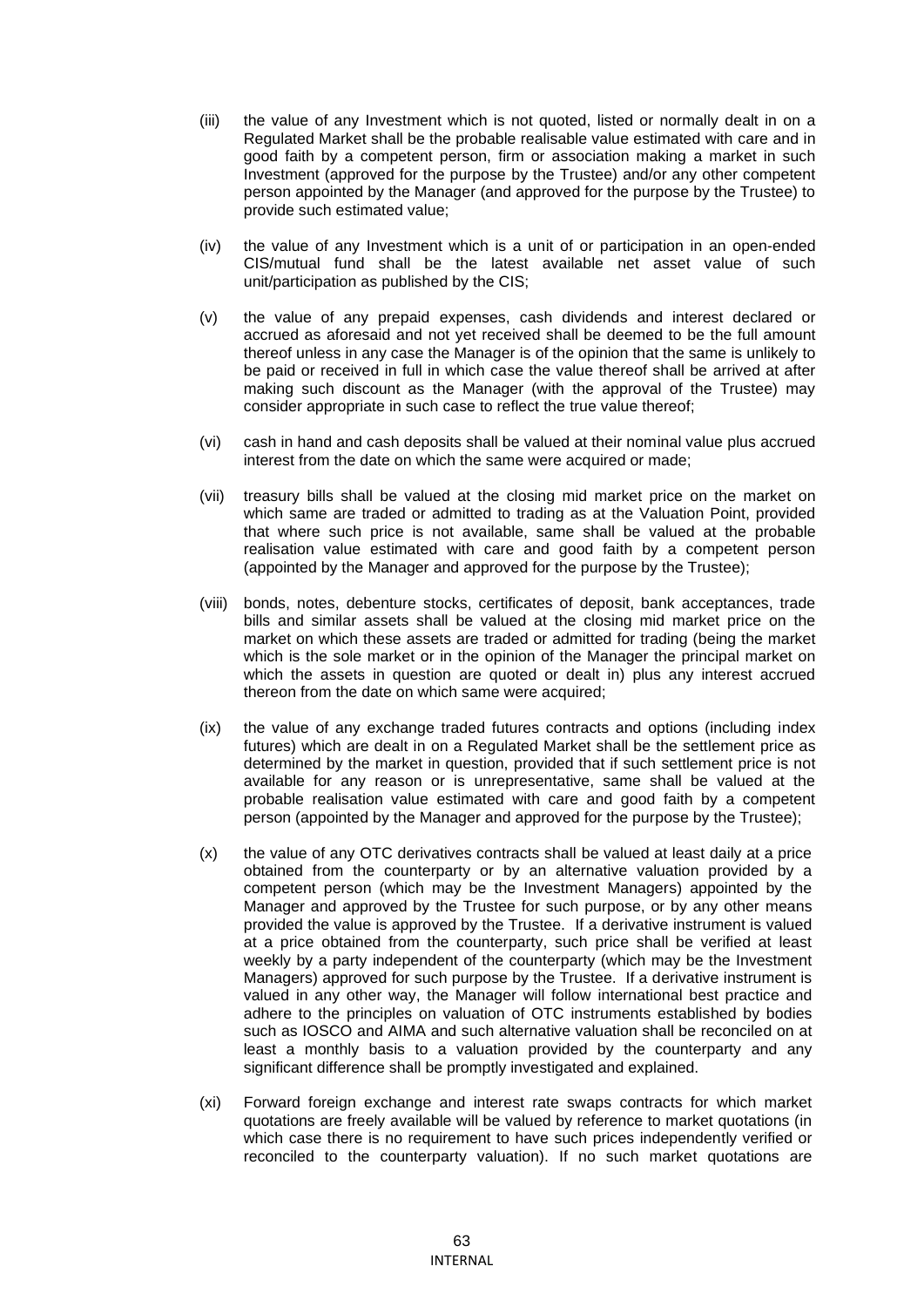available, interest rate swaps contracts will be valued in accordance with the previous paragraph;

- (xii) money market Investments of a Fund with a known residual maturity of less than three months and that have no specific sensitivity to market parameters, including credit risk may be valued using the amortised cost method of valuation in accordance with the Central Bank Requirements. The Manager or its delegates shall review or cause a review to take place of deviations between the amortised method of valuation and the market value of Investments in accordance with the Central Bank's requirements;
- (xiii) notwithstanding any of the foregoing sub-paragraphs, the Manager with the approval of the Trustee may adjust the value of any Investment if, having regard to currency, applicable rate of interest, maturity, marketability and/or such other considerations as it may deem relevant, it considers that such adjustment is required to reflect the fair value thereof;
- (xiv) if in any case a particular value is not ascertainable as above provided or if the Manager shall consider that some other method of valuation better reflects the fair value of the relevant Investment then in such case the method of valuation of the relevant Investment shall be such as the Manager shall decide with the approval of the Trustee;
- (e) notwithstanding the foregoing, where at any time of any valuation any asset of the Trust has been realised or contracted to be realised there shall be included in the assets of the Trust in place of such asset the net amount receivable by the Trust in respect thereof provided that if such amount is not then known exactly then its value shall be the net amount estimated by the Manager as receivable by the Trust and provided that such adjustment method is approved by the Trustee;
- (f) the Manager, may, in order to comply with any applicable accounting standards, present the value of any assets of the Trust in financial statements to Unitholders in a manner different to that set out in the Trust Deed.
- (g) Any certificate as to Net Asset Value of Units given in good faith (and in the absence of negligence or manifest error) by or on behalf of the Manager shall be binding on all parties.

#### **4. Termination**

A Fund may be terminated if the holders of 75% in value of the issued Units of the Fund approve the termination at a meeting of the Fund of which not less than 21 days notice has been given.

The Trust and each Fund may be terminated by the Trustee by notice in writing to the Manager as hereinafter provided on the occurrence of the following events, namely:

- (a) if the Manager shall go into liquidation (except a voluntary liquidation for the purpose of reconstruction or amalgamation upon terms previously approved in writing by the Trustee) or ceases business or if an examiner is appointed to it or a receiver appointed over any part of its assets;
- (b) if in the reasonable opinion of the Trustee the Manager shall be incapable of performing or shall in fact fail to perform his duties satisfactorily or shall do any other thing which in the opinion of the Trustee is intended to bring the Trust into disrepute or to be harmful to the interests of the Unitholders;
- (c) if any law shall be passed which renders it illegal or in the reasonable opinion of the Trustee impracticable or inadvisable to continue the Trust; or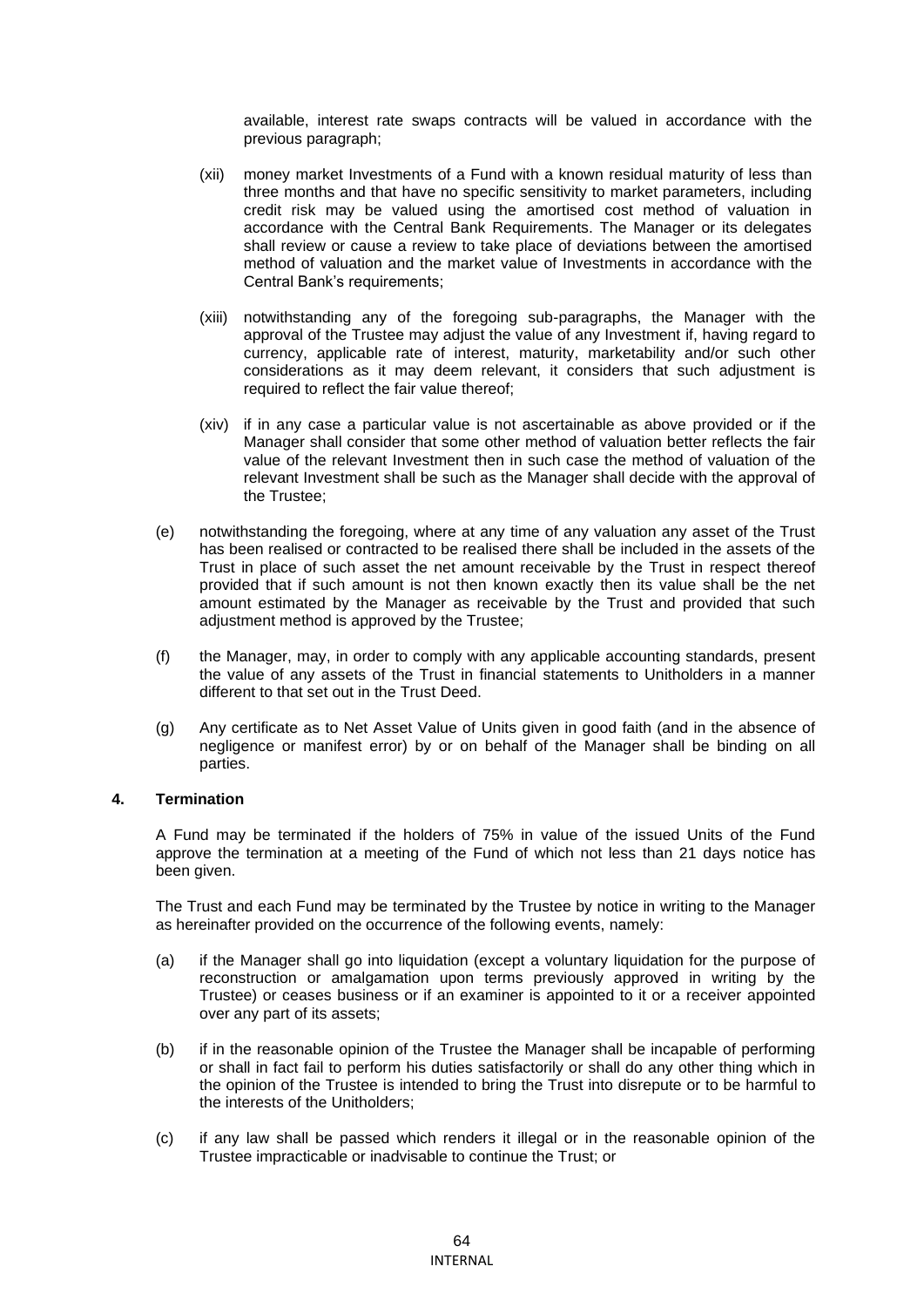(d) if within 120 days from the date of the Trustee expressing in writing to the Manager its desire to retire, a qualified person acceptable to the Manager and the Central Bank to act as new Trustee has not been appointed.

The Trust and each Fund may be terminated by the Manager in its absolute discretion by notice in writing to the Trustee as hereinafter provided in any of the following events, namely:

- (i) if the Trust shall cease to be an authorised unit trust under the Regulations;
- (ii) if any law shall be passed which renders it illegal or in the reasonable opinion of the Manager impracticable or inadvisable to continue the Trust;
- (iii) if within 120 days from the date of the Manager expressing in writing to the Trustee its desire to retire, a qualified person acceptable to the Trustee and the Central Bank to act as new Manager has not been appointed;
- (iv) all of the Units of each Fund have been redeemed; or
- (v) if the Manager, in its discretion, considers termination of a fund appropriate.

The party terminating the Trust and each Fund shall give notice thereof to the Unitholders in writing and by such notice fix the date on which such termination is to take effect which day shall not be less than one month after the service of such notice.

On a termination Unitholders are entitled to receive distributions in proportion to their respective interests in the relevant class of the relevant Fund after all liabilities, costs and expenses have been deducted. Such distributions will be the net cash proceeds derived from the realisation of the property of the Fund unless by agreement between the Manager, the Trustee and the relevant Unitholder, distributions are made *in specie*.

On a winding up of all the Funds, the balance of any assets of the Trust then remaining, not comprised in any of the Funds shall be apportioned as between Funds (and class thereof) pro rata to the net asset value of each Fund immediately prior to any distribution to Unitholders which shall be distributed amongst the Unitholders of each Fund pro rata to the number of Units in that Fund held by them.

Every distribution shall be made only after the production of evidence of title to the Units to the satisfaction of the Trustee together with such form of request for payment and receipt as the Trustee shall in its absolute discretion require.

Unitholders' distribution proceeds may contain an income element, equivalent to that part of the Net Asset Value of the Unit which reflects the accrued income (if any) to the date of termination.

The Manager and the Trustee undertake to carry out the termination procedures as soon as reasonably possible after the decision/Resolution to terminate has taken place.

# **5. Commissions**

Save as disclosed under the heading "Fees and Expenses" above, no commissions, discounts, brokerages or other special terms have been granted or are payable by the Trust in connection with the issue or sale of any Units of the Funds.

#### **6. Retirement of the Trustee**

The Trustee shall not be entitled to retire voluntarily except upon the appointment of a new Trustee or on the revocation of the authorisation of the Trust. In the event of the Trustee desiring to retire and provided that approval of the Central Bank has been obtained for the appointment of a new Trustee, the Manager shall endeavour to find a new trustee who is a qualified corporation to act as trustee and, provided that such new trustee is acceptable to the Manager and has received prior approval for appointment by the Central Bank, and agrees to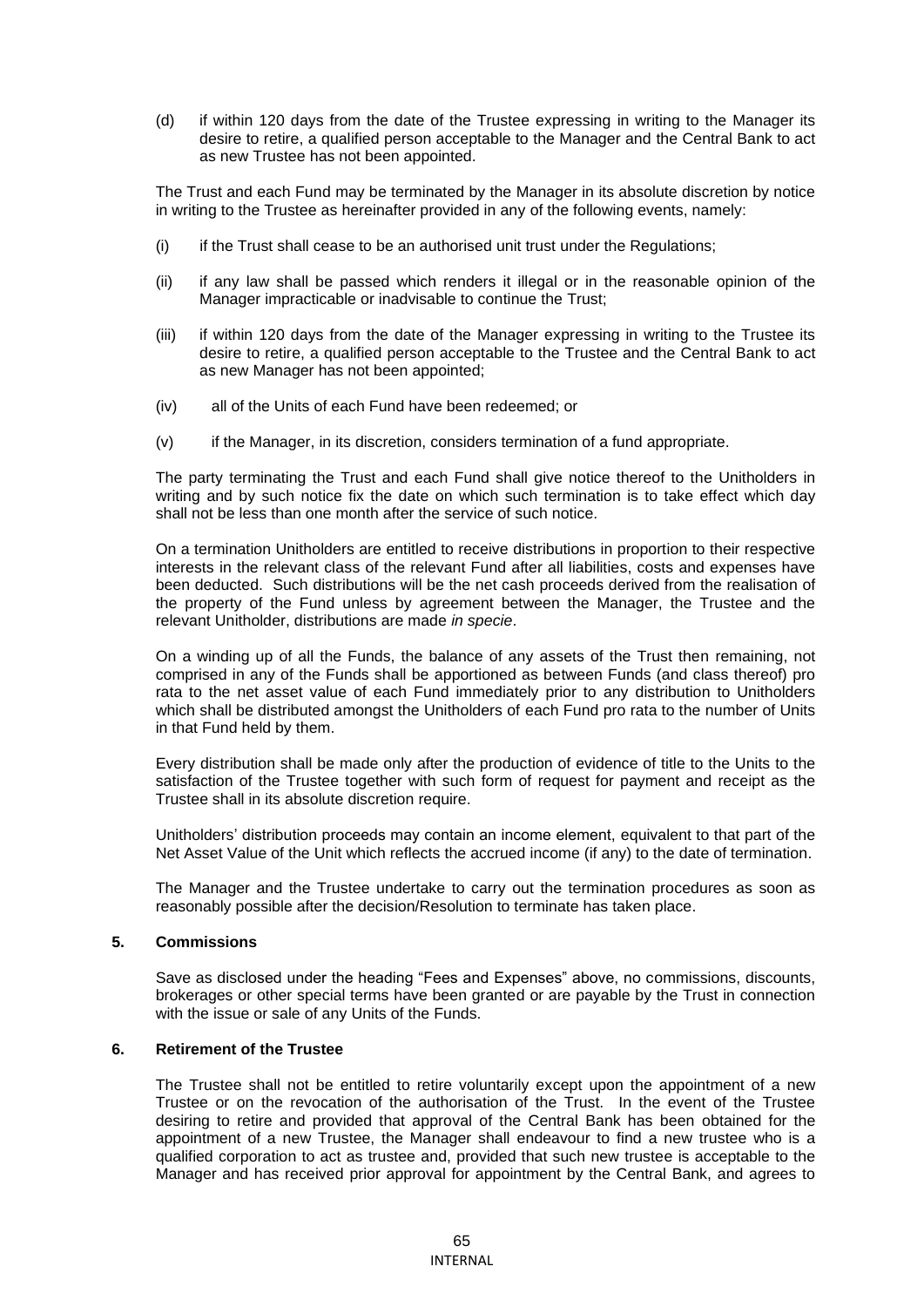enter into such deed(s) as are required by the Manager to secure the due performance of the new trustee's duties, the Manager shall, by deed or deeds, appoint such new trustee to be the Trustee in the place of the retiring Trustee. Despite attempts by the Manager to appoint a new trustee, if no replacement for the Trustee has been appointed in accordance with Regulation 32 of the Central Bank Requirements and the current trustee is unwilling or unable to act as such, then;

- (i) a general meeting will be convened at which a Resolution to wind up or otherwise dissolve the Trust is proposed; and
- (ii) the appointment of the current Trustee may be terminated only upon the revocation of the authorisation of the Trust by the Central Bank.

The Trustee covenants with the Manager that, in the event of its retirement, it shall deliver or cause to be delivered in good time and in good order to any successor trustee appointed in accordance with the preceding paragraph, all such books and records, documents, papers and other information of, relating or belonging to the Trust or a Fund or to the Manager acting on behalf of the Trust or a Fund then held hereunder in its possession or in the possession of its agents or nominees in written, electronic or any other form whatsoever, and shall take all such other steps as necessary in accordance with the Regulations, Central Bank Requirements or other applicable law to ensure the orderly transition of the Funds to such successor trustee.

# **7. Removal of the Trustee**

The Manager may remove the Trustee by notice in writing given by the Manager in any of the following events:

- (a) if the Trustee goes into liquidation (except a voluntary liquidation for the purpose of reconstruction or amalgamation upon terms previously approved in writing by the Manager) or if an examiner is appointed to it or a receiver appointed over any part of its assets;
- (b) if for good and sufficient reason the Manager is of opinion and so states in writing to the Trustee that a change of Trustee is desirable in the interests of the Unitholders.

The Manager shall (with the prior approval of the Central Bank) appoint as Trustee some other qualified corporation subject to such corporation entering into such deeds as are required by the Manager to secure the due performance of the new trustee's duties.

#### **8. Retirement of the Manager**

The Manager shall have power to retire in favour of some other qualified corporation (whose appointment has received the prior approval of the Central Bank and the Trustee) upon and subject to such corporation entering into such deeds as are required by the Trustee to secure the due performance of the new manager's duties as manager.

#### **9. Removal of the Manager**

The Trustee may remove the Manager by notice in writing given by the Trustee if the Manager goes into liquidation (except a voluntary liquidation for the purpose of reconstruction or amalgamation upon terms previously approved in writing by the Trustee) or if an examiner is appointed or a receiver is appointed over any part of its assets.

In such event the Trustee shall (with the prior approval of the Central Bank) appoint as Manager some other qualified corporation, being a manager approved by the Central Bank, subject to such corporation entering into such deed(s) as are required by the Trustee to secure the due performance of the new manager's duties as manager and which deed(s) shall provide (inter alia) that the new manager shall purchase from the former Manager the Units of each Fund of which the former Manager is or is deemed to be the holder at the redemption price applicable to the redemption of Units of each Fund on the relevant Dealing Day(s).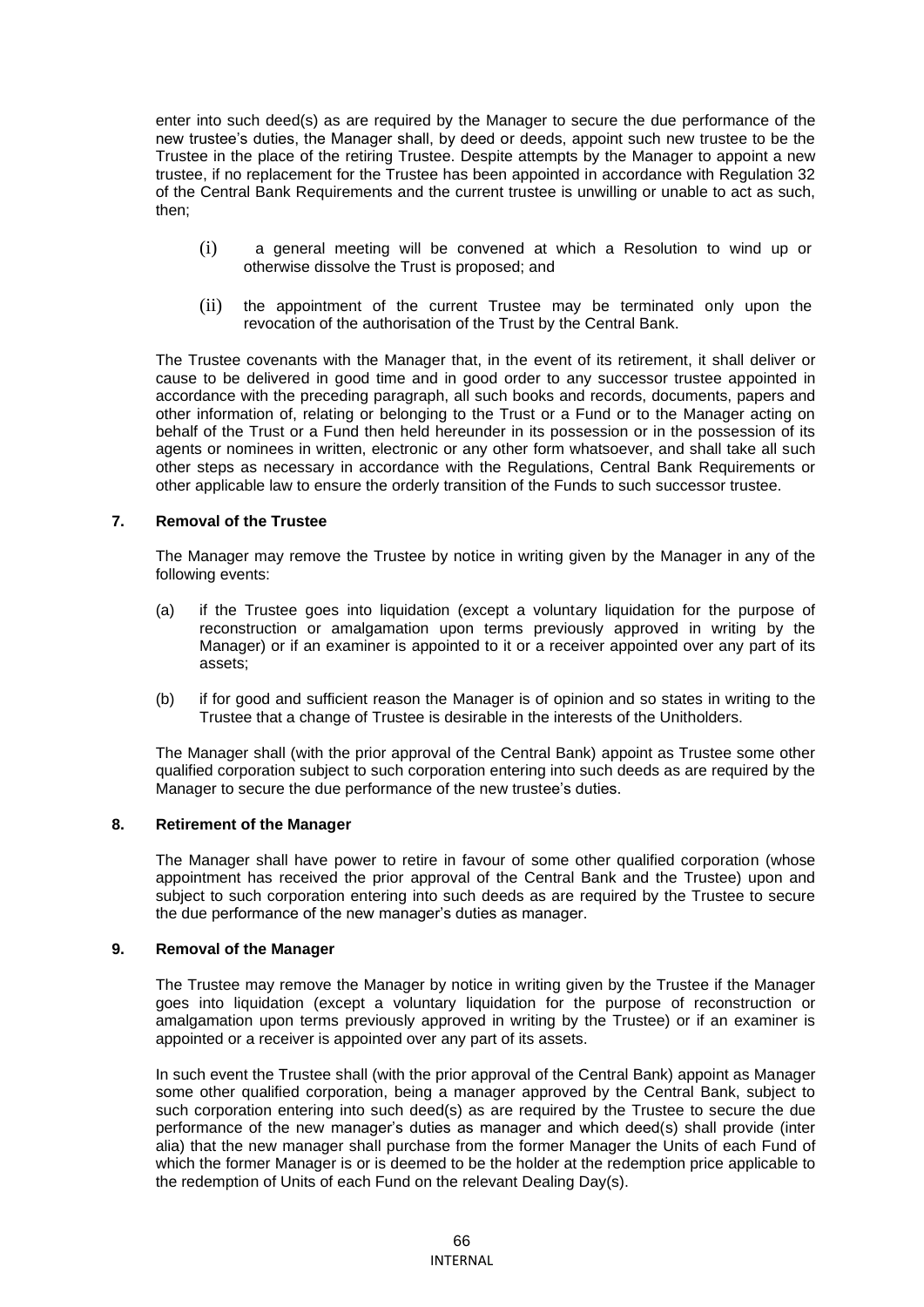### **10. Indemnity and Liability of the Manager, Investment Manager, Administrator and Trustee**

Each of the Manager, the Investment Managers and the Administrator shall be indemnified out of the assets of the Trust against all actions, proceedings, claims, costs, demands and expenses which may be brought against, suffered or incurred by it by reason of its performance or non-performance of its obligations or duties under the terms of the Trust Deed, the Investment Management Agreements or the Administration Agreement (as the case may be) other than due to its fraud, wilful default or negligence.

The Trustee shall be liable to the Manager and the Unitholders for any loss suffered by them as a result of its unjustifiable failure to perform its obligations or its improper performance of such obligations. Subject and without prejudice to the foregoing, the Trustee shall be liable for its fraud, wilful default or negligence. The Trustee's liability may be enforced directly or indirectly by Unitholders against the Trustee.

The Trustee shall be indemnified out of the assets of the Trust and held harmless from and against all or any losses, liabilities, demands, damages, costs, claims and expenses which may be brought against, suffered or incurred by it arising out of the performance by it of its obligations as trustee to the Trust other than by reason of its unjustifiable failure to perform its obligations or its improper performance of such obligations or its fraud, negligence or wilful default.

# **11. Material Contracts**

The following contracts, not being contracts entered into in the ordinary course of business, have been entered into by the Trust and are material:

- (a) the Trust Deed. The Trust Deed contains provisions governing the responsibilities of the Manager and the Trustee and provides for their indemnification in certain circumstances subject to certain exclusions (see paragraph 10 above) and subject to the provisions of the Regulations. Details of the provisions relating to the fees payable to the Manager and the Trustee are set out in "Fees and Expenses" and details of the provisions relating to the Trust Deed are set out in paragraphs 1-4, 6 - 10 respectively; and
- (b) the Administration Agreement. The Administration Agreement provides that the appointment of the Administrator will continue in force unless and until terminated by the Manager at any time with immediate effect by giving written notice to the Administrator and by the Administrator giving not less than six months' written notice to the Manager, although in certain circumstances (e.g. the insolvency of any party, unremedied breach after notice, etc.) the Agreement may be terminated forthwith by notice in writing by either party to the other. The Administration Agreement contains indemnities in favour of the Administrator other than matters arising by reason of its breach of the terms of the Administration Agreement, fraud, wilful default or negligence in the performance of its duties and obligations, and provisions regarding the Administrator's legal responsibilities.

#### **Inspection of Documents**

Copies of the following documents will be available for inspection at any time during normal business hours on any day (excluding Saturdays, Sundays and public holidays) and may be obtained, on request, free of charge, from the Administrator:

- (a) this Prospectus and any Supplement or addendum thereto;
- (b) any key investor information document;
- (c) the Trust Deed;
- (d) the latest annual and half-yearly reports (when issued).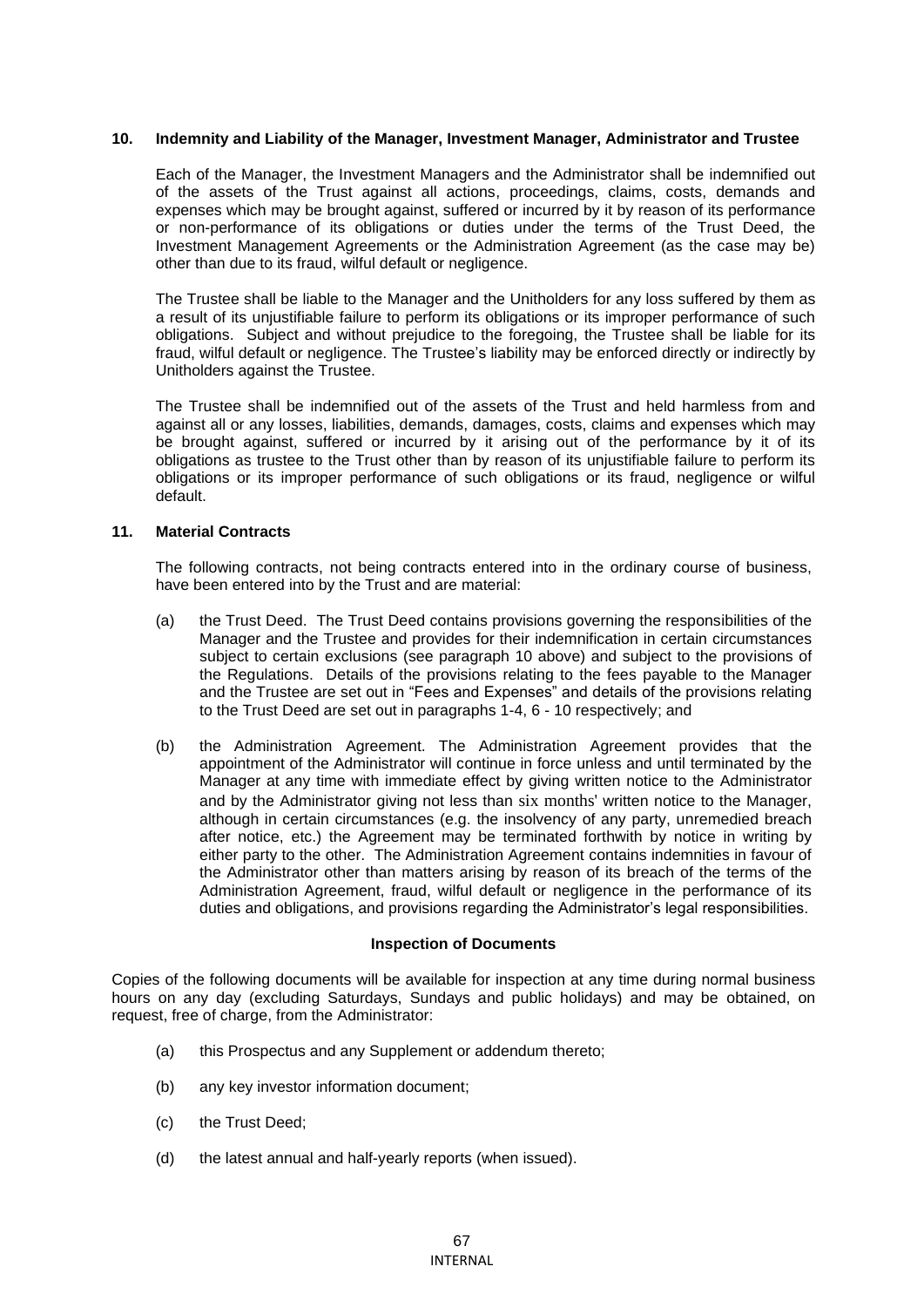# **APPENDIX I**

#### **Stock Exchanges and Regulated Markets**

With the exception of permitted investment in unlisted securities, investment will be restricted to those stock exchanges and markets listed below in this Prospectus or any Supplement thereto or revision thereof each of which stock exchanges and markets is regulated, operates regularly, is recognised and is open to the public. These stock exchanges and markets are listed in accordance with the Central Bank Requirements, it being noted that the Central Bank does not issue a list of approved markets and exchanges.

- 1. Stock exchanges, markets and regulated derivatives markets in any Member State of the European Union (except Malta and Liechtenstein), UK, Norway, Iceland, Australia, Canada, Japan, Hong Kong, New Zealand, Switzerland or the United States.
- 2. The following stock exchanges (or successors thereof):

| in Argentina    | the Buenos Aires Stock Exchange<br>Mercado Abierto Electronico S.A.    |
|-----------------|------------------------------------------------------------------------|
| in Brazil       | the B3 - Brasil, Bolsa, Balcão (the Brazil<br>Stock Exchange)          |
| in Chile        | the Santiago Stock Exchange<br>the Bolsa Electronica de Chile          |
| in China        | the Shanghai Stock Exchange<br>the Shenzhen Stock Exchange             |
| in Colombia     | the Bolsa de Valores de Colombia                                       |
| in Egypt        | the Egyptian Stock Exchange                                            |
| in India        | the National Stock Exchange of India<br>Bombay (Mumbai) Stock Exchange |
| in Indonesia    | the Indonesian Stock Exchange                                          |
| in Israel       | the Tel Aviv Stock Exchange                                            |
| in Korea        | the Korea Exchange (KRX)<br>Korean Exchange (KOSDAQ)                   |
| in Malaysia     | the Bursa Malaysia                                                     |
| in Mexico       | the Bolsa Mexicana de Valores (Mexican<br>Stock Exchange)              |
| in Peru         | the Bolsa de Valores de Lima                                           |
| in Philippines  | the Philippines Stock Exchange                                         |
| in Russia       | MICEX-RTS (the Moscow Exchange)<br>St Petersburg Stock Exchange        |
| in Singapore    | the Singapore Exchange (SGX)                                           |
| in South Africa | the Johannesburg Stock Exchange                                        |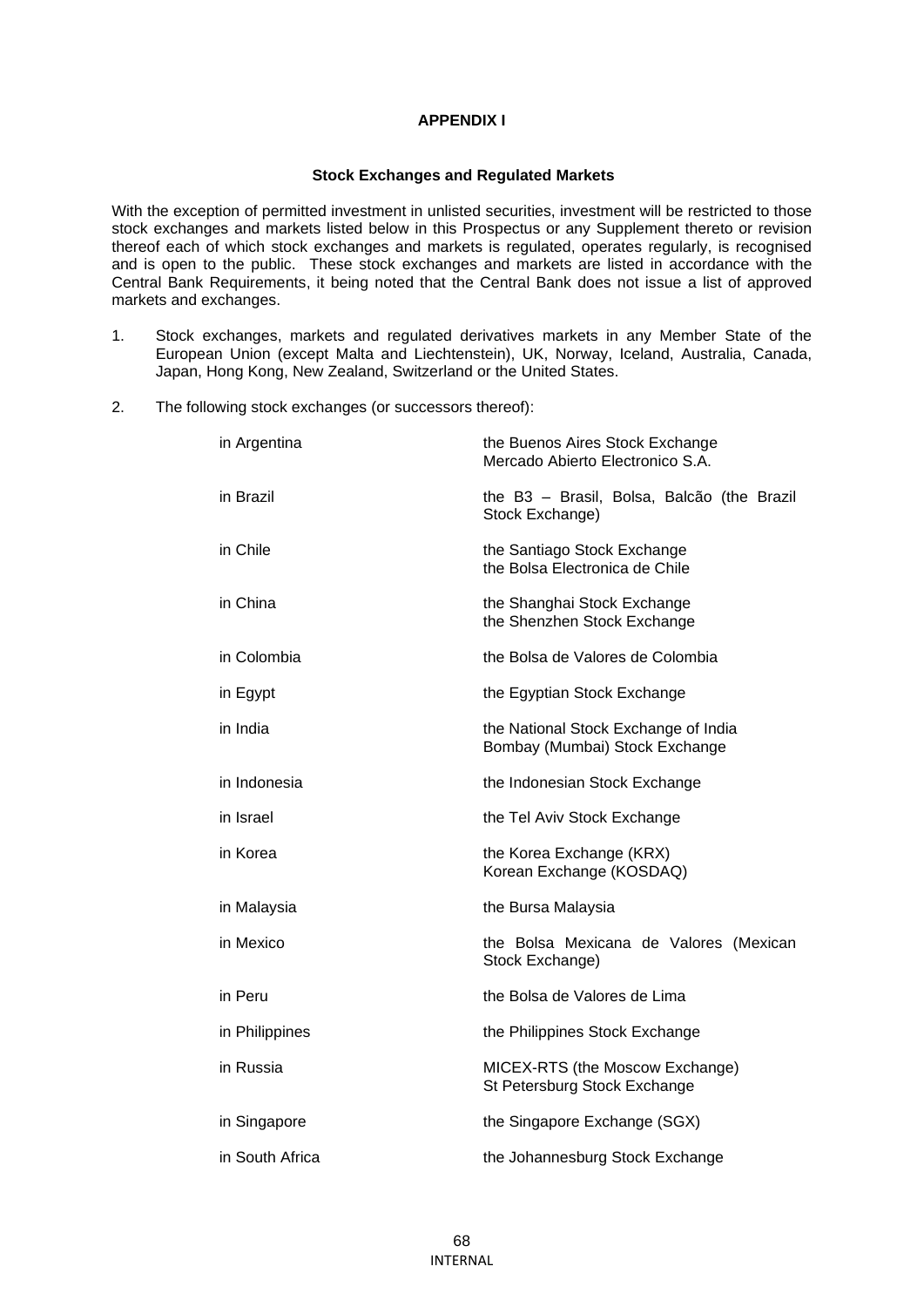| in Thailand        | the Stock Exchange of Thailand                                                                                   |
|--------------------|------------------------------------------------------------------------------------------------------------------|
| in Taiwan          | the Taiwan Stock Exchange                                                                                        |
| in Turkey          | the Istanbul Stock Exchange                                                                                      |
| in UAE - Abu Dhabi | Abu Dhabi Securities Exchange                                                                                    |
| in UAE - Dubai     | Dubai Financial Market (DFM)<br>Dubai International Financial<br>Exchange<br>(DIFX)<br>Dubai Mercantile Exchange |

- 3. The following regulated markets (or successors thereof):
	- (a) the market organised by the International Capital Market Association;
	- (b) NASDAQ in the United States;
	- (c) the market in US Government Securities conducted by primary dealers regulated by the Federal Reserve Bank of New York;
	- (d) the over-the-counter market in the United States conducted by primary and secondary dealers regulated by the Securities and Exchanges Commission and by the National Association of Securities Dealers (and by banking institutions regulated by the US Comptroller of the Currency, the Federal Reserve System or Federal Deposit Insurance Corporation;
	- (e) the market conducted by "listed money market institutions" as described in the Bank of England publication on "The Regulation of the Wholesale Cash and OTC Derivatives Markets (in Sterling, foreign currency and bullion)";
	- (f) AIM the Alternative Investment Market in the UK, regulated and operated by the London Stock Exchange;
	- (g) the over-the-counter market in Japan regulated by the Securities Dealers Association of Japan;
	- (h) the French market for "Titres de Creance Negotiable" (over-the-counter market in negotiable debt instruments);
	- (i) the over-the-counter market in Canadian Government Bonds, regulated by the Investment Dealers Association of Canada;
	- (j) The Second Marche of the stock exchange set up in France in accordance with the laws of France; and
	- (k) the market in the United Kingdom known previously as the "Grey Book Market" that is conducted through persons governed by Chapter 3 of the Financial Services Authority's Market Conduct Sourcebook (inter-professional conduct).
- 4. Any approved derivative market within the EEA which is not listed in paragraphs 1 or 2 or 3 above on which FDI are traded.

The above markets are listed in accordance with the Central Bank Requirements, it being noted the Central Bank does not issue a list of approved markets or stock exchanges.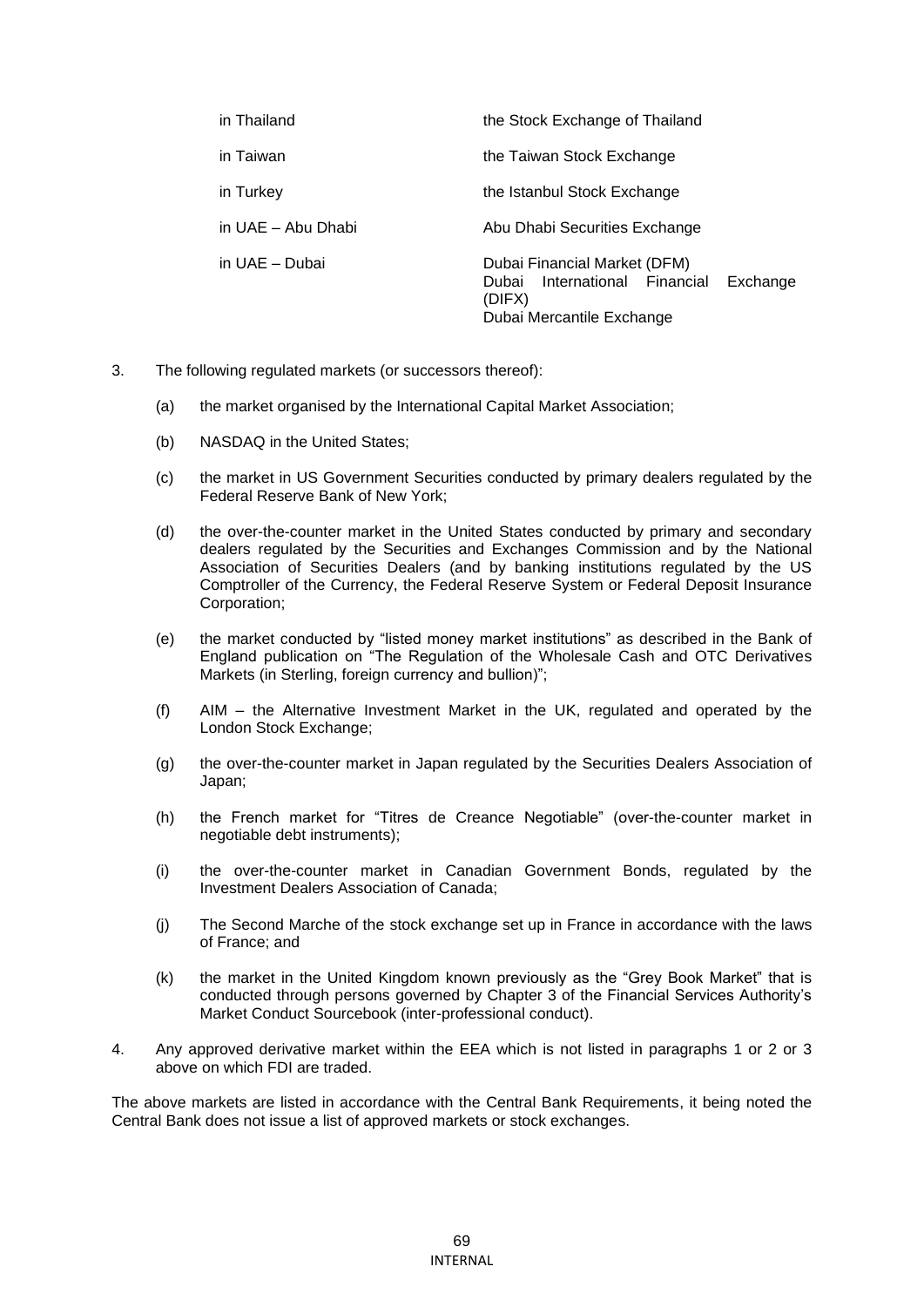# **APPENDIX II**

# **FDI/Efficient Portfolio Management**

### **A. Investment in FDI**

The following provisions apply whenever a Fund proposes to engage in transactions in FDI including, but not limited to, futures, forwards, swaps, inflation swaps (which may be used to manage inflation risk), options, swaptions and warrants, where the transactions are for the purposes of the efficient portfolio management of any Fund or for direct investment purposes (and such intention is disclosed in the Fund's investment policy). Where it does intend to engage in transactions in relation to FDI, the Trust will employ a risk management process to enable it to accurately measure, monitor and manage, on a continuous basis, the risk of all open derivative positions and their contribution to the overall risk profile of a Fund's portfolio. The Trust will, on request, provide supplemental information to Unitholders relating to the risk management methods employed, including the quantitative limits that are applied and any recent developments in the risk and yield characteristics of the main categories of investment.

The conditions and limits for the use of such techniques and instruments in relation to each Fund are as follows:

- A Fund's global exposure (as prescribed in the Central Bank Requirements) relating to FDI must not exceed its total Net Asset Value when using the commitment approach.
- Position exposure to the underlying assets of FDI, including embedded FDI in transferable securities or money market instruments, when combined where relevant with positions resulting from direct investments, may not exceed the investment limits set out in the Central Bank Requirements. (This provision does not apply in the case of index based FDI provided the underlying index is one which meets with the criteria set out in the Central Bank Requirements).
- A Fund may invest in FDI dealt in OTC provided that the counterparties to OTC transactions are institutions subject to prudential supervision and belonging to categories approved by the Central Bank.

Investment in FDI are subject to the conditions and limits laid down by the Central Bank.

#### **B. Efficient Portfolio Management - Other Techniques and Instruments**

The Trust may employ other techniques and instruments relating to transferable securities and money market instruments for efficient portfolio management purposes subject to the conditions imposed by the Central Bank. Techniques and instruments which relate to transferable securities and money market instruments and which are used for the purpose of efficient portfolio management, including FDI which are not used for direct investment purposes, shall be understood as a reference to techniques and instruments which fulfil the following criteria:

- (a) they are economically appropriate in that they are realised in a cost-effective way;
- (b) they are entered into for one or more of the following specific aims:
	- (i) reduction of risk;
	- (ii) reduction of cost;
	- (iii) generation of additional capital or income for the Fund with a level of risk which is consistent with the risk profile of the Fund and the risk diversification rules stipulated under the Regulations and Central Bank Requirements;
- (c) their risks are adequately captured by the risk management process of the Fund; and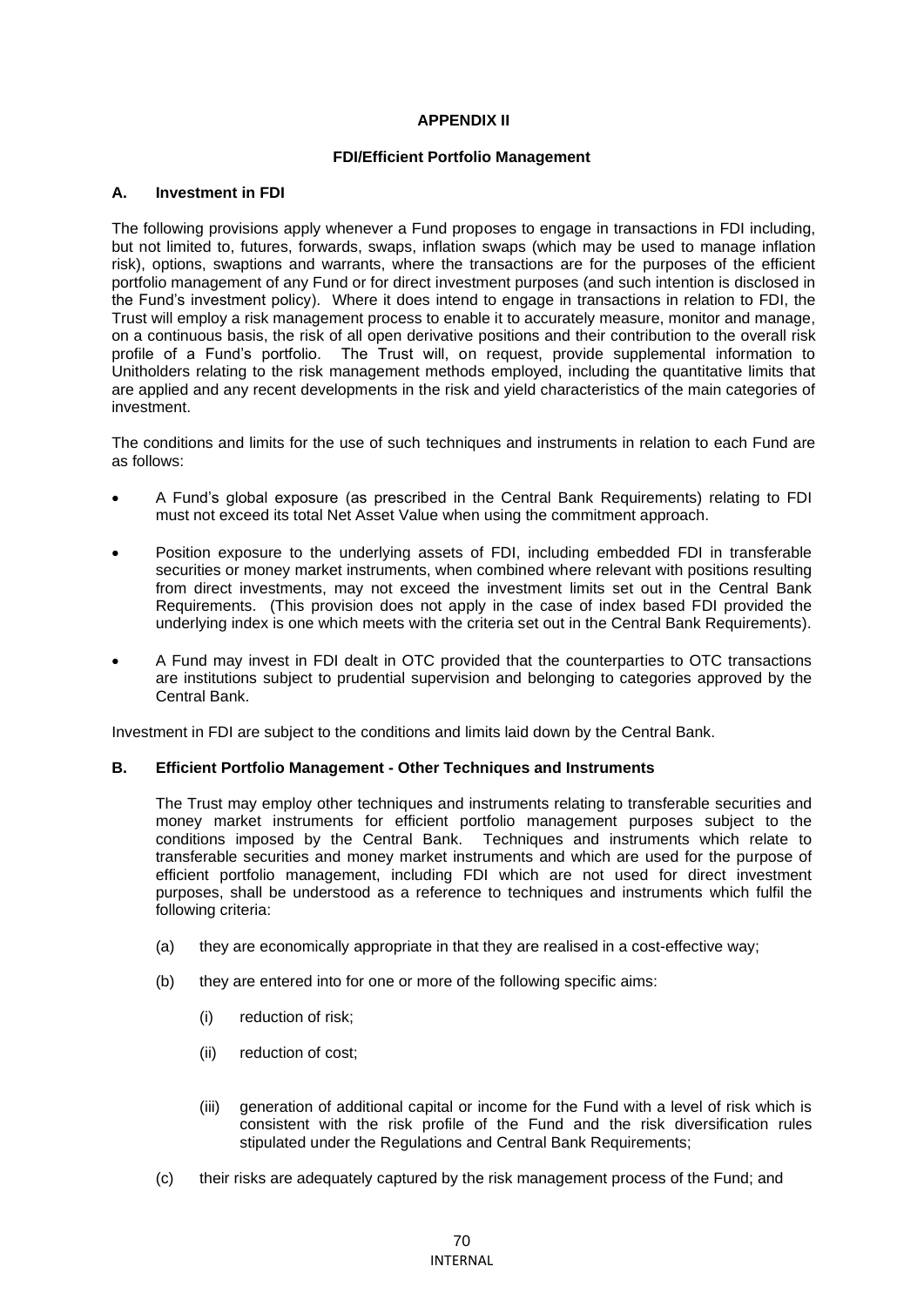(d) they cannot result in a change to the Fund's declared investment objectives or add supplementary risks in comparison to the general risk policy as described in the sales documents.

Techniques and instruments (other than FDI) which may be used for efficient portfolio management purposes are set out below.

All revenues received from total return swaps and securities lending (if securities lending is used by any Fund in the future), net of direct and indirect operational costs are returned to the relevant Fund.

# **C. Use of Repurchase/Reverse Repurchase Arrangements and Securities Lending**

In addition to entering into FDI for efficient portfolio management purposes, a Fund may also engage in efficient portfolio management techniques including repurchase/reverse repurchase agreements and securities lending agreements subject to the Regulations and conditions and limits prescribed by the Central Bank Requirements. Repurchase/reverse repurchase agreements and securities lending agreements may only be entered into in accordance with normal market practice.

All assets received by a Fund in the context of efficient portfolio management techniques should be considered as collateral and should comply with criteria set out below:

- (i) **Liquidity:** collateral received other than cash should be highly liquid and traded on a regulated market or multilateral trading facility with transparent pricing in order that it can be sold quickly at a price that is close to pre-sale valuation. Collateral received should also comply with the provisions of Regulation 74 (i.e. in relation to the acquisition of shares/units in an issuing body).
- (ii) **Valuation:** collateral received should be valued on at least a daily basis at markto-market prices and daily variation margins should be used if the value of collateral falls below coverage requirements. Assets that exhibit high price volatility should not be accepted as collateral unless suitably conservative haircuts are in place. Where the Manager, on behalf of a Fund, enters into a reverse repurchase agreement, it shall seek to ensure that it is able at any time to recall the full amount of cash or to terminate the reverse repurchase agreement on either an accrued basis or a mark-to-market basis. When the cash is recallable at any time on a mark-to-market basis, the mark-to-market value of the reverse repurchase agreement should be used for the calculation of the net asset value of the relevant Fund.
- (iii) **Issuer credit quality:** collateral received should be of high quality.
- (iv) **Correlation:** collateral received should be issued by an entity that is independent from the Eligible Counterparty and is not expected to display a high correlation with the performance of the Eligible Counterparty.
- (v) **Diversification (asset concentration):** collateral should be sufficiently diversified in terms of country, markets and issuers with a maximum exposure to a given issuer of 20% of the Fund's Net Asset Value. When the Fund is exposed to different Eligible Counterparties, the different baskets of collateral should be aggregated to calculate the 20% limit of exposure to a single issuer.
- (vi) **Immediately available:** collateral received should be capable of being fully enforced by the Fund at any time without reference to or approval from the Eligible Counterparty.
- **D. Non-cash collateral cannot be sold, pledged or re-invested.**
- **E. Cash collateral may not be invested other than in the following:**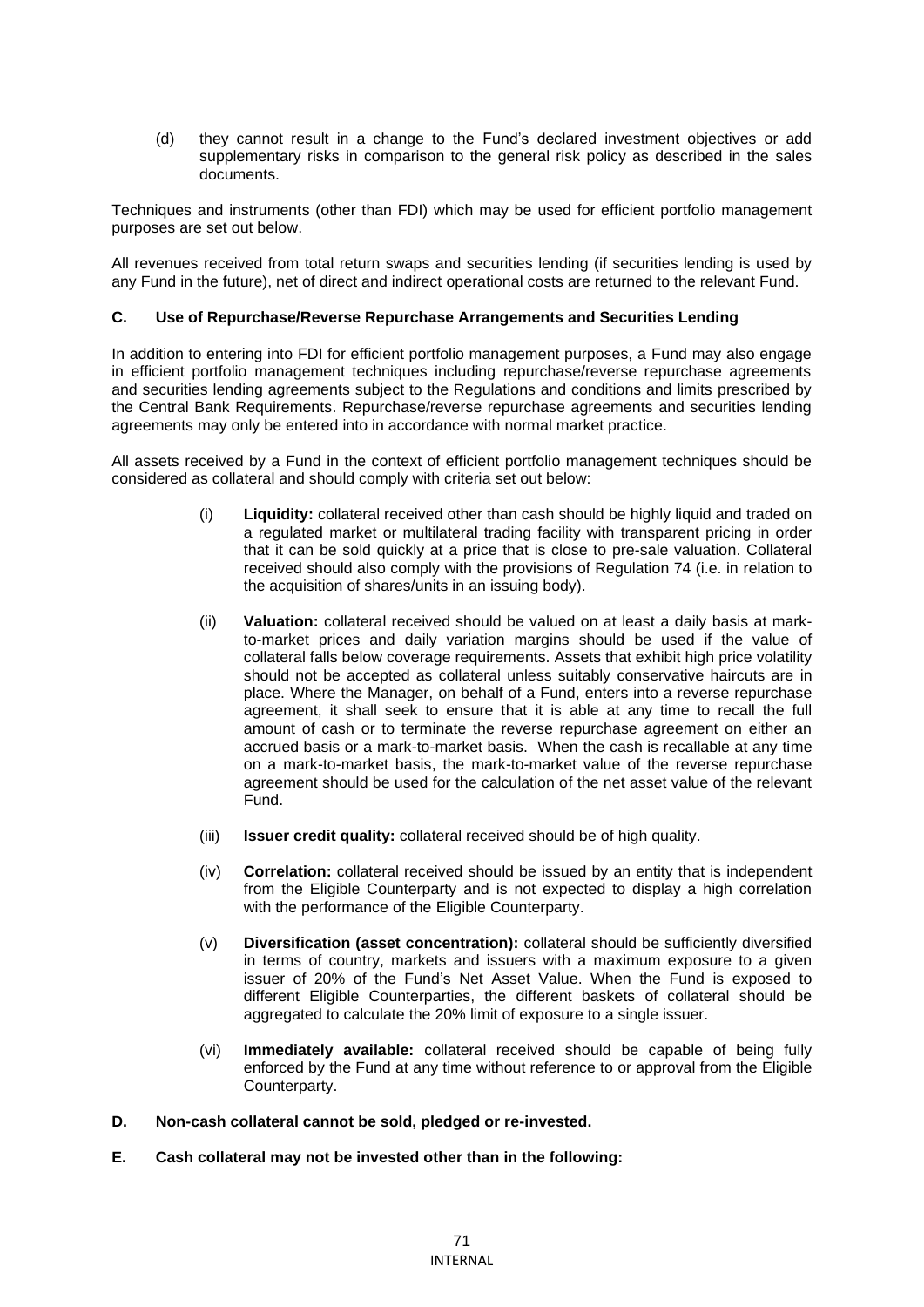- (i) deposits with relevant institutions;
- (ii) high-quality government bonds;
- (iii) reverse repurchase agreements provided the transactions are with credit institutions subject to prudential supervision and the Fund is able to recall at any time the full amount of cash on an accrued basis;
- (iv) short-term money market funds as defined in the ESMA Guidelines on a Common Definition of European Money Market Funds *(ref CESR/10-049)*.

Invested cash collateral should be diversified in accordance with the diversification requirements applicable to non-cash collateral. Invested cash collateral may not be placed on deposit with the Eligible Counterparty or a related entity.

All transactions entered into by a Fund in the context of OTC derivatives must be with an Eligible Counterparty.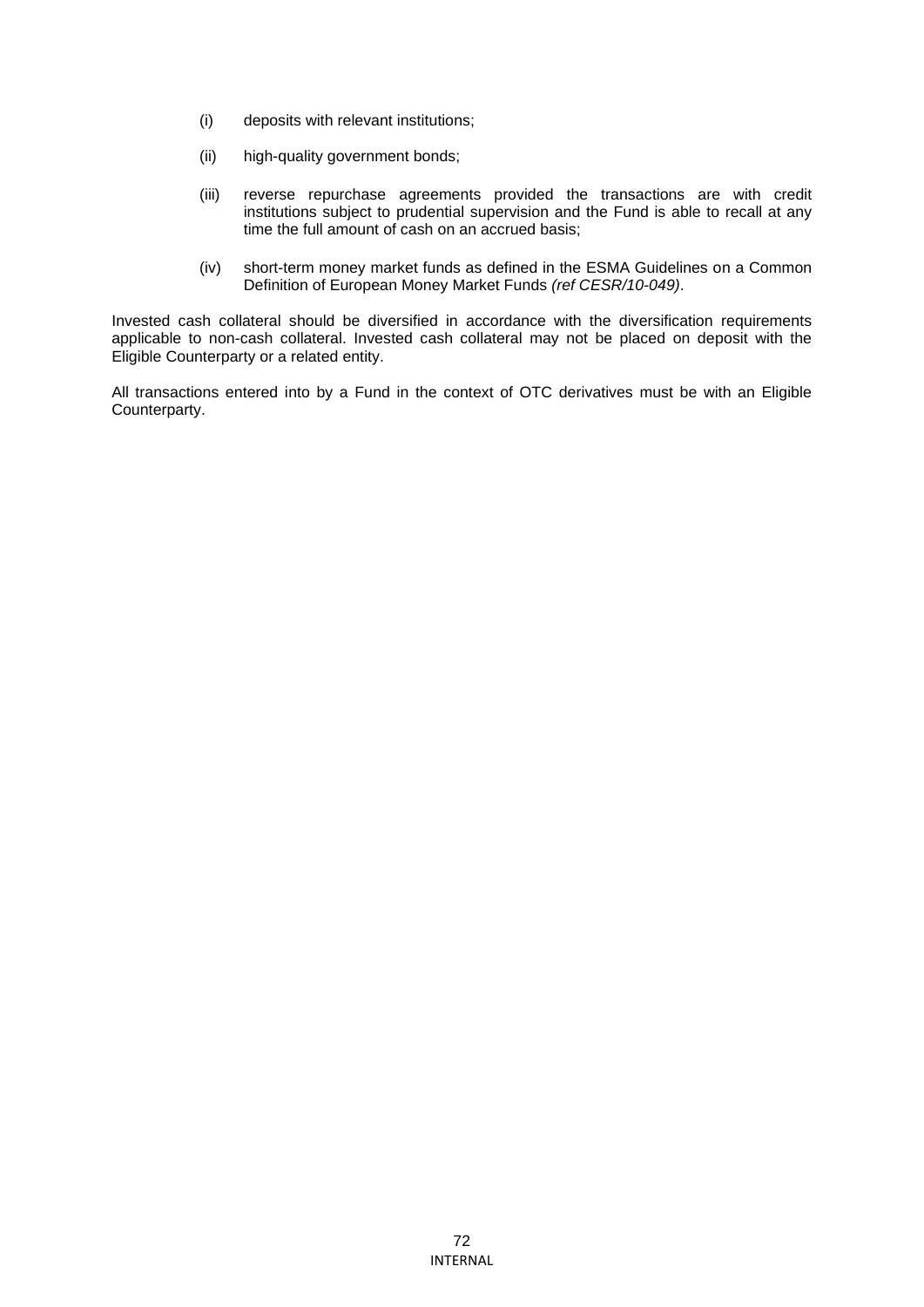## **APPENDIX III**

### **INVESTMENT AND BORROWING RESTRICTIONS**

Investment of the assets of the relevant Fund must comply with the Regulations. The Regulations provide:

| $\mathbf{1}$     | <b>Permitted Investments</b>                                                                                                                                                                                                                                                                                                                                                                                                                                                                                                         |  |
|------------------|--------------------------------------------------------------------------------------------------------------------------------------------------------------------------------------------------------------------------------------------------------------------------------------------------------------------------------------------------------------------------------------------------------------------------------------------------------------------------------------------------------------------------------------|--|
|                  | Investments of each Fund are confined to:                                                                                                                                                                                                                                                                                                                                                                                                                                                                                            |  |
| $1.1$            | Transferable securities and money market instruments, which are either admitted to official<br>listing on a stock exchange in a Member State or non-Member State or which are dealt on a<br>market which is regulated, operates regularly, is recognised and open to the public in a<br>Member State or non-Member State.                                                                                                                                                                                                            |  |
| $1.2$            | Recently issued transferable securities which will be admitted to official listing on a stock<br>exchange or other market (as described above) within a year.                                                                                                                                                                                                                                                                                                                                                                        |  |
| $1.3$            | Money market instruments, as defined in accordance with Central Bank Requirements, other<br>than those dealt on a regulated market.                                                                                                                                                                                                                                                                                                                                                                                                  |  |
| 1.4              | Units of UCITS.                                                                                                                                                                                                                                                                                                                                                                                                                                                                                                                      |  |
| 1.5              | Units of AIFs as set out in the Central Bank's guidance "UCITS Acceptable Investment in other<br><b>Investment Funds".</b>                                                                                                                                                                                                                                                                                                                                                                                                           |  |
| 1.6              | Deposits with credit institutions as prescribed by Central Bank Requirements.                                                                                                                                                                                                                                                                                                                                                                                                                                                        |  |
| 1.7              | FDI as prescribed by Central Bank Requirements.                                                                                                                                                                                                                                                                                                                                                                                                                                                                                      |  |
| $\mathbf{2}$     | <b>Investment Restrictions</b>                                                                                                                                                                                                                                                                                                                                                                                                                                                                                                       |  |
| $\overline{2.1}$ | Each Fund may invest no more than 10% of its Net Asset Value in transferable securities and<br>money market instruments other than those referred to in paragraph 1.                                                                                                                                                                                                                                                                                                                                                                 |  |
| 2.2              | Each Fund may invest no more than 10% of its Net Asset Value in recently issued transferable<br>securities which will be admitted to official listing on a stock exchange or other market (as<br>described in paragraph 1.1) within a year. This restriction will not apply in relation to investment<br>by a Fund in certain US securities known as Rule 144A securities provided that:                                                                                                                                             |  |
|                  | the securities are issued with an undertaking to register with the US Securities and<br>$\blacksquare$<br>Exchanges Commission within one year of issue; and<br>the securities are not illiquid securities i.e. they may be realised by the Fund within<br>seven days at the price, or approximately at the price, at which they are valued by the<br>Fund.                                                                                                                                                                          |  |
| 2.3              | Each Fund may invest no more than 10% of its Net Asset Value in transferable securities or<br>money market instruments issued by the same body provided that the total value of<br>transferable securities and money market instruments held in the issuing bodies in each of<br>which it invests more than 5% is less than 40%.                                                                                                                                                                                                     |  |
| 2.4              | The limit of 10% (in 2.3) is raised to 25% in the case of bonds that are issued by a credit<br>institution which has its registered office in a Member State and is subject by law to special<br>public supervision designed to protect bond-holders. If a Fund invests more than 5% of its Net<br>Asset Value in these bonds issued by one issuer, the total value of these investments may not<br>exceed 80% of the Net Asset Value of the Fund. To avail of this provision the prior approval of<br>the Central Bank is required. |  |
| 2.5              | The limit of 10% (in 2.3) is raised to 35% if the transferable securities or money market<br>instruments are issued or guaranteed by a Member State or its local authorities or by a non-<br>Member State or public international body of which one or more Member States are members.                                                                                                                                                                                                                                               |  |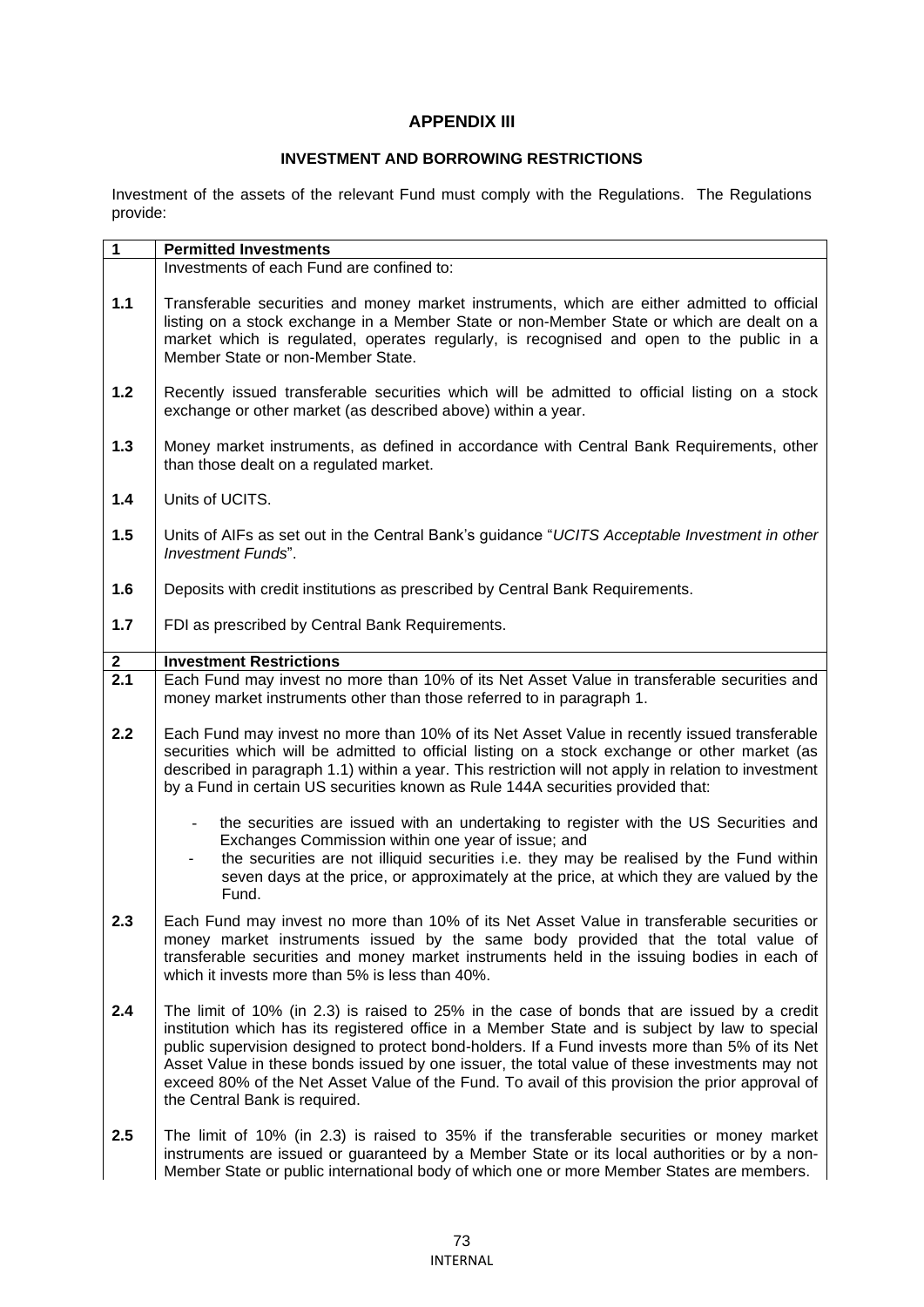| 2.6  | The transferable securities and money market instruments referred to in 2.4 and 2.5 shall not<br>be taken into account for the purpose of applying the limit of 40% referred to in 2.3.                                                                                                                                                                                                                                                                                                                                                                                                                                                                                                                                                                                                                                                                                                                                                                                                                                                                      |  |
|------|--------------------------------------------------------------------------------------------------------------------------------------------------------------------------------------------------------------------------------------------------------------------------------------------------------------------------------------------------------------------------------------------------------------------------------------------------------------------------------------------------------------------------------------------------------------------------------------------------------------------------------------------------------------------------------------------------------------------------------------------------------------------------------------------------------------------------------------------------------------------------------------------------------------------------------------------------------------------------------------------------------------------------------------------------------------|--|
| 2.7  | A Fund shall not invest more than 20% of its assets in deposits made with the same body.                                                                                                                                                                                                                                                                                                                                                                                                                                                                                                                                                                                                                                                                                                                                                                                                                                                                                                                                                                     |  |
| 2.8  | The risk exposure of a Fund to a counterparty to an OTC derivative may not exceed 5% of its<br>Net Asset Value.                                                                                                                                                                                                                                                                                                                                                                                                                                                                                                                                                                                                                                                                                                                                                                                                                                                                                                                                              |  |
|      | This limit is raised to 10% in the case of credit institutions authorised in the EEA, credit<br>institutions authorised within a signatory state (other than an EEA Member State) to the Basle<br>Capital Convergence Agreement of July 1988 or credit institutions authorised in Jersey,<br>Guernsey, the Isle of Man, Australia or New Zealand.                                                                                                                                                                                                                                                                                                                                                                                                                                                                                                                                                                                                                                                                                                            |  |
| 2.9  | Notwithstanding paragraphs 2.3, 2.7 and 2.8 above, a combination of two or more of the<br>following issued by, or made or undertaken with, the same body may not exceed 20% of its Net<br>Asset Value:                                                                                                                                                                                                                                                                                                                                                                                                                                                                                                                                                                                                                                                                                                                                                                                                                                                       |  |
|      | investments in transferable securities or money market instruments;<br>deposits, and/or                                                                                                                                                                                                                                                                                                                                                                                                                                                                                                                                                                                                                                                                                                                                                                                                                                                                                                                                                                      |  |
|      | counterparty risk exposures arising from OTC derivatives transactions.<br>$\overline{\phantom{0}}$                                                                                                                                                                                                                                                                                                                                                                                                                                                                                                                                                                                                                                                                                                                                                                                                                                                                                                                                                           |  |
| 2.10 | The limits referred to in 2.3, 2.4, 2.5, 2.7, 2.8 and 2.9 above may not be combined, so that<br>exposure to a single body shall not exceed 35% of its Net Asset Value.                                                                                                                                                                                                                                                                                                                                                                                                                                                                                                                                                                                                                                                                                                                                                                                                                                                                                       |  |
| 2.11 | Group companies are regarded as a single issuer for the purposes of 2.3, 2.4, 2.5, 2.7, 2.8 and<br>2.9. However, a limit of 20% of its Net Asset Value may be applied to investment in<br>transferable securities and money market instruments within the same group.                                                                                                                                                                                                                                                                                                                                                                                                                                                                                                                                                                                                                                                                                                                                                                                        |  |
| 2.12 | Each Fund may invest up to 100% of its Net Asset Value in different transferable securities and<br>money market instruments issued or guaranteed by any Member State, its local authorities,<br>non-Member States or public international body of which one or more Member States are<br>members.                                                                                                                                                                                                                                                                                                                                                                                                                                                                                                                                                                                                                                                                                                                                                            |  |
|      | The individual issuers must be listed in the prospectus and may be drawn from the following<br>list:                                                                                                                                                                                                                                                                                                                                                                                                                                                                                                                                                                                                                                                                                                                                                                                                                                                                                                                                                         |  |
|      | OECD Governments (provided the relevant issues are investment grade), Government of the<br>People's Republic of China, Government of Brazil (provided the issues are of investment<br>grade), Government of India (provided the issues are of investment grade), Government of<br>Singapore, European Investment Bank, European Bank for Reconstruction and Development,<br>International Finance Corporation, International Monetary Fund, Euratom, The Asian<br>Development Bank, European Central Bank, Council of Europe, Eurofima, African<br>Development Bank, International Bank for Reconstruction and Development (The World Bank),<br>The Inter American Development Bank, European Union, Federal National Mortgage<br>Association (Fannie Mae), Federal Home Loan Mortgage Corporation (Freddie Mac),<br>Government National Mortgage Association (Ginnie Mae), Student Loan Marketing Association<br>(Sallie Mae), Federal Home Loan Bank, Federal Farm Credit Bank, Tennessee Valley<br>Authority, Straight-A Funding LLC, Export-Import Bank. |  |
|      | Each Fund must hold securities from at least 6 different issues, with securities from any one<br>issue not exceeding 30% of its Net Asset Value.                                                                                                                                                                                                                                                                                                                                                                                                                                                                                                                                                                                                                                                                                                                                                                                                                                                                                                             |  |
| 3    | <b>Investment in CIS</b>                                                                                                                                                                                                                                                                                                                                                                                                                                                                                                                                                                                                                                                                                                                                                                                                                                                                                                                                                                                                                                     |  |
| 3.1  | A Fund may not invest more than 20% of its Net Asset Value in any one CIS.                                                                                                                                                                                                                                                                                                                                                                                                                                                                                                                                                                                                                                                                                                                                                                                                                                                                                                                                                                                   |  |
| 3.2  | Investment in AIFs may not, in aggregate, exceed 30% of the Funds' Net Asset Value.                                                                                                                                                                                                                                                                                                                                                                                                                                                                                                                                                                                                                                                                                                                                                                                                                                                                                                                                                                          |  |
| 3.3  | The CIS in which a Fund invests may not itself invest more than 10% of its Net Asset Value in<br>other open-ended CIS.                                                                                                                                                                                                                                                                                                                                                                                                                                                                                                                                                                                                                                                                                                                                                                                                                                                                                                                                       |  |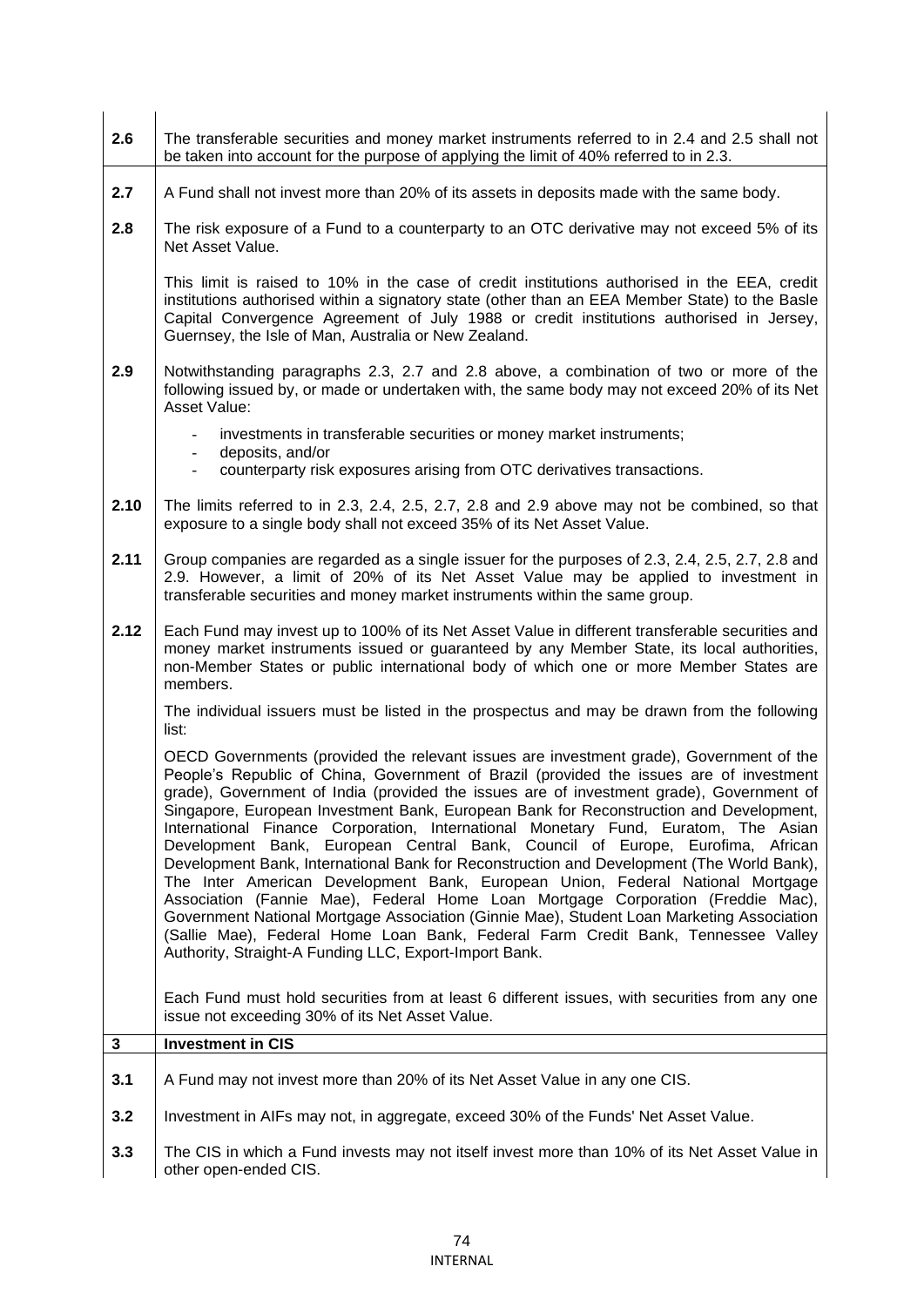| 3.4                     | When a Fund invests in the units of other CIS that are managed, directly or by delegation, by<br>the Manager or by any other company with which the Manager is linked by common<br>management or control, or by a substantial direct or indirect holding, the Manager or other<br>company may not charge subscription, conversion or redemption fees on account of the Fund's<br>investment in the units of such other CIS.                                                                                                                                                                                                                                                                                                                                                                                                                                                                                                                                                                                                                                                                                                                                                                                                                                                                                                                                                                                                      |  |
|-------------------------|----------------------------------------------------------------------------------------------------------------------------------------------------------------------------------------------------------------------------------------------------------------------------------------------------------------------------------------------------------------------------------------------------------------------------------------------------------------------------------------------------------------------------------------------------------------------------------------------------------------------------------------------------------------------------------------------------------------------------------------------------------------------------------------------------------------------------------------------------------------------------------------------------------------------------------------------------------------------------------------------------------------------------------------------------------------------------------------------------------------------------------------------------------------------------------------------------------------------------------------------------------------------------------------------------------------------------------------------------------------------------------------------------------------------------------|--|
| 3.5                     | Where a commission (including a rebated commission) is received by the Manager, an<br>Investment Manager or an investment adviser by virtue of an investment in the units of another<br>CIS, this commission must be paid into the property of the Fund.                                                                                                                                                                                                                                                                                                                                                                                                                                                                                                                                                                                                                                                                                                                                                                                                                                                                                                                                                                                                                                                                                                                                                                         |  |
| $\overline{\mathbf{4}}$ | <b>Index Tracking UCITS</b>                                                                                                                                                                                                                                                                                                                                                                                                                                                                                                                                                                                                                                                                                                                                                                                                                                                                                                                                                                                                                                                                                                                                                                                                                                                                                                                                                                                                      |  |
| 4.1                     | A Fund may invest up to 20% of its Net Asset Value in shares and/or debt securities issued by<br>the same body where the investment policy of the Fund is to replicate an index which satisfies<br>the criteria specified by Central Bank Requirements and is recognised by the Central Bank                                                                                                                                                                                                                                                                                                                                                                                                                                                                                                                                                                                                                                                                                                                                                                                                                                                                                                                                                                                                                                                                                                                                     |  |
| 4.2                     | The limit in 4.1 may be raised to 35%, and applied to a single issuer, where this is justified by<br>exceptional market conditions.                                                                                                                                                                                                                                                                                                                                                                                                                                                                                                                                                                                                                                                                                                                                                                                                                                                                                                                                                                                                                                                                                                                                                                                                                                                                                              |  |
| 5                       | <b>General Provisions</b>                                                                                                                                                                                                                                                                                                                                                                                                                                                                                                                                                                                                                                                                                                                                                                                                                                                                                                                                                                                                                                                                                                                                                                                                                                                                                                                                                                                                        |  |
| 5.1                     | The Trust may not acquire any shares carrying voting rights which would enable it to exercise<br>significant influence over the management of an issuing body.                                                                                                                                                                                                                                                                                                                                                                                                                                                                                                                                                                                                                                                                                                                                                                                                                                                                                                                                                                                                                                                                                                                                                                                                                                                                   |  |
| 5.2                     | A Fund may acquire no more than:<br>10% of the non-voting shares of any single issuing body;<br>(i)<br>(ii)<br>10% of the debt securities of any single issuing body;<br>25% of the units of any single CIS;<br>(iii)<br>10% of the money market instruments of any single issuing body.<br>(iv)<br>NOTE: The limits laid down in (ii), (iii) and (iv) above may be disregarded at the time of<br>acquisition if at that time the gross amount of the debt securities or of the money market<br>instruments, or the net amount of the securities in issue cannot be calculated.                                                                                                                                                                                                                                                                                                                                                                                                                                                                                                                                                                                                                                                                                                                                                                                                                                                  |  |
| 5.3                     | 5.1 and 5.2 shall not be applicable to:<br>(i) transferable securities and money market instruments issued or guaranteed by a Member<br>State or its local authorities;<br>(ii) transferable securities and money market instruments issued or guaranteed by a non-<br>Member State;<br>(iii) transferable securities and money market instruments issued by public international bodies<br>of which one or more Member States are members;<br>(iv) shares held by a Fund in the capital of a company incorporated in a non-member State<br>which invests its assets mainly in the securities of issuing bodies having their registered offices<br>in that State, where under the legislation of that State such a holding represents the only way in<br>which the Fund can invest in the securities of issuing bodies of that State. This waiver is<br>applicable only if in its investment policies the company from the non-Member State complies<br>with the limits laid down in 2.3 to 2.11, 3.1, 3.2, 5.1, 5.2, 5.4, 5.5 and 5.6, and provided that<br>where these limits are exceeded, paragraphs 5.5 and 5.6 below are observed.<br>(v) Shares held by the Trust in the capital of subsidiary companies carrying on only the<br>business of management, advice or marketing in the country where the subsidiary is located, in<br>regard to the repurchase of Units at Unitholders' request exclusively on their behalf. |  |
| 5.4                     | A Fund need not comply with the investment restrictions herein when exercising subscription<br>rights attaching to transferable securities or money market instruments which form part of their<br>assets.                                                                                                                                                                                                                                                                                                                                                                                                                                                                                                                                                                                                                                                                                                                                                                                                                                                                                                                                                                                                                                                                                                                                                                                                                       |  |
| 5.5                     | The Central Bank may allow recently authorised Funds to derogate from the provisions of 2.3<br>to 2.12, 3.1, 3.2, 4.1 and 4.2 for six months following the date of their authorisation, provided<br>they observe the principle of risk spreading.                                                                                                                                                                                                                                                                                                                                                                                                                                                                                                                                                                                                                                                                                                                                                                                                                                                                                                                                                                                                                                                                                                                                                                                |  |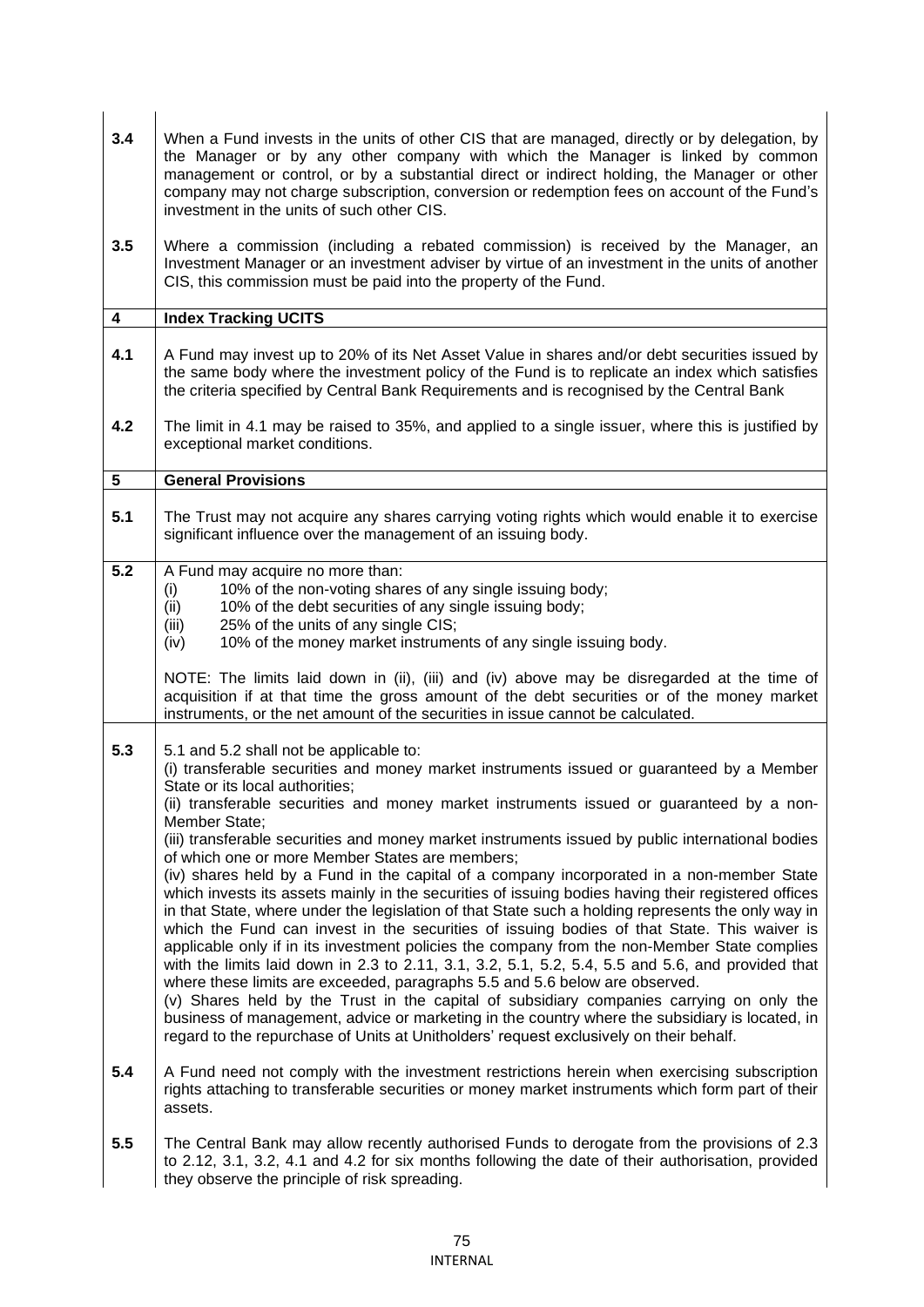| 5.6 | If the limits laid down herein are exceeded for reasons beyond the control of a Fund, or as a<br>result of the exercise of subscription rights, the Fund must adopt as a priority objective for its<br>sales transactions the remedying of that situation, taking due account of the interests of its<br>Unitholders.                                                                                                                                                                                            |  |
|-----|------------------------------------------------------------------------------------------------------------------------------------------------------------------------------------------------------------------------------------------------------------------------------------------------------------------------------------------------------------------------------------------------------------------------------------------------------------------------------------------------------------------|--|
| 5.7 | The Trust may not carry out uncovered sales of:<br>transferable securities;<br>money market instruments <sup>*</sup> ;<br>units of CIS; or<br>FDI.                                                                                                                                                                                                                                                                                                                                                               |  |
| 5.8 | A Fund may hold ancillary liquid assets.                                                                                                                                                                                                                                                                                                                                                                                                                                                                         |  |
| 6   | <b>Financial Derivative Instruments ('FDIs')</b>                                                                                                                                                                                                                                                                                                                                                                                                                                                                 |  |
| 6.1 | A Fund's global exposure relating to FDI must not exceed its total Net Asset Value.                                                                                                                                                                                                                                                                                                                                                                                                                              |  |
| 6.2 | Position exposure to the underlying assets of FDI, including embedded FDI in transferable<br>securities or money market instruments, when combined where relevant with positions<br>resulting from direct investments, may not exceed the investment limits set out in the Central<br>Bank UCITS Regulations/Guidance. (This provision does not apply in the case of index based<br>FDI provided the underlying index is one which meets with the criteria set out in Central Bank<br><b>UCITS Regulations.)</b> |  |
| 6.3 | A Fund may invest in FDIs dealt in over-the-counter (OTC) provided that                                                                                                                                                                                                                                                                                                                                                                                                                                          |  |
|     | The counterparties to over-the-counter transactions (OTCs) are institutions subject to<br>prudential supervision and belonging to categories approved by the Central Bank.                                                                                                                                                                                                                                                                                                                                       |  |
| 6.4 | Investment in FDIs are subject to the conditions and limits laid down by the Central Bank.                                                                                                                                                                                                                                                                                                                                                                                                                       |  |

<sup>\*</sup> Any short selling of money market instruments by the Trust is prohibited.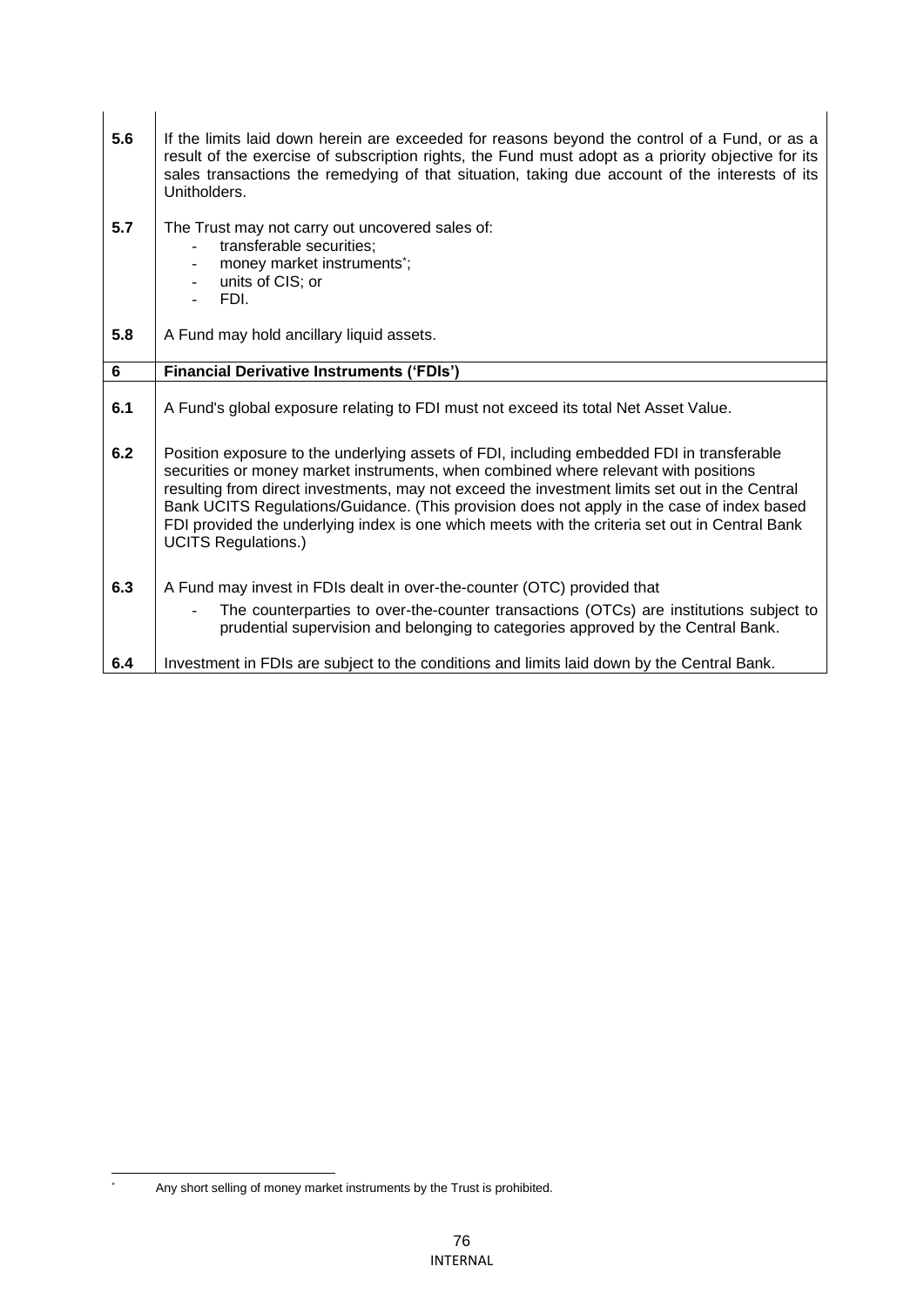#### **Borrowing Restrictions**

The Central Bank Requirements provide that the Trust, in respect of each Fund:

- (a) may not borrow, other than borrowings which in the aggregate do not exceed 10% of the Net Asset Value of the Fund and provided that this borrowing is on a temporary basis. Borrowing may be secured on the assets of the Fund. Credit balances (e.g. cash) may not be offset against borrowings when determining the percentage of borrowings outstanding;
- (b) may acquire foreign currency by means of a back-to-back loan. Foreign currency obtained in this manner is not classed as borrowings for the purpose of the borrowing restriction in paragraph (a), provided that the offsetting deposit: (i) is denominated in the Base Currency of the Fund and (ii) equals or exceeds the value of the foreign currency loan outstanding. However, where foreign currency borrowings exceed the value of the back-to-back deposit, any excess is regarded as borrowing for the purposes of paragraph (a) above.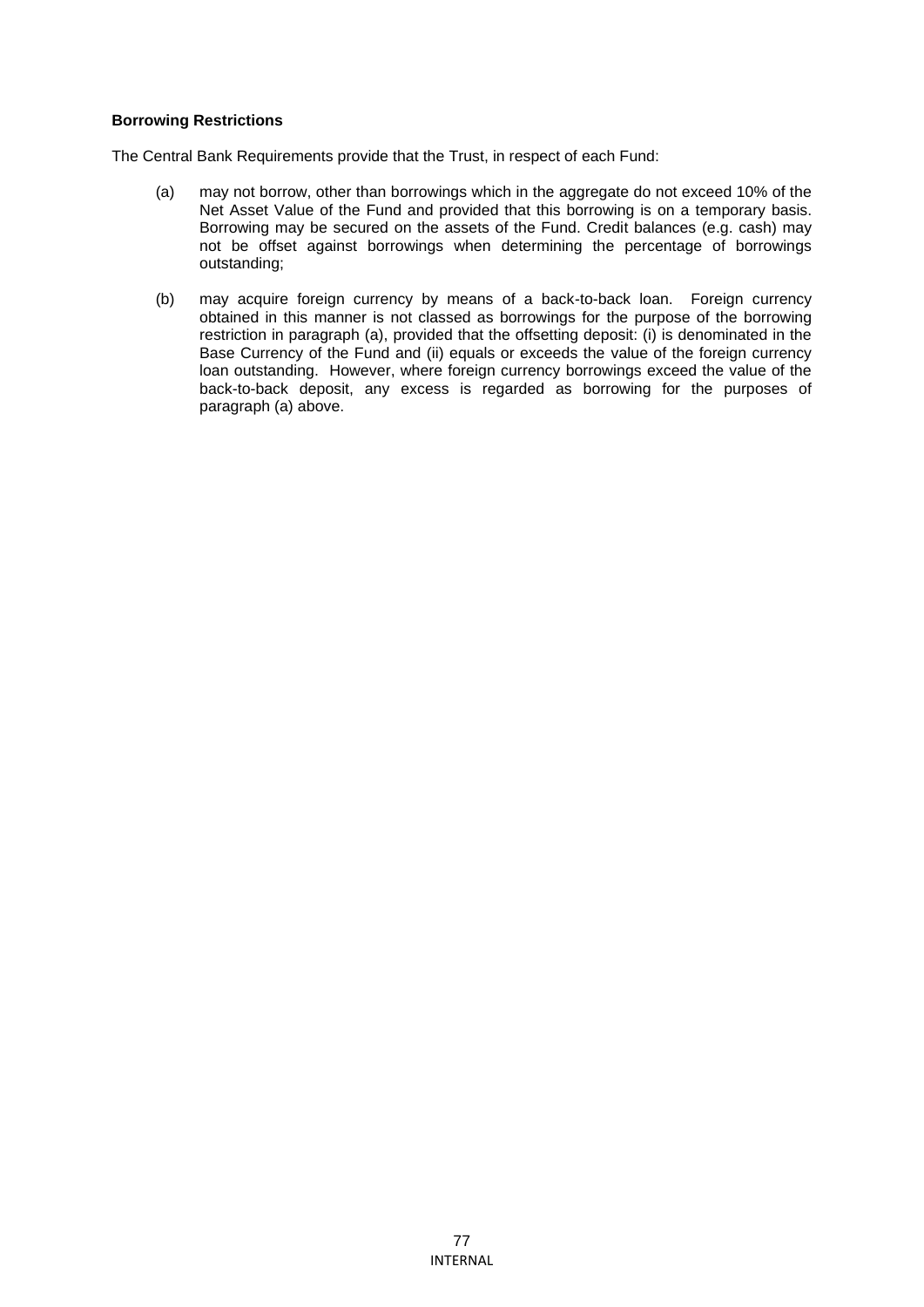# **APPENDIX IV**

## **LIST OF TRUSTEE SUB-DELEGATES**

| <b>Market</b>                     | Sub-custodian                                                                                                   |
|-----------------------------------|-----------------------------------------------------------------------------------------------------------------|
| <b>Albania</b>                    | Raiffeisen Bank sh.a.                                                                                           |
| <b>Argentina</b>                  | Citibank, N.A.                                                                                                  |
| Australia                         | The Hongkong and Shanghai Banking Corporation Limited                                                           |
| Austria                           | Deutsche Bank AG                                                                                                |
|                                   | UniCredit Bank Austria AG                                                                                       |
| <b>Bahrain</b>                    | HSBC Bank Middle East Limited                                                                                   |
| <b>Bangladesh</b>                 | <b>Standard Chartered Bank</b>                                                                                  |
| <b>Belgium</b>                    | Deutsche Bank AG, Netherlands                                                                                   |
| <b>Benin</b>                      | via Standard Chartered Bank Côte d'Ivoire S.A., Abidjan, Ivory Coast                                            |
|                                   |                                                                                                                 |
| <b>Bermuda</b>                    | <b>HSBC Bank Bermuda Limited</b>                                                                                |
| <b>Federation of Bosnia and</b>   | UniCredit Bank d.d.                                                                                             |
| Herzegovina                       |                                                                                                                 |
| <b>Botswana</b>                   | Standard Chartered Bank Botswana Limited                                                                        |
| <b>Brazil</b>                     | Citibank, N.A.                                                                                                  |
| <b>Bulgaria</b>                   | Citibank Europe plc, Bulgaria Branch                                                                            |
|                                   | UniCredit Bulbank AD                                                                                            |
| <b>Burkina Faso</b>               | via Standard Chartered Bank Côte d'Ivoire S.A., Abidjan, Ivory Coast                                            |
|                                   |                                                                                                                 |
| Canada                            | State Street Trust Company Canada                                                                               |
| <b>Chile</b>                      | Itaú CorpBanca S.A.                                                                                             |
| <b>People's Republic of China</b> | HSBC Bank (China) Company Limited                                                                               |
|                                   | China Construction Bank Corporation                                                                             |
| <b>China Connect</b>              | Citibank N.A.                                                                                                   |
|                                   | The Hongkong and Shanghai Banking Corporation Limited                                                           |
|                                   | Standard Chartered Bank (Hong Kong) Limited                                                                     |
| Colombia                          | Cititrust Colombia S.A. Sociedad Fiduciaria                                                                     |
| <b>Costa Rica</b>                 | Banco BCT S.A.                                                                                                  |
| Croatia                           | Privredna Banka Zagreb d.d                                                                                      |
|                                   | Zagrebacka Banka d.d.                                                                                           |
| <b>Cyprus</b>                     | BNP Paribas Securities Services, S.C.A., Greece                                                                 |
| <b>Czech Republic</b>             | Československá obchodní banka, a.s.                                                                             |
|                                   | UniCredit Bank Czech Republic and Slovakia, a.s.                                                                |
| <b>Denmark</b>                    | Nordea Bank Abp, Finland                                                                                        |
|                                   | Skandinaviska Enskilda Banken AB (publ), Sweden                                                                 |
| Egypt                             | HSBC Bank Egypt S.A.E.                                                                                          |
| <b>Estonia</b>                    | <b>AS SEB Pank</b>                                                                                              |
| Eswatini (previously known as     | <b>Standard Bank Swaziland Limited</b>                                                                          |
| Swaziland)                        |                                                                                                                 |
| <b>Finland</b>                    | Nordea Bank Abp                                                                                                 |
|                                   | Skandinaviska Enskilda Banken AB (publ), Sweden                                                                 |
| <b>France</b>                     | Deutsche Bank AG, Netherlands                                                                                   |
| <b>Republic of Georgia</b>        | <b>JSC Bank of Georgia</b>                                                                                      |
|                                   |                                                                                                                 |
| Germany                           | <b>State Street Bank International GmbH</b>                                                                     |
|                                   | Deutsche Bank AG                                                                                                |
| Ghana                             | Standard Chartered Bank Ghana Limited                                                                           |
| Greece                            | BNP Paribas Securities Services, S.C.A.<br>via Standard Chartered Bank Côte d'Ivoire S.A., Abidjan, Ivory Coast |
| Guinea-Bissau<br><b>Hong Kong</b> |                                                                                                                 |
|                                   | Standard Chartered Bank (Hong Kong) Limited<br>Citibank Europe plc Magyarországi Fióktelepe                     |
| <b>Hungary</b>                    | UniCredit Bank Hungary Zrt.                                                                                     |
| <b>Iceland</b>                    | Landsbankinn hf.                                                                                                |
| India                             | Deutsche Bank AG                                                                                                |
|                                   | The Hongkong and Shanghai Banking Corporation Limited                                                           |
| <b>Indonesia</b>                  | Deutsche Bank AG                                                                                                |
| <b>Ireland</b>                    | State Street Bank and Trust Company, United Kingdom branch                                                      |
| <b>Israel</b>                     | Bank Hapoalim B.M.                                                                                              |
| <b>Italy</b>                      | Deutsche Bank S.p.A.                                                                                            |
| <b>Ivory Coast</b>                | Standard Chartered Bank Côte d'Ivoire S.A.                                                                      |
| Japan                             | Mizuho Bank, Limited                                                                                            |
|                                   |                                                                                                                 |
| Jordan                            | The Hongkong and Shanghai Banking Corporation Limited<br><b>Standard Chartered Bank</b>                         |
|                                   |                                                                                                                 |
| Kazakhstan                        | <b>JSC Citibank Kazakhstan</b>                                                                                  |
| Kenya                             | Standard Chartered Bank Kenya Limited                                                                           |
|                                   |                                                                                                                 |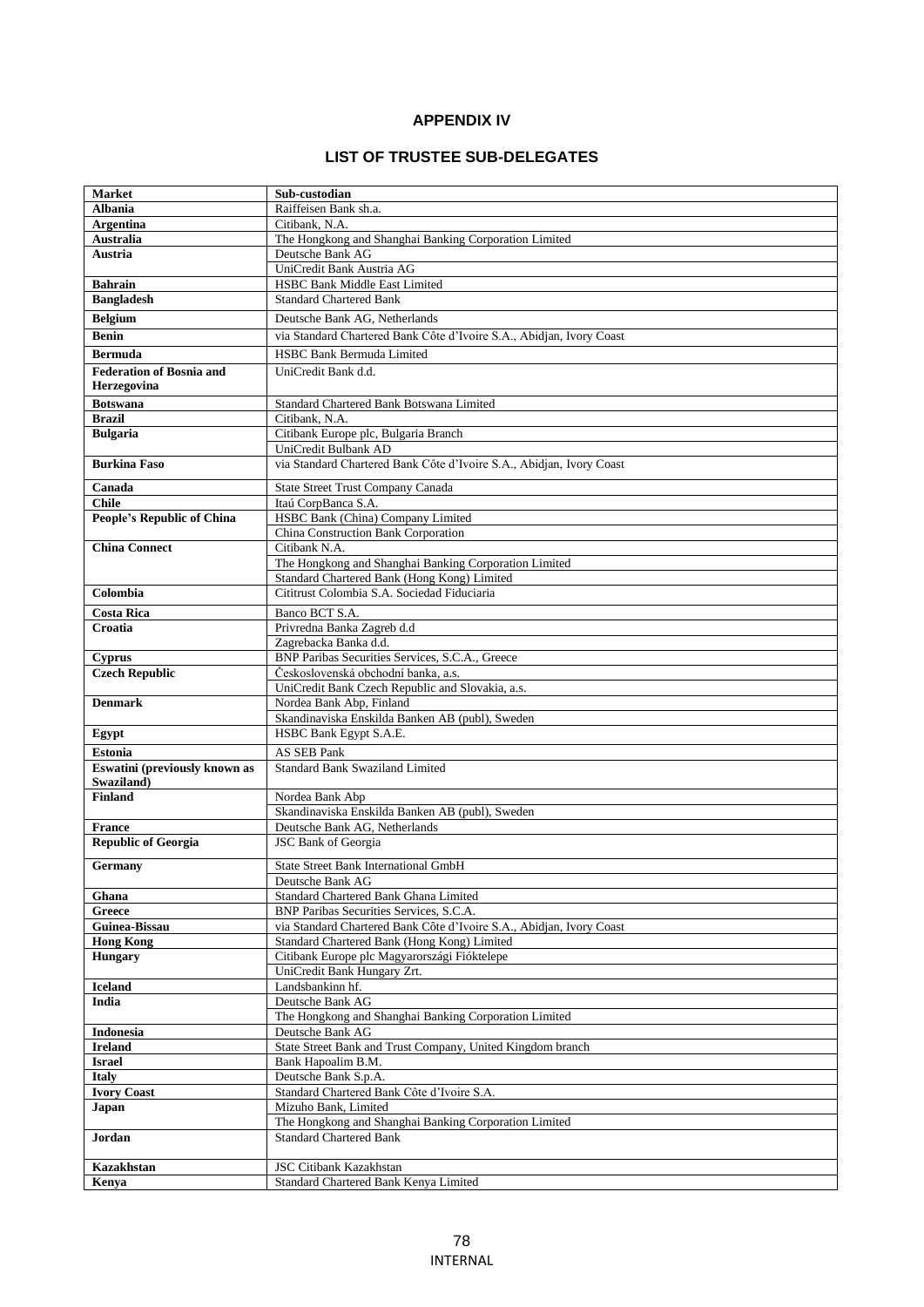| <b>Market</b>               | Sub-custodian                                                        |
|-----------------------------|----------------------------------------------------------------------|
| <b>Republic of Korea</b>    | Deutsche Bank AG                                                     |
|                             | The Hongkong and Shanghai Banking Corporation Limited                |
| Kuwait                      | <b>HSBC Bank Middle East Limited</b>                                 |
| Latvia                      | AS SEB banka                                                         |
| Lithuania                   | AB SEB bankas                                                        |
| Malawi                      | <b>Standard Bank PLC</b>                                             |
| Malaysia                    | Deutsche Bank (Malaysia) Berhad                                      |
|                             | Standard Chartered Bank Malaysia Berhad                              |
| Mali                        | via Standard Chartered Bank Côte d'Ivoire S.A., Abidjan, Ivory Coast |
|                             |                                                                      |
| <b>Mauritius</b>            | The Hongkong and Shanghai Banking Corporation Limited                |
| <b>Mexico</b>               | Banco Nacional de México, S.A.                                       |
| Morocco                     | Citibank Maghreb S.A.                                                |
| <b>Namibia</b>              | Standard Bank Namibia Limited                                        |
| <b>Netherlands</b>          | Deutsche Bank AG                                                     |
| <b>New Zealand</b>          | The Hongkong and Shanghai Banking Corporation Limited                |
| <b>Niger</b>                | via Standard Chartered Bank Côte d'Ivoire S.A., Abidjan, Ivory Coast |
| <b>Nigeria</b>              | Stanbic IBTC Bank Plc.                                               |
| <b>Norway</b>               | Nordea Bank Abp, Finland                                             |
|                             | Skandinaviska Enskilda Banken AB (publ), Sweden                      |
| Oman                        | HSBC Bank Oman S.A.O.G.                                              |
| <b>Pakistan</b>             | Deutsche Bank AG                                                     |
| Panama                      | Citibank, N.A.                                                       |
|                             |                                                                      |
| Peru                        | Citibank del Perú, S.A.                                              |
| <b>Philippines</b>          | Deutsche Bank AG                                                     |
| Poland                      | Bank Handlowy w Warszawie S.A.                                       |
|                             | Bank Polska Kasa Opieki S.A.                                         |
| Portugal                    | Deutsche Bank AG, Netherlands                                        |
| Oatar                       | HSBC Bank Middle East Limited                                        |
| Romania                     | Citibank Europe plc, Dublin - Romania Branch                         |
| <b>Russia</b>               | <b>AO</b> Citibank                                                   |
| Saudi Arabia                | HSBC Saudi Arabia                                                    |
|                             | Saudi British Bank                                                   |
| <b>Senegal</b>              | via Standard Chartered Bank Côte d'Ivoire S.A., Abidjan, Ivory Coast |
| <b>Serbia</b>               | UniCredit Bank Serbia JSC                                            |
| Singapore                   | Citibank N.A.                                                        |
| <b>Slovak Republic</b>      | UniCredit Bank Czech Republic and Slovakia, a.s                      |
|                             |                                                                      |
| Slovenia                    | UniCredit Banka Slovenija d.d.                                       |
| <b>South Africa</b>         | <b>FirstRand Bank Limited</b>                                        |
|                             | Standard Bank of South Africa Limited                                |
| Spain                       | Deutsche Bank S.A.E.                                                 |
| Sri Lanka                   | The Hongkong and Shanghai Banking Corporation Limited                |
| <b>Republic of Srpska</b>   | UniCredit Bank d.d.                                                  |
| <b>Sweden</b>               | Nordea Bank Abp, Finland                                             |
|                             | Skandinaviska Enskilda Banken AB (publ)                              |
| <b>Switzerland</b>          | Credit Suisse (Switzerland) Limited                                  |
|                             | <b>UBS</b> Switzerland AG                                            |
| Taiwan - R.O.C.             | Deutsche Bank AG                                                     |
|                             | Standard Chartered Bank (Taiwan) Limited                             |
| <b>Tanzania</b>             | Standard Chartered Bank (Tanzania) Limited                           |
| <b>Thailand</b>             | Standard Chartered Bank (Thai) Public Company Limited                |
| <b>Togo</b>                 | via Standard Chartered Bank Côte d'Ivoire S.A., Abidjan, Ivory Coast |
| Tunisia                     | Union Internationale de Banques                                      |
| <b>Turkey</b>               | Citibank, A.S.                                                       |
|                             |                                                                      |
|                             | Deutsche Bank A.Ş.                                                   |
| Uganda                      | Standard Chartered Bank Uganda Limited                               |
| <b>Ukraine</b>              | <b>JSC</b> Citibank                                                  |
| <b>United Arab Emirates</b> | <b>HSBC Bank Middle East Limited</b>                                 |
| Dubai Financial Market      |                                                                      |
| <b>United Arab Emirates</b> | <b>HSBC Bank Middle East Limited</b>                                 |
| <b>Dubai International</b>  |                                                                      |
| <b>Financial Center</b>     |                                                                      |
| <b>United Arab Emirates</b> | <b>HSBC Bank Middle East Limited</b>                                 |
| Abu Dhabi                   |                                                                      |
| <b>United Kingdom</b>       | State Street Bank and Trust Company, United Kingdom branch           |
| <b>United States</b>        | <b>State Street Bank and Trust Company</b>                           |
| <b>Uruguay</b>              | Banco Itaú Uruguay S.A                                               |
| <b>Vietnam</b>              | HSBC Bank (Vietnam) Limited                                          |
| Zambia                      | Standard Chartered Bank Zambia Plc.                                  |
|                             |                                                                      |
| Zimbabwe                    | Stanbic Bank Zimbabwe Limited                                        |